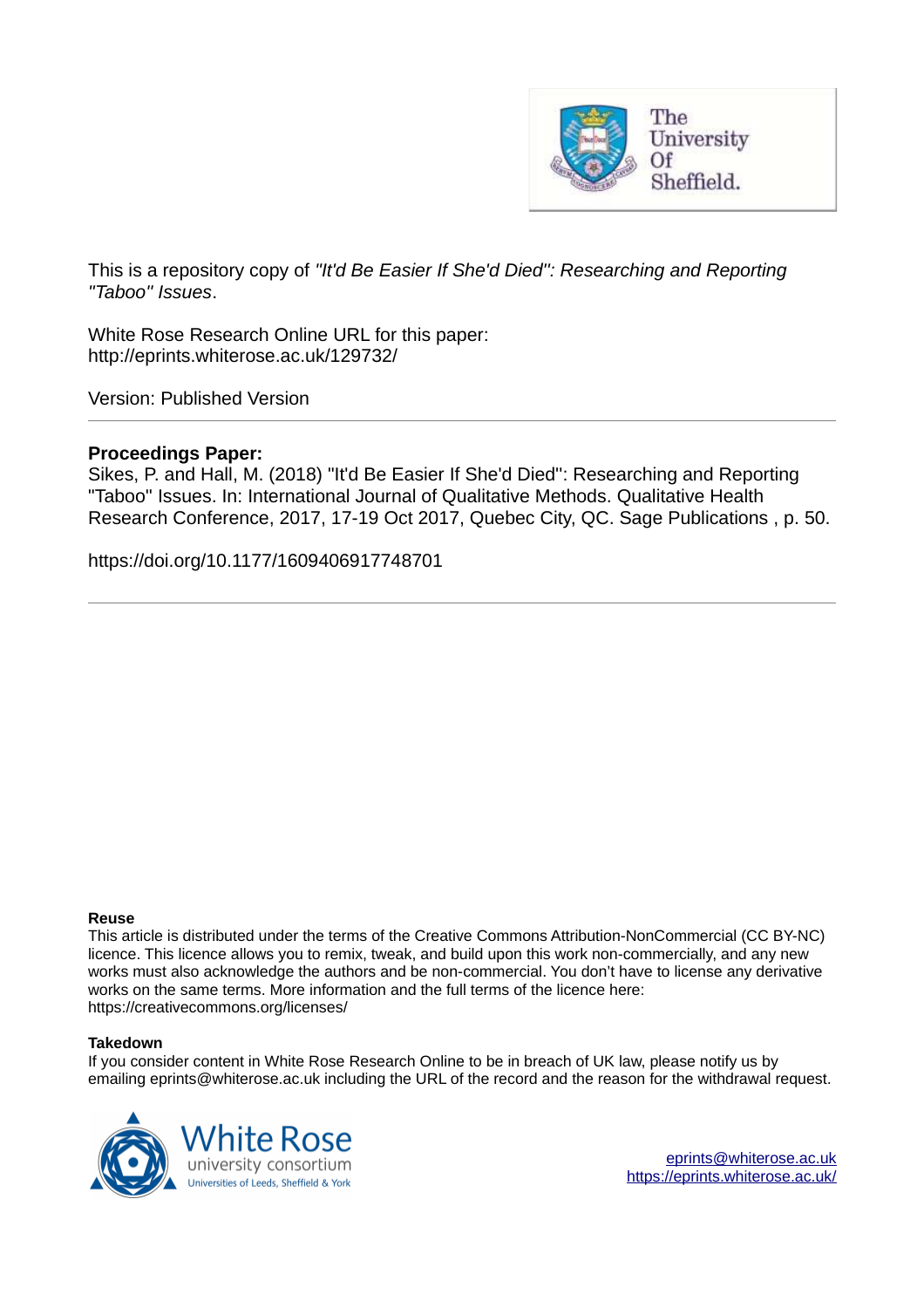# Abstracts, Oral Presentations for Qualitative Health Research Conference, 2017

International Journal of Qualitative Methods Volume 17: 1–59 © The Author(s) 2018 Reprints and permissions: [sagepub.com/journalsPermissions.nav](https://us.sagepub.com/en-us/journals-permissions) [DOI: 10.1177/1609406917748701](https://doi.org/) [journals.sagepub.com/home/ijq](http://journals.sagepub.com/home/ijq)



Qualitative Health Research Conference  $\equiv$  October 17–19, 2017  $\equiv$ Quebec City - Quebec - Canada

# Implementation and Maintenance Evaluation of the School Oral Health Program in Kuwait

Aishah Alsumait, University of Alberta Maryam Amin, University of Alberta Kim Raine, University of Alberta Rebecca Rgokiert, University of Alberta

Objectives: The purpose of this study was to (a) explore the factors affecting the implementation of Kuwait School Oral Health Program (SOHP) procedures and (b) identify factors influencing program maintenance over the past three decades. Methods: A qualitative focused ethnography approach was employed. An interview guide inspired by the ecological health framework and RE-AIM evaluation model directed our data collection through in-depth and focus group interviews with dental care providers, key informants in the Kuwait Capital Education Area, and decision policy makers in the SOHP. The interviews were recorded and transcribed verbatim. Thematic analysis of data was performed. Findings: Thirty participants contributed to this study. There were 13 dental care providers, four team leaders, nine key informants, and four policy makers in four in-depth and four focus group interviews. Data analysis revealed two main categories influencing successful program implementation: (a) SOHP structure and characteristics including prevention protocol and resources and (b) school environment characteristics including schools' engagement, however, at a policy

level, maintenance dimension. Three main categories emerged related to chronological phases of the program journey: (a) initiation, (b) expansion, and (c) sustainability. At the initiation phase, the role of gatekeepers, advocate leadership, and employing evidence-based dentistry was the main facilitators for establishing the program. At the expansion phase, proactive organizational change led to developing a solid infrastructure. This led to the sustainability phase, which was characterized by awareness by the policy makers of population dental care need and sustained public funding. These elements were the main facilitators to successful program maintenance. Yet, some program constructs showed weak sustainability. For example, the expansion of school-based fixed clinics was implemented due to a serious oral health-care need among schoolchildren as a reactive organizational change due to the Second Gulf War. However, numbers of school-based fixed clinics declined dramatically and were replaced by mobile prevention dental clinics due to unsupported environment, power dynamics, and cost–benefit reasons. Conclusions: Kuwait SOHP succeeded in implementing and maintaining school-based prevention procedures over 30 years, yet many program constructs showed poor sustainability. Revisiting program vision, theory, and recognition of elements related to successful implementation and maintenance will allow decision and policy makers to focus on pursuing means to improve capacity for more efficient and successful implementation of the program. This study provides insights that can be shared with wider national and international settings.



Creative Commons Non Commercial CC BY-NC: This article is distributed under the terms of the Creative Commons Attribution-NonCommercial 4.0 License ([http://www.creativecommons.org/licenses/by-nc/4.0/\)](http://www.creativecommons.org/licenses/by-nc/4.0/) which permits non-commercial use, reproduction and distribution of the work without further permission provided the original work is attributed as specified on the SAGE and Open Access pages [\(https://us.sagepub.com/en-us/nam/open-access-at-sage\)](https://us.sagepub.com/en-us/nam/open-access-at-sage).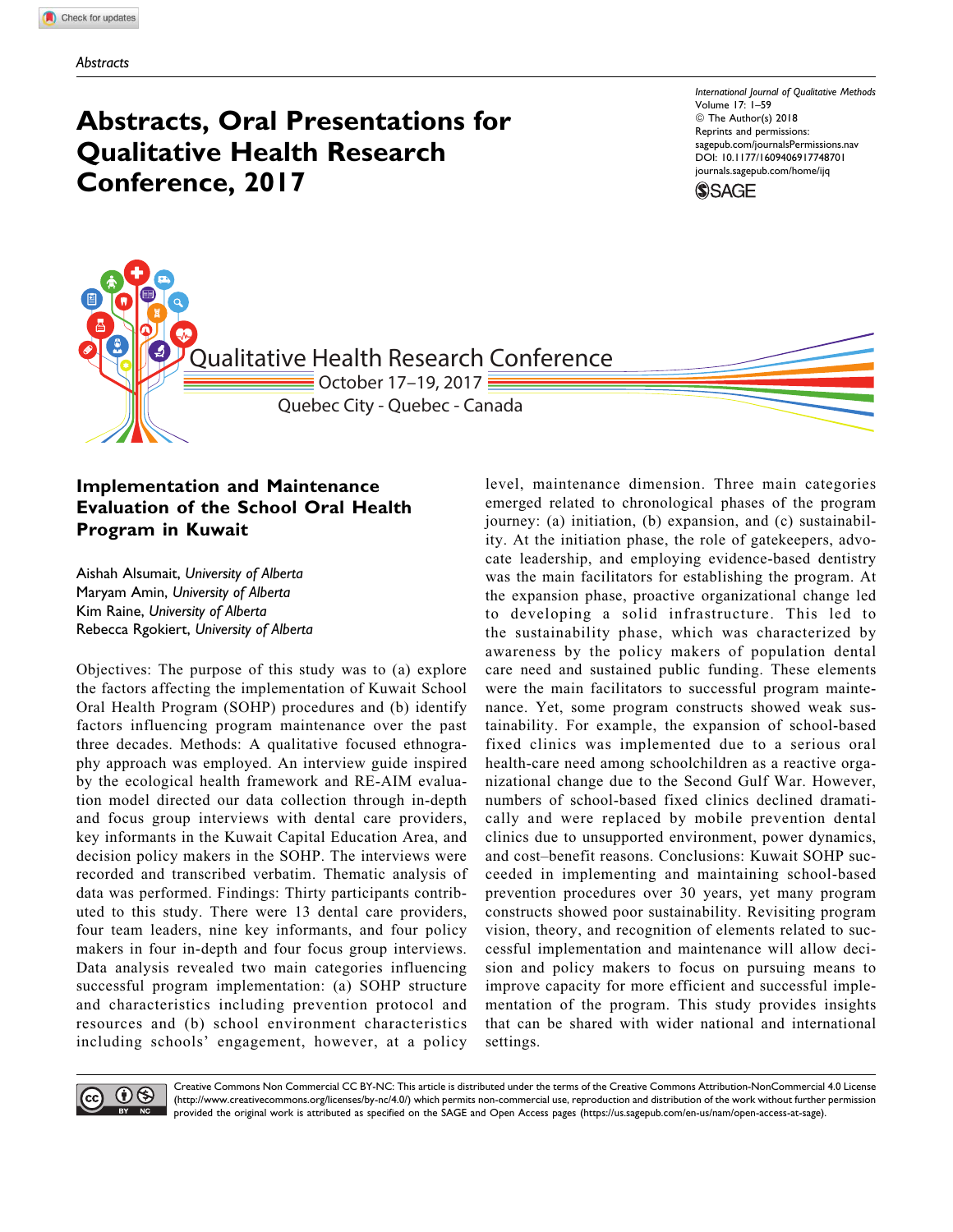# Engaging People Living With HIV and Health-Care Providers in the Design and Pilot of a User-Centered Strategy to Improve ART Adherence Among MSM Living With HIV in Mexico

Zafiro Del Carmen Andrade-Romo, National Institute of Public Health of Mexico

Laura Chavira-Razo, National Institute of Public Health of Mexico Luis Fernando Barraza-Araiza, National Institute of Public Health of Mexico

Sergio Bautista-Arredondo, UC Berkeley School of Public Health

High adherence to antiretroviral therapy (ART) is essential to improve survival rates among people living with HIV and reduce HIV transmission. Unfortunately, studies show that adherence levels to ART are not optimal. In Mexico, men who have sex with men (MSM) are one of the most affected populations by HIV; nevertheless, few studies have focused on understanding the barriers and facilitators influencing their adherence. This project's first-stage objective was to develop a user-centered strategy to improve ART adherence among MSM starting ART in Mexico. To enhance participants' involvement and translate their perspectives into a strategy, we combined qualitative methods with ''design thinking,'' a marketing approach used to develop user-centered products. In 2016, 37 MSM living with HIV participated in six focus groups discussions, and nine semistructured interviews were conducted with health-care providers. A team discourse analysis approach was used to identify main themes. Design thinking was then used to identify patients' journey after being diagnosed, their profiles according to their experience while taking ART, and the best elements to design the strategy. We found that MSM's barriers and facilitators to adherence are not static and might undergo changes throughout different stages of adjustment to ART. Based on these results, we designed a strategy that focuses on habit formation, with multiple levels of support mechanisms including experienced MSM living with HIV as support peers. Results from this stage were crucial to understand the motivations that will engage both newly and previously diagnosed MSM in the strategy's pilot stage.

## Adapting the Group Antenatal Care (G-ANC) Model to the Mexican Context

Zafiro del Carmen Andrade-Romo, National Institute of Public Health of Mexico

Evelyn Fuentes-Rivera, National Institute of Public Health of Mexico

Jacqueline Elizabeth Alcalde-Rabanal, National Institute of Public Health of Mexico

Blair G. Darney, Oregon Health & Science University

Group antenatal care (G-ANC) is a model of antenatal health care where all clinical, educational, and support care happen in a group context with multiple health-care professionals as

facilitators. G-ANC is a midwife-led model focused on supporting women to learn from each other's experiences in a supportive environment. To date, studies in diverse U.S. populations have demonstrated improvements in self-efficacy for birth, high levels of satisfaction, and reductions in caesarean deliveries and preterm births. It is not known whether the G-ANC model will be feasible or acceptable in other settings. The aim of this study was to adapt G-ANC to the context of the Mexican health system and assess feasibility and acceptability by women and health-care personnel. We first worked with local health professionals to adapt the model, with attention to national clinical guidelines and cultural acceptability. We have trained 29 health professionals and implemented our model Consulta Prenatal en Grupo in four clinics and have enrolled 78 of the 140 women to date. Our feasibility study relies on qualitative (6 focus groups and 17 in-depth semistructured interviews) and quantitative (measures of self-efficacy and satisfaction) data with women and providers. Preliminary results suggest a high level of satisfaction with the model among women. Women with their first pregnancies mention feeling less stress for birth due to having heard other women's

birth experiences in group. Findings from the project (anticipated Spring 2018) will be used to inform decisions about expanding the G-ANC model in Mexico.

# Narratives of Living With Chronic Obstructive Pulmonary Disease (COPD): Engaging the Voices of People Experiencing Social Isolation

Marcy G. Antonio, University of Victoria Laurene Sheilds, University of Victoria Anne Bruce, University of Victoria

To have successful public engagement requires citizens who are willing to share their experiences. However, people living with the greatest burdens of illness may also be the most difficult to locate and engage. Chronic obstructive pulmonary disease (COPD) is an illness that exemplifies unique challenges for public engagement. According to the literature, COPD is underdiagnosed and, compared to other fatal conditions, has fewer dedicated research, community, and palliative care resources. With smoking viewed as the most common risk factor for COPD, the resulting shame and victim blaming may further discourage self-identification and sharing of illness experiences and compound social isolation. Within the context of a large narrative study, this presentation will focus on how social isolation is experienced by people living with COPD and their family members. Twenty-two participants were interviewed up to 3 times over 18 months, six of which were dyads. Shared narratives revealed a shrinking physical world and limited connections to friends, families, advocates, and other individuals living with COPD. Participants described the signage that warned visitors on entry and the visibility and vulnerability of being ''out in community'' with their oxygen support. People often lived alone and spoke of the physical fatigue related to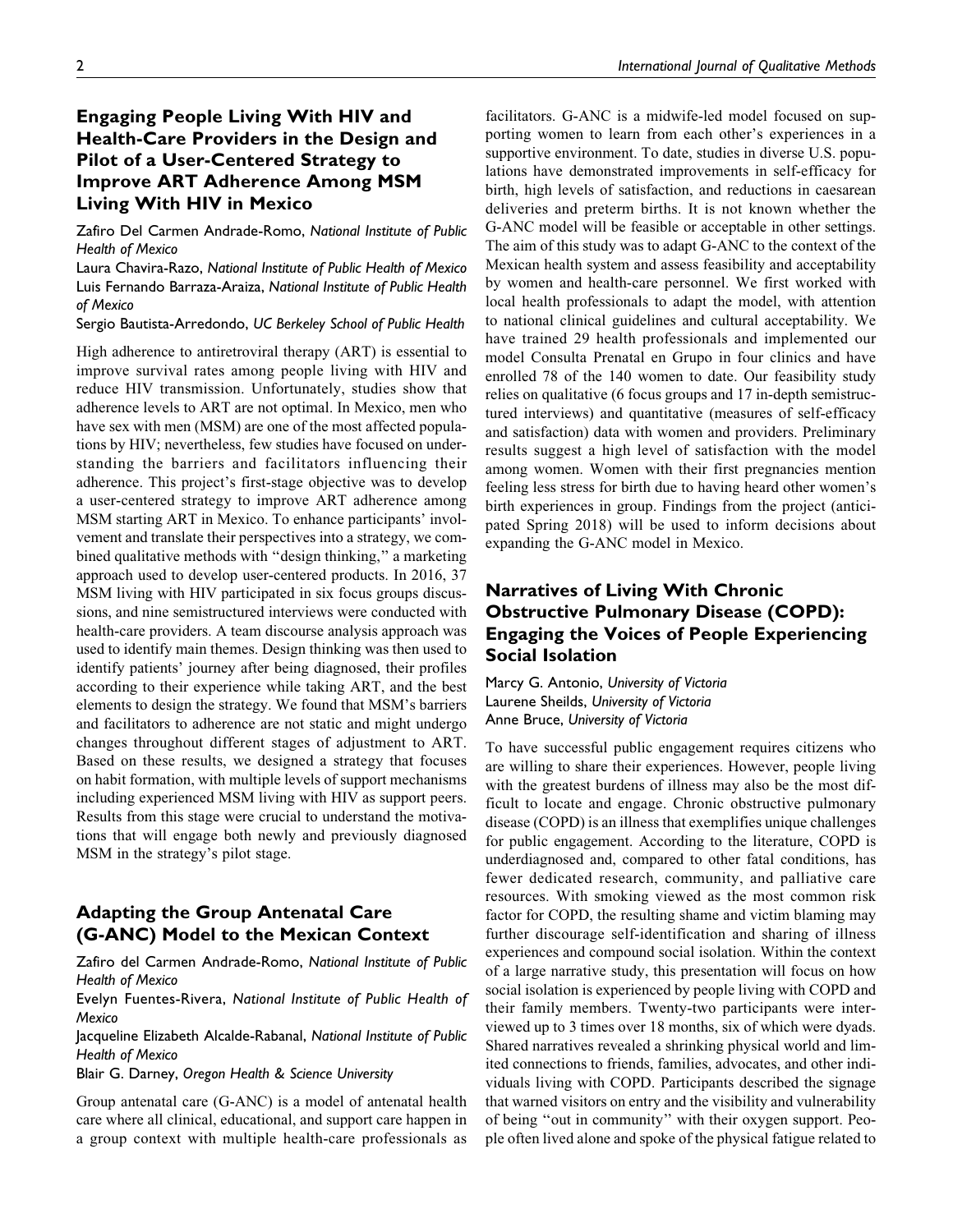COPD and the ''scary'' experience of acute breathing difficulties. During these events, they were hesitant in connecting with others, especially health-care practitioners. The findings from this narrative study will further illuminate the importance of listening to the voices within an illness population that experiences increasing frailty, isolation, and potential stigmatization.

# Youth- and Art-Centered Methodologies to Understand Access to Mental Health Services Among Homeless Youth

Camille Arbaud, Université de Montréal Srividya Iyer, McGill University Abdel-Baki, Université de Montréal

With most mental illness beginning in youth, the homeless youth population reports high level of unmet mental health needs. In Montreal, Anglophone and Allophone (who speak neither French nor English) homeless youth, as linguistic minorities, face additional problems communicating about mental illness or finding appropriate services. The objective of the study is to understand where and how homeless Anglophone and Allophone youth access mental health-care and allied services and what hinders or facilitates access. Two arts-based qualitative research methods, photovoice and community mapping, were chosen to engage youth in gathering creative and representative information. In this presentation, we discuss the values of our art-based methods and their potential for illustrating the realities of a complex intersectionality between mental illness, youth, homelessness, and belonging to a linguistic minority group. Community mapping— Participants will draw maps of their ''community'': resources they use and places providing help related to their mental health. Photovoice—Participants will take pictures that represent their views on mental health, available resources, and factors influencing mental health and well-being (e.g., language). Follow-up focus groups will enable youth to express their emotions and perceptions toward mental illness and related services. These methodologies allow for a common language (art) between the various linguistic minorities and the francophone homeless youth populations. They can yield insights on nomadic/territorial behavior in homeless youth and how it impacts access to mental health and allied services. Finally, gathering youth-led information could generate new topics of interest to better understand homeless youth realities.

## Assessing Day-to-Day Perceptions of Risk Among People With Disability

Afnen Arfaoui, Laval University Geoffrey Edwards, Laval University Ernesto Morales, Laval University

People with disability experience risk on a daily basis through their diverse interactions with the environment such as moving about outside, crossing the street, or simply managing a home.

Based on their past experiences and the need to respect their capabilities, they develop a decision-making process to ensure their own safety. This process meets their individual requirements and hence varies from one person to another. To investigate both perceptions of risk and risk management strategies, we developed a qualitative study based on semistructured interviews across a wide range in disability types. Furthermore, to understand how risk factors affect people with disability, we adopted the Disability Creation Process as a conceptual model. Because of the exploratory nature of the work, study size was limited to nine participants initially in a three-by-three structure, three people each with motor, sensory, and cognitive disabilities. This number eventually dropped to seven people who were ultimately interviewed (five individuals had reduced mobility, one was visually impaired, and one was hearing impaired). The study explored the issues of personal safety, risk-taking, risk perception, loss of control, and vertigo. Following a qualitative analysis based on coding the interview transcripts, the study found that although there are differences in how people with disability perceive their personal safety, there is also a great deal of similarity. The results of this work will serve to support the next phase of the project, which seeks to develop inclusive interactive installations that explore the experience of disability.

# Prenatal Testing Practice: Mothers' Experiences of Continuing With a Pregnancy After Prenatally Receiving a Diagnosis of Down Syndrome

Sevinj Asgarova, University of British Columbia Tim Stainton, University of British Columbia Jehannine Austin, University of British Columbia Rachelle Hole, University of British Columbia

Using social constructionism and interpretive description, the study explored Canadian mothers' experiences of continuing with a pregnancy after prenatally having received a diagnosis of Down Syndrome (DS) for their babies. Twenty-three interviews were conducted with mothers in British Columbia and Ontario. Three primary categories emerged from the data analysis: prenatal testing/decision-making, the adjustment process, and postnatal experiences. The first phase was concerned with the mothers' prenatal testing experience in which they became aware of their child's diagnosis, their initial reactions, and their decision-making. In the second component, mothers reflected on the adjustment process and discussed what they considered to be helpful and unhelpful. The third phase focused on postnatal support and the mothers' resistance to the common perception of having a child with DS. Interaction with medical professionals was a primary theme reported by the participants having had a critical impact on their experiences, both negatively and positively. The majority of mothers in both provinces reported three main areas of dissatisfaction during their prenatal experience. Firstly, the manner of disclosure of the news was very cold, brief, and insensitive and had a biomedical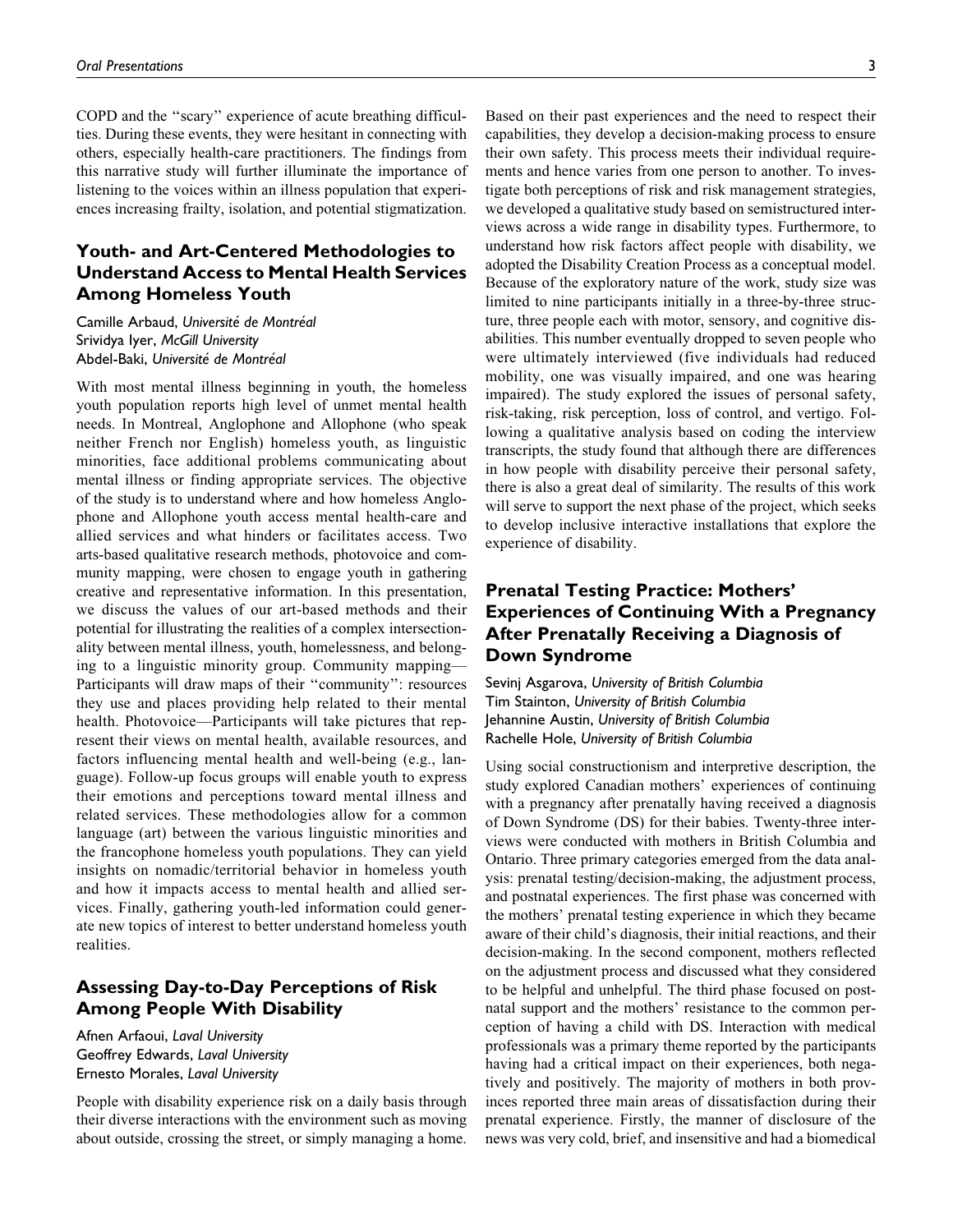4 International Journal of Qualitative Methods

problem orientation. Secondly, inconsistency in describing all testing options available and lack of explanation of the strengths and limitations of test options. Finally, insistence on terminating the pregnancies, the lack of accurate information about DS, and the lack of provision of up-to-date materials or referral to other parents helped to create a negative prenatal experience. The study results offer considerable implications for genetic counseling to mothers at risk of having a child with DS.

# Anal Sex and HIV Transmission Risk Knowledge Among Nigerian HIV-Positive Men Who Have Sex With Men (MSM): A Qualitative Study

Abisola Balogun, University of Sheffield Paul Bissell, University of Huddersfield Muhammad Saddiq, University of Sheffield

This study set out to research the experiences of HIV-positive men who have sex with men (MSM) living in Nigeria including accounts about their knowledge and awareness of HIV and its transmission. This topic is particularly important, given the high and rising rates of HIV prevalence among MSM in Nigeria. The study used qualitative interviews and focus groups with Nigerian HIV-positive MSM living in Lagos and Abuja who were purposively sampled from three nongovernmental organizations. A total of 21 adapted narrative interviews and 4 Focus Group Discussions (FGDs) were conducted in 2016. All participants accessed health-care services from facilities providing MSM friendly services, and a majority reported prior experience accessing health-care services from general healthcare facilities. Participants reported obtaining HIV knowledge from TV, radio, and other mainstream media sources as well as in schools and villages. Crucially, participants reported very low awareness about the possibility of HIV transmission through anal sex with other men prior to accessing MSM tailored and friendly services. This finding has significant implications, as this lack of knowledge may be a contributing factor to increasing HIV burden among MSM. If the HIV burden is to be reduced in Nigeria, it is imperative that public health interventions focus on creating HIV awareness targeted at addressing the high-risk behaviors, particularly anal sex, of this group.

## Intragroup Stigma Among Nigerian HIV-Positive Men Who Have Sex With Men (MSM): A Qualitative Study

Abisola Balogun, University of Sheffield Paul Bissell, University of Huddersfield Muhammad Saddiq, University of Sheffield

This study set out to research the experiences of HIV-positive men who have sex with men (MSM) living in Nigeria including accounts of their ability to manage HIV, access health-care services, and use antiretroviral treatment. This topic is particularly important, given that the same-sex relationships (both male and female) are criminalized in Nigeria. The study reported here used qualitative interviews and focus groups with Nigerian HIV-positive MSM living in Lagos and Abuja. Participants were purposively sampled from three nongovernmental organizations, with a total of 21 adapted narrative interviews and 4 FGDs conducted in 2016. Participants reported a very high level of stigma, discrimination, and extreme violence when sexual practices and HIV status became known by others. As a result, the majority of participants sought to conceal their sexual orientation but found this extremely difficult in their interactions with health service providers, family, and friends. Their experience of stigma and discrimination also encompassed a distinct form of stigma, what participants referred to as "Kito" or stigma, discrimination, and blackmail instigated by other MSM in their communities. Here, we reflect on the relevance of the literature pertaining to stigma and discrimination and discuss what an effective public health intervention to reduce and possibly eliminate intragroup stigma might consist of for this population group.

# Preliminary Qualitative Findings From a Theater-Based Health Research Knowledge Translation (KT) Initiative: A Student's Perspective of Navigating and Optimizing Interdisciplinary Relations

Petrina Barbas, Ryerson University Oona St-Amant, Ryerson University

The presentation will highlight in greater depth the preliminary qualitative findings arising from a multidisciplinary project that harnesses the evocative techniques of theaterbased knowledge translation (KT) to stimulate critical thinking among undergraduate students about the cultural, ethical, and political dimensions of international health volunteer work. We will speak to the iterative process of drawing from our qualitative health research data in order to produce a play for diverse undergraduate audiences as an interactive teaching tool in the classroom. The play itself offers a critical narrative of the nuances and social processes, such as neoliberalism and neocolonialism, that shape and influence the experience of health volunteer work for international volunteers and for organizations in host countries in the Global South. This presentation will discuss our KT process from an interdisciplinary lens: our methods for evaluating the impact and efficacy of theater as an alternative method for qualitative health research dissemination and the preliminary themes arising from our content analysis of student focus group transcript data. Since the copresenters of this abstract are the students from Nursing and Professional Communication, we will share our experiences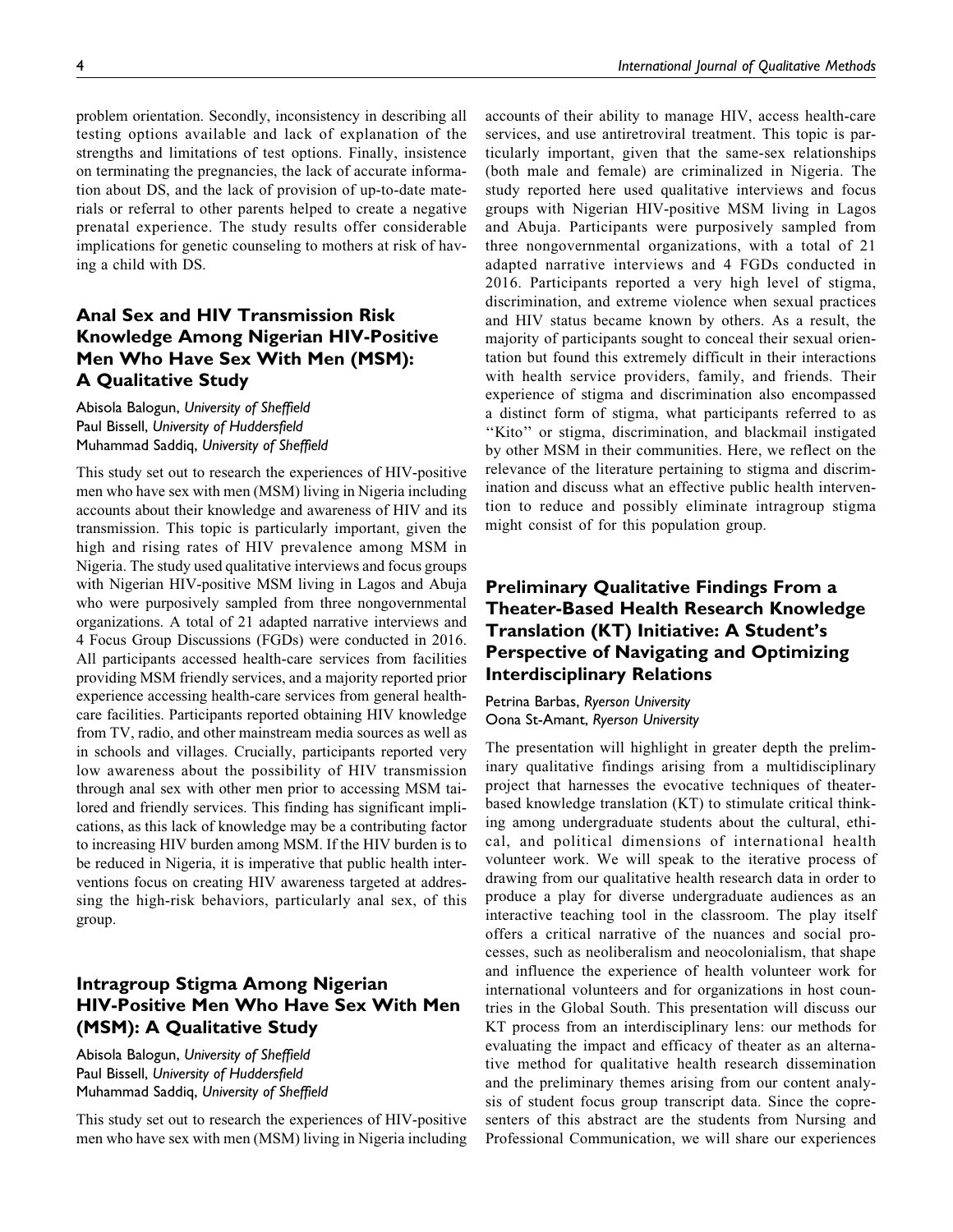of immersing ourselves in each step of the research process and our role in communicating and collaborating across interdisciplinary boundaries.

## Critical Media Health Literacy and Indigenous Adolescents

Deborah Begoray, University of Victoria Alexis Brown, University of Victoria

This Pecha Kucha will present a research story on how we have been involving Indigenous teens, their classroom community, and wider public in the creation of healthrelated graphic novels. These comic style narratives contain student interpretations of health/wellness from a cultural and critical point of view and challenge media interpretations of their health concerns as Indigenous people and as adolescents. Canada's Truth and Reconciliation commission has especially called for education to provide greater understanding and curriculum for Indigenous students. In addition, we know that health risks are high in adolescent age-group and even greater in the Indigenous community. Media in the form of news coverage, advertising, and social platforms too often works against Indigenous teens' well-being. Health education that addresses all these issues, what we term critical media health literacy, has proven in our work to be effectively taught by engaging students in multimedia creation of graphic novels. These novels can then be shared with wider community through uploading on library and school division websites and celebrated through feasts with invited members of parents, tribal councils, elders, and reporters. This research story is especially suited to audio–video formats such as Pecha Kucha due to evocative imagery of the graphic novels students have created.

## Reconceptualizing the Social Determinants of Health Through Intersectionality

Jennifer Bell, University of Alberta Sarah Stahlke, University of Alberta Solina Richter, University of Alberta

Intersectionality as a concept and method of analysis has been taken up by researchers to describe the complexities of competing social categories and how these categories influence a person's identity and well-being. Notably, intersectionality has only been taken up minimally in literature pertaining to the social determinants of health. This limited use has led to simplistic perspectives on and fragmented solutions to pressing social issues. For example, homelessness has been conceptualized as a housing problem, but research has demonstrated that there are multiple factors that influence a person's housing stability including gender, socioeconomics, immigration status, physical and mental health status, and sexual orientation. These complexities are often underemphasized in government and

agency responses to housing issues. However, if we reconceptualize housing issues using an intersectional perspective, we can develop a transformative, comprehensive, and more nuanced perspective to social issues such as homelessness. In Canada, a long-awaited national housing strategy is to be released shortly. My research will draw on an intersectional approach to critically analyze and review this new housing policy. Ultimately, the goal of this analysis is to evaluate the policy for its capacity to move beyond individualistic and unidimensional responses to homelessness and housing issues and to offer service providers and health professionals (with a focus on nurses) new ways of understanding and addressing this complex social problem.

## Uncaring Nurses: A Qualitative Study Examining Violence in Nursing Academia

Renee Berquist, St. Lawrence College Isabelle St-Pierre, Université du Québec en Outaouais Dave Holmes, University of Ottawa

Workplace violence is an area of increasing concern worldwide. The psychological and societal consequences of violence in nursing academia have been identified to be harmful to faculty and students, resulting in negative consequences for nursing as a profession. To address this, a better understanding of the culture of nursing academia is required. Workplace violence, including coworker to coworker, results from a relationship characterized by an imbalance of power. Power imbalances exist within academic settings that foster and promote mistreatment. The purpose of this study was to increase understanding of faculty to faculty violence in nursing academia. Guided by a theoretical framework incorporating the perspectives of Mason and Foucault and specifically on the concepts of violence, power, knowledge, difference, and resistance, this study focused on the aspects of the social and cultural work environment and organizational policies and procedures influencing workplace violence between faculty members. Using principles from critical ethnography, the research was conducted within three schools of nursing at universities in Canada. Data collection included 29 semistructured interviews with nursing faculty, key informants, and mute document review. Three major themes emerged: the academic apparatus, experiencing academia, and coping mechanisms. Nursing academic culture is divergent, exhibiting fierce competitiveness and elitism, intertwined with pockets of support and resilience. Faculty identified diverse personal and professional strategies employed in order to withstand the challenges. Need for change was expressed by some faculty and managers. These findings may support the efforts of faculty and management seeking transformation to a less competitive and elitist culture.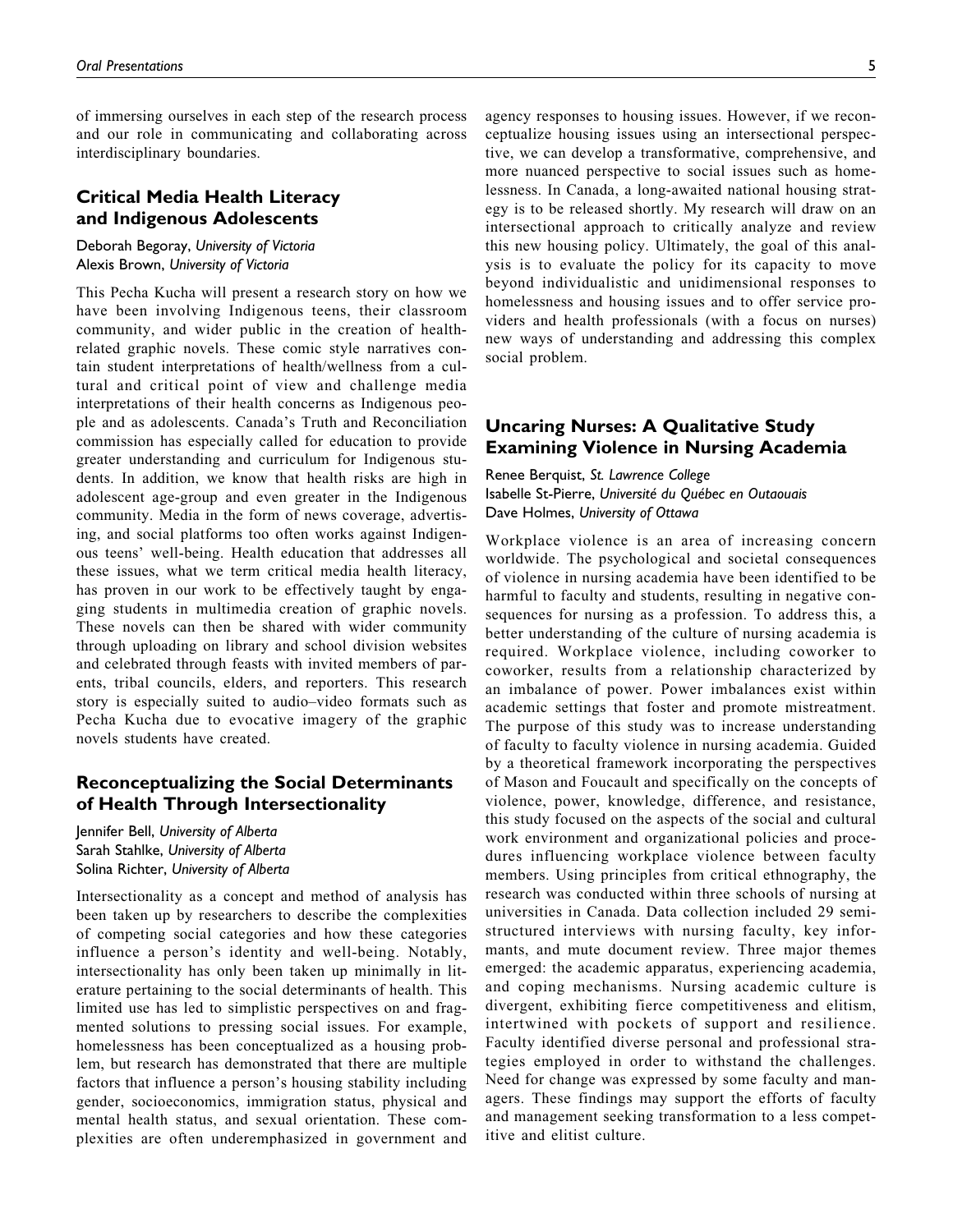## Connecting: The Parenting Experiences of Fathers of Children With Neurodisabilities

Aline Bogossian, McGill University Lucyna M. Lach, McGill University David Nicholas, University of Calgary Ted McNeill, Factor-Inwentash, University of Toronto

Background and Objective(s): Parenting a child with a neurodisability (ND) can be a life-altering experience; however, much less is known about the unique experiences of fathers and the meanings that these experiences hold for them. The objective of this study was to explore the meanings fathers of children with NDs make of their parenting experience. Study Design: This study employed interpretive phenomenological analysis (IPA; Smith et al., 2009) to develop an understanding of the parenting experiences of fathers of children with NDs. IPA allows for in-depth exploration of participants' unique worlds and acknowledges the researchers' role in coconstructing those experiences. Study Participants and Setting: A purposive sample of 11 biological fathers of children and youth (mean age: 12.36; girls: 36%) with a range of NDs were recruited from pediatric health and rehabilitation centers in Alberta, Ontario, and Quebec. Methods: Data collection consisted of one to two in-depth, semistructured interviews (each 45–75 min in length) that were analyzed for themes that reflected the fathers' experiences of parenting their child. Efforts were made throughout the research process to ensure methodological rigor (i.e., reflexivity, sensitivity to context, and grounding findings in participant narratives). Findings: Fathers' evocative stories revealed their experience of forging emotional connections with their child, focusing their relational energies on understanding their child, learning from their child, and together, being in the world. Conclusions/Significance: Practice implications of this study include the importance of noticing and reinforcing fathers' emotional connection with their children, discussing parenting experiences with fathers, acknowledging fathers as resources in the family unit, and prioritizing fathers' information needs.

# Use of the Critical Incident Technique (CIT) in Population Health Intervention Research: Lessons Learned

#### Achille Dadly Borvil, Université de Montréal

The Critical Incident Technique (CIT) is widely used in qualitative research. Since its conception by Flanagan (1954), variants have been used in different fields (Butterfield, 2005). Recently, Figueiro et al. (2017) introduced another variant of CIT, the Critical Event Card (CEC), a tool for analyzing the evolution of complex public health interventions using critical events. We used this tool to reconstruct and analyze the 4-year (2011–2015) deliberative processes involved in the revision of the policy framework of the ''Initiative montralaise'': an intersectoral social development intervention. In this article, we first present the methodological approach used to identify and

validate the critical events that serve as a basis for reconstructing and analyzing the intra- and intersectoral processes of negotiation and reconciliation around critical events, which eventually determined the consensus-based, revised framework. In a second step, we highlight lessons learned from applying this approach to a past, long-term, multiactor process, particularly with respect to (a) orienting research participants along the events' historical timeline during multistep data collection and (b) the researcher's stance relative to his object of study and his posture adopted to succeed in the data collection and validity. We conclude with methodological considerations when using the CEC to analyze complex public health interventions.

## The Experiences of Nurses in Hemodialysis Units in a Tertiary Care Hospital Caring for Outpatients in Pain

## Frances Fothergill Bourbonnais, University of Ottawa Kelley Tousignant, University of Ottawa

Advanced chronic kidney disease is a major health problem, and hemodialysis is a life-sustaining therapy. Dialysis nurses have noted that some of their patients experience chronic pain from sources unrelated to the dialysis process. The purpose of this qualitative study was to describe nurses' experiences in caring for patients who were experiencing pain while receiving maintenance hemodialysis at outpatient units within a tertiary care institution. Semistructured interviews were conducted with seven nurses, and thematic analysis was used to analyze the data. Themes emerged related to the complexity of pain assessment and management in these patients. Nurses tried to figure out the pain as it could be related to dialysis or to comorbidities. They spoke of many patients being elderly and having arthritis and finding the chairs used for the treatment uncomfortable. Nipping it in the bud was their approach to help patients, but needing time was required to properly assess the pain. The need to look at the overall picture was essential due to multiple comorbidities and the complexity of administering analgesics to this population. Nurses learned how to advocate for patients in making the road smoother and this required working as a team. The nurses described needing a palliative approach to meet patient needs related to end-of-life care. Implications for practice, education, and research are brought forth.

## Exploring the Experiences of Trainees in an Eating Disorder Prevention Program in Newfoundland and Labrador

Marlene Browne, Memorial University of Newfoundland Pamela Ward, Memorial University of Newfoundland Sarah Pickett, Memorial University of Newfoundland Erin Cameron, Memorial University of Newfoundland

The Body Project is an eating disorder prevention program supported by a "train-the-trainer" implementation strategy.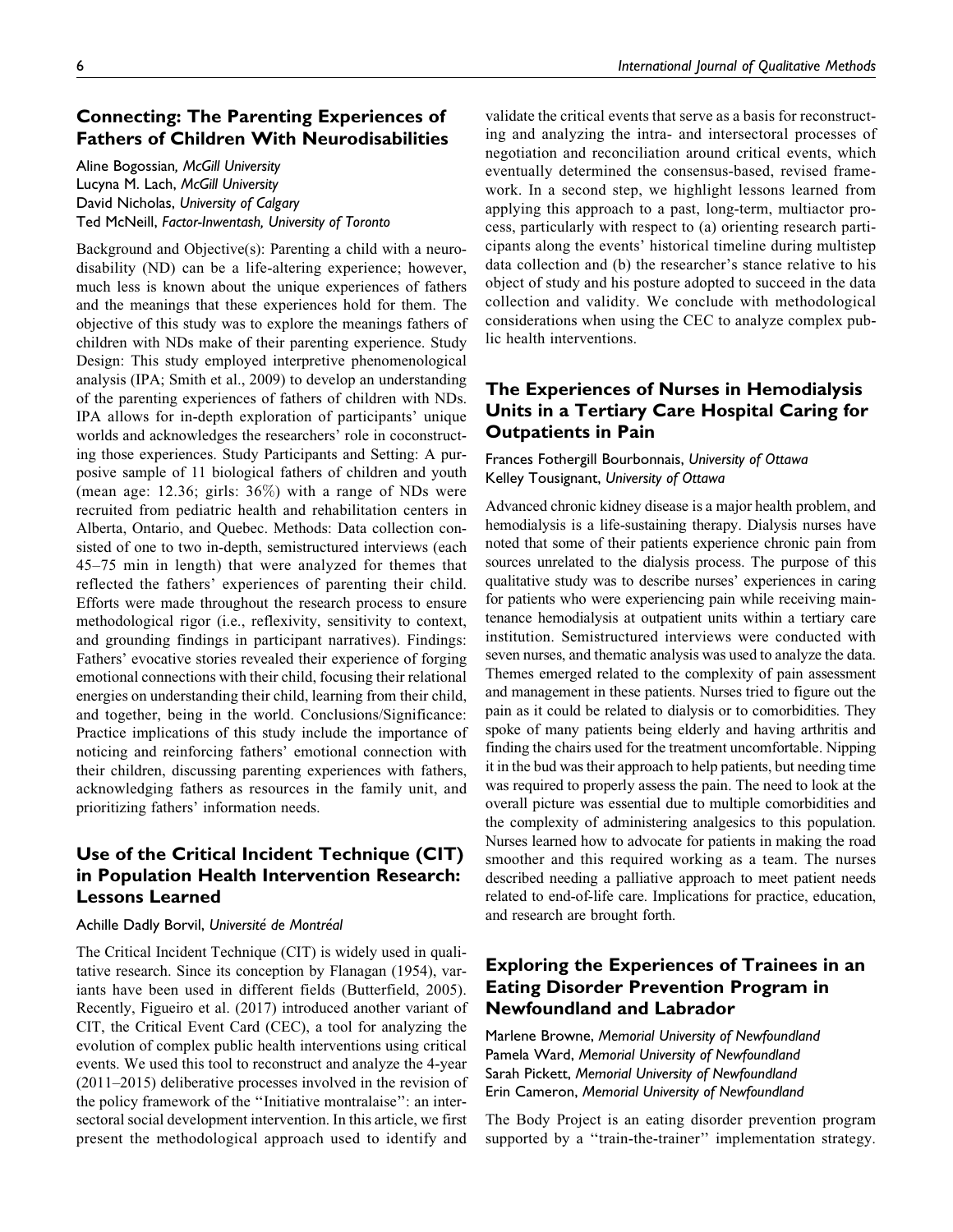This program has shown to be effective for improving body image concerns in young adults in the United States and now has made its way into Canada. In 2016, the Eating Disorder Foundation of Newfoundland and Labrador brought the program to Atlantic Canada and since then has conducted training workshops. The trainees are university students who are trained to conduct peer-led workshops in the university setting, along with high school teachers or guidance counselors who conduct workshops for high school students in the school setting. While there has been an abundance of quantitative research exploring the impact of this program on workshop participants, there has been no research conducted to date that explores the experiences of trainers. This presentation provides results from a qualitative study conducted to explore the experiences of people within the Body Project Canada training program. Using a feminist poststructural perspective, researchers collected data using focus groups and interviews to explore the trainees' perceptions of the training format and information sharing. Also explored were their notions of health, body, body image, and what, if any, influences the training session had on those notions.

# Medical, Therapeutic, and Recreational Use of Marijuana Among Gay and Bisexual Male Emerging Adults Living With HIV/AIDS

Douglas Bruce, DePaul University Alida M. Bouris, University of Chicago Shannon Bowers, DePaul University Olivia Blocker, University of Chicago Soo Young Lee, University of Chicago John A. Schneider, University of Chicago Daniel H. Reirden, University of Chicago

Heavy marijuana use in the United States spikes during emerging adulthood with estimates of  $4\% - 6\%$  of 21- to 23-year-olds using daily, yet 25%–35% of gay/bisexual male emerging adults living with HIV have reported using daily. Previous findings have described an ''overlap'' between medical and recreational marijuana use among HIV-positive populations. In order to better understand the motives associated with medical and recreational dimensions of heavy marijuana use, we conducted semistructured interviews with 30 young gay/bisexual male emerging adults living with HIV/AIDS in Denver and Chicago. Interviews were audio recorded, transcribed, and coded by a diverse team of analysts. In addition to findings that mapped onto previously identified medical motives (relief from nausea, gastrointestinal distress, and pain) and recreational motives (socialization and relaxation), we identified several themes that straddled medical and recreational use in a domain we describe as therapeutic. Themes identified in this therapeutic domain of marijuana use include (a) enhanced mindfulness among individuals that promotes psychological adjustment to an HIV diagnosis, improved medical management, management of HIV-related stigma, and future orientation, (b) reflection processes that mitigate interpersonal conflict

and improve interpersonal communication, and (c) a socialtherapeutic phenomena of marijuana use in which young persons with HIV reflect with one another that is both characterized by enhanced mindfulness and improved interpersonal communication. We discuss opportunities for therapeutic and medical management intervention with this population.

## Developing the Identity of ''Someone Who Does Self-Care'': A Grounded Theory Study of Health-Care Trainees

## Jessica Campoli, University of Saskatchewan Jorden Cummings, University of Saskatchewan

Self-care is an ongoing professional necessity and ethical imperative that is integral for managing stress and preventing burnout in health-care professionals. However, there is a concerning gap between knowledge and action. Trainees often do not have effective coping strategies for dealing with the complex and novel training demands. They also face numerous, often practical, barriers to self-care. We conducted a grounded theory study aimed at understanding the process by which health-care trainees develop self-care practices and, related, where some health-care trainees might struggle to do so. We interviewed a heterogeneous sample of health-care trainees from multiple disciplines (e.g., pharmacy, nursing, physical therapy). Our results indicate that values, self-esteem, and informal/formal support systems play an integral role in selfcare choices. Furthermore, in order for self-care practices to be consolidated and used in the face of challenges, trainees seem to need to develop the identity of someone who engages in selfcare. Our results highlight the importance of individually tailored, value-driven, preventative self-care solutions. Recommendations for how to promote greater self-care and implications for interventions that can be used in professional training programs are discussed.

## Youth Advisory Councils as Research Partners in ACCESS Open Minds: Coordinating Genuine Engagement

Eugenia Canas, Western University Srividya Iyer, ACCESS Open Minds Chantelle Mireault, Douglas Hospital Research Centre Rebecca Prince, Chatham-Kent Health Alliance

Our current mental health-care system is transforming to address youth mental health. National and provincial actors in health care acknowledge the impact of mental illness, calling for person- and family-centered care, and innovations in research, clinical practice, and service design that apply the perspectives of youth and other users of the system. We know little, however, about the work of including stakeholder knowledge to shape mental health services research. The ACCESS Open Minds (AOM) project is a Pan-Canadian mental health services research initiative that engages youth and family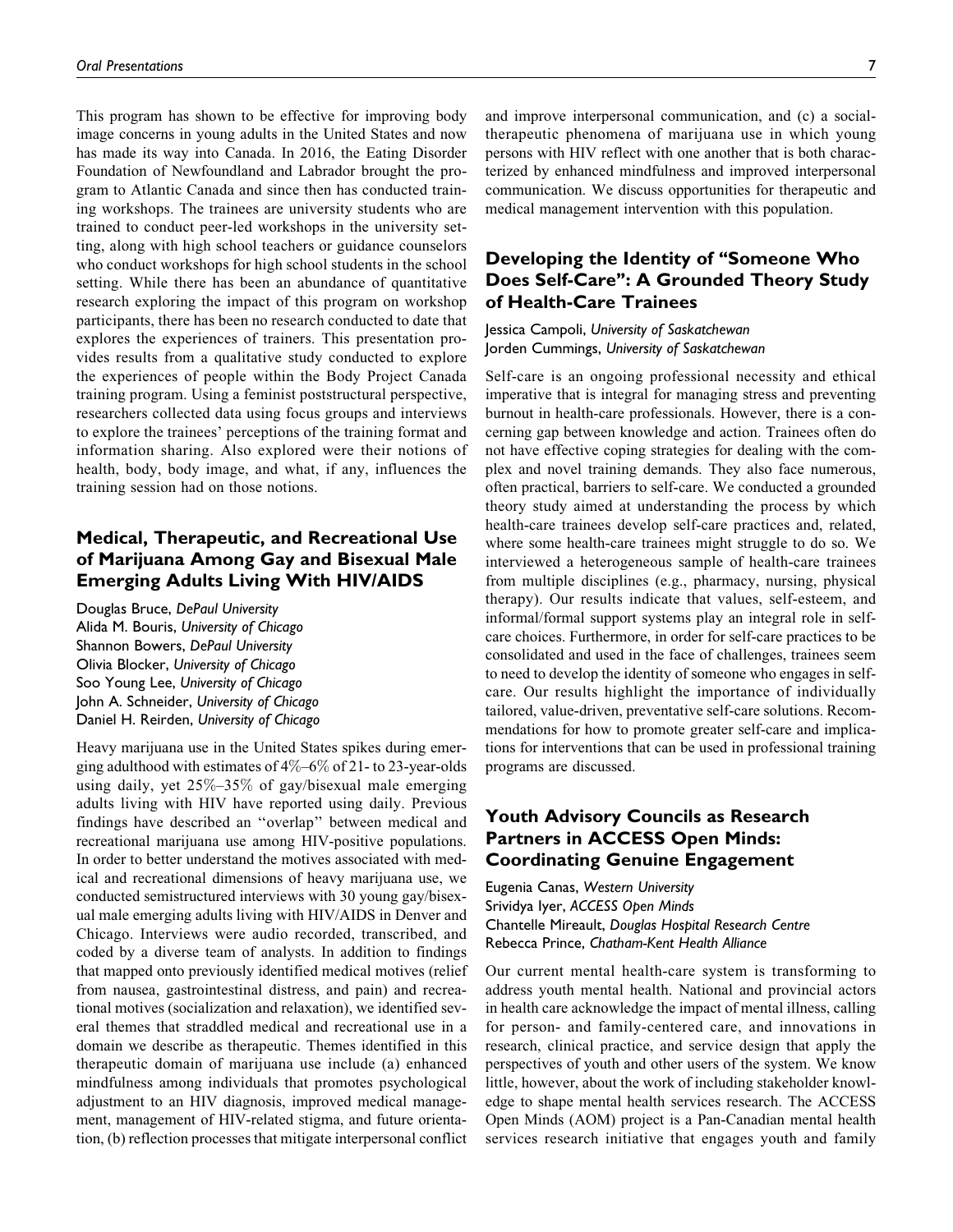members as advisors into all stages of research design, evaluation, and dissemination. Youth councils inform the project nationally and on some of its 12 research sites, shaping the research process as well as the culture of care in the communities where they live. This presentation describes the nature and impact of youth-engagement activities at the national and local levels of AOM. Drawing from the experiences of two youth engagement coordinators and using a qualitative, institutional-ethnographic approach presenters will describe the everyday work of engaging youth as stakeholders in service research and design. Key areas addressed by this presentation include visible and invisible dimensions of engagement work; competencies, practices, and challenges in engagement; and observed impacts of youth engagement both locally and on the national research project. Presenters will share strategies and lessons learned in engaging diverse populations of youth faceto-face and remotely, with broader implications for research projects undertaking this kind of participatory engagement of youth and/or other populations.

## Young People Living With Epilepsy: Stress and Family Resilience

Judith Chew, KK Women's and Children's Hospital John Carpenter, University of Bristol Anne M. Haase, University of Bristol

Young people with chronic illnesses tend to have poorer psychosocial outcomes compared to their peers. Demands of living with a chronic medical condition create a range of stressors that may interfere with family interactions, which in turn affect young people's well-being. Thus, identifying and fostering resilience within families will be valuable in supporting these young people. A particular focus within this study, which is part of a larger mixed-methods study, was to examine the influence of family resilience on young people's adaptation. Semistructured interviews were conducted with 15 young people with epilepsy, aged between 13 and 16 years old, to understand how family processes supported their efforts and influenced strategies used to manage illness-related challenges and other developmental tasks. Findings from these interviews provided in-depth descriptions of stressful circumstances encountered and family processes. Key processes that mobilize resilience-building resources are situated within three primary domains of family functioning organizational patterns, belief systems, and communication processes. Practitioners who support young people with chronic conditions, such as epilepsy, should consider interventions that strengthen these key family processes. In the area of organizational patterns, reinforcing family connectedness allows young people to turn to their families for support when experiencing demands and stress. It is also essential to explore young people's beliefs, helping them and their families construct a new sense of normality if necessary. Finally, sustaining open communication between family members, where differing views were acknowledged, was also found to be important in facilitating resilience.

# Disability Research in Zambia: An Example of the Influence of Institutional Norms Constraining Critical-Emancipatory Ideals

Shaun Cleaver, McGill University Stephanie Nixon, University of Toronto

Researchers operating from a critical-emancipatory paradigm approach research as a tactic to counter oppressive power relations. Despite this intent, research can unwittingly reproduce power relations, particularly as researchers tend to have greater societal privilege than those on/with whom they conduct research. We propose that the misalignment between researcher intentions of power sharing and research practices with unequal power relations is, at least at times, a product of institutional structures that researchers cannot easily ignore. Using the example of PhD dissertation research on disability in Zambia, we highlight ways in which critical-emancipatory research principles conflicted with institutional imperatives. In particular, we focus upon the intention to democratize the research process by privileging the perspectives and priorities of participants. Ultimately, through a series of researcher choices that instead privileged the successful and timely defense of the dissertation, the ideals of a democratic process were subverted. Through our example, we illuminate ways in which institutional structures and imperatives become accepted constraints on research practice. In identifying these subtle yet influential forces, we strive to contribute to the development of strategies that researchers can use to resist and counter the oppressive prevailing trends of institutions. From our assessment, the deployment of such resistive strategies is a necessary tactic for research practice in the critical-emancipatory paradigm.

# Health Out of Foster Care: A Phenomenological Exploration of Seeking Health-Care Services After Aging Out of the U.S Foster-Care System

Jen Collins, Texas Tech University Health Sciences Center Rosalinda Jimenez, Texas Tech University Health Sciences Center Laura Thomas, Texas Tech University Health Sciences Center

Some adolescents in the United States who have been abused and/ or neglected by caregivers are placed in permanent custody of the state and released at age 18 years of age, called ''aging out,'' if not returned home or adopted. The quality of the care provided in this system, especially health care, has been a contentious issue, attracting both public and academic attention. Although much statistical evidence indicates poorer health outcomes among former foster youth as compared to nonfoster care peers, little experiential evidence exists to describe the phenomenon of seeking health-care services from the perspective of these former foster youth. In this research study, the researchers drew on the Phenomenology of Practice developed by Max van Manen (2014) to specifically query the phenomenon of seeking health-care services after foster care.Weinterviewed 13 former foster care youth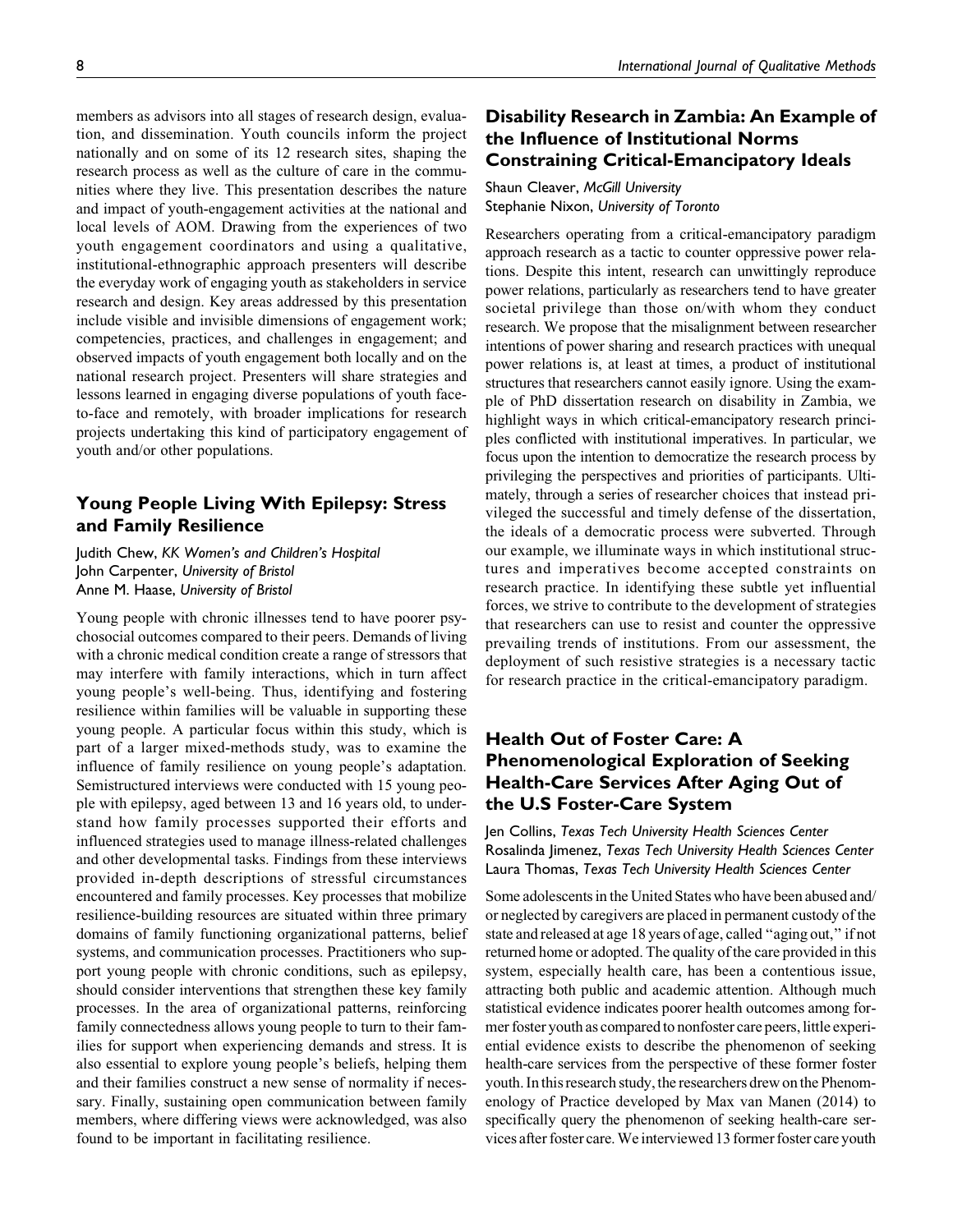who aged out and aim to explore how they develop embodied, relational, and existential entanglement with health care in the discontinued structure. Lived experience descriptions were extracted from interview transcripts and analyzed under phenomenological themes. Former foster youth's experiences of health care were marked by being dismissed because of missing family history, being deprived of real choices by having no choice but to wait, becoming their own records keepers, relying onthe kindness of strangers, and wanting to be seen as a patient—not a former foster kid. Health-care providers who integrate the findings into care delivery models will engage these youth with more understanding and sensitivities of ethical practice.

## The Network in Intersectorial and Community Interventions as a Training Space to Professionals Dealing With Drug Addiction

Maria Ines Gandolfo Conceicao, Universidade de Brasilia Marilia Mendes de Almeida, Universidade de Brasilia

This study had as an object the training of health professionals for working in networks to develop care actions for drug users. The objective of the research was to explore the contributions of the social networking analysis for the construction of continuing education strategies and study about the gaps and potentials for network actions in the attention for the drug users. The research field was the CRR-DF allocated in the School of Health Sciences/FEPECS/SES-DF. The investigation subjects were the students of the course offered in 2014, professionals, and partners of SUS. The theoretical basis of the study are the theories of social networks, the biopsychosocial model of health care, and the prospect of harm reduction, guided in the paradigm of complexity of Edgar Morin. The research instruments were a closed interview and a script for a discussion group. This study did a mapping of intersectoral and community network in the attention and care of the drug user at the Distrito Federal and metropolitan area, raised the main actions made, and held a group discussion. Through these procedures, the research demonstrated that the ARS has much to contribute to the development of training strategies for actions in intersectoral network. The ARS allowed identify the most important actors that influence harder the network, identify which partnerships need to be strengthened, the relational subgroups existing and allowed prepare specific training strategies for the identified relational dynamics, and the strategies to enable the territorial base of actions.

## Exploring Contraceptive Experience to Understand Long-Acting Reversible Contraception (Non)Use Among a Cohort of Young, Australian Women

Jacqueline Coombe, University of Newcastle Melissa L. Harris, University of Newcastle Deborah Loxton, University of Newcastle

Over the past few years, interest in long-acting reversible contraception (LARC) as a way to reduce the rates of unintended pregnancy has grown among both researchers and health service providers. Despite increasing advocacy for these highly effective and long-lasting methods, the rates of use in Australia, particularly among young women, remain low. Although research into this area is increasing, why young women choose to use less effective, short-term methods rather than LARC remains unclear. This presentation reports on qualitative data from a PhD thesis which aims to understand LARC (non-)use among a cohort of young Australian women. Drawing on both free-text data from a larger survey, as well as data from semistructured interviews, this presentation provides insight into why women may or may not choose to use an LARC. By contextualizing women's experiences of using contraception, this presentation demonstrates the complexity of women's experiences, highlighting that changing needs, unclear or ambivalent feelings toward pregnancy, the normalization of the oral contraceptive pill, and a lack of interest and understanding about LARC underlie low rates of use. In addition, the findings suggest that there is a disconnect between what women value in a contraceptive method and what researchers and health service providers value, highlighting the importance of noncontraceptive effects. This research demonstrates the important role of qualitative research in providing voice to women's contraceptive experiences.

## A Critical Interpretive Synthesis: Exploring How Older Adults Are Represented in Participatory Action Research

Ann Marie Corrado, University of Western Ontario Tanya Elizabeth Benjamin-Thomas, University of Western Ontario Colleen McGrath, University of Western Ontario Carri Hand, University of Western Ontario

To date, a plethora of studies on older adults have been conducted with the researcher positioned as ''expert.'' Participatory action research (PAR), however, is a methodology that promotes the inclusion of older adults as coresearchers in all phases of the research project including identifying a problem that matters to them and their community, selecting a research priority, and collaborating with the researcher in data collection, data analysis, and the dissemination of results. In this way, a PAR approach focuses on colearning as well as capacity building at both the individual and community level. Currently, there is a lack of scholarly attention on how PAR has been utilized with an older adult population. The purpose of this study, therefore, is to conduct a critical interpretive synthesis (CIS), set out by Dixon-Woods and colleagues, to evaluate the use of PAR with older adults as well as examine how power is shared between researchers and older adults to reveal any ageist or ableist assumptions. A systematic search to identify relevant articles will be carried out using various databases. Key questions guiding this critical analysis include how are the older adults meaningfully involved within each phase of the research project? and how was power shared between older adults and researchers? A CIS moves beyond appraising and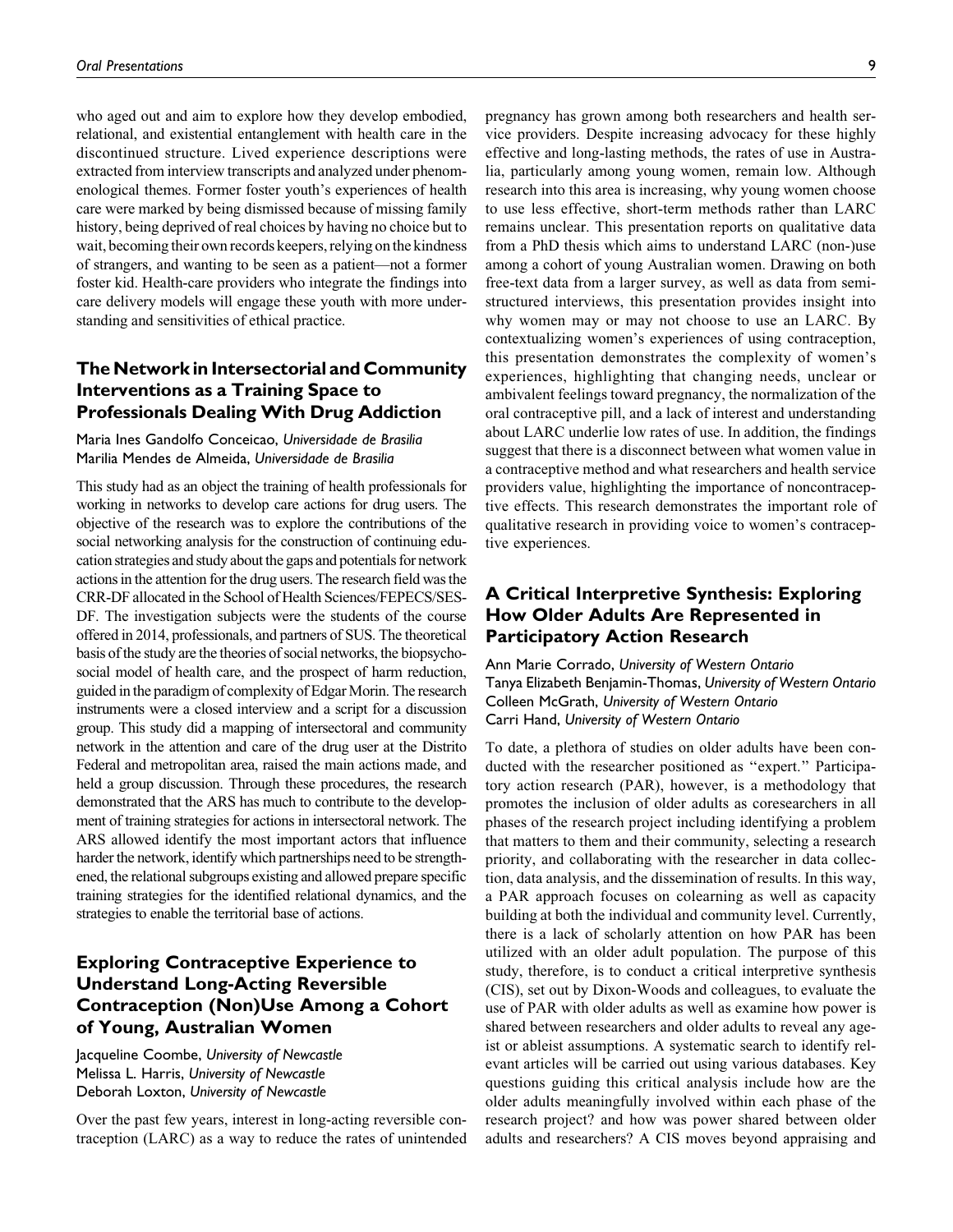synthesizing the research findings, toward critically questioning the dominant tendencies within a particular topic of research. As such, the findings of this study have the potential to stimulate further uptake of PAR research with an older adult population.

## ''Have No Regrets'': Parents' Experiences and Developmental Tasks in Pregnancy With a Lethal Fetal Diagnosis

Denise Cote-Arsenault, University of North Carolina Greensboro Erin Denney-Koelsch, University of Rochester Medical Center

Background: Prenatal testing is now routine in pregnancy, and in 2% of pregnancies, lethal fetal diagnoses are made. For those parents who choose to continue the pregnancy, their experience is unquestionably altered once they learn that their baby is not healthy. Little is known about how the psychological and processes in pregnancy are altered. Methods: This hermeneutic phenomenological study of 16 mothers and 14 spouses/partners sought to learn the parent experiences and developmental tasks across pregnancy. Interviews were conducted with mothers and fathers during pregnancy and after the baby's birth and death. Data analysis was iterative, through a minimum of two cycles of coding, theme identification, within- and cross-case analysis. Results: Parents' goal was to ''Have No Regrets'' when all was done. Five stages of pregnancy (prediagnosis, learning diagnosis, living with diagnosis, birth and death, and postdeath) and seven developmental tasks of pregnancy (navigating relationships, comprehending implications of the condition, revising goals of pregnancy, making the most of time with baby, preparing for birth and inevitable death, advocating for baby with integrity, and adjusting to life in the absence of baby) were identified. Prognostic certainty was found to be highly influential in parents' progression through developmental tasks. Conclusion: The developmental framework can be useful to providers who care for families, especially in perinatal palliative care. Matching care with the stage and developmental tasks of these families may lead to greater parent satisfaction and improved care.

## It's for Us. And It's for the Community: The SHARP Walking Program for African-American Brain Health

Raina Croff, Oregon Health & Science University Miya Walker, Portland State University Edline Francois, Oregon Health & Science University

African Americans are twice as likely to develop Alzheimer's disease and other dementias due to high rates of chronic conditions like diabetes, obesity, and hypertension. Physical activity and social engagement may improve/sustain cognitive health as we age. However, gentrification in Portland, Oregon's historically African American neighborhoods, has decreased older African Americans' motivation to engage in

neighborhood walking and social opportunities. The Sharing History through Active Reminiscence and Photo-imagery (SHARP) Pilot Program is part of the Healthy Brain Research Network of the Centers for Disease Control and Prevention. SHARP integrated historical images of local African American culture into walking routes to motivate six triads of African Americans aged 55 and over to engage in neighborhood walking and social engagement over 6 months. Conversational reminiscence was recorded to create a digital oral history archive that will be integrated into community learning sessions bridging community memory to individual memory and brain health. Surveys show the program increased physical activity and social engagement and improved mood. Focus group data show the walking program's culturally celebratory images and conversation prompts sustained interest, while recording conversations for community education curated a sense of purpose and meaning because it served individual and community health needs. Walking through gentrified neighborhoods made participants feel seen when gentrification has made them feel invisible, helped them deal emotionally with neighborhood changes, and improved brain health awareness. The SHARP program offers insight into designing health programming that goes beyond cultural relevancy to be culturally celebratory while serving individual and community health.

## "It Made It Real": Applying Rural Suicide Prevention Gatekeeper Training in Everyday Life

Kate Davies, University of Newcastle Fiona Livingstone, University of Newcastle Angela Booth, University of Newcastle

Gatekeeper suicide prevention programs are advocated as an important strategy within integrated approaches to suicide prevention in Australia, training key community members with skills to recognize and respond to people at risk of suicide. In rural Australia, people tend to experience worse mental health outcomes than their urban counterparts and there are often limited specialist support services available. Rural gatekeeper training programs offer challenges and opportunities for improving health outcomes, but little is known about what happens beyond the training room. Good SPACE is a rural Australian gatekeeper suicide prevention program, with quantitative evidence linking the program to improvements in participants' suicide stigma and literacy. This study examined more deeply the experience of applying suicide prevention skills and knowledge in everyday lives in a rural setting. A series of qualitative interviews with Good SPACE workshop participants  $(n = 30)$ , 3 months after their participation in training, revealed that most respondents had not had an intervention with a person at risk of suicide. However, respondents found that skills related to nonjudgmental discussion of suicide and holistic health, translated into new approaches for their own health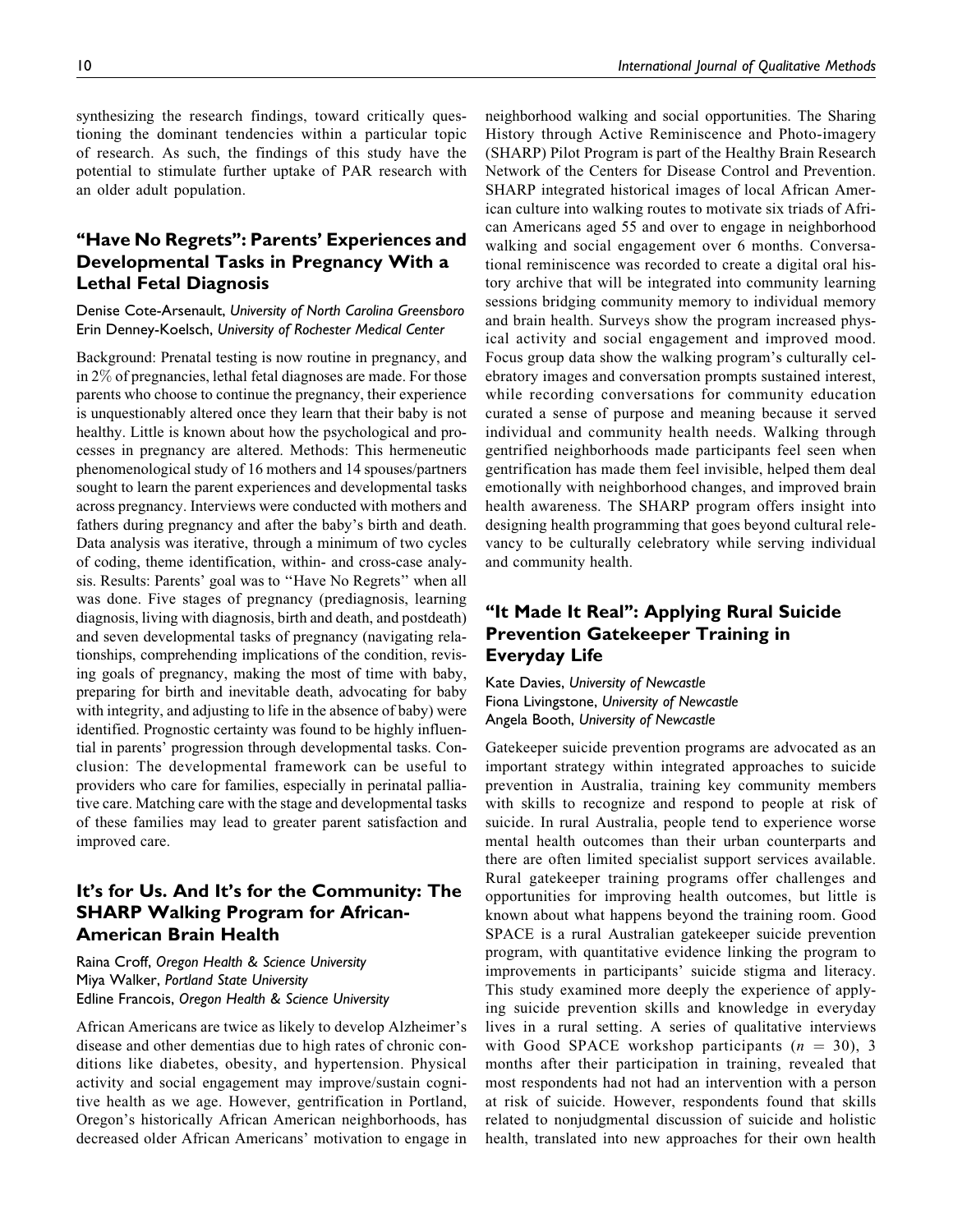and self-care, and gave them cause to reflect on their attitudes and approaches to people experiencing hardship. Maintaining the momentum for changes experienced after training was difficult for people who returned to workplaces or homes where their newly gained knowledge was not recognized. Some respondents also reported that while the training changed them, it did not change the limited access to health and well-being services in their communities.

# Changes in Health Professionals' Attitudes, Beliefs, and Father-Inclusive Practices After Implementation of the Father-Friendly Initiative

Francine deMontigny, Université du Québec en Outaouais Christine Gervais, Université du Québec en Outaouais Danae Lariviere Bastien, Université du Québec en Outaouais Diane Dubeau, Université du Québec en Outaouais

Background: For the past 40 years, scholars have been studying the development of the father's role in the family. It is well known that fathers' involvement benefits children's cognitive and social development and contributes to both parents' well-being. Recent research has shown that social and professional support can be protective factors for father involvement. The Father Friendly Initiative within the Family (FFIF) program was developed in 2010 to empower health professionals to support fathers' involvement, detect fathers' mental health problems, and ultimately prevent child abuse and neglect. It has been implemented in four regions of Quebec (Canada) from 2012 to 2017. Objectives: This presentation will describe the effects of the FFIF on professionals' beliefs and practices toward fathers. Methods: The evaluation phase was carried out through 39 qualitative interviews with health professionals. Interviews were transcribed and analyses were performed with NVivo. Results: The effects of the FFIF on professionals are found at three levels of transformation: (a) beliefs, (b) conception of their own role, and (c) interventions and pertain to three themes: (1) barriers experienced by fathers, (2) importance of father involvement, and (3) differences between fathers and mothers. Professionals became aware of the issues related to those themes and this contributed, firstly, to a transformation of their beliefs. Secondly, they began a personal reflection, which led to a transformation of the conception of their own role. They realized the role they could play in reducing barriers faced by fathers and promoting father involvement. Thirdly, they transformed their interventions to reach fathers, encourage their participation, and treat them fairly. Conclusion: Professionals are adopting father-friendly beliefs and behaviors after participating in this innovative program. The discussion will explore implications for father-inclusive family practices, family research, education, and policy development in support of fathers' involvement.

# Aligning Collaborative and Transformative Research With Local Ways of Knowing and Being

Joyce Duckles, University of Rochester George Moses, North East Area Development

Our collaborative, ethnographic research began in 2012 when community activists from the Cedarwood neighborhood approached the university to work together to gather their own evidence to inform the transformation of their community. They were frustrated with being researched and with having others plan initiatives for their neighborhood. To drive sustainable change in Cedarwood, we have become coresearchers, coimplementers, and coauthors intentionally using our data, practices, and writing to understand the processes of activism while challenging the structures sustaining disparities and constraining pathways of transformation. Collaborative research in urban contexts presents many challenges. In a predominantly African American community, tensions with Eurocentric research practices have led us to historical and local ways of knowing and being to inform our iterative processes of researching, implementing, and writing. In this presentation, we share how our current analysis has led us to the Afrocentric principle of Self-Determination (''Naming Ourselves'') as a sensitizing concept. In our research, we build on the determination of community members to pose their questions and own their data. In our praxis, we intentionally coconstruct multiple pathways to engagement and activism. In our writing and dissemination, we recognize that ''he who has the pen, owns the history," and thus, we create dialogic spaces and novel strategies to pass around the pen. We share our practices that bridge and value the multiple identities and epistemologies of our team and propose that this pluralism, grounded firmly in goals of activism and change, frames valuable ways of engaging with one another as researchers, practitioners, and authors.

## Supporting Participation of Marginalized People in Community-Based Participatory Action Research: Challenges and Struggles

Sophie Dupéré, L'Université du Québec Lucie Gelineau, L'Université du Québec

In the context of a community-based participatory action research about food security and the fight against poverty, which took place from 2011 to 2014 in the province of Québec and involved 25 members (two academics, four women living in poverty, eight practitioners, four students, and a community member) which met on a monthly basis, we documented our strategies and tools used to better involve people living in poverty in the various stages of our research project. After briefly presenting the context of the project, the objectives, and methodology, we will discuss some of the main challenges we encountered to sustain the authentic participation of the most marginalized people, beyond the alibi role they are too often confined to. We will discuss about power relations, recognition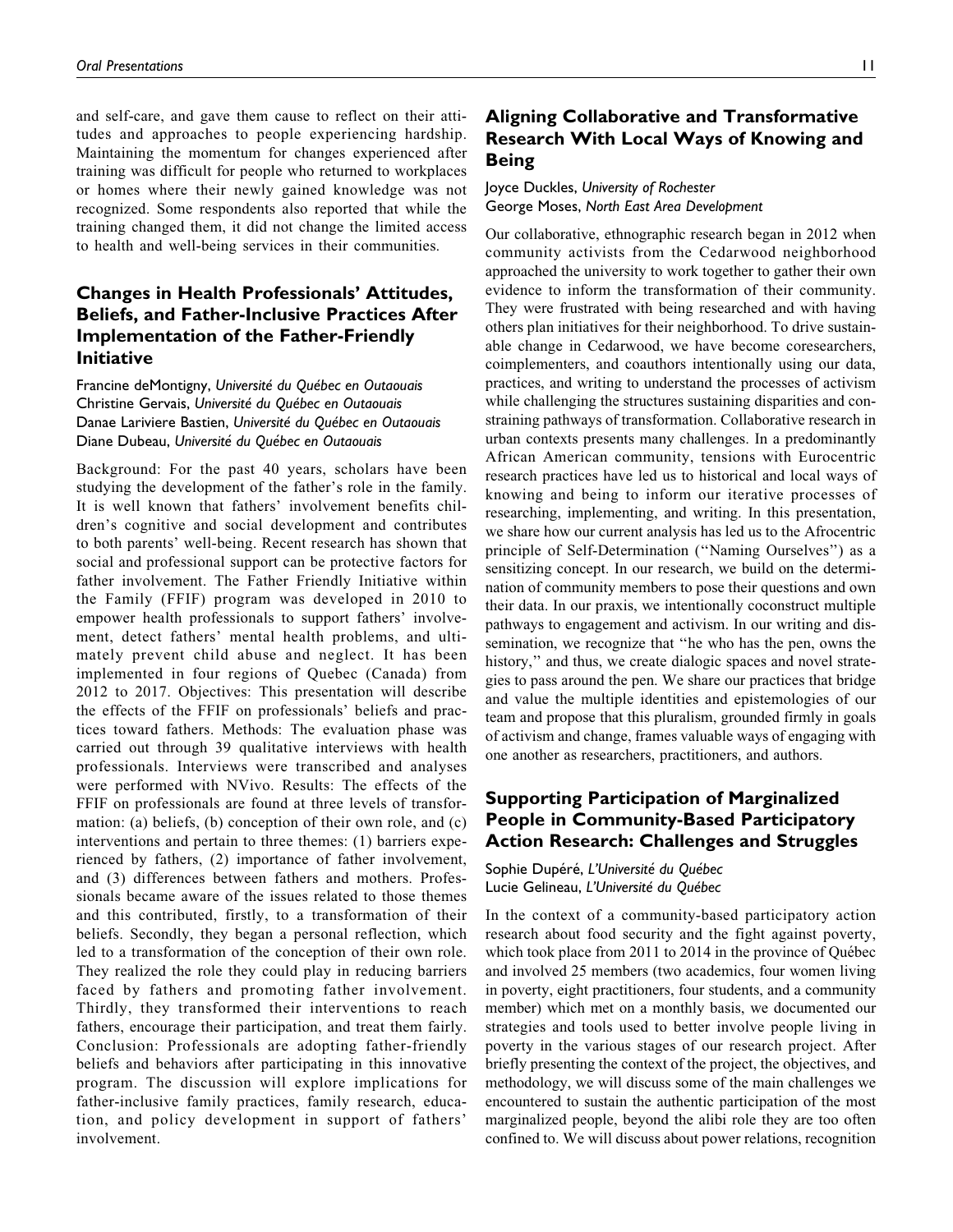of lay knowledge, and practices such as handicraft, retention of participants, participation related expenses, and institutional requirements. Reflecting upon the strengths and limits of our strategies and tools, we will present some of our key lessons: the importance of open dialogue where differences of opinion are permitted, reflexivity, capacity building of team members for authentic participation, necessity to draw boundaries, to establish safeguards as well as to recognize pugnacity as a key behavior for success! We will also show how the mixed expertises of our team, notably expertise of people living poverty, were crucial to mobilize participants and adapt our methods. Conclusion will be drawn for future participatory action research projects.

## Methodological Challenges Faced Doing Qualitative Research With Socially Vulnerable People

Sophie Dupéré, Université de Sherbrooke Christine Loignon, Université de Sherbrooke Lynda Benhadj, Université de Sherbrooke

A number of methodological challenges confront research teams working with socially vulnerable groups in the field; however, few detailed articles are available to inform other studies. The aim of this presentation is to outline these challenges, more specifically those encountered during data collection in the context of a qualitative multisite-focused ethnographic study, taking place in three cities (Québec, Montréal, and Ottawa) in Canada. The main objective of our research project was to understand the experiences and perceptions of socially vulnerable persons using innovative health care in community clinics. To meet our objectives, we conducted semistructured interviews with patients and informal interviews with the clinics' managers, clinicians, and members of the medical team. Observations in situ allowed us to describe daily health-care professionals' practices and patients' navigation issues and routines. Our presentation will focus on the challenges regarding rapport building with the clinics, sampling, and recruitment of people living in poverty and socially excluded. The debates that occurred among the research team during the data collection will be presented. The multifaceted approach and strategies used will also be discussed as well as their strengths and limits. In conclusion, we will argue that the challenges encountered by qualitative researchers studying vulnerable groups can be overcome by collaborative efforts and ongoing dialogue between researchers and the participants involved in the study. Conclusion will be drawn for future qualitative research projects.

## Intentional Uprootedness: Women Temporary Agricultural Workers in Canada

Kathryn Edmunds, University of Windsor Helene Berman, Western University

The concept of uprootedness refers to dislocation in different contexts of displacement and settlement. The purpose of this research was to discover women temporary agricultural workers' experiences of health during lengthy and recurring uprootedness from their homes and families within intersecting gendered, political, and economic structures. Using criticalfeminist ethnography, methods included interviews with 20 women from Mexico, the Philippines, and Jamaica, employed in two Canadian temporary worker programs. Participants strongly considered their employment as a necessary maternal responsibility and caring sacrifice to support their families. Because of the women's precarious immigration and work status, their repeated separations occurred in an environment of systematic and continuous uncertainty. Experiences of health, home, and community were lived through a dialectic of connection and isolation. Migrant experiences of uprootedness are often essentialized and framed as primarily affecting individuals. However, circular and recurrent relocation changes everyone—not only the people migrating, but the families and communities left behind, as well as the communities to which workers travel. Fixed dichotomies of being designated as either citizens or temporary workers create and sustain categories of exclusion that inhibit public engagement. Looking beyond these dichotomies means recognizing and exploring the consequences of current structures and systems. Listening to how people create meaning within displacement and, in collaboration with participants, promoting their stories can lead to a much richer, layered, and multidimensional understanding of similar and diverse migration pathways including the contexts of power that surround and are embedded in local, national, and international discourses.

# Decision Making in the Occupational Therapy Evaluation Process: A Grounded Theory Study

Judy Beck Ericksen, Elizabethtown College Adelyn Enders, Elizabethtown College Elise Starkey, Elizabethtown College Megan Ziff, Elizabethtown College

Evaluation lays the foundation for the occupational therapy process and informs how therapists address client needs. Because of this, choosing appropriate assessment tools, that is, those that are consistent with practitioner and client aims and values, is key to providing effective services to clients. While there is ample literature describing the influence of internal and external factors on a therapist's clinical reasoning, there is little that explicitly relates these factors to assessment in a way that illuminates this decision-making process. For this pilot study, Charmaz's grounded theory approach framed the overarching methodology as well as the completion of data analysis. Sixteen practitioners from a variety of settings, including early intervention, outpatient rehabilitation, inpatient acute care, schools, mental health, and long-term care, were interviewed. Participants described the evaluation process and selection of assessment tools as multifaceted. Four factors that influenced the selection of assessment tools emerged: the client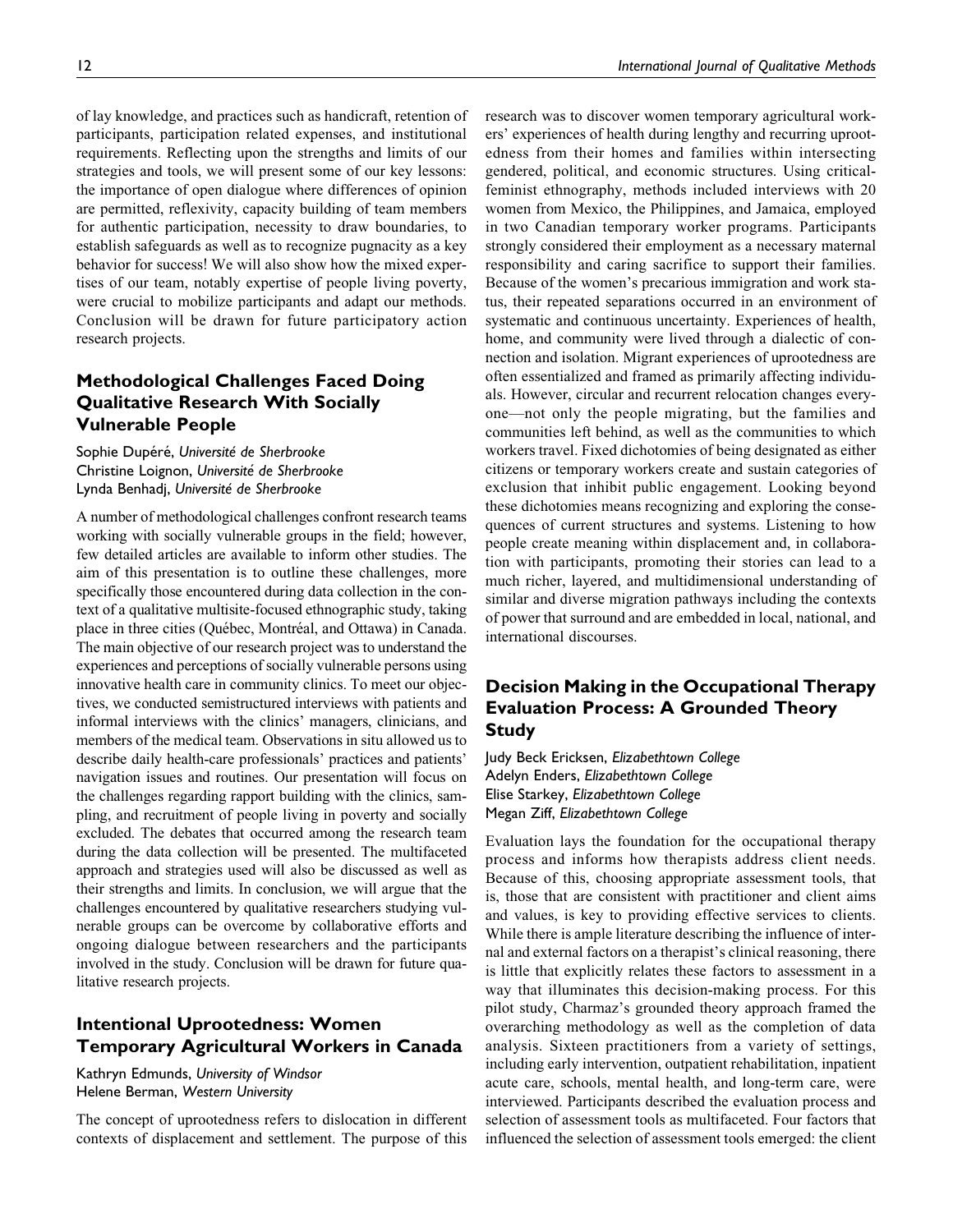characteristics, possible tools, setting characteristics, and therapist influencers. A preliminary theory is proposed that captures therapists' perceived ability to find congruence among factors and then adjust and modify their approach based on the client's performance and characteristics. The researchers made an intentional decision to explore a wide range of settings; there is evidence suggesting that while factors vary across settings, the process may be similar. Additional interviews are planned to further explore these initial findings.

## From Survival to Healthy Aging: Couples Living With Late Side Effects After Removal of the Prostate

## Lotte Evron, Metropolitan University College Gitte Wind, Metropolitan University College

Research shows that patients' and spouses' narratives about their everyday lives before, during, and after a diagnosis of chronic illness may help health-care professionals to improve treatment and enhance quality of life for patients and their spouses. From a narrative perspective, this study investigates everyday life and togetherness of eight men and their spouses (51–75 years old) before, during, and after surgery for prostate cancer. Twenty-four dyadic in-depth interviews (three by eight) were carried out 2–4 months (with the couple) and 6–10 months (with the patient and partner separately) after surgery. The interviews lasted 2–5 hr. Throughout the narratives, the patients and the spouses built their mutual and individual lives focusing on their relationship and strived to return to their usual everyday life. Within 3–6 months, the couples went from "survival" where the diagnosis dominated to "wellbeing'' where healthy aging/lifestyle dominated. All eight couples led a relatively healthy lifestyle before surgery but increased their healthy life style significantly after surgery. However, the couples did not mention their rather radical changes in everyday life such as exercising for 12 hr weekly, excluding meat in their diet or taking high doses of C-vitamins/ ginger/chili as a change in everyday life. There were differences in coping styles between men and women in everyday life with regard to the late side effects. These findings highlight the importance of helping couples to cope with late side effects differently (individually?) over time. Understanding of the couples different needs over time and need for individual communication may increase the quality of treatment and quality of life for couples.

# A Values-Based Framework for Designing Serious Games

Manuela Ferrari, McMaster University Suzanne Archie, McMaster University Nick Bush, Moonray Studios Dan Clark, Moonray Studios

Over the last 10 years, several serious video games on healthrelated topics have been developed. However, the game industry lacks clear standards on how sensitive topics related to illness and sufferings were portrayed. In the mental health context, many commercial video games perpetuate ''madness'' stereotypes (e.g., insanity, violence). This article presents a framework for serious game design, which aims at identifying core values that can inform the creation of serious games about the various delineations of mental illness. The framework was created as part of a participatory project that engaged youth and video a game industry in the creation of a commercial video game about psychosis: Debris—a 3-D game produced by Moonray Studios. Five youths (age 17–19), the founder and project manager of Moonray Studios, and the academic researcher met over 6 months. Seven focus groups were implemented to discuss video game elements (e.g., game characters, story), video game experiences, and messages around psychosis/mental illness. Each focus group was recorded and transcribed. Thematic analysis was used to identify themes and mapping technique, which generated the framework used for exploring the relationship between themes. A framework for creating a video game was constructed with the following elements: gamer values, mental health video game values, and video game learning objectives. The discussion between the youth and game developers captured by the framework influenced the game mechanisms of Debris. The proposed framework can offer guidelines for game developers interested in creating serious games on mental illness.

## Process of Creating a Digital Database for Secondary Qualitative Data Analysis: The Digital Archive of Psychosis Narratives

Manuela Ferrari, Douglas Mental Health University Institute Srividya Narayanan Iyer, Douglas Mental Health University Institute

Ashok Malla, McGill University

Secondary data analysis refers to the usage of existing data in order to investigate research questions other than the primary ones for which the data were originally gathered. Important research questions can be answered efficiently to some extent using existing data; however, the practice of reanalyzing existing qualitative data and/or sharing these data between researchers is often a source of debate and disagreement. Over the years, a specialized treatment for psychosis located in Montreal has collected more than 400 text narratives of young people with early experiences of psychosis and their journey to mental health care. These text narratives, between two to four pages long, were created as part of the Course of Onset and Relapse Schedule interview—a semistructured interview conducted by researchers with the young person. This interview systemically explored different stages in life (e.g., childhood, adolescence) and gathered further information on family relationships, peer relationship, schooling/early work experiences, and life events (e.g., migrations, violence, trauma). In this presentation, we (1) describe the process of creating a digital database of more than 200 text narratives how text narratives were organized and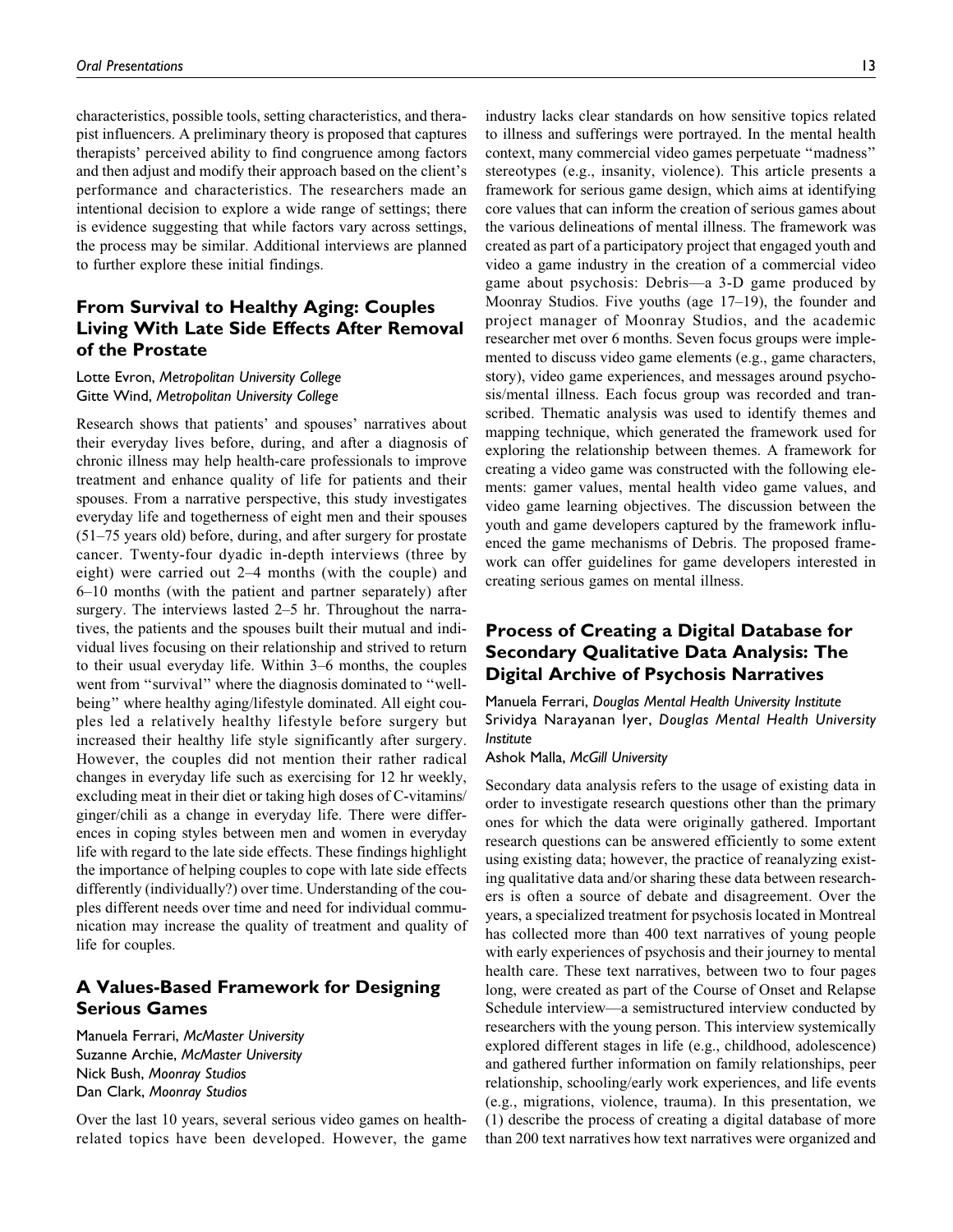categorized for secondary data analysis, (2) describe how this database can answer new research questions and/or can generate new subjects of inquiry that can be used to design future research studies, and (3) reflect on the possible theoretical and methodological limitations of secondary data analysis. We will discuss our experience in the context of other qualitative data repositories (e.g., the United States, Europe) exploring theoretical, methodological, and ethical

## The Dance of Authority: Interactions in Interprofessional Team Meetings

## Stephanie Fox, Université de Montréal Mariline Comeau-Vallée, Université de Québec

potentials and challenges.

Medical dominance is well-documented in the literature on collaboration, but the concept of authority in interprofessional interactions has not been extensively studied. We examine the nuanced negotiation of authority performance and its collective accomplishment by both physicians and other professionals. Guided by an interactionist approach, we asked how does authority get negotiated in interprofessional team meetings? Drawing on data from two ethnographic case studies of team meetings in different clinical contexts (acute care,  $n = 23$ , and outpatient mental health,  $n = 10$ , we analyzed team interactions for practices by which authority is performed. We identified three main themes: establishing a climate, making knowledge claims, and enacting interactional obligations and rights. The practices associated with these themes reveal that authority can and does take different forms in interaction. Our findings show how fluid authority can be in these contexts, for instance, how, over the course of the same discussion, authority can move from being incarnated solely by the physician to being shared by others. Authority is not limited to a unilateral exercise of power or to major clinical decision-making but inheres in interactional activities as subtle as taking the conversational floor, orienting team discussion, and commenting on others' contributions. This research expands the conceptualization of authority in the scholarship on medical dominance and recognizes the potential influence of other professionals in clinical meetings.

## Taking People Back to the Future: The Role of Hermeneutic Temporality in Participatory Research and Public Engagement

Julie Fréchette, McGill University Ingram School of Nursing Marianne Sofronas, McGill University Ingram School of Nursing Marjorie Montreuil, McGill University Ingram School of Nursing

Many qualitative studies aim to capture, understand, and interpret the experience of time, but how does temporality interfaces with participatory approaches? This presentation aims to review the philosophical underpinnings of temporality by exploring the development of this concept in phenomenology and hermeneutics and to elaborate on the role of temporality in participatory research and public engagement. The writings of Heidegger and Gadamer will serve as a springboard from which to better understand later thinkers such as Merleau-Ponty, Ricoeur, and Taylor. Human beings are situated in time with their past experiences throwing them in the present moment, which is never devoid of a projection into the future (waiting toward). Humans interpret their experiences with this conception of time as a standpoint. Inspiring citizens to engage in research can be greatly enhanced by taking a second look at temporality. At the onset of participatory research, potential partners can be guided in bringing to the fore how the research ties with their past, present, and future. Considering the hermeneutic conception of time allows the research team, in the larger sense, to integrate a continual process of interpretation that not only promotes the commitment of partners but also supports the cocreation of lasting meaning. Examples from nursing research will be presented to illustrate ways in which hermeneutical foundations intersect with participatory research approaches.

## Phenomenology BOOT CAMP!

Julie Fréchette, McGill University Marianne Sofronas, McGill University Marjorie Montreuil, McGill University

Are you ready to be phenomenologically charged? This methodological boot camp will trace the philosophical underpinnings of experience-based research approaches by reviewing the development of phenomenology and hermeneutics as critiques of empiricism, philosophical movements, and research methodologies. Concepts reviewed will include lifeworld, bracketing, being/Dasein, temporality, thrownness, language, and dialogue. The works of foundational thinkers within phenomenologic and hermeneutic traditions, Heidegger and Gadamer, will serve as a springboard to interpret the ideas of more contemporary phenomenologists such as Ricoeur, Merleau-Ponty, and Taylor. Application of these concepts to qualitative research will also be discussed with specific examples from nursing research. This presentation will allow participants to enjoy an overview of interpretive phenomenology and how it can inform participatory approaches with a touch of humor and no sweating guaranteed.

# The Experience of Kangaroo Holding: A Meta-Synthesis of Qualitative Research Reports

## Anitra Frederick, University of Texas Health Science Center at **Houston**

Kangaroo care is the holding of a neonate against the caregiver's bare chest shortly after birth. This practice has foundations in nature, and vast research has shown physiologic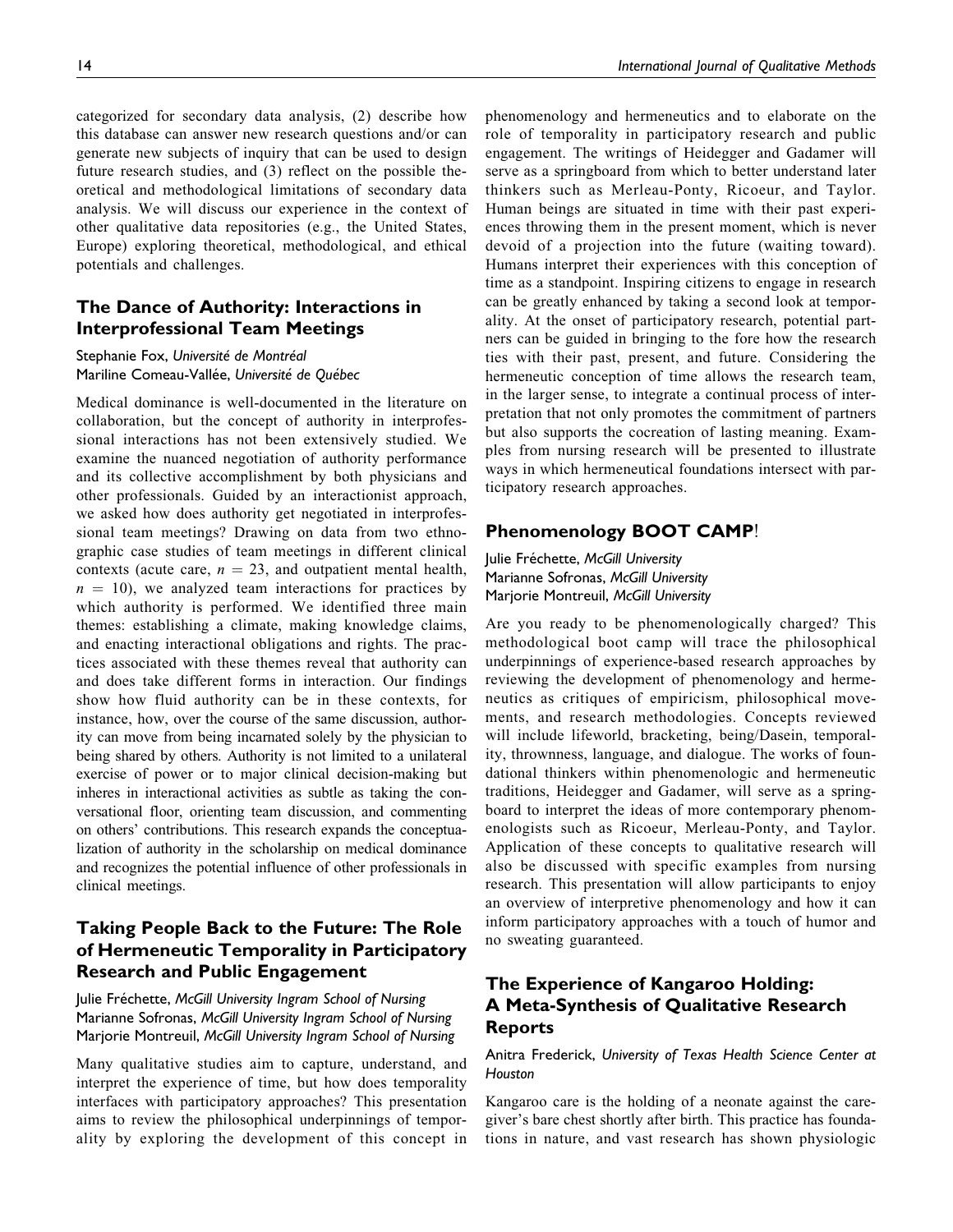benefits for mother and neonate. The practice of kangaroo care is recommended by the World Health Organization and is frequent hospital policy for its known benefits. Qualitative inquiry into the phenomena is present in the literature but sparse. These studies explore kangaroo holding in a variety of settings with the mother or father and their neonate of varying ages. A qualitative meta-synthesis was conducted to achieve two goals: (1) amalgamation of qualitative findings for deeper understanding including appropriate application to practice and (2) identification of gaps in knowing for future exploration. Qualitative content analysis was chosen to synthesize identified studies meeting the inclusion criteria. Study findings were coded, organized, and summarized by similarity and then placed under thematic headings. Data collection and analysis has been examined with colleagues for consensus. The included studies were conducted in six different countries, highlighting the importance and interest of this topic to a diverse community. Themes that emerged from the meta-synthesis revolve around the intense connectedness felt by the parent toward the neonate and the power held by the health-care provider, as gatekeeper, in creating an environment for this experience to be shared. The poster presentation will include greater detail in findings and identified gaps in knowing for future study. The author welcomes discussion with colleagues on the topic and potential applications to practice.

# What Is This "Impact" We Seek to Measure? Toward a More Meaningful Impact-Tracking Strategy for Health Professions Education Research

Farah Friesen, University of Toronto Stella Ng, University of Toronto Lindsay Baker, University of Toronto Amy Dionne, University of Toronto

To acquire and maintain funding, health professions education (HPE) researchers face increasing pressure to demonstrate impact. But what is impact? This question should be critically examined, as the ways we define impact affect the indicators used to ''measure'' impact. Indicators form the reward system that shape and constrain researchers' focus and endeavors. Traditionally, quantitative indicators are measured (e.g., citation analysis). Yet, education is also interested in complex social impacts, which are often challenging to represent through quantitative data. In an effort to more fully represent HPE researchers' impacts, we integrated relevant indicators from several tools (e.g., Kuruvilla's Research Impact Framework, Becker Model, Aguinis's Pluralistic Conceptualization). We introduce novel ideas such as gray metrics and impact stories to develop a meaningful approach to tracking impact in the HPE context, which may have broader applications. The intention is not to produce a recipe or set up new, burdensome ways for researchers to ''prove their worth'' but to create and encourage alternative ways of thinking about impact.

## Exploring the Use of Mobile Information and Communication Technologies by People With Mood Disorders, and Their Health and Social Care Professionals

Hamish Fulford, University of the West of Scotland Thilo Kroll, University College Dublin Steve MacGillivray, University of Dundee Linda McSwiggan, University of Dundee

Constructivist grounded theory methodology was used to generate a substantive theory, underpinned by a theoretical framework, that explained how people with mood disorders, and their health and social care professionals, used mobile information and communications technology (mICT). Twenty-six patients and 10 health and social care professionals were interviewed before theoretical saturation was achieved. The core category that emerged from data, forming theory, was ''centrality through praxis of interconnectivity.'' People with mood disorders were using their mICTs to stay central within their online and offline worlds. Their devices become central in terms of their importance and their feelings of attachment toward them. Centrality was achieved through the ''praxis of interconnectivity,'' the act of managing their interconnectedness through their use of mICTs. Through managing their continuums of interconnectivity, this facilitated people to ''manage their needs,'' ''outsource their needs,'' and attend to their ''disconnection of needs.'' People engage in continuums of centrality to meet their needs irrespective of whether these needs were primarily, biological, psychological, or social. Positioning on continuums were not fixed but rather changed as people engaged in their activities of daily living. Their centrality flexed via the praxis of interconnectivity, from remaining inward looking within the intrapersonal with limited mICT use, to achieving centrality across socioecological domains, and increased use of their mICTs. Both people recovering from mood disorders and health- and social care professionals can use the findings of this study to help make sense of, and harness, the mICTs they use in daily life and practice.

## HIV Vulnerability and Risk Assessment of Migrant Female College Students

Vaishali Gautam, UCMS A. K. Sharma, UCMS S.K. Bhasin, UCMS

Migrant population is a recognized risk group for HIV infection. Female migrants have been world over found to be at higher risk of HIV infection, but evidence is limited. This study was conducted to explore HIV/AIDS related vulnerability and risk of a novel group that is migrant female college students. Mixed-method approach (i.e., quantitative and qualitative exploratory method) was used. For quantitative aspect, a randomly selected group of 100 female migrant students were recruited and administered semiclosed questionnaire assessing their HIV/AIDS related vulnerability and risk. Respondents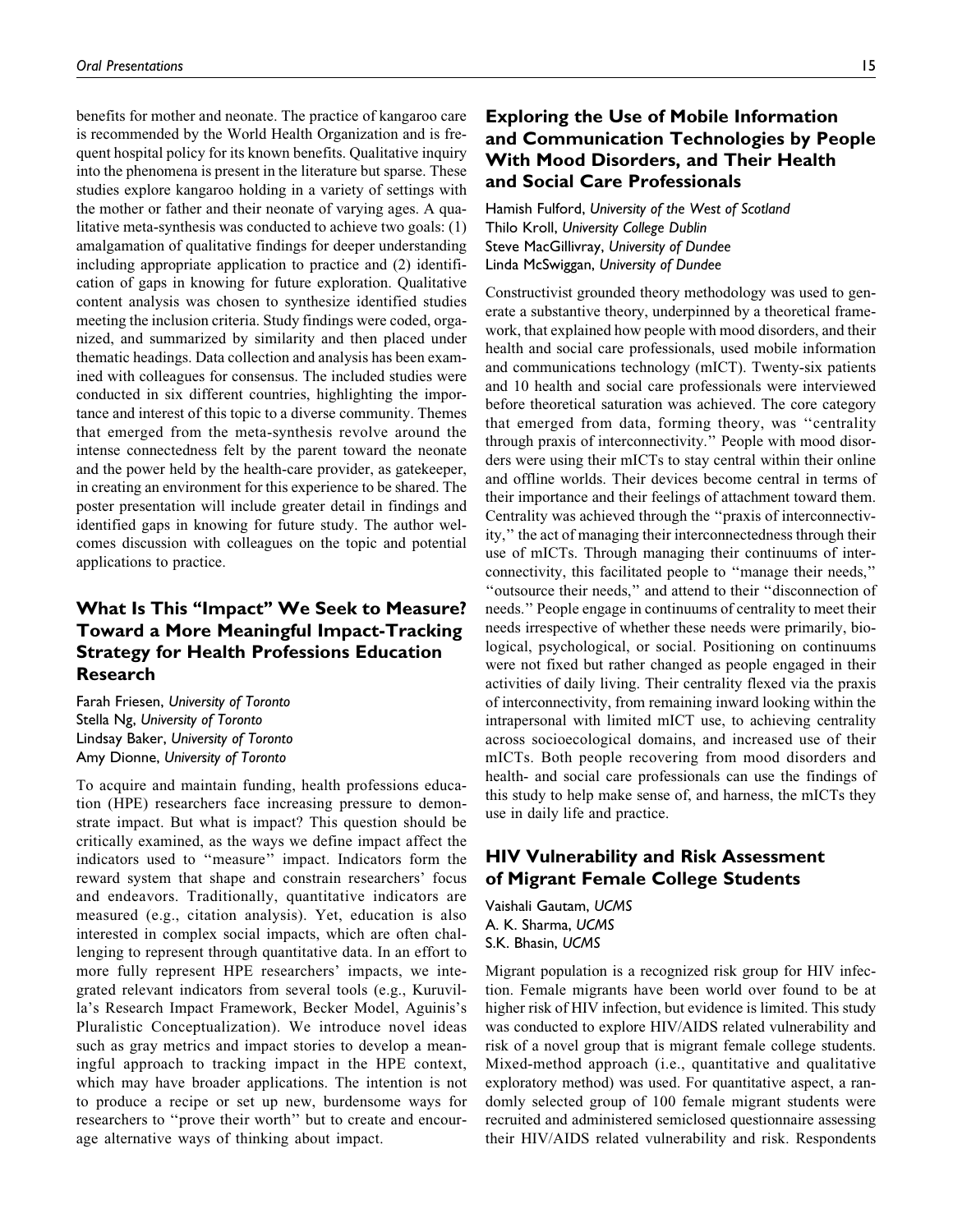with self-reported high-risk sexual behavior were subjected to in-depth interviews (qualitative aspect) with the purpose to identify the factors that increased their vulnerability and risk. The 21% of the respondents had inadequate HIV/ AIDS-related knowledge, mean age of sexual initiation was 18.7 years, and 10% of the respondents showed high-risk sexual behavior as none used condom consistently. Statistically significant association was observed between respondent's high-risk behavior and having friends who were sexually exposed ( $p < .005$ ) and also with respondent's partner's current place of residence ( $p < .001$ ). From indepth interviews, push factors like greater opportunities, peer pressure, and pull factor like coerced sexual intercourse lead to high-risk sexual behavior. In addition, behavioral factors like inability to negotiate condom use, embarrassment in purchasing condoms, and poor self-perceived risk further increased the respondent's vulnerability to acquire HIV infection. Keeping in mind that in India, migrant female students comprises a sizable number; hence, we conclude that migrant female college students are vulnerable, therefore requires focus to further measure their HIV vulnerability and risk and develop reduction measures.

# Participatory Cartography: A Powerful Tool for Collaborative Analysis Involving Marginalized Citizens

Lucie Gelineau, Université du Québec, Rimouski Sophie Dupéré, Université Laval Vaatavec (PAR Team)

The objective of this presentation is to describe the use and adaptation of participatory cartography as a key element for collective qualitative analysis in a community-based participatory research project. We used the participatory cartography within focus groups to fully analyze, with people living in poverty and socially excluded, their food environments and food access strategies. Cartography allowed us to collectively examine how access to food and services is in fact socially differentiated and highlight disparities of freedom, wealth, empowerment, and rights. It allowed us to explore economic, social, and political causes and impacts. This qualitative research took place in three research sites (urban, semiurban, and rural areas) in the province of Québec. Data were collected through collaborative cartography strategy and, then, transferred within a geomatic database for further analysis as well as valorisation of results. During this communication, we will describe the participatory cartography process as such, reflect on how this approach and tools were developed notably with four women living in poverty, and show how their crucial inputs helped us adapt the method. Like others, we found the dialogue produced around the mapping exercise was richer than the maps themselves. We will share the examples of its outputs in our renewed understanding of food access, social environment, and living territories. We will finally discuss how it allowed collective analysis, an often overlook key issue of the qualitative research process.

# Collaborative Techniques to Engender Talk About Pregnancy, Health, and Well-Being: Dyad Sandboxing With Mothers in Wales, UK

Aimee Grant, Cardiff University Melanie Morgan, Cardiff University Dawn Mannay, Cardiff University Dunla Gallagher, Cardiff University

Within the UK, there is concern regarding health behaviors in pregnancy, such as smoking and drinking alcohol. Many current interventions produce disappointing results, which may be because of a failure to understand the wider context of women's lives. To engender a more nuanced understanding of maternal experiences, we undertook three interviews each with 10 pregnant women who lived in deprived areas and who claimed welfare benefits. We used a range of visual methods: (i) timeline facilitated life history interviews, (ii) collaging facilitated interviews, and (iii) collaborative sandboxing. Sandboxing is a practice of providing the participant with a tray of sand and a range of figures and everyday objects, with which to make a representation of their experiences. This article focuses on the usefulness of collaborative sandboxing as a reflexive tool of data production, where both participants and researchers made representations of their maternal experiences. Participants and researchers used the sand to construct either a representation of a specific event or a more general feeling relating to social encounters. The dyad approach was adopted to reduce participant feelings of being observed when creating their sandscape. It also enabled participants to guide the course of the interview. Despite different forms of engagement with the activity, questions were answered which we would not have thought to ask in a standard interview. This article explores the process of collaborative sandboxing, highlighting the practicalities, opportunities, and limitations of this approach.

# It's Not About the Timeline: The Use of Creative and Visual Methods to Increase Participant Control During Interviews About Arthritis and Family Planning

Aimee Grant, Cardiff University Bethan Pell, Cardiff University Denitza Williams, Cardiff University Rhiannon Phillips, Cardiff University on behalf of the STAR Family Study Team

In recent decades, the use of visual and creative techniques in interview studies has expanded considerably. One explicit aim is to give participants greater control in the interview encounter in order to coproduce data. In this article, we describe our experiences of undertaking research using a ''timeline'' template with women with rheumatic diseases (such as arthritis and Lupus) who were considering starting a family, were pregnant, or who had recently had a baby ( $n = 22$ ). Prior to interviews, women were sent a timeline template which asked them to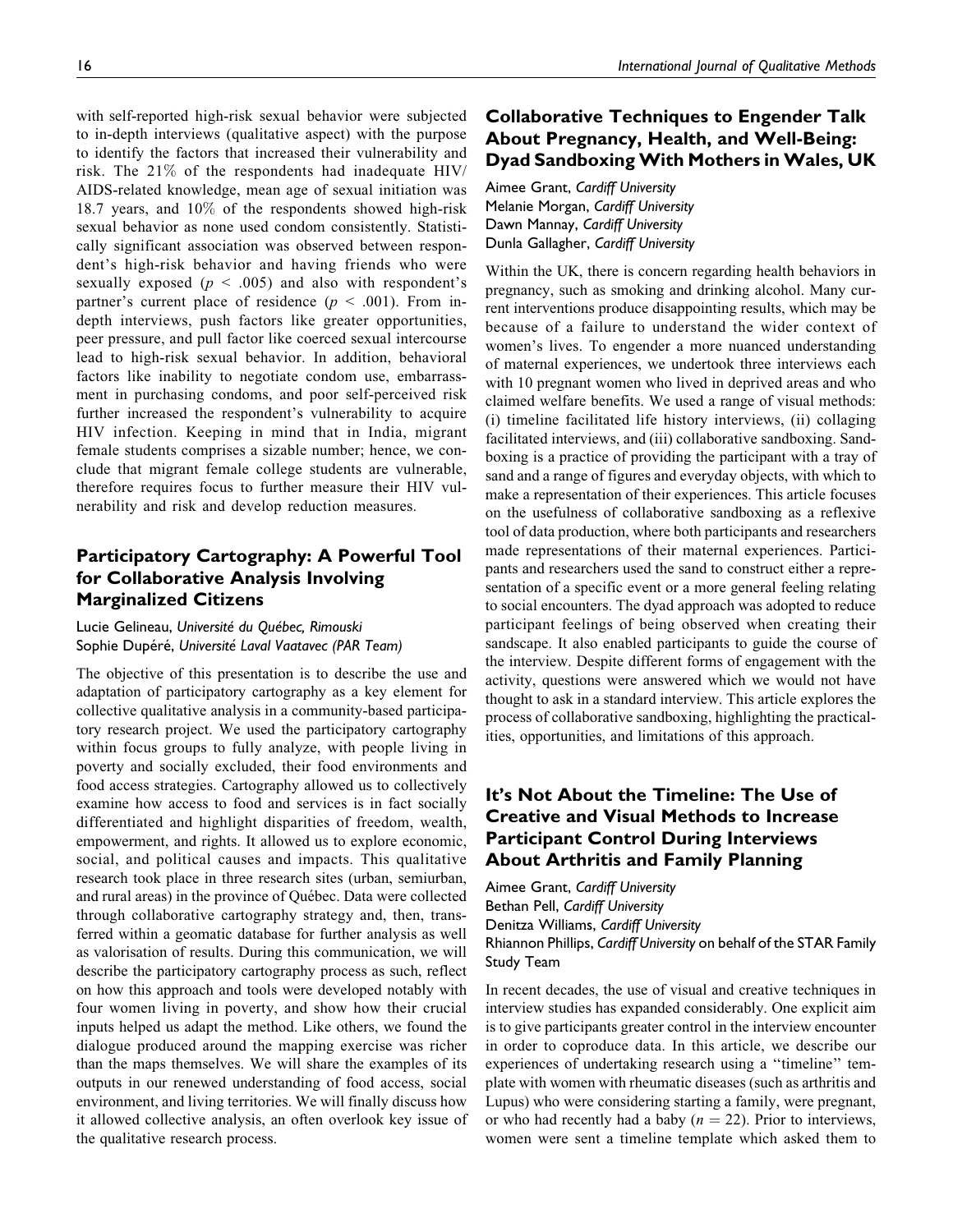consider the impact of their disease on family planning at key time points including diagnosis, preconception, and pregnancy. However, we emphasized that women did not need to complete a timeline and should not feel constrained by our template. Twelve participants prepared some notes or a timeline, and seven of these were shared with the research team. Drawing on extracts from interview transcripts and the researchers reflective diaries, we aim to provide reassurance that these creative techniques may be used as part of elicitation interviews that aim to encourage the participant to control the direction of the interview with minimal analysis on the timeline itself. However, the wider aspects of our approach to data production, such as a gentle and friendly approach, reassurance that the participants did not have to complete the preinterview task, and incentives were an important element of reducing the power imbalance. Through our reflexive account, we discuss the practicalities of defining the ''ethos'' of the study and ensuring the research team have a shared understanding which runs through the study.

## An Aesthetic of Relationality: Unsettling Conceptions of Traditional Inquiry and Inviting Public Engagement With Research

## Julia Gray, Bloorview Research Institute

Qualitative health researchers are increasingly turning to the arts as ways to translate research into real world contexts and engage members of the public with research in more meaningful and inspiring ways. There is emerging evidence of the efficacy of the use of the arts as part of research with audiences. However, questions have emerged about the legitimacy and rigor of arts-based research and the ways it might fit or be defined within scientific epistemological expectations of knowledge production and legitimacy; discussions are often framed as how arts-based research might gain academic recognition within the sciences. What is overlooked in these discussions is the ways that artistresearchers, understood as those undertaking a scholarly exploration primarily through artistic form(s), engage in their practices as legitimate unto themselves. Additionally overlooked is the ways these arts practices might be connected to audience engagement. Through this presentation, I will bring conversations together between artist-researchers and qualitative health researchers to open up questions about what constitutes legitimate forms of knowledge production. Drawing on examples from the research-informed play ''Cracked: new light on dementia,'' I will highlight the ways artist-researchers imaginatively and foolishly (or vulnerably bravely) engage their embodiment throughout their processes as part of an aesthetic of relationality. I will conclude by considering how an aesthetic of relationality, as an aesthetic space within which the embodied interpretive work of artist-researchers is extended into spatial, relational contexts, both unsettle conceptions of traditional inquiry and invites public engagement with research.

## The Experiences of Parents of Pediatric Patients With Acute Lymphoblastic Leukemia, Two Months After Completion of Treatment

Andrea Greenblatt, University of Toronto Barbara Muskat, Hospital for Sick Children

This project aimed to understand the experiences, emotional states, and support needs of parents of pediatric patients with acute lymphoblastic leukemia (ALL), 2 months after completion of treatment. Seventeen parents from the Leukemia/Lymphoma Program of a large Canadian urban pediatric cancer center shared the experiences of treatment completion in semistructured interviews. An interpretive descriptive approach was applied, and the data were analyzed using computer-based data management and analysis software, N-Vivo 10. The following methods were used throughout the analysis process: (a) prolonged engagement: the research team had extensive experience working with parents of children with ALL; (b) negative case analysis: Inconsistent cases were specifically sought out; (c) peer debriefing: Numerous discussions were held to explore and examine emerging themes, with transcripts being reviewed by several team members. Team consensus around codes took significant time, review, and team dialogue; and (d) Thick description: Generated themes included rich descriptive accounts of participant experiences. Three primary themes emerged from the data: parents' experiences of juxtaposing emotions (i.e., feelings of simultaneous relief along with uncertainty), a return to normalcy following completion of treatment, and changes in the relationship with the health-care team. A fear of relapse of their child's leukemia permeated the majority of parents' narratives, connecting all three primary themes. Rich understanding of the complex experiences of parents during this transitional period has led to practice change around end of treatment procedures. Specifically, greater consideration has been applied to the supportive needs of families as the familiar routines associated with treatment ends.

## Biotechnology and Reconstructing the Self Through Genetic Health Markers

## Katherine Gregory, CUNY/New York City College of Technology

New commercial technologies, like direct-to-consumer (DTC) genetic testing kits, increasingly promise personalized genetic information on demand. With access to our individual genome, the author and her informants have reaped contestable genetic knowledge that repositions concepts of ethnic/racial ancestry, ''preillness'' state, and structures of meaning assigned a ''core'' genetic identity. Using autoethnographic, in-depth interviews, and data scraping methodologies as well as visual analysis mapping of the process of discovery, this article aims at understanding how the social construction of identity assigned to health markers and the body, a locus still salient in a scientific landscape in which biotechnology and big data increasingly trump all other forms of knowledge production, is understood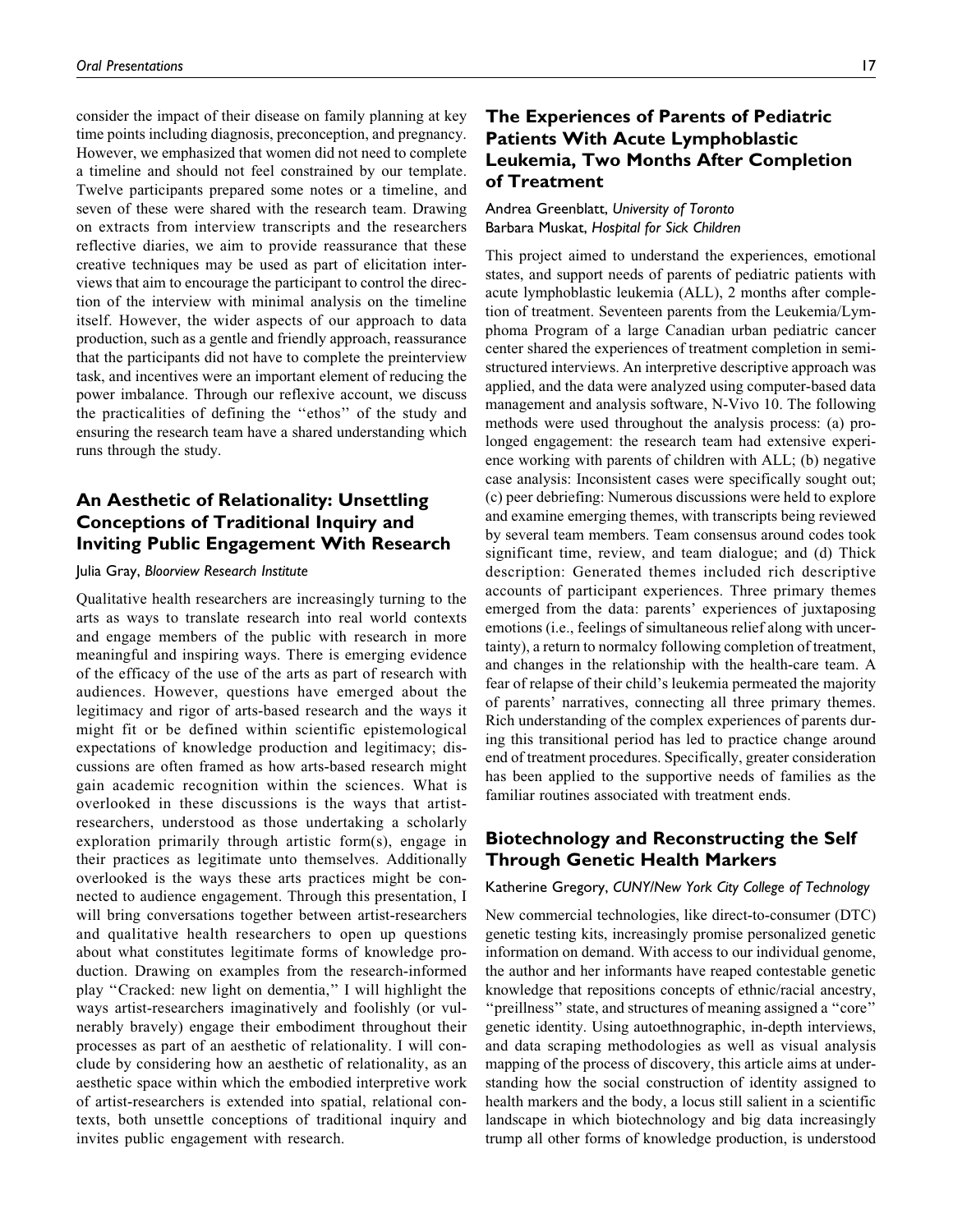through a feminist phenomenological lens. By examining the discriminating process of uncovering new self-narratives, errors in vital records, the author comes to a new genealogical awareness: Whether the results play a preventive role in maintaining health or they are simply selectively chosen and integrated into a meta self-concept, ethical, social, and health diagnostic issues are challenged and a new social construction emerges from this research.

## A Grounded Theory Inquiry Into Crying in Women Dealing With the Emotional Stress of Personal Crisis

#### Mary Griffith, University of Tennessee

The belief that crying leads to healing is so widely held and of such long-standing that many health-care professionals including nurses, physicians, psychiatrists, and psychologists accept it as fact even though there is little substantiating scientific evidence. Crying is commonly believed to be an essential factor in restoring mind–body equilibrium after physical and/or emotional trauma has been experienced. If, as has been hypothesized by many scientists and health-care practitioners, emotional crying is a biopsychosocial healing modality, then specifics of its therapeutic praxis, including limitations and ambiguities, should be incorporated into nursing education and practice. In this grounded theory study, the meaning and functions imparted to crying by women who cried after experiencing stress in a variety of crisis situations and settings were revealed in semistructured interviews. Analysis of these data permitted realization of the Tipping Point Theory of Crying, a new grounded theory explanatory of the stressrelated crying process. This theory shares similarities with other theories of crying, but its empirical perspective offers a fresh, more subtly nuanced appraisal of how crying is indispensable to a processual sequence that involves stress relief concomitant with the attenuation of crying, restoration of cognitive clarity that leads to accepting and adapting to a reenvisioned reality inclusive of the crisis event, and a new state of psychophysiological equilibrium necessary for selfpreservation and ''getting back to life.'' Included in study results were findings that further illuminated how women deal with crying in different social settings, why crying during sad movies is qualitatively different than the emotional crying associated with stressors personally endured, why women in our culture try hard to control crying, why women cry alone, how women define different types of crying, how emotional crying at noncrisis levels may be amenable to self-regulation, and how crying in response to overwhelming emotional upset can be empowering. Analysis of the data provided by study participants revealed numerous potential investigative opportunities that are likely to lead to the advancement of holistic nursing teaching and practice. In addition to the theoretical, clinical, and educational implications of study findings, opportunities for additional research, both quantitative and qualitative, are elaborated.

## Got Milk?: Childcare Programs' Implementation of Healthy Beverage Policy

## Jori N. Hall, The University of Georgia Caree J. Cotwright, The University of Georgia

Nearly 20% of American children are overweight or obese before they enter kindergarten. A major contributor to high rates of obesity, particularly among minority and low-income children, is sugar-sweetened beverages. The Child and Adult Care Food Program (CACFP), a federal program, reimburses childcare programs serving low-income children and aims to increase access to healthy beverages. Because the CACFP has the potential to impact the diets of millions of young children, understanding how the policy regulations are translated into practice is of great importance. Accordingly, the present study uses a mixed-methods design to explore the status of childcare program beverage practices in a southeastern state. Childcare program providers across the state completed an online survey  $(N = 597)$  to assess the level of implementation of beverage best practices. Findings from the survey indicate programs perceive implementing the CACFP at high levels with limited challenges. This micro-oral presentation will discuss the 6 focus group interviews with childcare providers and 20 individual interviews with program directors currently underway. Interview responses are being coded using the constant comparative method in NVivo10 by a team of trained coders. Preliminary qualitative findings corroborate survey findings, suggesting CACFP regulations are being implemented with fidelity. Further analysis will provide an in-depth understanding of how childcare provider beliefs, resources, and barriers affect compliance with beverage policies.

## Health-Care Professionals as Parental Advisors in the Danish Welfare State

#### Helle Haslund, Aalborg University

Active citizenship oriented toward optimizing health is a dominant discourse in Denmark and affects how parenthood is perceived and practised. Consequently, Danish health-care professionals monitor and guide parents in practises and choices in spite of lack of evidence on multiple topics.

An extensive 1.5-year ethnographic fieldwork with Danish parents to late preterm children in their homes using participant observations (138 times) and interviews (21) examined how health-care professionals interacted with parents during the first 1.5 year of the child's life and how health-care information was used by parents. The study shows that the advice given orally and in written form by health-care professionals is not accepted and acted on without reflections and hesitations. Health-care professional knowledge is, however, translated and transformed into everyday life through multiple negotiations on the Internet and also through lay groups on the Internet, in peer groups, friends, and family. The results point out that health-care authority is challenged and compliance is complex, which calls for new ways of collaboration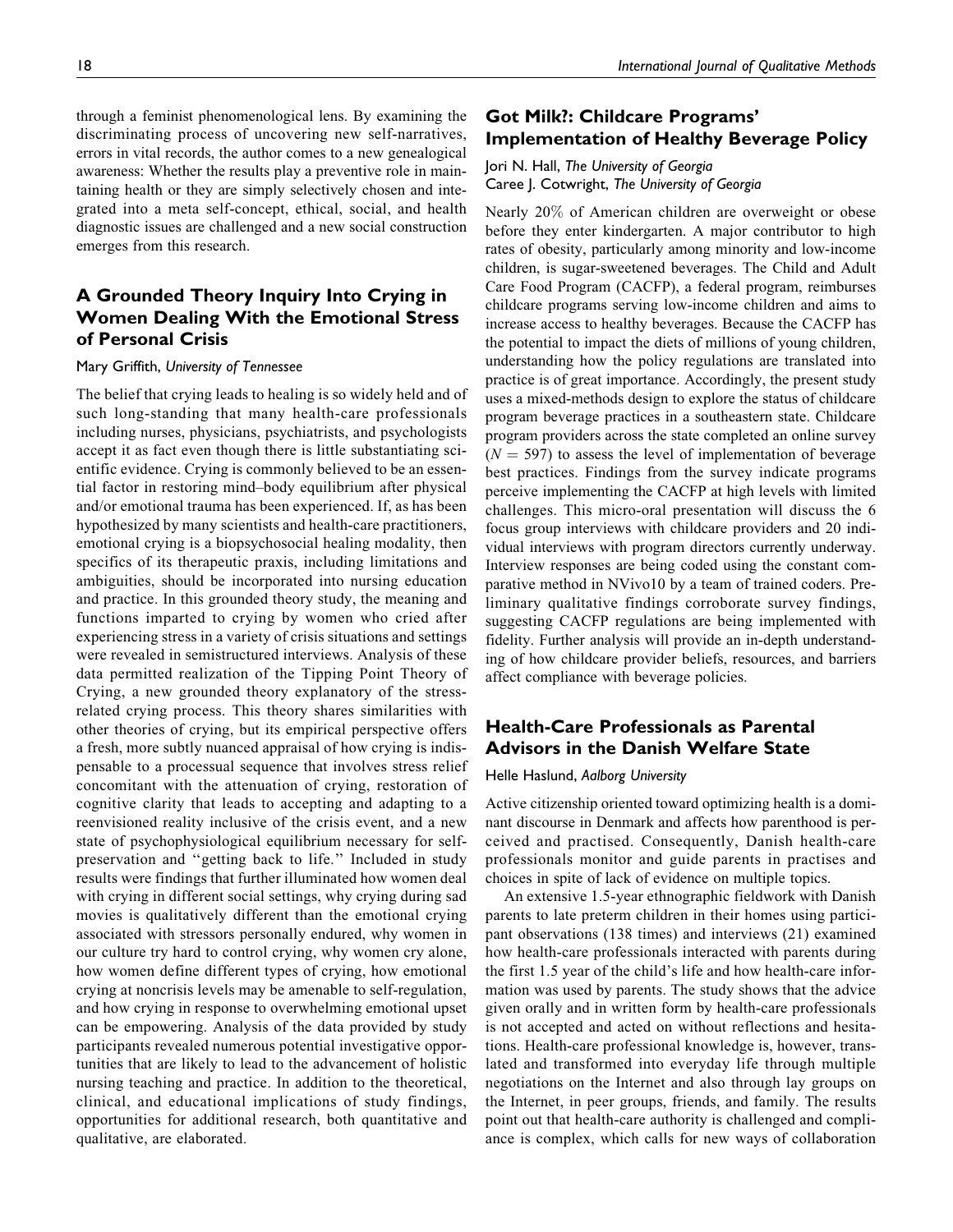and communication that take parents critique and reflective use of information into account.

## Understanding the Relationship Between Psychological Well-Being and Preventive Care Use in Midlife African-American Women

Vida Henderson, University of Illinois School of Public Health Jessica Madrigal, University of Illinois School of Public Health Arden Handler, University of Illinois School of Public Health

Background: Preventive care is underutilized in the United States, resulting in increased morbidity, lost lives, and inefficient use of health-care dollars. African American women (AAW) are particularly at risk of deleterious health outcomes that might be mitigated through increased preventive care use. Psychological well-being (PWB) may provide an important target for interventions aimed at increasing timely utilization of preventive services. Objective: To explore midlife (aged 40–64) AAW's perceptions and experiences of PWB and how these experiences affect their utilization of well-woman visits (WWVs) and preventive care services. Methods: A mixedmethods study was conducted with women from the Service Employees International Union—Healthcare Illinois Indiana headquartered in Chicago. Women ( $n = 124$ ) participated in an online survey that assessed their use of preventive services and WWVs, barriers and facilitators of use, and women's degree of PWB. One-on-one semistructured interviews  $(n = 19)$  were conducted with a subsample of participants that assessed the same constructs. Data were collected from May 2016 to October 2016. Results: Qualitative findings showed that community violence was a major threat to women's well-being and that spiritual practices, helping others, and positive reframing of challenges greatly contributed to women's well-being. Access to affordable insurance and positive provider relationships facilitated women's use of preventive care. Influenza vaccine was the most misunderstood and least utilized preventive service. Conclusion: A better understanding of factors that impact the relationship between midlife AAW's PWB and use of preventive services may inform strategies to increase utilization, which will in turn positively impact disease and disability as this group of atrisk women age.

# Situating Gender in Narratives of Resilience: An Analysis of Youth Narratives About Distress and Coping

Carla T. Hilario, Simon Fraser University Cara Ng, Simon Fraser University Joy Johnson, Simon Fraser University

Contemporary definitions of resilience describe it as the capacity of young people to navigate their way to resources that support their health and well-being, amid contexts of significant adversity. While the study of resilience has yielded nuanced analysis and understandings of resilience in relation to cultural contexts, there has been limited study of how gender relations and norms shape young people's resilience and the ways these dynamics intersect with place. The aim of this presentation is to share emerging findings from a narrative analysis of qualitative research data from the Researching Adolescent Distress and Resilience study. The study was conducted in three communities in British Columbia, Canada, with young people aged 13–18 years. Exploring youth narratives in one of the research sites—a small northern community in the province—a critical gender lens is applied to examine the extent to which young people's narratives about distress and coping strategies in their everyday lives are shaped by gendered norms, expectations, and relations. We also explore the ways these findings have implications for public health approaches that account for and are responsive to the unique needs of youth populations across the gender continuum. We argue for a strong engagement with critical gender theories in qualitative health research.

# The Politics and Optics of Engagement in Participatory Video: Subjectivities, Power, and Representation in Qualitative Health Research With Immigrant and Refugee Young Men

#### Carla T. Hilario, University of British Columbia

Collaborative approaches using video have been held up as promising methodologies to explore the perspectives of vulnerable groups and to build community capacity. The aim of this presentation is to highlight the politics and optics of engagement in participatory video in relation to subjectivities, power, and representation. Drawing on data from a mental health promotion study with immigrant and refugee young men, a reflexive analysis was undertaken to examine subjectivities in the research process, power and empowerment with respect to collaboration, issues of representation and the politics of knowledge, and the underlying assumptions about the methodology's emancipatory potential. This study provides an example of an iterative participatory video process in which multiple narratives and subjectivities were layered in a video that the young men, in the role of collaborators, created and tailored not for those traditionally ''in power'' but for themselves and for other young people.

## Factors That Foster Resilience Following Traumatic Childhood Experiences

## Monica Hinton, University of Calgary

In Canada, the Committee on Sexual Offences Against Children and Youths report that, among adult Canadians, 53% of women and 31% of men are sexually abused as children. Studies suggest that exposure to childhood sexual abuse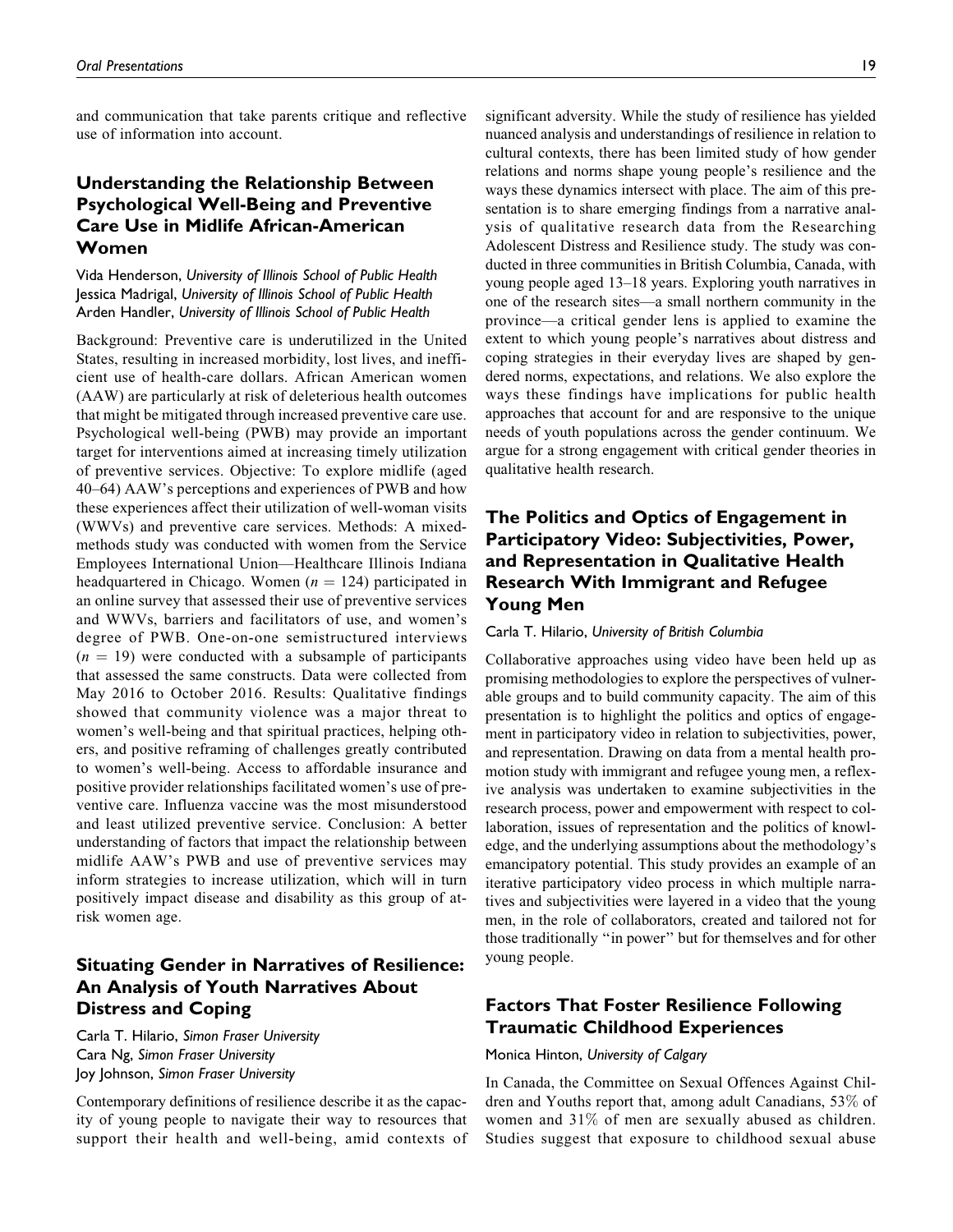(CSA) is associated with a wide range of adverse consequences including depression, anxiety, substance abuse, attempted suicide, deliberate self-harm, and a range of other adverse psychological outcomes. There is research, however, that has examined the factors that distinguish individuals exposed to childhood sexual abuse who develop adjustment issues, from those children exposed to CSA who do not. A range of factors, including personality traits, family characteristics, and community influences, have been identified as important determinants of resiliency following exposure to CSA. The purpose of my own qualitative grounded theory research was to uncover what participants believed fostered their resiliency. Self-identified resilient volunteers were interviewed, data were analyzed using grounded theory, and the chosen central phenomenon was the perception that the participants' childhood sexual abuse was traumatic. Strategies used by the research participants to address this phenomenon included enlisting important individuals/pets, spirituality, and regulating the traumatic experience. Participants regulated their trauma through strategies including humor, selfpreservation, imagination, and ''unhealthy'' behaviors. The results indicate that there are degrees of resiliency; resiliency is a process and each participant moved beyond periods of using unhealthy strategies in regulating their experience.

## Trans Owned Trans Research

## Mateo Huezo, Athabasca University

Professionals across disciplines are becoming increasingly aware of the need to provide appropriate services to transgender populations. However, it is difficult to know how to do so when policies and institutions provide irregular structural supports, and there are general biases and omissions in our academic literature and education. With these barriers to providing transaffirmative care, how do we set ourselves up for success? This presentation will center on learnings taken from The Trans Community Says Project, a community-based participatory research project with transgender groups in Alberta. The principal investigator of the project will provide a brief overview of the broader context of trans-affirmative mental health in Canada. He will then discuss key learnings about insider–outsider research collaboration with transgender communities highlighted from the Project. The audience will discuss how knowledge creation and translation can be implemented with trans communities.

## The Wondering and Puzzling Involved in a Narrative Inquiry Approach

Margaret Hughes, Ara Institute of Canterbury Ray Kirk, Canterbury University Alison Dixon, Canterbury University

The aim of this presentation is to describe the lessons learned from the narrative inquiry approach chosen to investigate how first- and second-level nurses communicate with each other during delegation interactions. Choosing a methodology that is congruent with your own worldview is the number one top tip for a successful and enjoyable research project. For this research project, the requirement to honor relational ethics and the three commonplaces of time, sociality, and place added to the rigor and believability of the research and met my own views about a robust research process. As a method, narrative inquiry provided a vehicle to capture nurses' storied experiences of their delegation interactions. Nurses tell stories each shift as progress notes, shift handovers, and patient education sessions. This strength became a challenge as nurses often felt self-conscious talking about themselves and found it difficult to tell their story unfettered from beginning to end. This meant that a new way of presenting the nurse's stories had to be found. A narrative inquiry approach made visible the different nurse's perspectives between and across their shared stories, as well as the unique and different stories that emerged as the narrative plot of the delegation strategies they used and the choices they made. Accessing 36 nurse participants' stories led to the challenge of privileging and honoring each storied experience. My experience of narrative inquiry is that it is empowering and ethical and that both the participants and the researcher are changed by the narrative process.

## Telling Tales: Using a Narrative Inquiry Approach to Explore Nurses' Perceptions of Delegation Interactions

Margaret Hughes, Ara Institute of Canterbury Ray Kirk, Canterbury University Alison Dixon, Canterbury University

How nurses communicate with each other during delegation interactions can impact on retaining nurses in the workplace and patient safety. The purpose of this study was to explore the way nurses communicated during delegation interactions, their perceptions of delegation as a professional competency, and the barriers and enablers to good delegation communication interactions.

Exploratory semistructured interviews with prompt suggestions were offered to a purposive sample of 36 nurses across a variety of workplace settings including in-patient and community placements. Experienced and inexperienced first- and second-level nurses who were registered with Nursing Council and therefore held a current practising certificate were invited to participate in this narrative inquiry study. The major patterns that emerged from this study included the need to communicate well, to work in a team as well as a team, and the need for delegation skills such as leadership and assessment skills. While there were similarities between first- and second-level nurses' perceptions of the delegation interactions they had been involved in, each nurse had a unique and different strategy for meeting delegation as a required professional competency. Some of these findings support previous findings on delegation, but many of the findings encapsulated in their storied experiences are new. The findings suggest that there is a need for more education about how to ''do'' delegation, and how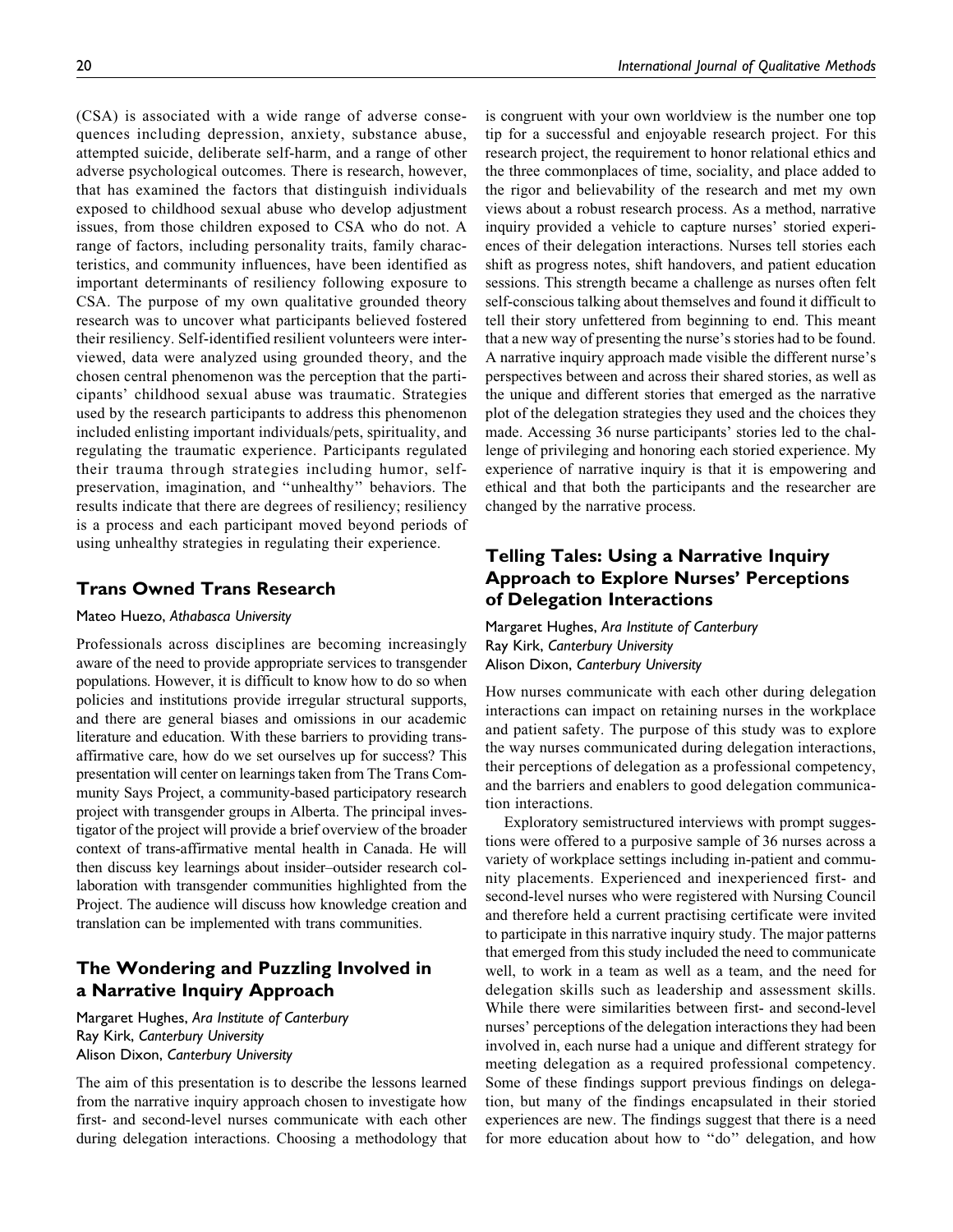nursing education, and nursing management and leadership, can enable ''good'' delegation interactions so that the first- and second-level nurses' professional obligation to delegate, or be delegated to, and ensure patient safety and dignity is supported.

# ''I Thought I Was Controlling a Temporary Problem'': Exploring Patient Experience Along the Pathway to Diagnosis for Oesophageal and Gastric Cancer

Elka Humphrys, University of Cambridge Jenni Burt Greg Rubin Fiona M. Walter, University of Cambridge

In 2012, there were over 1.4 million cases of oesophageal and gastric (OG) cancer diagnosed worldwide and more than 1.1 million deaths. Increasing symptom awareness and understanding, encouraging prompt help-seeking, and facilitating timely referral are priorities for improving outcomes. This mixedmethods study aimed to explore the pathway to diagnosis of OG cancer in the UK from a patient's perspective. Patients aged 18 and over and newly diagnosed with OG cancer at two hospitals in the East and Northeast of England were consecutively approached over a 14-month period. Participants completed a study questionnaire and were purposively sampled by location, gender, age, and cancer for semistructured, face-to-face in-depth interviews conducted within 10 weeks of diagnosis to explore symptom experience, help-seeking, and aspects of health literacy. Ninety-six participants completed the questionnaire, and 26 interviews were conducted between May 2016 and July 2017 (13 East England, 18 males, age 55–88, 15 oesophageal cancer). Early analysis highlights the importance of understanding the social context of eating when exploring appraisal and helpseeking for upper gastrointestinal symptoms. Most participants did not expect cancer as a reason for their symptoms, describing themselves as healthy despite experiencing multiple symptoms and often making significant dietary changes to manage them. Help-seeking was prompted when symptoms accumulated or were difficult to control and particularly when they became noticeable when eating socially. This is the first study to explore the ''time to diagnosis'' for OG cancer from a patient's perspective, with findings providing important insights for the development of targeted awareness campaigns and strategies enhancing GP exploration about symptoms of OG cancer.

## Doing Qualitative Research in the Context of Emergency Medicine: Methodological **Considerations**

Aman Hussain, University of Winnipeg Anthony Rossi, Queensland University of Technology Steven Rynne, University of Queensland

The rationale for this study was a gainful attempt to investigate the learning processes of medical residents and practicing attending physicians in the context of emergency medicine. Specifically, there was interest examining the lived experience of becoming a practicing emergency medicine physician. With this in mind, research questions were developed to determine the nature of learning in the residency workplace. Using a hermeneutic phenomenological theoretical framework informed by Heidegger (1962), semistructured interviews were conducted with 18 emergency medicine residents ( $n = 18$ ) and 15 ( $n = 15$ ) practising emergency medicine attending physicians. In addition to the interviews, five  $(n = 5)$  observations were conducted of the participants in the emergency department to get a better understanding of the combined learning environment and workplace. These observations were helpful for developing an understanding of the learning environment and workplace of the residents and attending physicians. Vignettes were written to illustrate several of the findings and contextualize the lived experience of the participants. One of the main methodological findings of this study was that many of the residents ''wanted'' to share their stories. Participating was perceived to be important and a service to the profession; that is, to speak about the residency process so that it could be continuously improved upon and made better for those that follow. Additional methodological considerations involve the importance of being invited into a learning community as an outsider (but of the field of learning) in order to interact with young practitioners who wanted their voices heard.

## Anticipating Needs at End of Life in Narratives Related by People Living With HIV/AIDS in Appalachia

Sadie Hutson, University of Tennessee-Knoxville Joanne Hall, University of Tennessee-Knoxville Frankie West, University of Tennessee-Knoxville

In the United States, Southern states bear the burden of the highest incidence of HIV and comparatively have the lowest survival rate for Persons living with HIV / AIDS (PLWHA). Culturally competent research is needed to address the advanced care planning and end-of-life (EOL) health-care needs of PLWHA. Experientially based knowledge is needed regarding the EOL needs of PLWHA in the rural southeastern United States. As part of a mixed-methods investigation determining EOL needs in Southern Appalachia, we analyzed narratives embedded in interviews of eight selected participants living in Appalachian areas of Tennessee and Alabama. Narratives were analyzed syntactically and semantically, noting turning points. The primary finding was that stigma and shrinking circles of social support for PLWHA combined to create a sense of solitariness. Narratives were fraught with tensions and paradoxes. In the Bible Belt, religiously based stigma against HIV is pronounced, reflecting stereotypes about sexual behavior and illicit drug use. Distances are long, yet news travels quickly. Community rejection, even shunning, can occur as well as breaks in family bonds. Receiving a diagnosis of HIV was a key turning point that realigned many social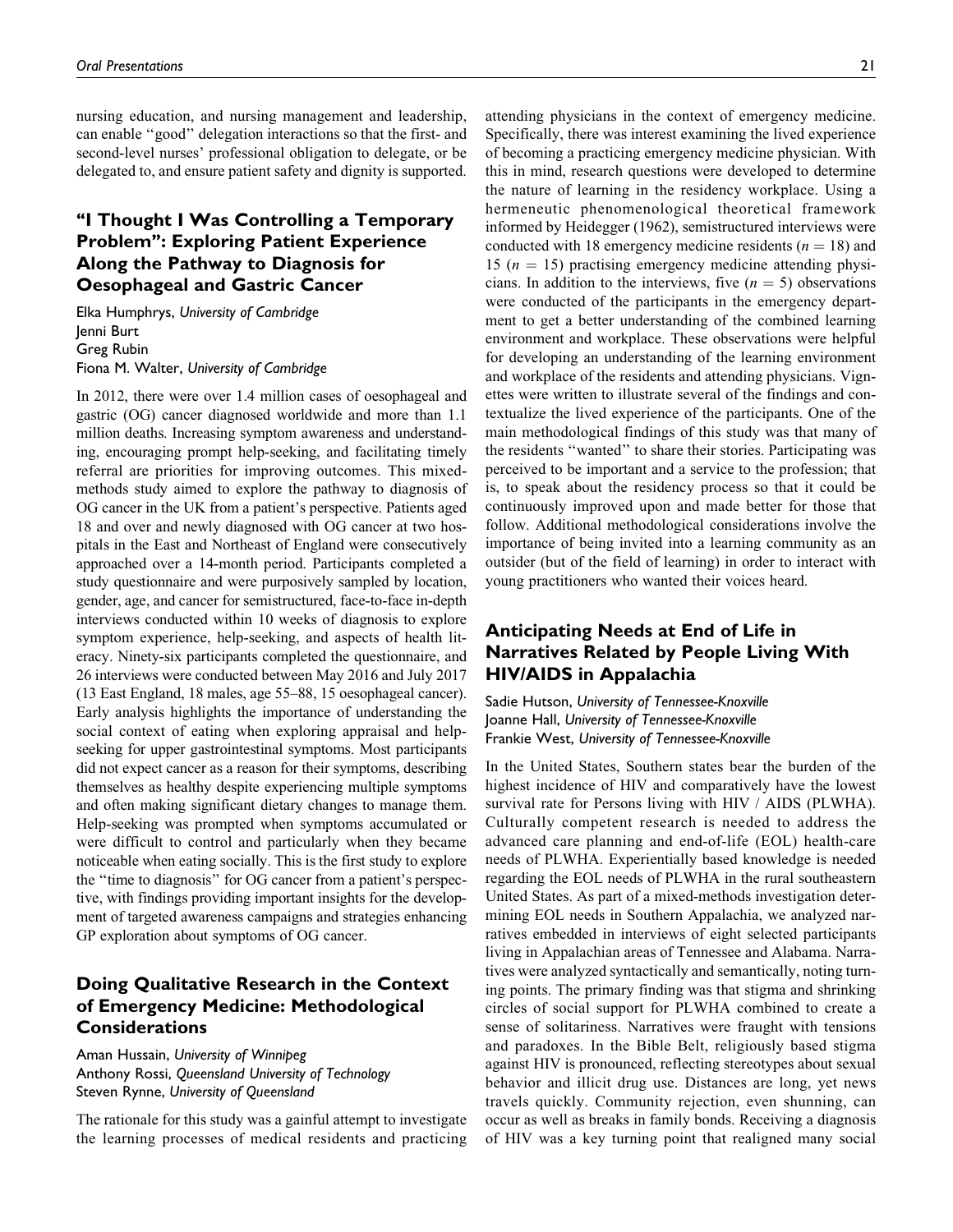relationships, work careers, and health trajectories. We concluded that the discussion that occurred surrounding a new HIV diagnosis was key to future health-care planning including openness to plan EOL. Narratives underscore that anticipating EOL situations is stressful. Stigma, whether experienced, anticipated, or internalized, is traumatic; there is psychological as well as illness-related stress in anticipating EOL for PLWHA.

# Exploring Applications of Interpretive Description and Its Use in Nursing Research: A Scoping Review

Ashley Hyde, University of Alberta Jennifer Bell, University of Alberta Sarah Stahlke, University of Alberta Maria Mayan, University of Alberta

Interpretive description (ID) is an emerging method that is claimed to be distinctly grounded in nursing epistemology. Since its inception, there has been an increased uptake of ID in nursing research. Given its expansion and its potential influence on nursing inquiry, it is vital to understand more about how this method is used and to evaluate its contributions to and shortcomings for nursing research. Thorne and colleagues (1997) claim that ID allows nursing researchers to depart from traditional methods while retaining both their practice orientation and the methodological integrity of their scholarship. Yet, when compared to other established qualitative methods, ID is methodologically underspecified and is purposefully distanced from methods and theories of other disciplines. This can be philosophically problematic and, practically speaking, offers little methodological guidance for would-be ID researchers. These concerns led us to conduct a scoping review of research using Thorne's ID to examine the methodological practices in use and link these to the stated purposes of the method and to the goals of nursing research. Specifically, we examined published examples of ID research projects in nursing to see what kinds of questions are being asked, what data collection and analysis strategies are used, how the findings are presented, whether theory is incorporated, and what, if any, methodological insights are shared. The goal of the review was to examine the actual usage of ID and map its methodological features, with the goal of informing and guiding high-quality future research that is relevant to nursing's epistemologies and purposes.

## Interviewing Children With Home Mechanical Ventilation: Privileges and **Challenges**

Asa Israelsson-Skogsberg, University of Borås Berit Lindahl, University of Borås Lena Hedén, University of Borås

Research that focuses on children living with home mechanical ventilation (HMV) and their own voices and perspective is sparse. Developments in medical technology, care, and treatment have increased the survival of children with serious illnesses or injuries. This means that a raising numbers of technology-assisted children can live their lives in their own homes. Children with HMV are a part of this unique population. The underlying medical diagnosis varies and may cause severe functional limitations, for example, difficulties to breathe, walk, eat, swallow, and in some cases, talk. Ventilator support may be required either during sleep or over 24 hr invasively (with tracheostomy) or noninvasively (with a face mask). The aim is to present experiences from interviewing children living with faltering voices and communication problems related to ventilator treatment. Nine interviews with children (age range 7–20 years) with HMV were conducted. Photovoice was used to supplement the data collection process. Challenges with interviewing will be presented, such as individually tailoring the interview sessions to each person's wishes, having a parent or a personal care assistant present at the interviews, and the privileges in being welcome to share a moment in the child's daily life. Data were analyzed using an inductive and interpretive approach to qualitative content analysis. The comprehensive, careful, and slow data analysis revealed that the parent's voice was sometimes a part of the voice of the child and had to be handled as one voice. The child's voice itself was not strong enough to conduct a long conversation.

# Family Involvement in the Lives and Treatment of Youth With First-Episode Psychosis in Chennai, India and Montreal, Canada: A Mixed-Methods Study

Srividya Iyer, Douglas Mental Health University Institute Megan Pope, Douglas Mental Health University Institute Padmavati Ramachandran, Schizophrenia Research Foundation Ashok Malla, McGill University

The outcomes of schizophrenia vary across sociocultural contexts, yet it is unclear why. Compared to Canada, family factors may contribute to better outcomes in India. Our mixedmethods study seeks to understand the role of families in Chennai, India and Montreal, Canada, the factors influencing family involvement and other outcomes and perceptions of the family's role among key stakeholders. In the quantitative arm, patients, families, and treatment providers from two first-episode psychosis (FEP) programs in Chennai and Montreal completed questionnaires assessing family involvement in treatment, trust in medical professionals/establishments, and so on. Across sites, most families were involved in treatment; however, significantly more patients in Chennai reported family involvement in treatment. Chennai families were more likely to accompany patients to appointments and give medication and appointment reminders. In the qualitative arm, focus groups with families at both sites explored definitions/views of ''family,'' the perceived role of families in the context of FEP, and the morality/motivations underlying caregiving. Families "being there" for their ill relative was an important theme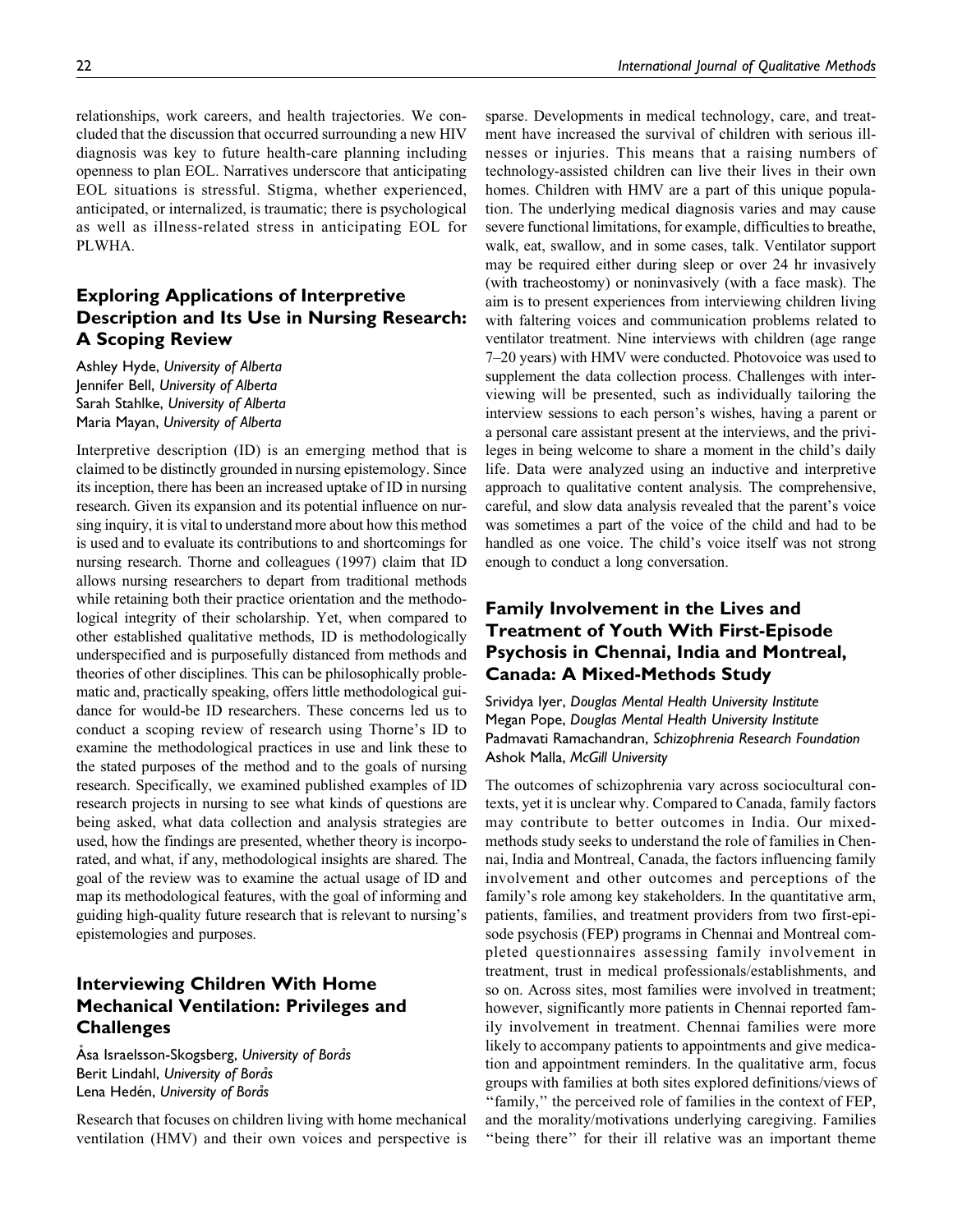across sites. While Chennai families largely described their involvement in caregiving as executing treatment providers' recommendations, Montreal families tended to describe their role as complementary to, but distinct from, the treatment team's. Different moral languages around caregiving emerged, with greater emphasis on prescriptive roles and duty in Chennai and personal choice in Montreal. These findings highlight the important role families play in supporting a loved one with FEP and yield insights on factors that may explain how sociocultural contexts influence family involvement in the treatment of persons with psychosis.

## The Lived Embodiment of Women With Female Genital Cutting (FGC)

Danielle Jacobson, University of Toronto Robin Mason, University of Toronto Gillian Einstein, University of Toronto

Female genital circumcision/mutilation/cutting (FGC) is practiced in many African countries, and the immediate adverse health outcomes are well-documented. Less well understood are the long-term consequences and their impact on the everyday lives of the women who have immigrated to the West. We have hypothesized that FGC leads to neural rewiring and potentially to a chronic pain condition that would be experienced in their everyday lives. In order to better understand how the original experience of FGC affects the lived experiences of Canadian-Somali women, we used qualitative interviews to learn about their daily lives, pain, and pleasure in the context of their FGC. The interviews revealed busy and active women engaging in rich family, work, and social lives. Their discussion of bodily sensation was situated within their life experiences with the following themes emerging: laughter, silence, ''something you have to pass,'' the normal body, and my body. These themes worked at normalizing their bodies in a context that views them as different. Throughout the narratives of normalization are also indications of bodily pleasure and pain including, but also beyond, the vulvar region. While they had pain, they did not view themselves as a person in pain. Since many cultures believe that pain is normal in women's lives, these findings may have wider ramifications of our understanding of gender, health, and pain.

## A Qualitative Investigation of Positive, Transformational Change Following a First Episode of Psychosis

Gerald Jordan, Douglas Mental Health University Institute Tovah Cowan, Douglas Mental Health University Institute Ashok Malla, McGill University Srividya Iyer, McGill University

A first episode of psychosis (FEP) is arguably the most severe mental disorder emerging during youth. However, FEP may also present an opportunity for positive, transformational change, an area that has received very little attention. Given this gap, I will attempt to answer two questions: (1) what positive, transformational changes do youth experience following FEP and (2) what factors or processes do youth feel facilitate such changes? A qualitative descriptive design guided the project. Data were gathered through semistructured interviews conducted with 12 purposefully sampled youth with FEP receiving early intervention services at two time points. Interviews were transcribed verbatim and subject to thematic analysis using inductive and deductive methods. Youth described how FEP led them to feel stronger, more grounded, and more authentic in their interactions and lifestyle choices; gain selfawareness, maturity, and purpose in life; develop stronger, wiser connections with others; and give back in the form of community engagement. Experiencing positive change was achieved through a process of negotiating adversity that was present prior to one's FEP; experiencing a sense of healing; capitalizing on one's strengths, passions, and interests; being supported by others; receiving services from empathetic clinicians, especially psychotherapists; and drawing on lessons derived from FEP when dealing with future challenges. These findings provide an evidence base that early intervention services can draw from in order to better provide positive, hopeful, strengths-based services to youth experiencing FEP. The findings also validate the experiences of youth who have experienced positive change as a result of their experience of FEP.

## Post-Surgical Cliff after Bariatric Surgery: Accounts of Patients and their Health-Care **Practitioners**

## Sandra Jumbe, Queen Mary University of London Jane Meyrick, University of the West of England Diana Harcourt, University of the West of England

The superiority of bariatric surgery for improving medical outcomes in severely obese individuals when compared to other weight loss interventions remains undisputed. However, knowledge about the psychological impact of the procedure on people's lives is limited. Systematic reviews indicate persisting disordered psychological well-being after surgery compared to control groups especially longer term, suggesting need for postoperative psychological support and assessment. Research literature also infers limited knowledge regarding the postoperative patient's lived experience of bariatric surgery. This may form a barrier in health-care practitioners' understanding of these patients' ongoing needs. For this reason, 10 individuals who had bariatric surgery 2 or more years ago and 8 bariatric surgery practitioners were recruited within UK public hospital settings and individually interviewed by the researcher to capture their accounts of the postoperative bariatric surgery experience. Concordance between the two groups was explored to gauge awareness of patients' subsequent health needs. Thematic analysis of transcribed interviews elicited a key finding around ''postsurgical cliffs in patient care'' within a heavily structured service. Participants reported some unmet needs, namely, psychological aftercare to facilitate adjustment following drastic weight loss and excess skin, acceptance of their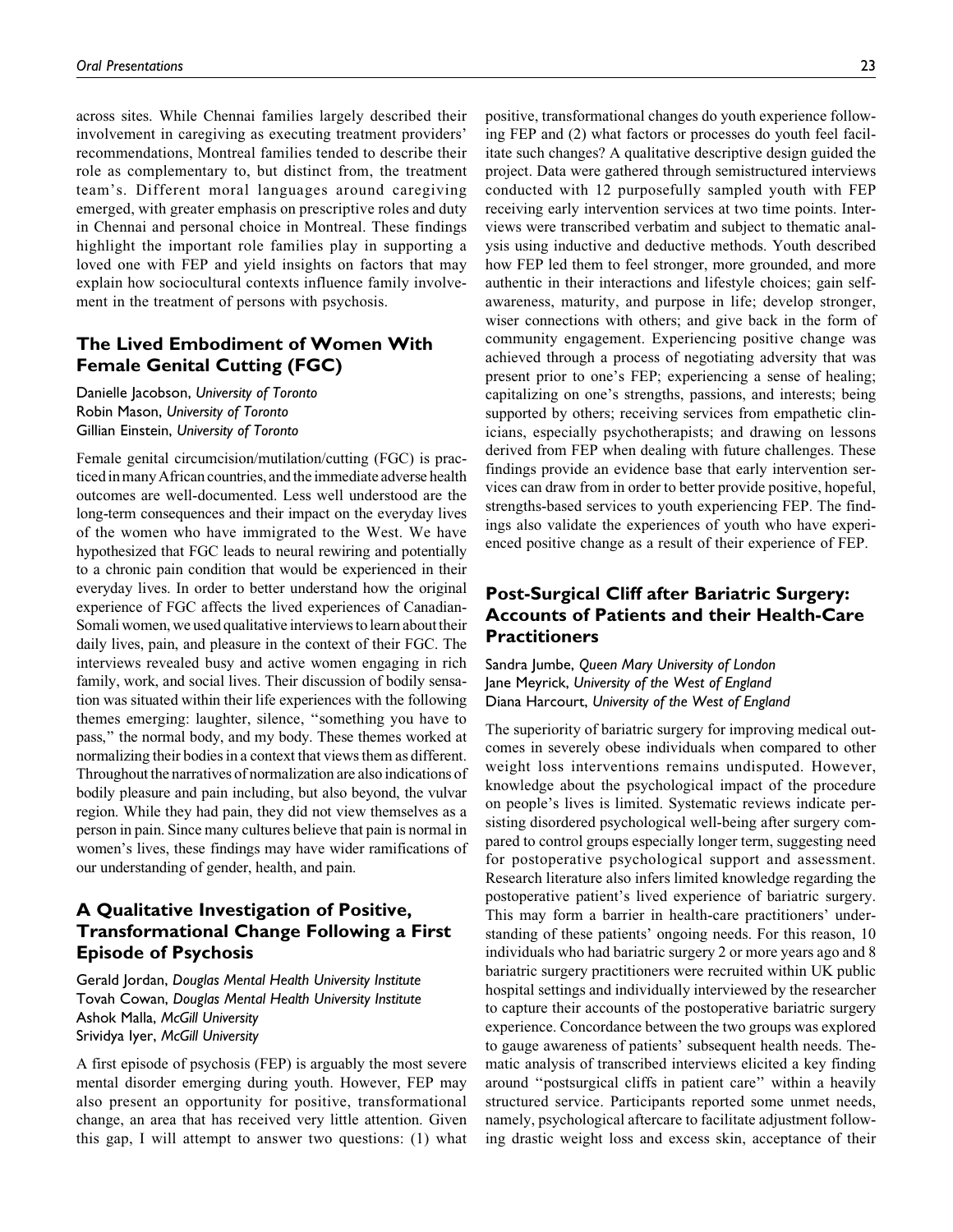nonobese self and perceived prejudice. The impact of contrasting views of success between patients and practitioners on postoperative care within the service context was highlighted. Overall, bariatric surgery is a great weight loss catalyst for severe obesity. However, the lack of psychological aftercare may threaten long-term health outcomes. The influence of public engagement, particularly the process of interview development and future recommendations, is discussed.

## Perceptions of Nutrition: Exploring Factors That May Impact Learning Outcomes

May Kamleh, University of Guelph Deep Khosa, University of Guelph Elizabeth Stone, University of Guelph

Educational health strategies incorporating the views of target participants have improved the likelihood of success. Extant research shows veterinary and medical professionals face increasing challenges in discussing nutrition with clients, also noting professional nutrition education as vital for effective communication. The aim of this study was to elicit student veterinarians' nutrition-related perceptions and nutrition information-seeking behaviors at the time of entering veterinary school and to identify attitudes that may influence their learning outcomes for nutrition education. Nineteen veterinary students from a Canadian university were purposively recruited for four in-depth focus group discussions. Participants were prompted with questions about the social and environmental barriers to healthy eating, confidence in seeking nutrition information, and effective delivery of nutrition education. Verbatim transcripts were analyzed with thematic content analysis using NVivo 10. Students reported to be influenced by individual factors (e.g., time and convenience), their social networks (e.g., family), physical environment (e.g., cost of food products), and macro environment (e.g., contradictory messages in the media). Main barriers perceived to learning nutrition included seeking credible sources of information and lower perceived emphasis on nutrition training in professional programs. Sources of information included primarily the web, family members and to a lesser extent, health-care professionals. Given the overall liberal access to nutrition information, our data support the importance of qualitative research in capturing professional students' own perceptions on nutrition that may impact nutrition education and suggest this as an important curricular consideration in preparing them for their roles as health-care providers.

## Advancing Systems of Care for Disadvantaged Patients (Developing an Education Strategy)

Emilia Kangasjarvi, University of Toronto Lindsay Baker, University of Toronto Stella Ng, University of Toronto

Recent calls in medical education and health care have prioritized caring for disadvantaged patient populations (DPP). Education has been highlighted as a key mechanism to move toward this goal. However, in order to develop effective education strategies, we must first better understand the concept of DPP. Using an interpretive qualitative approach informed by principles of critical discourse analysis, we studied the notion of caring for DPP at an inner-city teaching and research hospital. We conducted focus groups with trainees and staff representing health disciplines, nursing, medicine, and patients experiencing disadvantage as identified in the hospital's strategic plan: mental health and addiction; vulnerable housing or homelessness; aboriginal, immigrant, or refugee status; sexual orientation; gender identity; and patients falling outside these categories. We identified three main assumed ''truths'' that operate in the discourse of DPP: (1) disadvantaged patients require care above and beyond the norm, (2) the system is to blame for failures in serving disadvantaged patients, and (3) labeling patients is problematic and stigmatizing. In response to these discursive truths, patients wanted to be seen as valuable human beings, first and foremost, and not as a burden or category. Patients appreciated that the DPP discourse opened up better access to care, however felt differentiated from the norm, and made to feel ''othered.'' As a result, they felt they were not accessing the same level of care in terms of compassion and respect. Based on our findings and based on extant education theory and science, we recommend three educational approaches to help improve care for patients experiencing disadvantage.

## Designing and Conducting Observational Research on the Move Within High-Tech **Environments**

Jonas Karlsson, University of Boras Isabell Fridh, University of Borås Thomas Eriksson, University of Borås

This presentation will focus on the experiences of performing research within complex high-tech environments and contexts while on the move, using participant observation combined with video recording and hermeneutical analysis.

In recent years, interhospital transfers within intensive care have increased dramatically. These transfers are considered as complex and high risk due to critical illness and care taking place in a mobile environment across high-tech contexts. Research regarding transfers of intensive care patients is limited and almost entirely consisting of quantitative research methodologies. There is a significant lack of research with creative and holistic qualitative approaches focusing on the patient and their family members' unique situation within the transfer process. Eight intensive care unit to unit transfers carried out by ambulance were included in the data collection process, with the aim to explore the patient's situation and perspective during transfers. This complex data collection required the researcher to follow the patient throughout the transfer, performing participant observation and video recording. This involved the researcher's presence from the transfer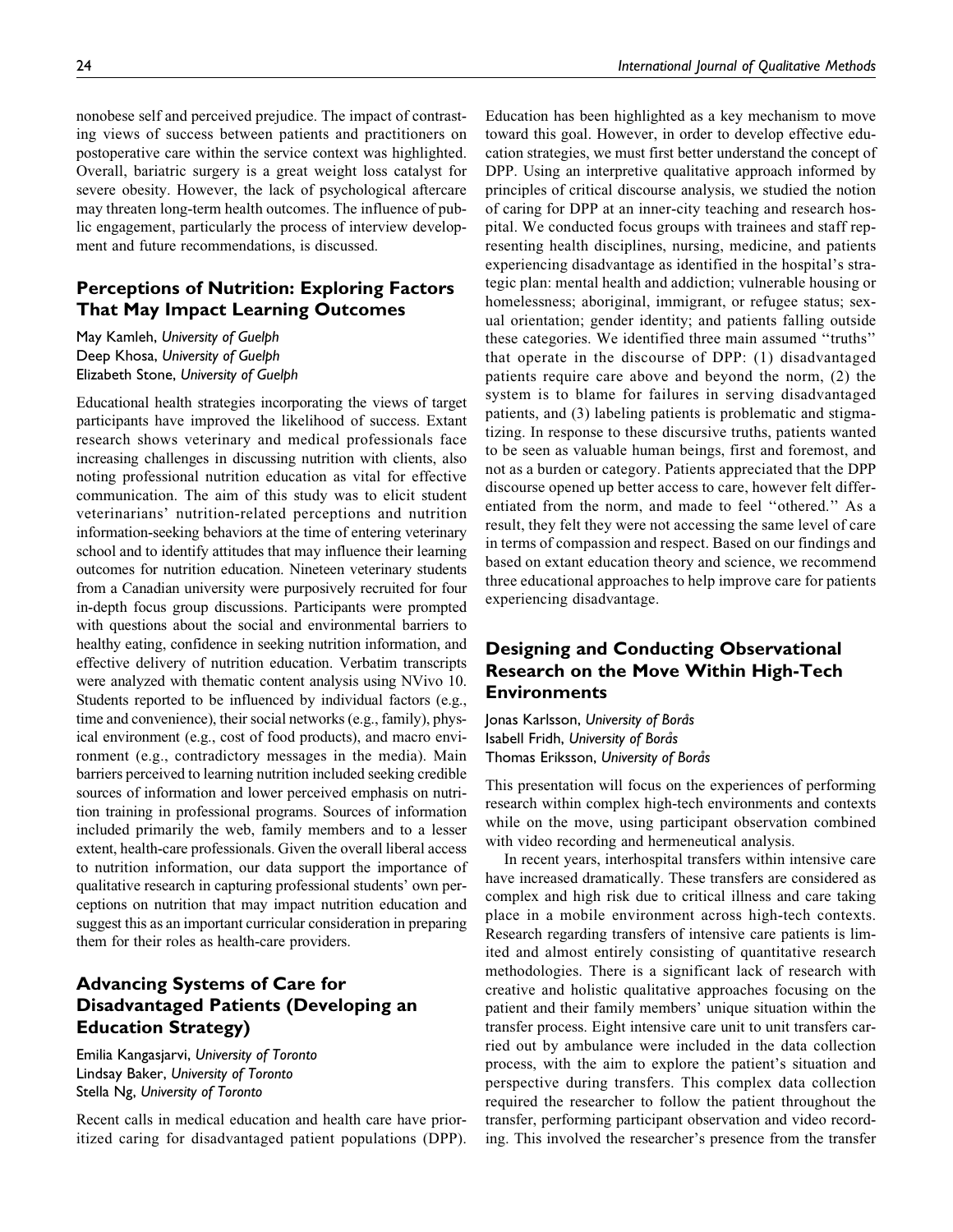preparations, during the ambulance transport and the handover at the new unit. The data collection resulted in 7 hr and 23 min of video material and field notes, which finally was analyzed using a hermeneutic approach. This presentation will offer unique insights regarding participant observation and video recording within high-tech environments and contexts. The presentation will further discuss pros and cons with this design as well as problematize key issues and ethical considerations.

## Families' Experiences Living With Acquired Brain Injury: A Narrative Inquiry Study

Jane Karpa, University of Manitoba Wanda Chernomas, University of Manitoba Kerstin Roger, University of Manitoba Tuula Heinonen, University of Manitoba

Notoriously known as the ''silent epidemic,'' acquired brain injury (ABI) has reached worldwide epidemic proportions. While ABIs are manifested in individuals, families' lives are dramatically affected by ABIs. Although research furnishes valuable insights on how an individual views family life, the science on ABI and families is limited in examining the group family perspective of their experiences living with ABI. Underpinned by ambiguous loss theory, the purpose of this qualitative narrative study was to examine families' experiences living with ABI. The research question was: How do families make sense of their experiences living with ABI? This oral presentation will include a discussion of the research methods and highlight findings. This study used a research approach that included both the affected individual family member and the family together as a family group. Research methods for this study included (1) within a western Canadian province, purposeful sampling of individuals with ABI living in the community and their self-defined family members, (2) transactional level data collection through conjoint in-depth face-to-face interviews also informed by ethnographic methods, and (3) within-case and across-case analysis procedures, resulting in individual family unit interpretive case summaries and a master interpretive narrative. Rigor was ensured through the criteria of trustworthiness: credibility, dependability, confirmability, transferability, and authenticity. The results from this study will provide deeper understandings of families' ABI experiences and inform health-care research, education, and clinical practice, contributing toward a health-care model that identifies ''family'' as a unit of care.

## The Experiences of Mothers of Adolescents Who Misuse Substances

Masoumeh Katouziyan, Ottawa Hospital Amanda Vandyk, University of Ottawa Wendy Peterson, University of Ottawa J. Craig Phillips, University of Ottawa

When a family encounters the problem of adolescent substance misuse, the burden of managing it often falls primarily on the mother. This research explored the experiences of mothers of adolescents who misuse substances and was conducted in two phases. Phase 1 was a systematic qualitative evidence synthesis of qualitative studies on the experiences of mothers of adolescents who misused substances. Eleven qualitative studies met inclusion criteria and were reviewed using conventional content analysis to create a narrative synthesis of themes and categories. New categories regarding mothers' experiences emerged: (1) I love you and we can talk no matter what; (2) So this is really happening ... My kid's on drugs; (3) What have I done?; (4) My family is shattered: (a) I can't believe what you're doing, (b) I can't face this, and (c) I've lost my baby; and (5) It's not my addiction. Phase 2 was a qualitative study that described four mothers' experiences of parenting an adolescent who misused drugs. Semistructured interviews and thematic analysis were used to describe mothers' experiences, which were represented in the following categories: (1) recognition, (2) punishment/surveillance, (3) negative emotions, (4) relationships, (5) escalating effects, (6) strategies, and (7) home, a safe place. The findings from this research contribute to our understanding of the everyday lives and struggles that mothers face with their adolescents' substance misuse. Future research is needed to develop clinical interventions to more effectively meet the needs of families affected by adolescent substance misuse.

# Acknowledging Limited Resources, Are Futility Decisions at End of Life Appropriate in Terms of Bioethical, Legal, and Policy Considerations?

## Agnes Kaufman, Creighton University

Mankind has mastered innovations that can only be described as miraculous. Who could have predicted that advances in medical science would allow an individual to be maintained with artificial hydration and mechanical support for an unspecified period of time? As Kasman (2004) stated, ''modern medicine has made it feasible to support human life for an indeterminate period ... '' which has necessitated the ''difficult legal and moral discussions concerning medical futility and transitions from aggressive treatment to comfort care.'' One might question whether we as a society have a genuine right to question if or when all medical and technological aid should be applicable to patient care? Should all patients in all circumstances have the option to avail themselves of any and all medical resources until and unless they so choose? Global researchers are relentlessly focused on obviating the restrictive and painful effects of pathogens—disease processes with the ultimate goal of maintaining and lengthening lives. The painstaking struggles of these tireless pioneers do not come without substantial cost. With the health-care systems in many Westernized countries being stretched to the limits, the occasional indiscriminate application of innovative scientific methodologies has come under scrutiny. When one potentially proposes to ration the current use of available medical technology indiscriminately, then it is worthwhile to examine when it is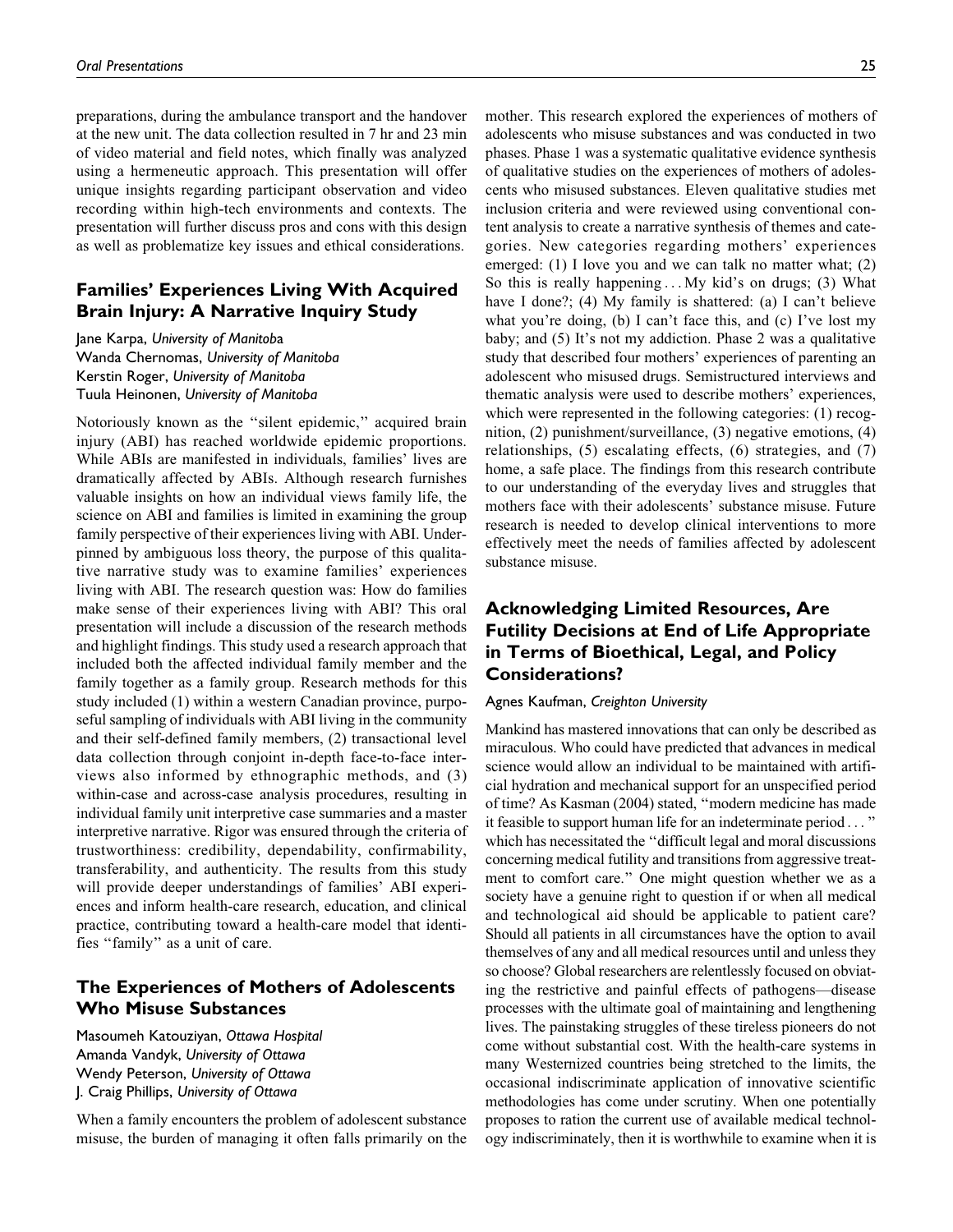fitting and proper to justify the need to portion resources. This article will address whether there is validation from a bioethical, legal, and policy point of view, for triaging medical resources in cases of medical futility. The case will be presented in the context of medical futility using the case of Hassan Rasouli in Toronto, Ontario, at the Sunnybrook Health Sciences Centre.

## Improving Health and Safety for Immigrant South-Asian women Survivors of Intimate Partner Violence

Harjit Kaur, Monash University Wendy Cross, Monash University Virginia Plummer, Monash University

Medical, police, and community frontline responders are often the first point of entry for many immigrant women experiencing intimate partner violence. According to Statistics Canada's research data, only 22% of domestic violence cases come to the attention of police and an even smaller number of women disclose abuse when seeking medical attention. Immigrant South-Asian women face multiple vulnerabilities impacted by migration, lack of social and financial support, and system barriers when seeking health-care and police services in order to remain safe, healthy, and alive. These are global issues and not limited to particular cultures or religions and have clinical, psychological, emotional, financial, sexual, physical health, and safety consequences. It remains critical that the experiences of immigrant South-Asian women be understood within the violence against women framework and its interconnection to domestic violence in order to serve as a key exemplar for improving their health and safety. A multimethod qualitative approach employed by this study includes focus groups with women survivors and interviews with service providers and stakeholders. A culturally appropriate and safe recruitment method was employed to recruit, facilitate, openly communicate, and engage survivors. The four focus groups with survivors were conducted in four cities across British Columbia. Recruitment involved collaborating with community social services. The resulting transcripts will undergo manual coding and thematic analysis. The development of an intersectional practice framework for improved, well-coordinated, and collaborative service delivery among health-care, police, and community social services has safety and health implications for this population.

## Understanding Patient Involvement and Educating Interprofessional Health-Care Teams

Kelly Kilgour, University of Ottawa Angus McMurtry, University of Ottawa Katherine Moreau, University of Ottawa

This presentation introduces an active doctoral action research study conducted on two interprofessional teams in a Canadian hospital. Health organizations are keenly improving interprofessional collaboration (IPC) and patient involvement (PI) with the goal of enhancing patient outcomes. IPC involves healthcare workers from different professional backgrounds working together to deliver more safe, effective, and comprehensive services; IPC is an important part of Canadian health-care delivery. Another development is PI in health decisions, empowering patients and taking advantage of their care recipient insights; however, surveys mainly underpin this research. Qualitative research on PI and IPC is therefore essential for quality patient care. Action research provides an active, systematic framework for inquiry while supporting collaboration between researcher and diverse stakeholders (Stringer, 2008). The research objectives are to (a) gain an understanding of PI and perspectives of IPC teams and (b) educate and collaborate with IPC teams to better incorporate PI in their practices. Phase 1 results, from patient interviews, will be summarized followed by collective discussions of future strategies for the researcher to collaborate with and facilitate learning among patient advocate volunteers and IPC teams to improve PI in their team practices (Phase 2). Specifically, patients' perspectives of the IPC teams, their involvements with the teams, the shared decision-making with respect to voicing pertinent health-care decisions, and further educational suggestions will be considered. This study and presentation may assist participants to gain a greater understanding of how to foster improvements in their IPC team practices as well as PI integration and impacts.

# "I'm Hating My Life Right Now": Text Messaging Peer Support Among Counseling Students

Rae A. Kokotailo, University of Calgary Alysha S. Chan Kent, University of Calgary Alexander J. Choy, University of Calgary

The journey through graduate school to become a counselor is inherently challenging. Consequently, many students face emotional stress. Peers, through a shared understanding of their experience, offer a unique source of support. This pilot study uses focused ethnography to understand how counseling psychology graduate students engage in emotional support with a peer through the use of text messaging within a naturalistic context. A three-member peer support group, comprising the researchers, served as the convenience sample. In this manner, the researchers both took part in and analyzed the experience of text-messaging-based peer support. Transcripts of emotional peer support interactions were obtained through sampling the participant-observers' naturally occurring emotional text message conversations. Elements of Braun and Clarke's thematic analysis and content analysis were used to categorize the raw data. The main findings indicate peer support bilaterally encompasses action, connection, disclosure, hearing, initiation, shared happiness, and solidarity. Within a support conversation, supporters predominantly used connection statements (which included reassurance, encouragement, validation,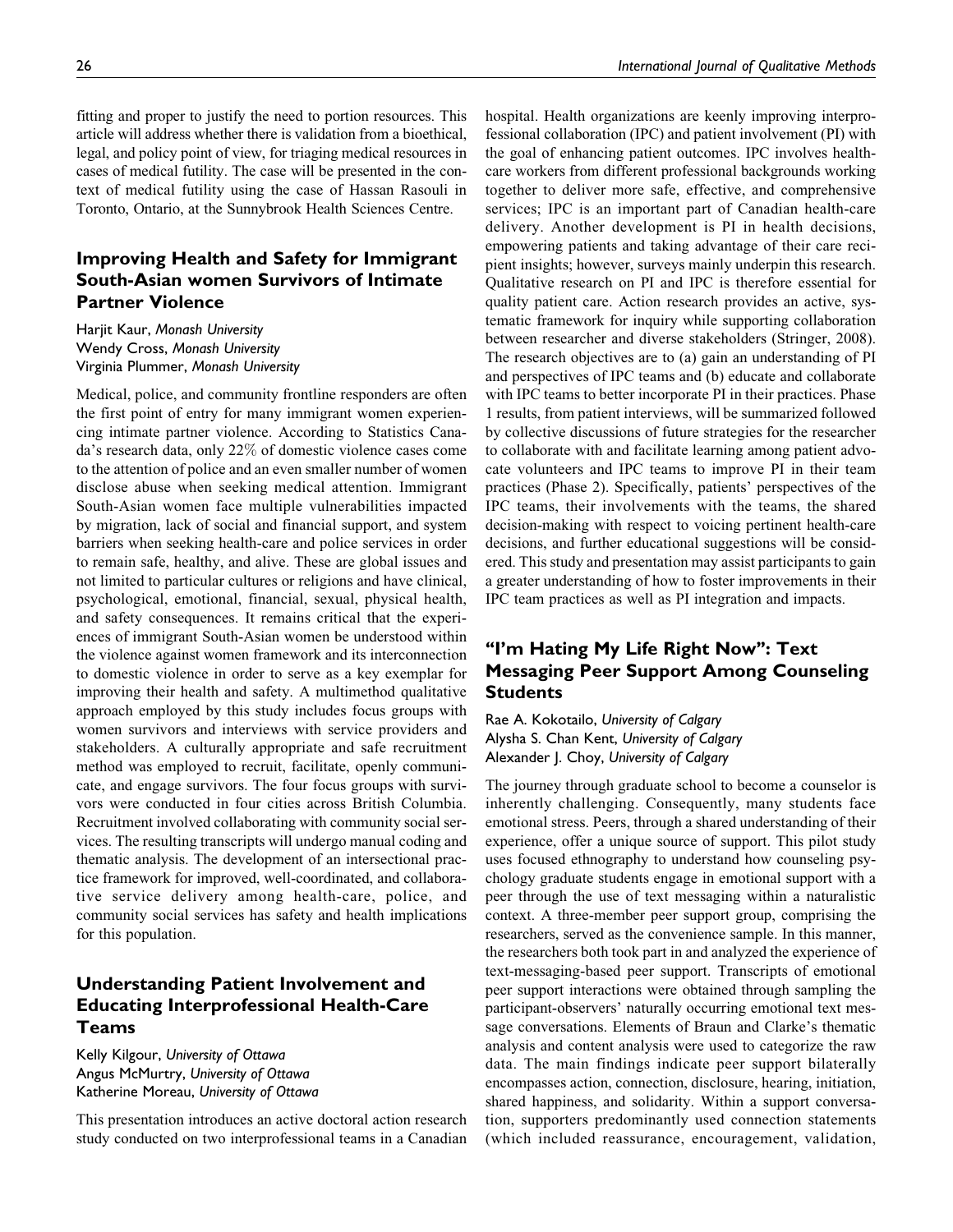empathy, care/concern, optimism, and normalization), whereas supportees mainly utilized emotional disclosure. These preliminary findings suggest that text messaging offers an immediate, intimate, and readily available platform through which peers can actively create a supportive dialogue.

## Implications of Exclusion: Immigrant, Work, and Health Research

## Agnieszka Kosny, Institute for Work & Health Stephanie Premji, McMaster University

Recent immigrants and refugees are overrepresented in industries and workplaces where there is a higher risk of injury. Many workers new to Canada end up in ''survival jobs'' because their credentials are not recognized, they have few social networks, lack work experience in the country of arrival, and do not have full proficiency in English or French. Compared to Canadian-born workers, newcomers are more likely to do shift work, work in physically demanding jobs, and not receive training. These conditions are known to expose workers to higher risk of injury and lead to poor health. While regulatory bodies (e.g., Ministries of Labor) regularly identify newcomers as ''vulnerable workers,'' research in the area of work and health regularly excludes linguistic minorities, recent immigrants, and refugees. Using research examples from labor studies and public health, we examine the implications of exclusion for understanding the circumstances of workers who are disproportionately at risk of injury, the development of sound public policy, and the advancement of social justice. We argue that the exclusion of these participants in qualitative health research infringes upon the principle of fairness and equity in research participation as set out in the Tri-Council ethics guidelines. Building on the critique of feminist scholars who have challenged research that does not consider gender, we highlight what is missed when we exclude linguistic minorities and newcomers from work and health research and what can be gained by resisting these practices. This presentation is linked to the one submitted by Dr. Premji, ''Overcoming the Difficulties of Inclusion of Linguistic Minorities in Qualitative Health Research: Lessons from Occupational Health.''

## Wisdom to Action: Mobilizing Youths' Lived-Experience Knowledge to Inform Mental Health Services

Lisa Lachance, Dalhousie University Eugenia Canas, Western University Alicia Raimundo, Wisdom2Action Network Youth Advisory Council

Effective mental health care for youth requires research and knowledge mobilization approaches that include diverse forms of knowledge including the knowledge of lived experience. Across Canada, service-improvement initiatives are increasingly engaging young people as advisors and partners in research, with a resulting wealth of evidence that is often qualitative, individual, and highly contextual to the pluralistic nature of youth as a population. Methods to effectively share new knowledge emerging from the lived experiences of youth remain under studied. How does the wisdom of youths' lived experience impact the design of mental health services? What can knowledge translation practices do to ensure youth voices are integrated in meaningful ways? Presenters will explore these questions by reflecting on national-level activities of the Wisdom2Action Network (formerly the Children and Youth in Challenging Contexts Network). Since its inception in 2011, this Network has fostered an integrated community of members that includes 78 academics from 34 universities and morethan 124 community-based service organizations, policy makers, and community groups. Wisdom2Action has also engaged young people with histories of service use as active participants in all activities including organizational governance. Wisdom2Action initiatives examined in this presentation include the Network's long-standing Youth Advisory Council as well as its Wisdom-to-Action events. As will be described, the diverse contributions made by qualitative and participatory approaches that engage youth provide both challenges and opportunities in bringing wisdom to action. This practicebased reflection calls for a deeper interconnection between participatory engagement and knowledge mobilization approaches. Emergent best practices will be shared.

## Culture and Birth Outcomes in Sub-Saharan Africa: A Literature Review

Rachel Lang-Baldé, Clemson University Roxanne Amerson, Clemson University

The sub-Saharan African region experiences 550 maternal deaths daily, equating to approximately 201,000 maternal deaths per year or 546 deaths per 100,000 live births. While other regional rates experienced significant reductions, sub-Saharan African rates of maternal mortality remain staggeringly high; in spite of this, limited research has focused on culture as a factor in maternal deaths. Thus, this review of current literature, using PRISMA guidelines and guided by the theoretical framework of Dr. Leininger, found 25 associations of culture, direct or indirect, to pregnancy and birth outcomes in women of childbearing age. The guiding research question was: What is the current evidence within the last 15 years on cultural beliefs, practices, and traditions that influence birth outcomes for women in sub-Saharan Africa? Three relevant categories emerged from the literature: birth outcomes, maternal care-seeking, and maternal culture care, as well as seven distinct categorizations of culture, offering persuasive evidence of the need to further explore the influence of culture on birth outcomes. To prevent this continued tragedy and to increase the involvement of the women themselves, qualitative health research must focus on understanding how culture impacts maternal health outcomes. By engaging directly with childbearing women and their birth attendants, research can expand its understanding of the various cultural beliefs, practices, and traditions of birth and motherhood. Through listening to women's voices and engaging with their unique lived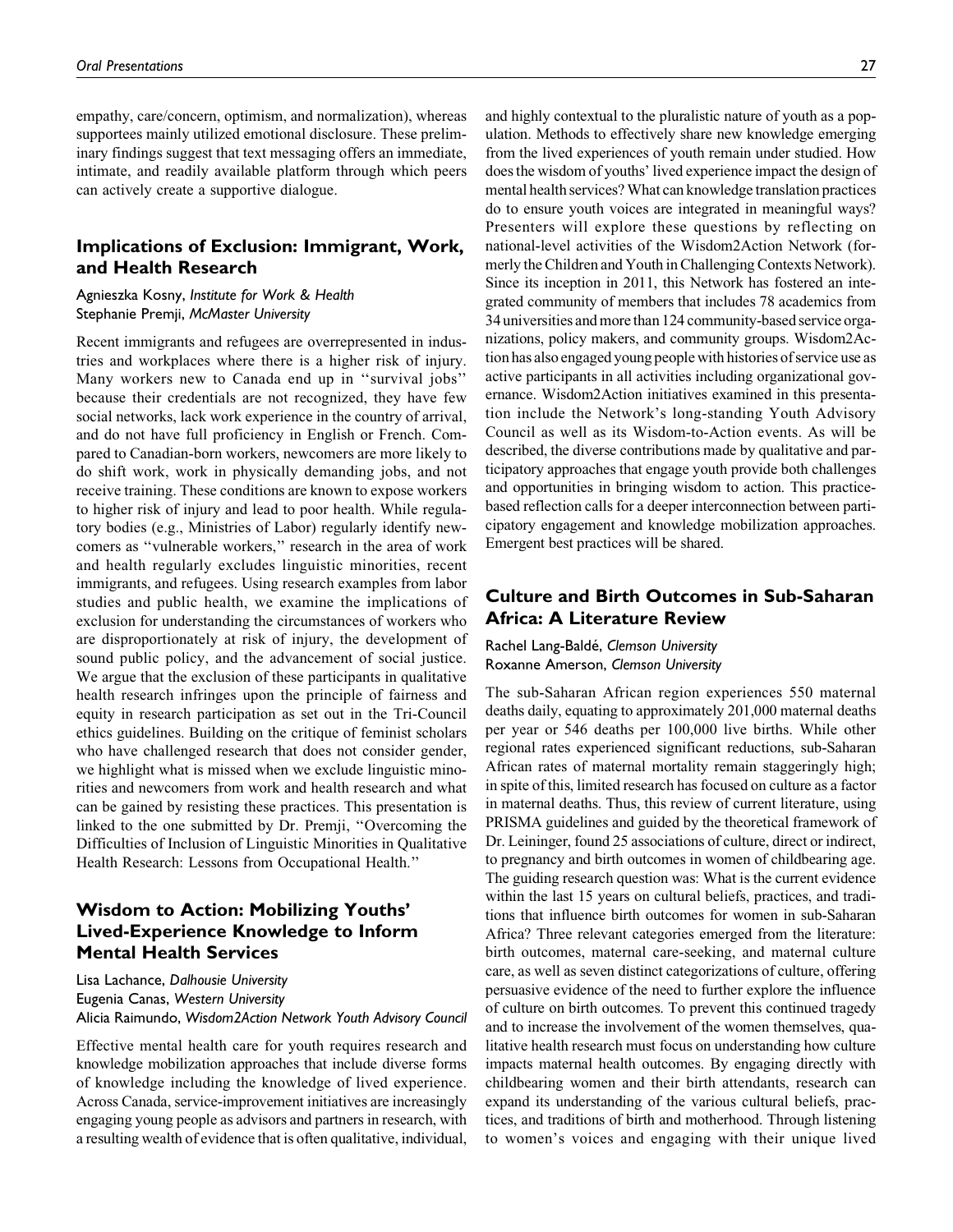experience, research can help women negotiate biomedical and midwifery models of care, while simultaneously respecting and supporting culturally constructed traditional childbearing preferences.

# A Bench Is More Than Just a Bench: Exploring Place-Based Social Inequalities in Smoking Through the Social Meaning of Public Benches

Josée Lapalme, Université de Montréal Nicole M. Glenn, Université de Montréal Katherine L. Frohlich, Université de Montréal

Smoking prevalence in Canada has significantly declined but remains high in socially deprived neighbourhoods. To better understand place-based social inequalities in smoking, the Interdisciplinary Study of Inequalities in Smoking has collected quantitative and qualitative data on neighbourhoodlevel smoking. The qualitative data revealed that participants attributed multiple meanings to public benches and that these shifted by neighbourhood. Inspired by Heidegger's ''thing'' piece, we asked: What makes the public bench unique and meaningful? What might this reveal about the way social inequalities in smoking are shaped by the objects in our local environments? Public benches are structures made up of a rigid, flat surface and of sturdy, weather-resistant materials. They invite one to sit and stay, but not for too long, as they are not necessarily comfortable, unlike benches that we have in our homes or garden. They are staples of urban architecture, mostly found in parks, at bus stops, and along promenades. Interviews and observations revealed the multiple meanings benches held for residents that went well beyond their intended use. For instance, in high deprivation neighbourhoods with permissive smoking norms, benches represented a landmark and gathering point for community members including smokers. Conversely, in low deprivation places with restrictive anti-smoking norms, benches were places of segregation; smokers used benches removed from where nonsmokers gathered. We argue that by reflecting on the ''thingness'' and multiple place-shifting meanings of the bench, we can see how seemingly ordinary, inanimate public infrastructure can animate local social life and place-based practices such as smoking.

## Revitalizing Roles: The Inclusion of Indigenous Elders in Contemporary Judicial Contexts

#### Karen Lara, Athabasca University

The emergent overrepresentation of Indigenous persons incarcerated within the Canadian criminal justice system highlights the ineffectiveness of Western methods of justice in addressing offending behavior. Indigenous justice practices diverge dramatically from retributory measures, reflecting an Indigenous worldview fundamentally based in the relationship with and connectedness to all things. Elders are integral to these processes, maintaining a vital link of cultural identity, as well as offering support and guidance through the transmission of traditional teachings and experience. The goal of this study is to delve deeply into understanding the current role of elders in contemporary justice practices with Indigenous offenders, in a collaborative and relationship-based manner that honors the sacredness that defines Indigenous research.

# Gender Performativity in Nursing: Confronting the Construct of the Ideal Nurse

Barb Le Blanc, University of Ottawa Dave Holmes, University of Ottawa Amelie Perron, University of Ottawa

There are factors that affect the nursing profession's ability to recruit, retain, and successfully graduate male nurses including lack of acknowledgment of the diverse needs of men, particularly in the education system. The existing literature shows that there are often limited opportunities for mentorship, perceived sexism on the part of some educators, and pressure to conform, with little recognition for the differences between men and women and how they learn and communicate. The male nursing student is often exposed to only a feminine-gendered construct of the nurse, incorporating stereotypical behaviors and responses equated with the (feminine) nursing ideal. This interpretative phenomenological study, utilizing the work of van Manen, examines the lived experience of the male nursing student. Theoretical underpinnings include queer theory and critical concepts including Butler's performativity and Foucault's disciplinary power. Male students have a sense of isolation and disengagement from their peers and the faculty. It has also been identified that the nursing education and socialization process is focused on the female perspective and the feminine mantra, which serves to perpetuate the construct of the ideal nurse. The need to meet the gender performativity expectations within this female-dominated profession creates a learning environment that puts little emphasis or importance on meeting the needs of minorities within the profession. The study has generated key strategies to enhance the success of all students.

## Beyond Double Blind Research: On Subjectivity and Being a Woman in Research With Men

#### Maya Lefkowich, University of British Columbia

A researcher is many things. The intersection of professional and personal identities informs how a qualitative researcher may conceptualize knowledge production and subsequently conceive of and design a study. Despite this, there is a lingering discourse in research whereby objectivity is the gold standard of research, and a professional distance between the researcher and the researched should be achieved. Within this understanding, positionality or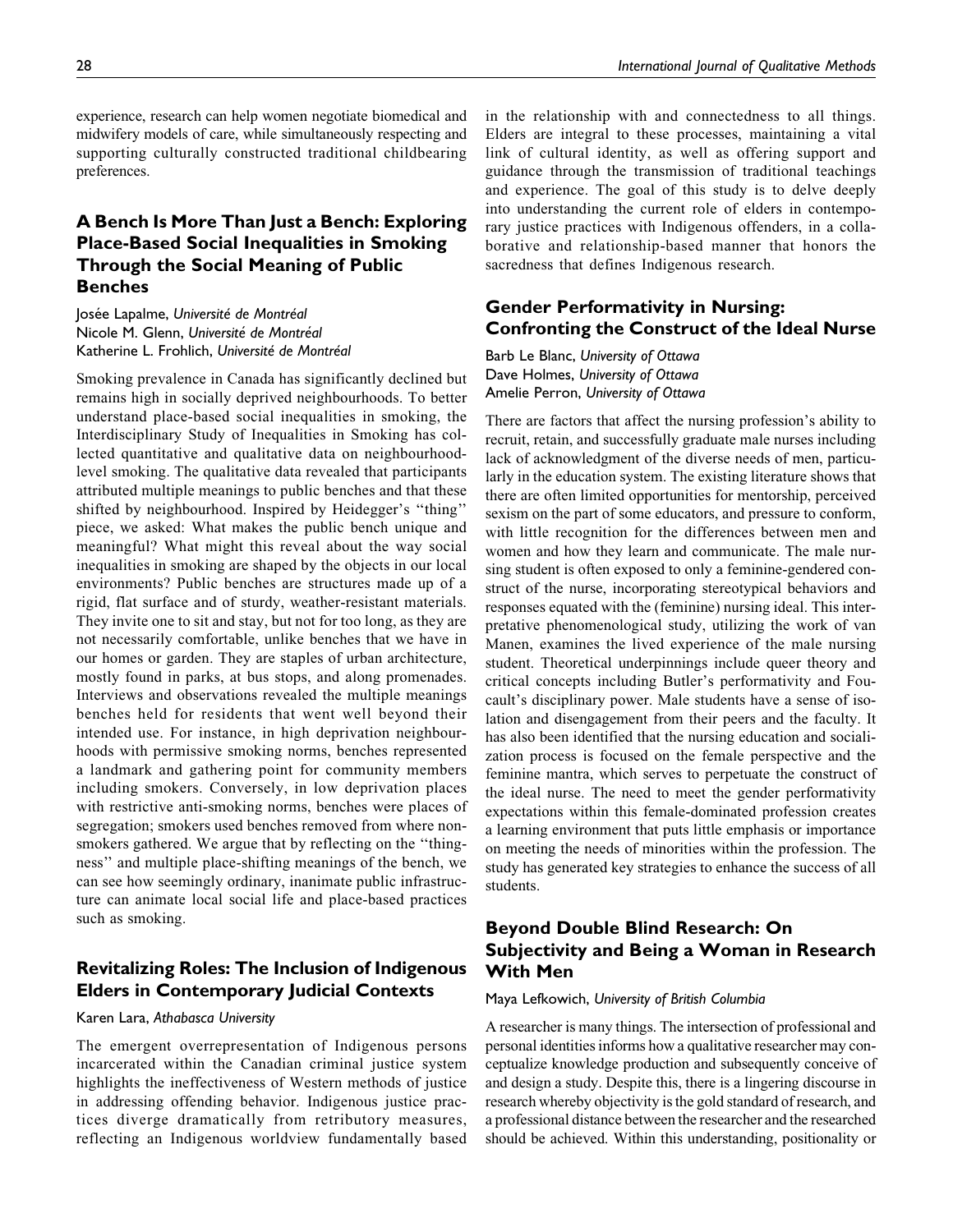subjectivities is often read as bias and relegated to a limitation section of a paper to be disclosed. In my experience as a cis female qualitative researcher studying men's health and masculinities, I am commonly asked about the bias I impose in studies, and how my gender and presumed subjectivities limit my interactions with male participants, my ability to access "men's spaces," and the quality of data I collect and interpret. Within the context of women studying men (and the common critiques I have faced), this presentation will reflect on gender in relation to research spaces, qualitative interview dynamics, and writing/representation. I will grapple with the following questions: (1) how are asymmetrical positionalities between researchers and participants illustrative of broader gender power dynamics and (2) in what ways can these asymmetries contribute to useful strategies (rather than or in addition to limitations) in qualitative health research?

## Interviewing Parents of Babies Born With Congenital Anomalies: Insights for Phenomenological Researchers

#### Gillian Lemermeyer, University of Alberta

The interview is a common method employed in qualitative health research. For phenomenological studies, the interview is focused on gathering experiential accounts of a lived experience. Even though phenomenological analysis rests on the condition of having access to this material, it is not always recognized how difficult it can be to obtain concrete, experiential accounts of phenomena. The research interview in health care is also an ethically sensitive part of the research process, and participants may become distressed or upset when talking about intimate aspects of their experiences. Using examples from a research project exploring the experience of parents whose child was born with a congenital anomaly in the neonatal intensive care unit, this presentation will invite the researcher to consider the phenomenological interview. The hope is to offer some methodological and practical insights including suggestions for preparing for the interview, types of questions to consider, the tone of the interview, and some ethical considerations. The strongest recommendation regards the manner of the interviewer, whose approach must include a phenomenological attitude of wonder and openness, the central method of phenomenology.

# Methodologic Considerations for Design Research: An Example of Qualitative Design Research for "Good" NICU Antenatal Consultation

Gillian Lemermeyer, University of Alberta Michael van Manen, University of Alberta

The activity of design concerns itself with ''that which could be.'' As such, the design researcher is oriented not simply to describe or analyze a particular situation but instead to explore possible futures that the artefacts of design create for a particular problem. We describe the use of a design framework to

research how to support antenatal consultation with families when the possibility of premature delivery and admission to a newborn intensive care unit exists. Empirical qualitative methods employed in this project included focus groups, interviews, and observations. The outcome of this study is not only a more holistic understanding of what constitutes a ''good'' antenatal consultation but also the product of design research in itself: design artifacts for expectant families and health-care professionals to support antenatal consultations. This project therefore ultimately provides an example of how qualitative health researchers may meaningfully engage with families and health-care professionals to directly contribute to actual health-care practice.

## Using Participatory Visual Methods to Understand Youth Resilience

#### Linda Liebenberg, Dalhousie University

Despite the increased effort to understand resilience processes in the lives of youth facing higher than normal risks, definitions and theories remain largely homogenous and reflective of westernized cultures. Consequently, our understanding of resilience needs to be challenged, allowing for a more diverse understanding resilience processes and required resources. In this way, our understanding of resilience can become more relevant to children and youth around the globe. However, many of the resilience processes youth engage with to do well despite the adversity that they are facing are obscured to them. This is because these processes may be takenfor-granted everyday aspects of their lives or aspects that remain outside of their literal line of sight. This raises questions about the ways in which we research young lives. Additionally, a core goal of resilience research is to facilitate positive change in the lives of marginalized youth and the environments through which they move. This goal raises questions regarding the impact (or lack thereof) of our research findings and the ways in which we increase knowledge uptake. This presentation will review the use of participatory visual approaches in research with youth and the ways in which this facilitates exploration of the taken-for-granted and youth engagement as knowledge mobilizers of research findings. Specifically, it will outline the ways in which participatory action research aligns with the challenges of resilience research, situating participatory visual methods within these two theoretical frameworks. The presentation will conclude with a research exemplar.

## Meaningful Engagement of Youth in PAR: The Role of Community Partnerships

Linda Liebenberg, Dalhousie University Arnold Sylliboy, Eskasoni Mental Health Services Doreen Davis-Ward, NunatuKavut Amber Vincent, Nunatsiavut Government

This presentation will review the process used in a PAR project with Canadian Indigenous youth aimed at understanding their civic and cultural engagement as a component of mental health promotion. Specifically, we reflect on the approach taken together with the core role of community partners in facilitating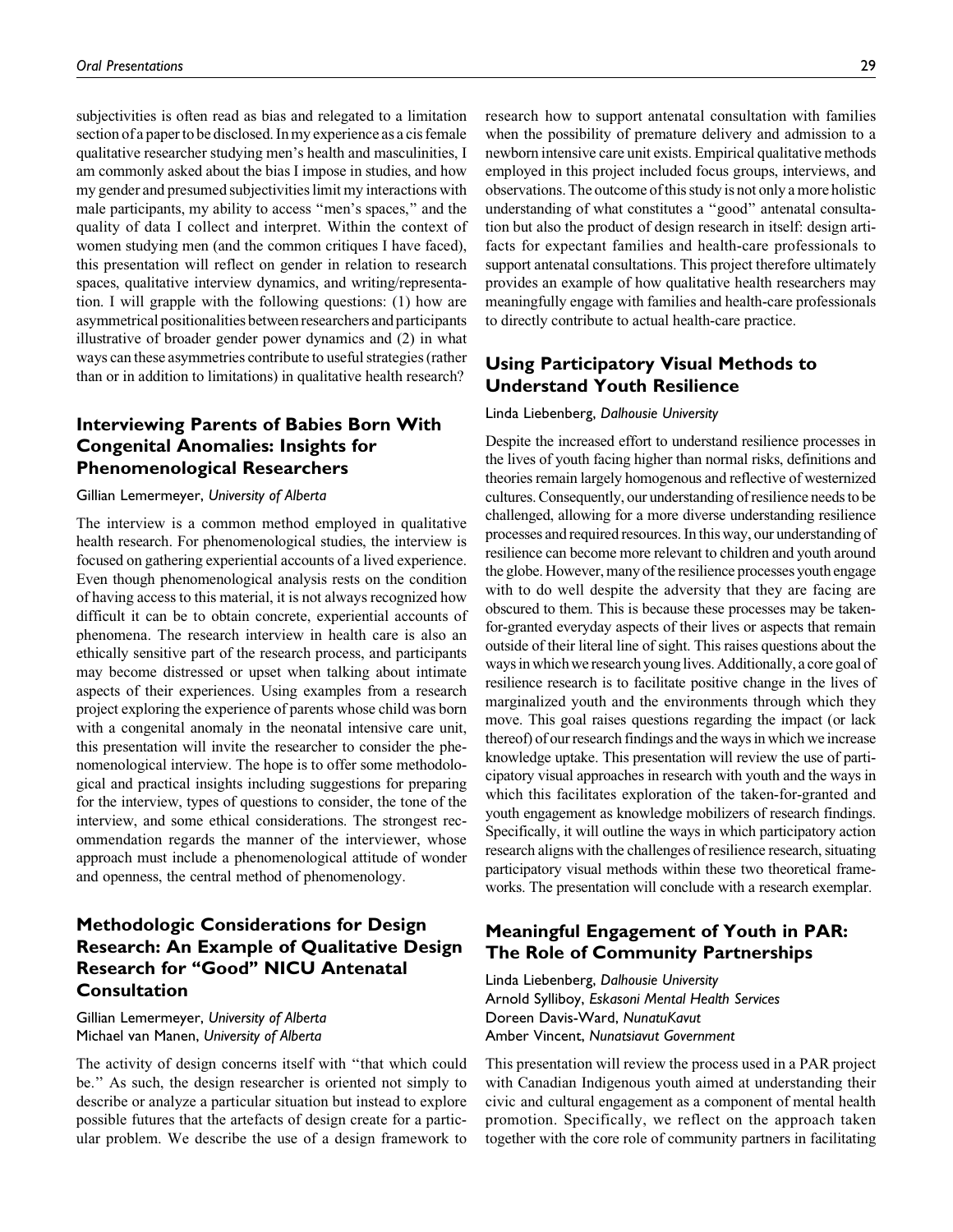youth participation in this project. The process we used had three key aspects which facilitated effective youth engagement. First was flexibility and adaptability of the original study design, allowing the young people to adjust the project design, increasing their comfort levels and in doing so, assume as much or as little ownership of the process as they wanted. Second was building on preexisting relationships between mental health service provider staff and the community, which accelerated the establishment of trust. Through this trust, new relationships within the research team were able to develop. Third was the support of the youth engagement by the service provider staff, which provided support as required. This process improved the quality of the data collected, related findings, and for effective dissemination. Importantly, this staff–youth interaction has also increased longevity of the dissemination process. Our intent in reflecting on this process is to further the dialogue on how to meaningfully engage ordinarily silenced and/or marginalized youth in research and evaluation as well as the sharing of findings.

# Pitfalls and Benefits of Public Engagement in Health Equity Research: A Digital Storytelling ProjectWith PersonsWho Have Low Literacy

Christine Loignon, Université Laval Sophie Dupéré, Université Laval Karoline Truchon, Université de Sherbrooke Lynda Benhadj, Université de Sherbrooke

Persons living in poverty or with low literacy are too many often studied as ''objects of research.'' In this regard, participatory approach and visual methods are promising to encourage their participation in health research. We started a patient engagement project in 2015 to involve persons with low literacy in applied research to reduce and solve health-care inequalities. The aim of this presentation is to discuss the ethical and methodological challenges of conducting research with persons with low literacy. We will present our methodological processes to establish confidence and sustain an authentic participation. The main objective of our project was to identify barriers and facilitators of active participation of persons with low literacy in research. This study relies on a partnership developed with three community organizations located in Montreal and Quebec from 2015 to 2017. We used participatory methods to support the involvement of persons with low literacy. As nonacademic researchers, they participated to the identification of the research objectives and choose to develop a digital storytelling (DST) project. They were involved in the co-creation with researchers, a visual anthropologist and a video editor, of reflexive autobiographical videos. We will discuss the pitfalls of the processes and outcomes of DST, especially the empowerment process for persons with low literacy. We will also share our concerns surrounding the ethic consent and the conditions to avoid a tokenistic involvement into the production of videos and the dissemination. This study reflects on a unique patients' engagement project involving persons with low health literacy that contribute to the ''science of engagement.''

## Exploring Interpersonal Processes in Personalized Obesity Management Consultations in Primary Care and Impacts on Patients' Everyday Life

Thea Luig, University of Alberta

Robin Anderson, Edmonton Southside Primary Care Network Denise L. Campbell-Scherer, Alberta Diabetes Institute, University of Alberta

People with obesity currently do not receive sufficient primary care services that address the complexity of root causes, drivers, and barriers to management. To develop an effective approach that can be tailored to patients' contexts, it is essential to understand how people experience the consultation including interpersonal work, communication, and content, and how this impacts their ability to make changes to improve health. This research collaboration with a primary care organization and patient champions aims to pilot and refine a personalized approach to obesity assessment and care planning that uses the 5As of obesity management and collaborative deliberation with the goal to generate evidence for a randomized control trial. To do that, we video-recorded consultations with 20 people with obesity, followed by loosely structured interviews with patients and clinicians. To understand everyday life impacts, patients journaled about experiences, decisions, emotions, and outcomes and returned for two follow-up interviews at 3 and 6 weeks.

Using a dialogical narrative approach, this presentation explores patients' stories of their weight as anchor for three processes: (1) co-construction of personal causes, barriers, and current challenges; (2) collaborative deliberation about patients' preferences, care options, and priorities; and (3) shifting patients' narrative of their weight, health, and self by validating their experience and efforts, emphasizing strengths, and identifying realistic strategies that make sense in their life context. These interpersonal processes proved key for enhancing patients' confidence and capacity in making everyday changes to improve health and for optimizing interdisciplinary care to address root causes and barriers.

# ''People Can Tell Me Things, But If I Don't Take Action It Doesn't Work'': The Meaning of Engagement to Service Users at the Prevention and Early Intervention Program for Psychosis (PEPP-Montreal)

Kevin MacDonald, Douglas Mental Health University Institute Tovah Cowan, Douglas Mental Health University Institute Manuela Ferrari, Douglas Mental Health University Institute Srividya Iyer, McGill University

In mental health treatment research, service engagement is often seen as a facilitator of remission and recovery.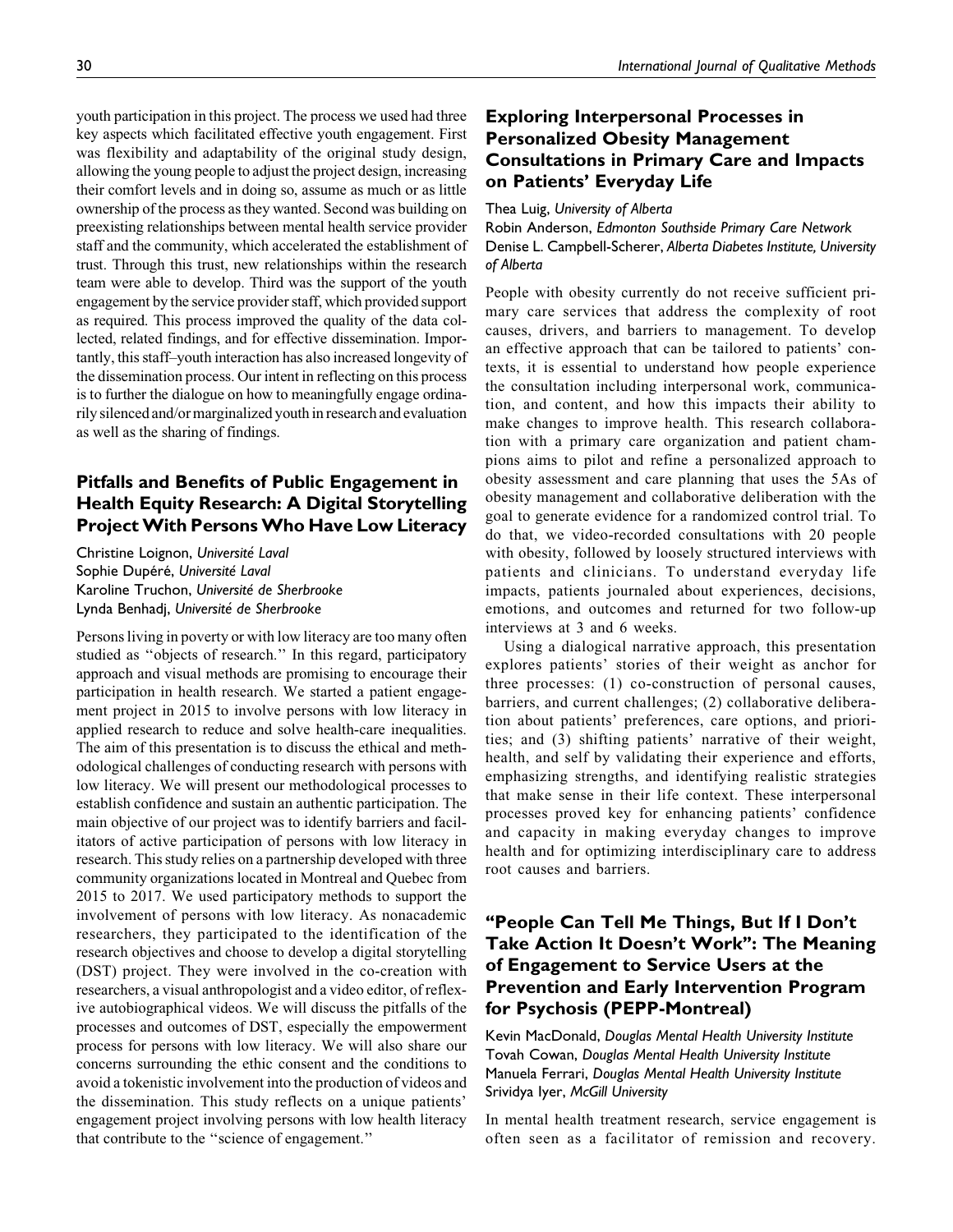Quantitative studies usually operationalize engagement in treatment according to the medical model, prioritizing attendance and medication adherence, and occasionally acknowledging the therapeutic alliance as an influence on service engagement. This study sought to explore the perspectives of youth who were or are service users at Prevention and Early Intervention Program for Psychosis-Montreal, an early intervention program providing care for youth experiencing psychosis, on their engagement in treatment. Semistructured interviews were conducted on topics including their experiences and perceptions of treatment, and how they defined their engagement. Five individuals who had discontinued services and 19 individuals engaged in services to varying degrees took part in this study. Inductive thematic analysis was used to analyze data, and then relationships between themes were identified to create the proposed framework to capture service users' meaning of engagement. Some service users' definitions of engagement were in line with the medical model (e.g., attendance, medication adherence, and complying with the treatment team), while others conceptualized engagement as oriented toward subjectively defined recovery (e.g., engagement is your choice, only you can implement changes, and focusing on self-care and life improvement). These positions on engagement were sometimes held simultaneously, with emphasis on service users' choices about their treatment. Other participants described engagement in life and engagement in treatment as incompatible. This study suggests that researchers and clinicians may be disconnected from some service users' understanding of engagement in services and proposes a new framework grounded in service users' experience.

## Engaging Multiple Stakeholders in Qualitative Research Design Through e-Methods

Allison MacNeil, Douglas Hospital Research Institute Srividya Iyer, McGill University Ashok Malla, McGill University

Patients, families, clinicians, and decision makers are increasingly regarded as partners in health research. Engaging them, though, often proves challenging. There is a need for engaging, resource-efficient ways to build their capacity and seek their inputs on research questions and methods. This presentation provides an overview of how these challenges were addressed by ACCESS Open Minds, a pan-Canadian youth mental health research network. ACCESS used e-methods to gather the inputs of multiple stakeholder groups in crafting its qualitative research strategy. We created an online survey asking stakeholders to submit research questions that were priorities for them and to propose suitable qualitative methods. An engaging infographic, explaining the fundamentals of qualitative research, accompanied the survey. The survey was responded to by

33 stakeholders from 10 sites across Canada, of which four were Indigenous. Of these stakeholders, eight were youths or carers, 11 were service managers, and 14 were researchers/clinician-researchers. Responses were analyzed thematically by a research assistant and a member of ACCESS's youth council. "Engagement," "pathways to care," "quality of care," "service transformation," and "values/culture" emerged as the main priorities to be targeted by ACCESS's qualitative research. Respondents desired the tapping of diverse perspectives in our qualitative research through the inclusion as informants of youths, their carers, clinicians, and service providers. The top methods proposed were interviews, focus groups, and sharing circles. Using an online survey and an infographic allowed broader, more effective stakeholder engagement. This approach has implications for other initiatives that seek to engage diverse stakeholders in shaping research priorities.

# Policy Evaluation of a Potential Observation Unit (OU) for Acute Decompensated Heart Failure (ADHF) Patients

Yasmina Maizi, ESG UQAM Cheng Zhu, McGill University Beste Kucukyazici, McGill University

Heart failure (HF) has been one of the growing epidemics in North America. With over one million HF patients hospitalized each year, HF is the single leading factor of hospitalization in the United States. Given the ongoing trend, by 2030, over 10,000 more Canadians are projected to live with HF compared with 2013. HF has also exposed a heavy economic burden on health-care system. Heart and Stroke Foundation estimated the direct costs of treating HF to be US\$34 billion per year, most of which due to expensive hospitalizations. Acute decompensated heart failure (ADHF), defined as ''the sudden or gradual onset of the signs or symptoms of heart failure requiring unplanned office visits, emergency room visits, or hospitalization,'' is among one of the major factors of ED visits. Although only ADHF patients with worsening clinical conditions are recommended to hospitalization, currently most patients are admitted due to higher risk of early postdischarge events including morbidity, mortality, and readmission. ED physicians tend to significantly overestimate the severe complication incident due to early discharge, resulting in unnecessary and costly systematic hospitalization. In this study, we design a decision support tool to evaluate clinical and economical advantages of a dedicated observation unit (OU) for ADHF patients. In this OU, low-and intermediaterisk ADHF patients are identified, treated, and discharged home without being exposed to early postdischarge events, whereas the high-risk HF patients are hospitalized. The decision support tool evaluates nine potential policies: admission, capacity, and discharge policies for the potential OU.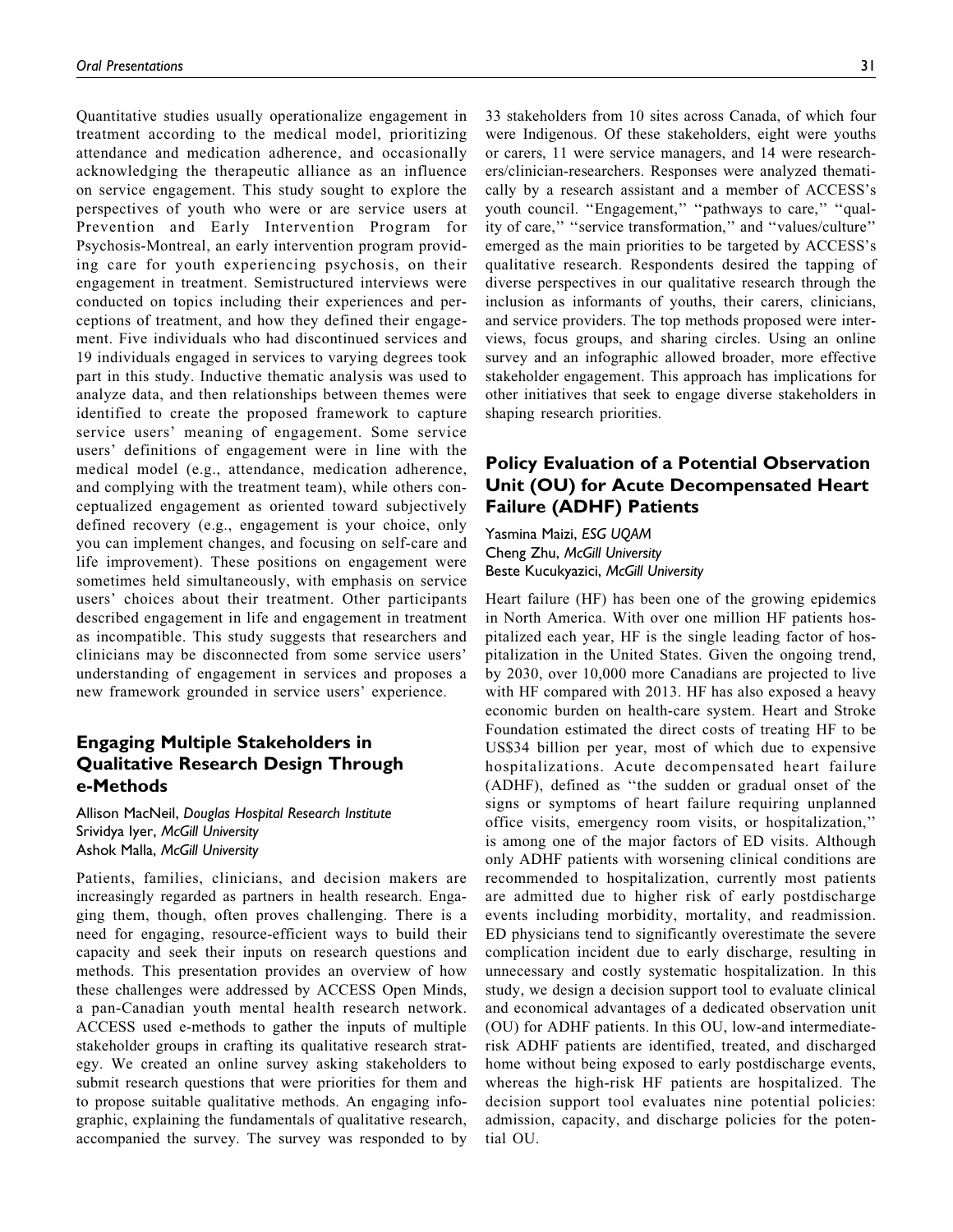# The Benefits and Limitations of Interprofessional Education Teamwork: Occupational Therapy Students' **Perspectives**

## S. Maggie Maloney, University of Toledo

Research indicates collaborative and interdisciplinary care optimizes health outcomes for clients (World Health Organization [WHO], 2010). WHO calls for health-care educators to develop curricula that guide students to become ''collaborative practice-ready'' health-care professionals in order to work effectively within an interprofessional team prior to graduation. Interprofessional education (IPE) programming affords students this opportunity to learn about, from, and with other disciplines. As part of an IPE course that included students from  $10+$  disciplines, occupational therapy (OT) students wrote two reflective journal assignments which were submitted electronically. Ethics Board approval was secured to conduct a retrospective analysis of the journals, and 22 of the 40 journals from the OT students were de-identified and randomly selected for analysis. Charmaz's (2006) qualitative research methodology was followed. The PI (an experienced qualitative researcher and faculty member) trained two OT students (not members of the examined cohort) on the analysis process. All three researchers individually intensively read and analyzed each journal at an incident level to ascertain the participants' meaning of their interactions within the IPE team and with clients and agency officials. The researchers also met 3 times to discuss the findings and collectively determine the themes. Six key themes emerged: Effective communication makes a team work, collaboration is necessary, each discipline is unique, there is power in holistic team coverage, client-centered care is essential, and personal transformation occurs during uncomfortable situations. The findings support the value IPE experiences have to assist OT students to optimize their knowledge and skills and understand those of their professional colleagues, prior to entering the work force

# "It's Always Crunch Time": A Phenomenological Study of Single-Mother University Students' Lifestyle Imbalance and Stress

#### S. Maggie Maloney, University of Toledo

This study examined the lived experiences of single-mother university students in order to understand their perspective on performing daily occupations within their multiple roles of mother, student, employee, friend, and/or daughter. Their physical, emotional, social, and cognitive well-being was explored in relation to the five dimensions of Matuska and Christiansen's model of lifestyle balance. Institutional review board approval was secured, and nine single-mother volunteers from a large, urban, American university were recruited.

They ranged in age from 20 to 38 years; five were undergraduate students, five were African American, and their children had a mean age of 7.1 years. Individual interviews lasted between 1 and 3 hr and were transcribed verbatim. Two analysts individually read and reread the transcripts multiple times (guided by Giorgi, 2009) and then met 3 times to intensively discuss the findings. The mothers indicated they experienced high levels of stress on a daily basis and struggled to maintain personal health and well-being. However, an overarching theme indicated they all embraced this temporary self-sacrifice in order to achieve the unspoken promise of a better life once their higher education is completed. Other emergent themes included role conflict, value of a support system, failures, constant fatigue and stress, and lack of leisure and personal time. This study adds to the growing body of literature within occupational therapy and occupational science to document and explore the negative implications of lifestyle imbalance. Despite the smaller number of participants, the findings deepen health care and higher education professionals' understandings of the unique needs of this population as they pursue an advanced degree.

## The Impact of Concomitant Animal Maltreatment on Adult and Child Survivors of Intimate Partner Violence: Implications for Safety Planning and Intervention

Shelby Elaine McDonald, Virginia Commonwealth University Beth Collins, Colorado Office of Children Youth and Families Anna M. Cody, Virginia Commonwealth University Nicole Nicotera, University of Denver

Intimate partner violence (IPV) is a pervasive global health issue. One well-documented tactic of coercive emotional and psychological abuse against intimate partners is cruelty and violence toward household pets. Despite empirical evidence of the strong attachments that IPV survivors and their children experience with family pets, few qualitative studies have rigorously explored how women with children experience and respond to maltreatment of companion animals in the context of relationships characterized by IPV. The current study advances the nascent qualitative research on the intersection of IPV and animal cruelty by exploring the following questions in an ethnically diverse sample of pet-owning IPV survivors with children: (1) How do women with children experience threats to and harm of companion animals in households where IPV occurs? and (2) In what ways does concern for companion animals impact their decisions to stay with or leave an abusive intimate partner? One hundred and three women (46% ethnic minority) were recruited from community-based domestic violence shelters in a Western U.S. state as part of a larger mixedmethods phenomenological study. Qualitative interview data were analyzed thematically in Atlas.ti using the process of template analysis. Five themes emerged: (1) animal maltreatment by partner as a tactic of coercive power and control, (2) animal maltreatment by partner as discipline or punishment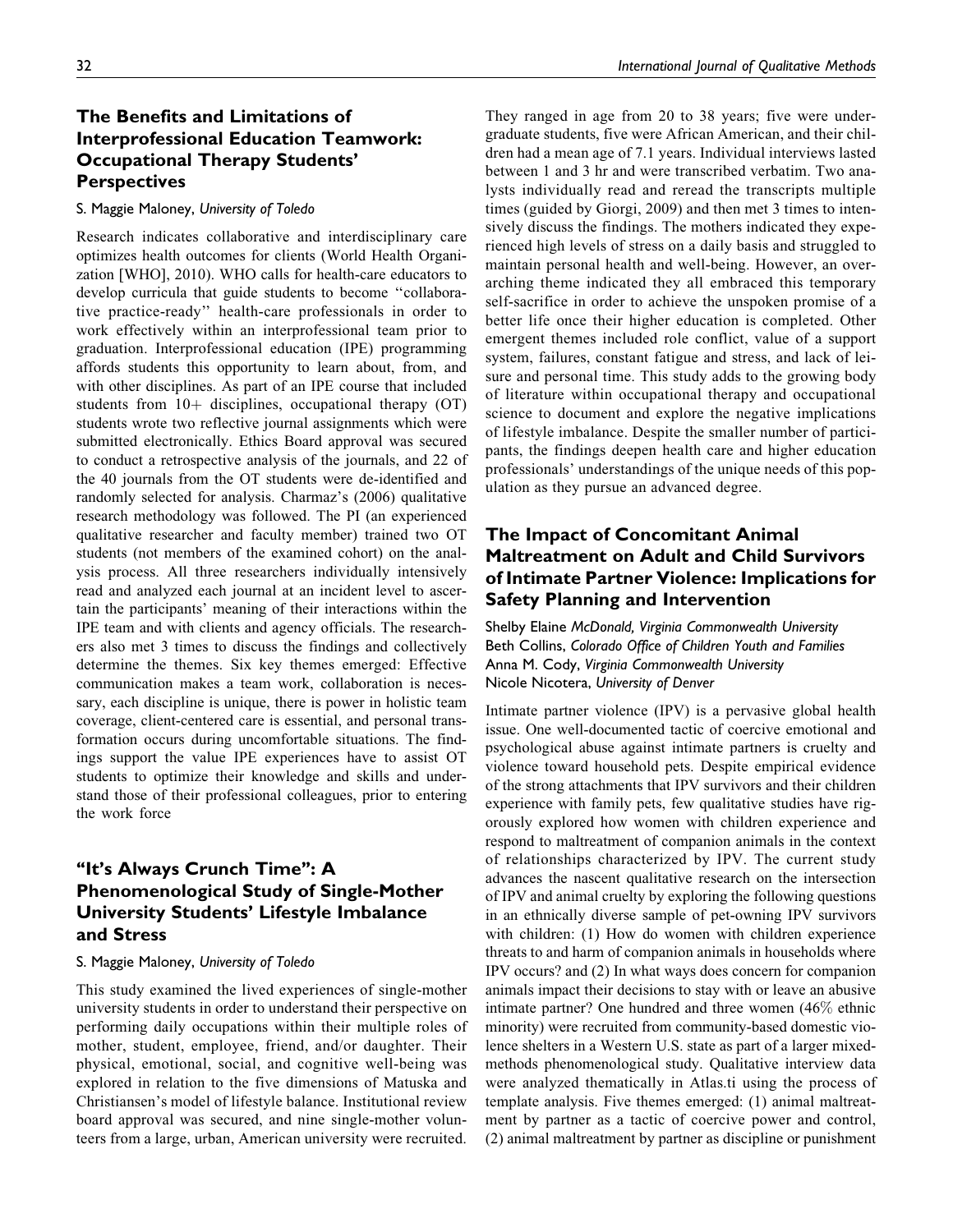of pet, (3) animal maltreatment by children, (4) emotional and psychological impact of animal maltreatment exposure, and (5) pets as an obstacle to effective safety planning. Implications for safety planning, prevention, and intervention are discussed.

## Bicultural Practitioners in Mental Health Settings: A Contructivist Grounded Theory **Study**

#### Susan McDonough, Latrobe University

Rates of mental health service use among mainly non-Englishspeaking immigrant and refugee Australian communities are much lower than those recorded for Australian-born individuals. This reflects differing family, community, and service understandings of mental health, recovery, and help seeking as well as the structural effects of social, cultural, and economic inequality. In recent years, improving the capability of all practitioners and services to respond to culturally and linguistically diverse populations has been the focus of multicultural mental health policy and practice. Less attention has been given to ensuring community diversity is reflected in the diversity of the mental health workforce itself. This study explores the work of practitioners who assist people experiencing mental health issues or emotional issues with whom they share a similar cultural, linguistic, or faith background. Using a mixed, sequential data collection methodology to explore their roles, tasks, and experiences, I gathered largely quantitative data from 44 participants in an online survey before conducting 19 semistructured interviews. A constant comparative method consistent with constructivist grounded theory was used to conceptually analyze emergent patterns. Three main categories of practice emerged. From their perspective, these practitioners are ''working to adjust'' circumstances and conditions for service users, ''being with'' services users in ways that evoke home and family, and "acting in solidarity" with service users as they negotiate care. These findings have implications for understanding how bicultural practitioners enhance the provision of culturally responsive and safe of mental health services.

# Bridging the Experience to the Journey: A Discussion of Longitudinal Designs in Qualitative Investigations About Mental **Health**

Sarah McIlwaine, Douglas Mental Health University Institute Manuela Ferrari, Douglas Mental Health University Institute Srividya Iyer, McGill University Jai Shah, McGill University

Mental health treatment: A pendulum between wellness and illness marked by cascades of symptoms and diagnoses as one journeys toward recovery. Despite its longitudinal nature, qualitative research investigating mental illness and recovery often uses a single encounter to capture a fluid experience that may have been endured for weeks, months, or even years. On the occasion that the fluidity of mental health is explored, it is within the constraints of the 3-, 6-, or 12-month time line that is typically seen in quantitative approaches. This presentation will discuss standard qualitative methods used in mental health research and problematizes the lack of longitudinal qualitative approaches regarding the experience of early psychosis and its associated at-risk state. For example, although phenomenological methods can produce a rich account of the continuity of experience in relation to social and cultural contexts, researchers can get lost in this approach's extensive ideological discourse. To incorporate phenomenological practice in a more accessible way, we are proposing a novel longitudinal design to investigate the subjective experience of need in young people who may be vulnerable to developing psychosis currently attending the Clinic for the Assessment of Youth at Risk in Montreal. Specifically, we will interview these youths for 4 months, enabling us to capture their experience of need during the first months of receiving services. This design will not only explore the subjective experience of the at-risk mental state but will highlight how the ever-changing contexts that young people navigate can shape their service needs.

## Educating and Preparing Future Occupational Therapists in a Digital World

Carol McKinstry, La Trobe University Amanda Kenny, La Trobe University Teresa Iacono, La Trobe University

Higher education is moving away from didactic teacher focused pedagogies and implementing strategies such as blended learning and flipped classrooms to transform learning environments. The focus is on student engagement with information communication technologies, but this fails to develop digital literacy capabilities needed for health environments of complex digital and technological change. This study aimed to develop a digital literacy framework and mapping tool to guide curriculum design. Within an action research methodology, cooperative inquiry and a knowledge to action framework were used. Semistructured interviews with telehealth experts were conducted, with Belshaws eight elements of a digitally literate individual used to guide analysis. This process led to a contextualized digital literacy thematic framework that reflected the capabilities required of health graduates. Overall and level descriptors for basic, medium, and advanced capabilities were developed. The framework was used to develop a curriculum mapping tool to identify digital literacy capabilities. The developed framework comprised six themes: creating understandings, developing the culture, using the full capacity, building connections, owning the space, and transformative thinking. The validity of the framework was tested by applying the mapping tool to a graduate entry occupational therapy curriculum. The centrality of digital literacies is beyond proficiency with information communication technologies. Digital literacies must be interwoven within undergraduate curricula rather than included as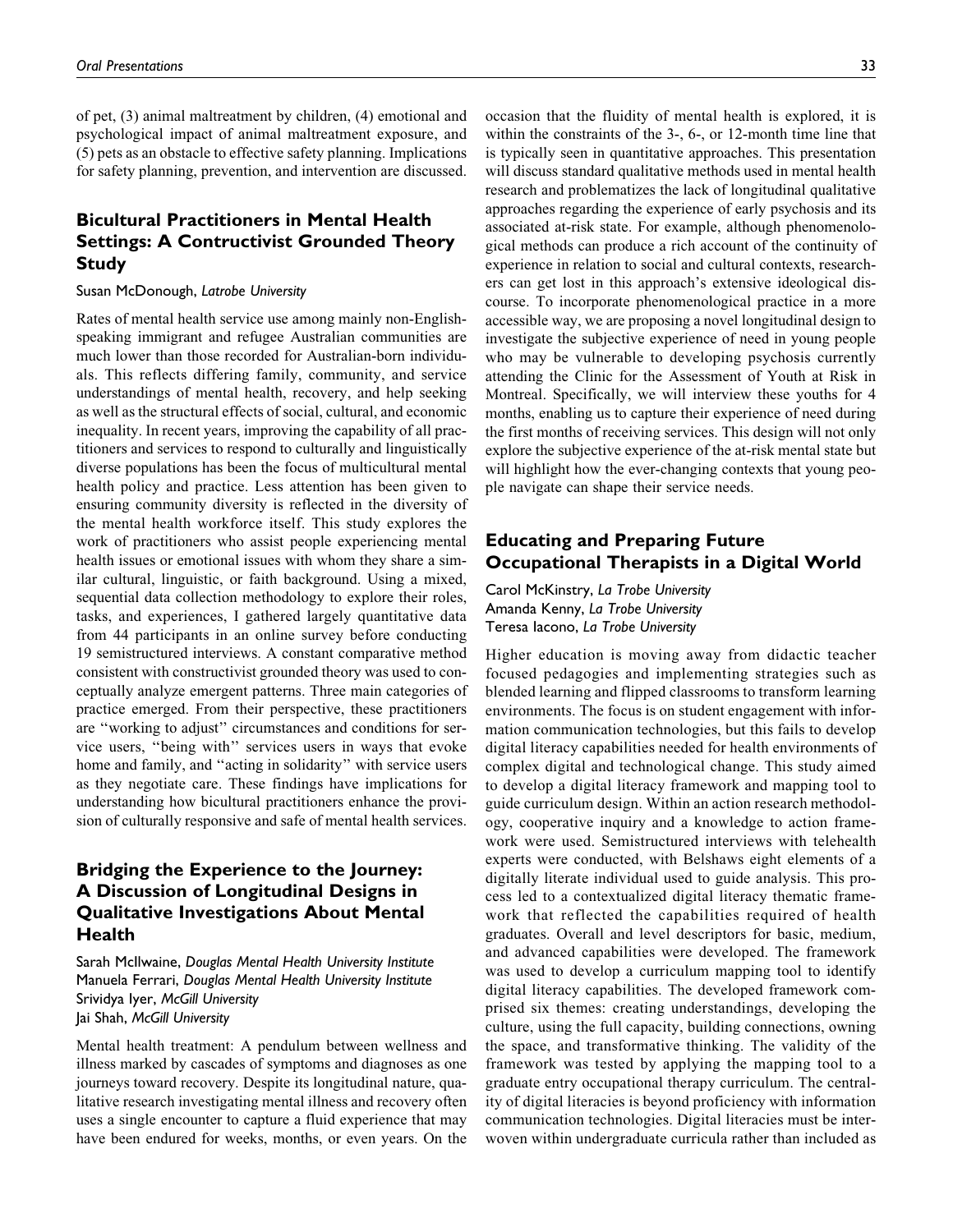a specific subject or module. The developed materials can support and help embed multiple learning and teaching opportunities, building fundamental capabilities of digital literacy required for contemporary and future health care.

## Behavioral Consultation to Schools via Telehealth: The Medium Is Not the Message

#### John D. McLennan, Children's Hospital of Eastern Ontario

A pilot consultation service to support the implementation of behavior modification–based strategies to help students struggling with attentional and behavioral difficulties was provided via telehealth to teachers in elementary schools. A qualitative evaluation of this pilot service used a case study approach to explore the viability of providing this type of consultations to schools via telehealth. Data sources included interviews (recorded and transcribed) with participating parents and school-linked personnel and participant observations by the consulting psychiatrist, chart reviews, and school information. Immersion and crystallization were the principal analytic approaches employed within this case study. A total of 33 consultations were provided by a child psychiatrist to six different schools over 1 year. The telehealth link using tablets, existing computer hardware, and new software was viewed as the innovative aspect of the project. Whereas modest challenges were experienced in employing these technical components, the content of the consultation, and explicitly behaviorally based, appeared to elicit greater challenges. The ambivalence of school-linked personnel about the content appeared to contribute to the service's mixed uptake and implementation. Concepts that appeared to underpin the ambivalence included (i) concerns the intervention relied on "external" versus "internal" student motivators, (ii) beliefs that such interventions are already routinely in place, (iii) notions that data-driven outcome monitoring is not essential, (iv) resistance to intervention formalization, and (v) competing time demands. In the enthusiasm for expanding health services via telehealth, there may be an inadequate consideration of receptivity to core service content. The medium, in this case, was not the message.

# Transforming and Decolonizing the Relationship Between Non-Indigenous Counselors and Indigenous Communities: How Allies Can Be Helpful in Mental Health Service Provision

## Kyla McPhee, University of Calgary

Due to 500 years of colonial violence, cultural oppression, forced assimilation, and intergenerational trauma, there are continued psychological, emotional, spiritual, and mental consequences within Canadian Indigenous communities. Despite overwhelming evidence that Western approaches to counseling are often culturally inappropriate for Aboriginal clients, many counselors continue to work from a Western framework that does not take into account the importance of Indigenous cultural beliefs and Aboriginal approaches to mental health, contributing to further cultural oppression and colonization. A shortage of counselors of Aboriginal descent, as well as high turnover rates among non-Indigenous counselors, results in limited access and disruptions in care. Reconciliation necessitates a transformation of the current relationship between non-Indigenous counselors and Indigenous communities. Therefore, it is imperative to investigate the following question: How have members of the Indigenous community experienced allies being helpful in mental health service provision? In this pilot study, I interviewed two self-identified Aboriginal individuals who work within the mental health system. I analyzed interview data using a descriptive phenomenological methodology to depict Aboriginal individuals' experiences of allies being helpful within mental health service provision. The findings offer insights into (a) How non-Indigenous and allied mental health service providers can work with Indigenous populations in a culturally sensitive and responsive manner and (b) potential issues regarding how allies work with Aboriginal clients and what might be done to rectify these problems.

## Experience Mapping the Transition From Child to Adult Mental Health Services: Perspectives of Youth, Family Members, and Service Providers

Ashleigh Miatello, McMaster University Gillian Mulvale, McMaster University Christina Roussakis, McMaster University

Discontinuities between child and adult mental health systems place youth with mental disorders at high risk once they turn 18 and face a system that differs with respect to eligibility criteria, philosophical approach, mix of providers, and family involvement; and where service shortages often mean delays in access. In order to design effective service improvements, it is essential to understand transition experiences of youth, family members, and services providers. In this presentation, we will present "experience maps" developed during research to improve youth to adult mental health service transitions in Hamilton, Ontario. We analyzed interview data from youth across Ontario aged 16–24 years receiving mental health services ( $n = 16$ ), their family members ( $n = 9$ ), and services providers ( $n = 10$ ) gathered between August 2014 and December 2015. We used interpretive phenomenological analysis to identify ''touch points'' in their care journeys where experiences were highly emotionally charged (positively or negatively). We then held separate focus groups with youth ( $n = 8$ ), family ( $n = 10$ ), and service providers ( $n = 15$ ) from Hamilton to refine, validate, and prioritize the touch points and to collectively create an "experience map" for each perspective. Following the focus groups, the research team identified 17 common touch points to develop a combined transition experience map from the three perspectives. This approach offers a tangible way to harness the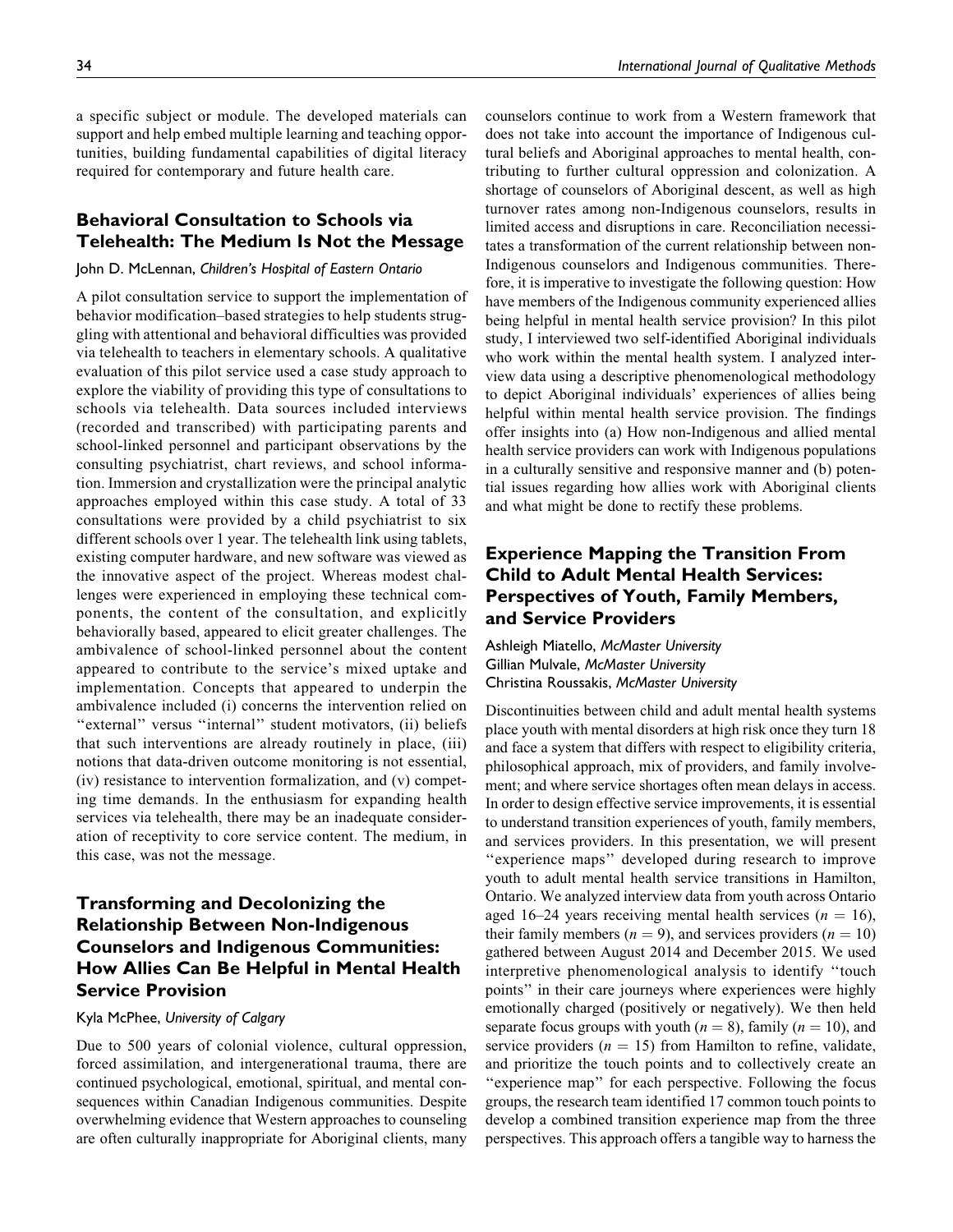experiences of service users, families, and service providers to identify priorities for health systems improvement, while promoting mutual understanding. It can serve as the basis for codesigning improvements and is applicable to other ages and health conditions.

# More Personalized Care: Pediatric Vaccine Hesitancy and the Patient–Provider Relationship

Hana Mijovic, Vaccine Evaluation Center Devon Greyson, Vaccine Evaluation Center Eve Dubé, Institut National de Santé Publique du Québec

Parents and health-care providers (HCPs) sometimes hold divergent views on pediatric vaccinations. We conducted semistructured interviews with 4 immunizing HCPs and 10 parents in British Columbia, Canada, in order to characterize interactions around vaccinations and understand why parents' decision to vaccinate may change over time. Parents were purposively selected to represent maximum diversity across the vaccine hesitancy spectrum. Data were analyzed using qualitative thematic analysis influenced by constructivist grounded theory. Inductive coding of interview transcripts was done by the first author with the assistance of NVivo software. This led to an iterative process of theme development and theory generation by the entire research team. HCPs felt that interactions around pediatric vaccinations often provided an opportunity to develop trusting relationships with parents. However, accommodating vaccine hesitant parents was challenging within the structured, protocol-driven medical system that does not encourage individualized care. Many parents valued long-term relationships with HCWs and sought ''more personal'' care. Their decision to vaccinate was influenced by their relationship with HCP and trust in allopathic medicine and also by their interpretation of vaccine information obtained outside the HCPs' office and the views held in their social circles. Our findings indicate that developing such personal and trusting relationships between HCPs and hesitant parents require a tailored approach that acknowledges parents as active and critical information seekers whose decision to vaccinate is based not only on personal beliefs but also on their broader social realities. However, this individualized approach to vaccine hesitancy is challenging to implement within the existing system.

## Critical Realist Case Study: An Innovative Research Approach

Kaye Milligan, Ara Institute of Canterbury Jean Gilmour, Massey University Annette Huntington, Massey University

This presentation explores critical realist case study (CRCS) as an innovative methodological approach for qualitative research. The ways in which this research approach can involve and engage participants and citizens within a specific aged care setting is considered and the contribution of those who do participate is acknowledged. The synergies between critical realism and case study will be discussed. The underpinning philosophical origins of critical realism will be described along with the approach critical realists have of reality. The application of CRCS will be explored through the presentation of one qualitative research project in which the clinical decisions that registered nurses make in the residential aged care sector in New Zealand are explained. These clinical decisions impact directly on the experiences and outcomes of frail residents living in rest homes and hospitals. Critical realism is relatively new to nursing research. In this doctoral project, the CRCS approach was found to be highly effective in focusing attention on the social structures that influenced registered nurses' clinical decisions. Several conclusions were reached. The research was successful in providing explanations of the clinical decisions made by registered nurses in the residential aged care setting, as the interrelationships of a range of influential factors were identified. This research approach has provided new insights into the factors which impact the clinical decisions by registered nurses in this particular environment. It has also provided findings that illustrate the complexity of this work environment for the registered nurse. These findings are inspirational for others, considering caring for elders in this context. The methodology has been successful in providing a detailed explanation of multiple mechanisms and has engaged participants in meaningful involvement in research.

## The Clandestine Nature of Transcribing: Uncertainties for the Qualitative Researcher

Kaye Milligan, Ara Institute of Canterbury Jean Gilmour, Massey University Annette Huntington, Massey University

The purpose of this presentation is to highlight an unexpected challenge I encountered when completing a qualitative research project and to signal what I would have done ''had I only known.'' The methods utilized in this research project included gathering data via interviews with participants, which proved to be an enjoyable though testing communication process. Once these data were gathered, the audiotaped words were transcribed by professional transcribers into written format. It was at this stage of the data collection and data analysis process that I confronted the unexpected challenge. Should the transcription be ''verbatim'' or ''intelligent verbatim'' or ''edited transcription''? How should different interpretations of the spoken words be managed? The transcriber heard words and wrote them as written text, and the researcher listening to the same words heard different words that generated different written text. Also, how accurate can the transcriptions be? How accurate should the transcriptions be? Balancing ethical considerations provided a route forward for decisions about which words to accept as data. Key learning,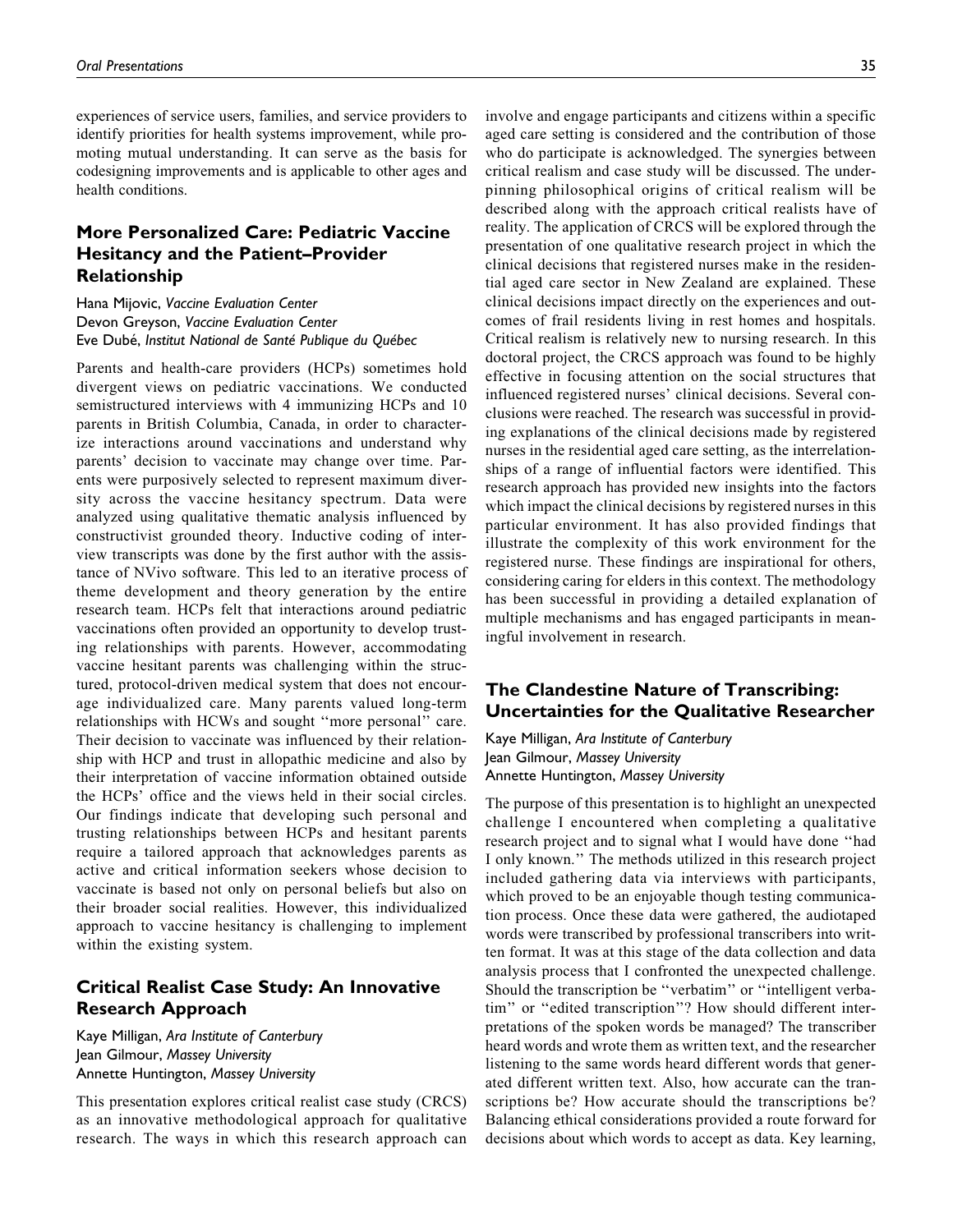"had I only known" earlier, would have altered aspects of undertaking the interviews as well as prior clarification of the transcription process.

## Relevance of Qualitative Research in Understanding Health Factors

#### Sukanya Mohanty, Jawaharlal Nehru University

The research study on health factors responsible for employment shifts of women construction and domestic workers in slums of Cuttack city in Odisha state of India affirms that the qualitative health research is ''the approach'' to know ''the cause of causes.'' The research design was based on mixed methods of survey and case studies so as to develop the findings of quantitative methods with qualitative methods. The survey sample was randomly selected from 12 slums with a sample of 498, and 33 case studies were purposively chosen of this 498 based on the factors cited. Health was cited by at least 20% of the respondents for work-related changes. The study found that health factors identified as the primary factors of work-related changes in the survey coexisted with other factors in women's lives as women narrated their experiences during interviews. Women's lives and health was a continuous and interactive process, where in past, present, and future were in a web; the interrelationship of variables established by survey was incomplete without this complexity unraveled by case studies. Further, the article speaks of different stages of research and how different approaches in qualitative research could be used to understand the phenomenon; in this case, employment changes and health factors. The research used grounded theory, particularly, Strauss and Corbin's approach while collecting the data and Charmaz's constructive approach while analyzing the data. These two different approaches of grounded theory complemented each other in constructing the context of work changes based on selective areas of inquiry.

## Moral Experiences of Crisis Management in a Child Mental Health Setting: Engaging Children, Parents, and Staff Members Through a Participatory Research Study

#### Marjorie Montreuil, McGill University

Restraints and seclusion are routinely used in child mental health settings for conflict and crisis management but raise significant ethical concerns. Contrary to the literature on adult mental health, the perspectives of children on these control measures are almost absent. This study explored the institutional norms, structures, practices, and corresponding moral experiences of children, parents, and staff members around conflict and crisis management in a child mental health setting, with the aim to address certain ethical concerns. A 5-month participatory hermeneutic ethnography was conducted in a child mental health setting offering care to children aged 6–12 years old in an urban context in Canada. Through a participatory research approach, children, parents, and staff members were involved in the research process to contribute to decisions related to research questions, data collection strategies, data interpretation, and dissemination. The results show how the strict structure in place both contributed to and prevented crisis situations. Children perceived control measures as helpful in exceptional cases when there was an imminent risk to someone's safety and largely disagreed with their use as a consequence for bad behavior. This perspective contrasted with most of the staff who considered control measures contributed to help children feel safe, learn the limits in the setting, and form a trusting relationship. Seeking a rapprochement with children, by getting to know what is meaningful to them and try to bridge these horizons, could help build more authentic trusting relationships that might be more conducive to the implementation of collaborative approaches.

# Developing a Gestational Diabetes Risk Reduction and Reproductive Health Education Program for American Indian/ Alaska Native Adolescent Females: Perspectives From Key Stakeholders

Kelly R. Moore, University of Colorado Anschutz Medical Campus Sarah A. Stotz, University of Colorado Anschutz Medical Campus Martha Ann Terry, University of Pittsburgh

The purpose of this research was to understand key stakeholders' perspectives on culturally tailoring a validated, preconception counseling education intervention originally made for Caucasian and African-American adolescent girls with diabetes. The curriculum will be designed to meet the unique needs of American Indian/Alaska Native (AIAN) adolescent females at high risk of gestational diabetes mellitus (GDM). This curriculum will teach skills for positive mother/daughter communication, increase knowledge about reproductive health and pregnancy planning, and address modifiable risk factors for GDM prevention (i.e., weight management through culturally appropriate healthy eating and physical activity). We employed a constructivist single case study approach, with the developing curriculum, entitled Stopping GDM, as the case. We conducted focus groups and individual interviews with key stakeholders including elected intertribal leaders and tribal health administrators ( $n = 12$ ), AIAN adult women with history of GDM  $(n = 5)$ , adolescent AIAN girls (age 12–20;  $n = 13$ ), AIAN adult female caregivers ( $n = 9$ ), and health-care professionals/experts in AIAN health (seven were AIAN), diabetes, reproductive health, gestational diabetes, and mother/daughter communication ( $n = 16$ ). All participants agreed GDM risk reduction in AIAN adolescents is important, but resources available to AIAN adolescents at risk of GDM are sparse. They recommended the program be native-family and community focused, use ''real'' stories, include cultural aspects of healthy lifestyle (i.e., traditional foods), and provide tools and resources to address multilevel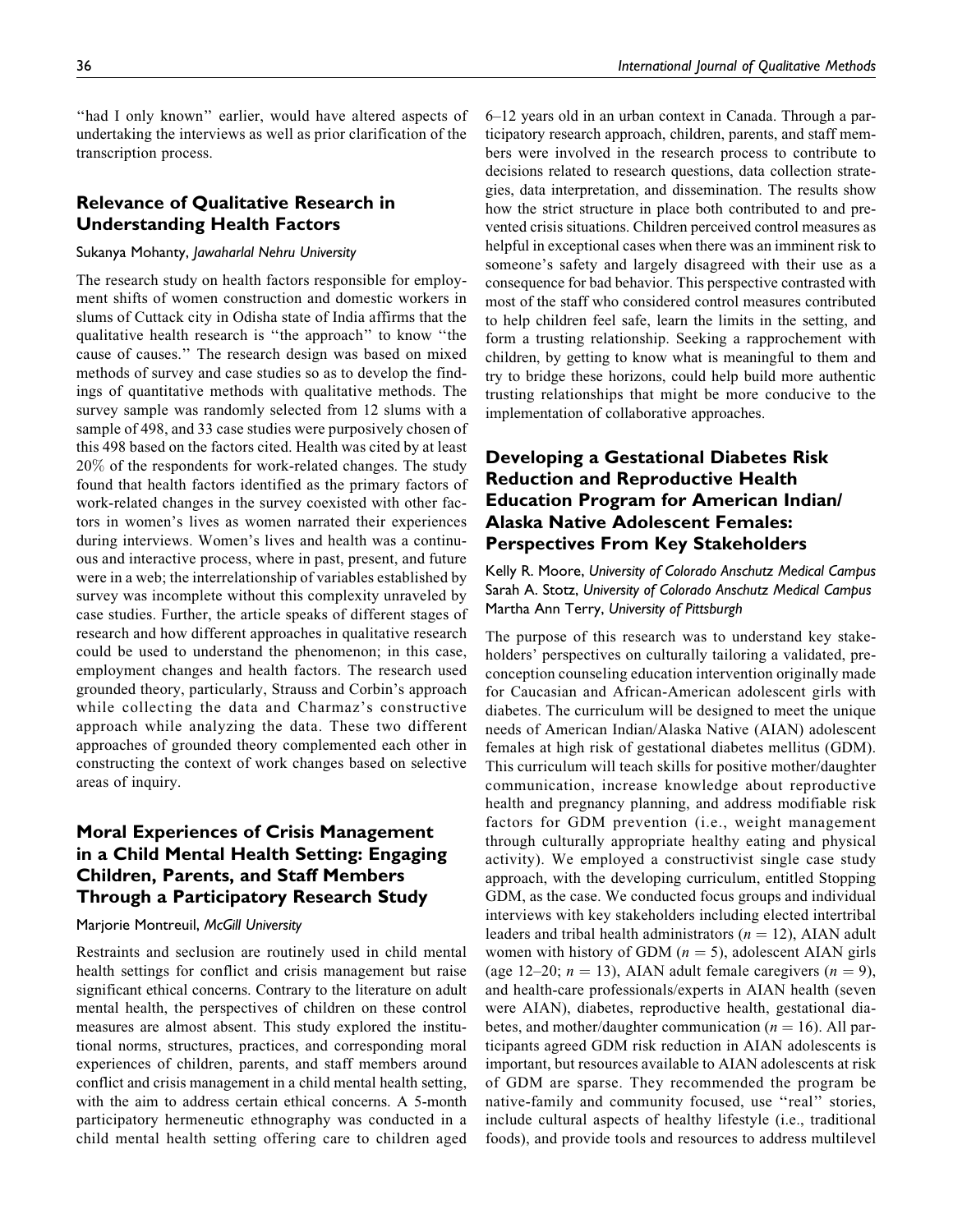barriers to healthy eating, physical activity, and healthy reproductive practices. Empowering girls to make healthy and safe choices by using their community and extended family support systems was prioritized.

## Engaging Older Adults in Research on Hospitalization: Acknowledging Their Voices

#### Jeannine T. Moreau, University of Sydney

This ethnographic study involved and engaged seven older adult patient participants. Research methods of participant observations, conversations, and interviews provided a ''way in'' to hear and see up close their life worlds in an acute care hospital. They were hospitalized for repair of a fractured hip due to a fall. At the time of their admission, they were medically stable and independent. As I followed each participant throughout their length of stay, I listened and observed what they were doing and how they talked about and made meaning of being in hospital. I examined how they characterized their understanding of what was going on. Their confusion, questions, and uncertainties of ''what would happen next,'' and wondering if they ''would ever be the same again'' revealed the liminality of their hospital time. They depicted their experience of hospitalization as ambiguous, anxiety provoking, and foreboding. They anguished about what it means to grow old, to potentially lose independence with a deepening awareness of their vulnerability and fragility. Their worries and concerns pointed to a growing sense of what it means to be old signalling a rite of passage, an initiation into elderliness. I argue that in our highly biomedicalized health-care system where patients are objects of care, if care providers are to genuinely provide person-centered care then older adult's voices, as captured in this study, must be heard, acknowledged, and attended to. The knowledge gained here can offer new understanding to inform care provider knowledge, education, practice, and health policy.

## Engaging Youth, Family Members, and Service Providers: Codesigned Prototypes for Improving Youth Mental Health Service Transitions in Ontario

Gillian Mulvale, McMaster University Ashleigh Miatello, McMaster University Christina Roussakis, McMaster University

Experience-based codesign (EBCD) seeks to engage the public in health systems redesign while empowering youth, family members, and service providers. It identifies ''touch points'' that are powerful experiences in the health-care journeys of each participant type who subsequently work together to codesign improvements to enhance experiences. We held a codesign event in March 2017 to improve youth to adult mental health service transitions in Hamilton, Ontario. Four touch points were identified as co-design targets based on input from

the research team, a project steering committee, and three focus groups. In the first codesign round, separate groups of youth  $(n = 4)$ , family members  $(n = 6)$ , and service providers  $(n = 6)$ tackled a compelling touch point for each perspective. This involved (i) honing in on WHY each problem exists, (ii) individually brainstorming potential solutions, (iii) collectively combining and prioritizing solutions, and (iv) developing initial prototypes. The other two participant groups then enhanced these initial prototypes in turn. In the second co-design round, three parallel mixed groups worked to prototype solutions for a fourth touch point that was common across participant perspectives. The entire group commented and enhanced prototypes during plenary discussions. Prototypes included an online portal, overlapping age criteria and funding, a family navigator role, a central intake process, a transitions protocol, and model of care that spans the life course. The EBCD approach appears to be highly effective in addressing power imbalances, fostering eagerness to learn together, and to cocreate services improvements that have buy in from all three perspectives.

## A Study of the Experiences of Youth in Returning to Education and Employment After a First Episode of Psychosis at a Montreal-Based Early Intervention Program

Kayleigh Munn, Douglas Mental Health University Institute Manuela Ferrari, Douglas Mental Health University Institute Matthew Peters, Douglas Mental Health University Institute Srividya Iyer, Douglas Mental Health University Institute

Background: Specialized early intervention services are designed to meet the needs of young people who are experiencing a first episode of psychosis. To promote recovery, early intervention services offer medication to cope with illness symptoms as well as psychosocial interventions, such as psychoeducation, family intervention, cognitive behavioral therapy, supportive psychotherapy, case management, and job skills training and education. A continuing challenge for early intervention services is the significant numbers of young people who do not attain adequate functional (work/school) outcomes. This project addresses this challenge. Objective: The objective of the present study is to shed light on the complex social and interpersonal processes involved in returning to work and school from the perspectives of young persons with psychosis, with a particular focus on those ''not in education, employment, or training'' (NEET). Method: A qualitative approach was used to examine how young people, who have received mental health services for a first episode of psychosis, think about work and school. We interviewed youths from a Montreal specialized early intervention service, who had been NEET for at least 6 months. We conducted individual in-depth interviews with five service users between 14 and 35 years old. Results: Four superordinate themes were identified from the data: (1) past experiences informed present self-schemas, (2) the importance of autonomy in fostering motivation toward work and/or school goals, (3) the importance of different forms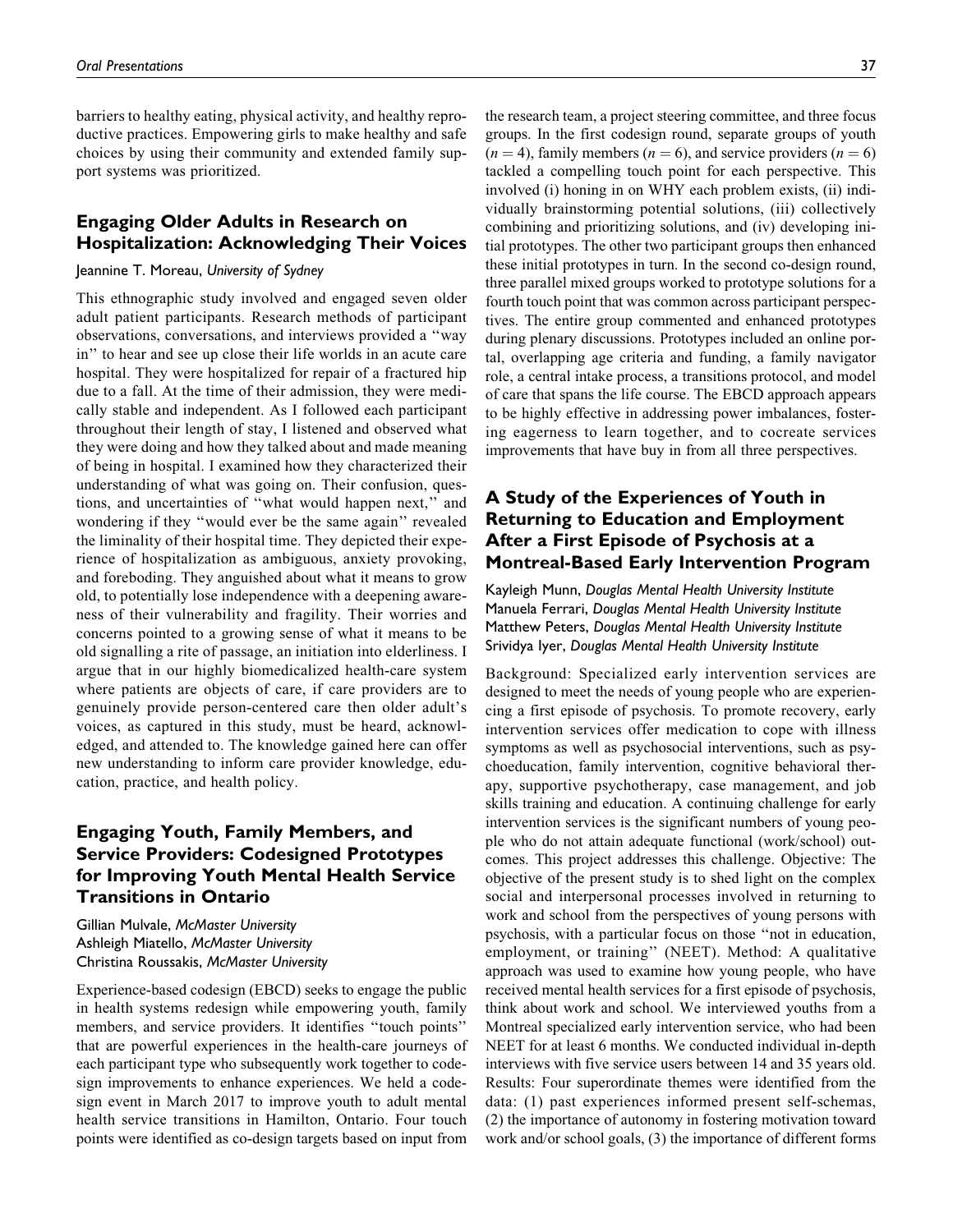of support, and (4) the regeneration of a future identity as a step toward returning to work and/or school. Conclusion and Implications for Practice: The findings of this study suggest that the process of returning to work and school is part of a larger process of integrating past experiences and envisioning a future self in society. This process is ultimately part of a personal journey that should be fostered with social support of family, friends, mentors, and service providers. Such social support needs to be both practical and autonomy focused.

## Reflections on Conceptualization, Visualization, and Technology Use in the Analytical Process

## Daniel A. Nagel, University of New Brunswick Saint John Alison Luke, University of New Brunswick Saint John

While conducting qualitative research, our memos and diagramming reflected the integration of conceptualization, visualization, and use of technology as key to our analytical processes. These integrated elements played a significant part in the development of the final theoretical model for ''getting a picture,'' a constructivist grounded theory study that highlighted use of mental imagery by nurses knowing the person in a virtual environment. Although there are many references to the use of gerunds and metaphors in the literature to give a sense of action or evoke an image of process in grounded theory and other research traditions, little has been written about the researcher's use of mental imagery as part of the analytical process. We present a brief discussion of conceptualization as it relates to qualitative research and describe how visualization assisted us in conceptualization during the research process. We further outline three main aspects of conceptualization and visualization that stem from our research, including (a) How mental imagery can be viewed as an integral process to conceptualization, (b) the role mental imagery and visualization played in our analytical processes, and (c) how we employed technology as an adjunct to conceptualization and visualization in our studies. From our research experience and investigation of the literature, we propose that the capacity for mental imagery of the researcher may influence conceptualization and visualization in the process of analysis. We also believe that skills for conceptualization can be developed and enhanced with strategies such as use of technology.

## ''I Was Excited to Have My First Stretch Mark'': Adolescent Motherhood, Food, and the Body

## Cara Ng, Simon Fraser University

While an abundance of studies suggest that young North American women have tremendous anxieties about food and their bodies, there is still a shortage of research describing the experiences of adolescent mothers as they relate to food and body image. Qualitative research centering young mothers' voices on this topic is even scarcer. This presentation is based on findings from a master's thesis dissertation I completed in 2012. I conducted 10 semistructured interviews with adolescent mothers in the Lower Mainland of British Columbia, Canada, in 2011, with the intention of exploring what particular shape food- and body-related anxieties might take when adolescence overlays with motherhood. I used voice-centered methodology entailing multiple interpretative "readings" through each of the interview transcripts as a method of understanding various aspects of the participants' narratives. This article illuminates one stage of the voice-centered methodology: reading for ''contrapuntal'' voices within participants—stories about their bodies. What I gathered from the narratives was that it was not uncommon for young mothers to discuss food- and body image–related issues in paradoxical ways. Analyzed through the lenses of intersectionality and feminist poststructuralism, themes of acquiescence, resistance, and contradiction were three key ways teen mothers interacted with dominant discursive constructions about eating and the body. I will preliminarily explore what these narratives suggest about dominant discourses regarding food and body image, as well as how these research findings can inform future policy and programming for young mothers, with an aim toward fostering healthy body image and eating behaviors.

## A Thematic Analysis of Youth Descriptions of Family Resilience in Three Communities in Western Canada

Cara Ng, Simon Fraser University Allie Slemon, University of British Columbia Emily Jenkins, University of British Columbia

While the notion of resilience was first discussed in the medical sciences in the late 1920s, scholars in myriad disciplines such as ecology, psychology, urban planning, and geography have since taken a keen interest in its conceptual development. Early resilience scholars in psychology viewed resilience as an individual trait—a quality that one possessed or not—but the socioecological turn in resilience studies now contends that resilience is a process through which an individual navigates adversity within multilevel, complex environments. Family resilience, within this framework, is defined as a process through which family functioning is adaptive to systemic and environmental factors. Data from this presentation are based on the Researching Adolescent Distress and Resilience study, a multisite qualitative project that explored the social context of youth experiences with emotional distress and resilience. Using thematic analysis to interpret our findings, this presentation will elucidate the different ways youth described family resilience and how these might be connected to fostering or hindering their resilience. Interviews were conducted with 83 young people aged 13–18 years old from a diversity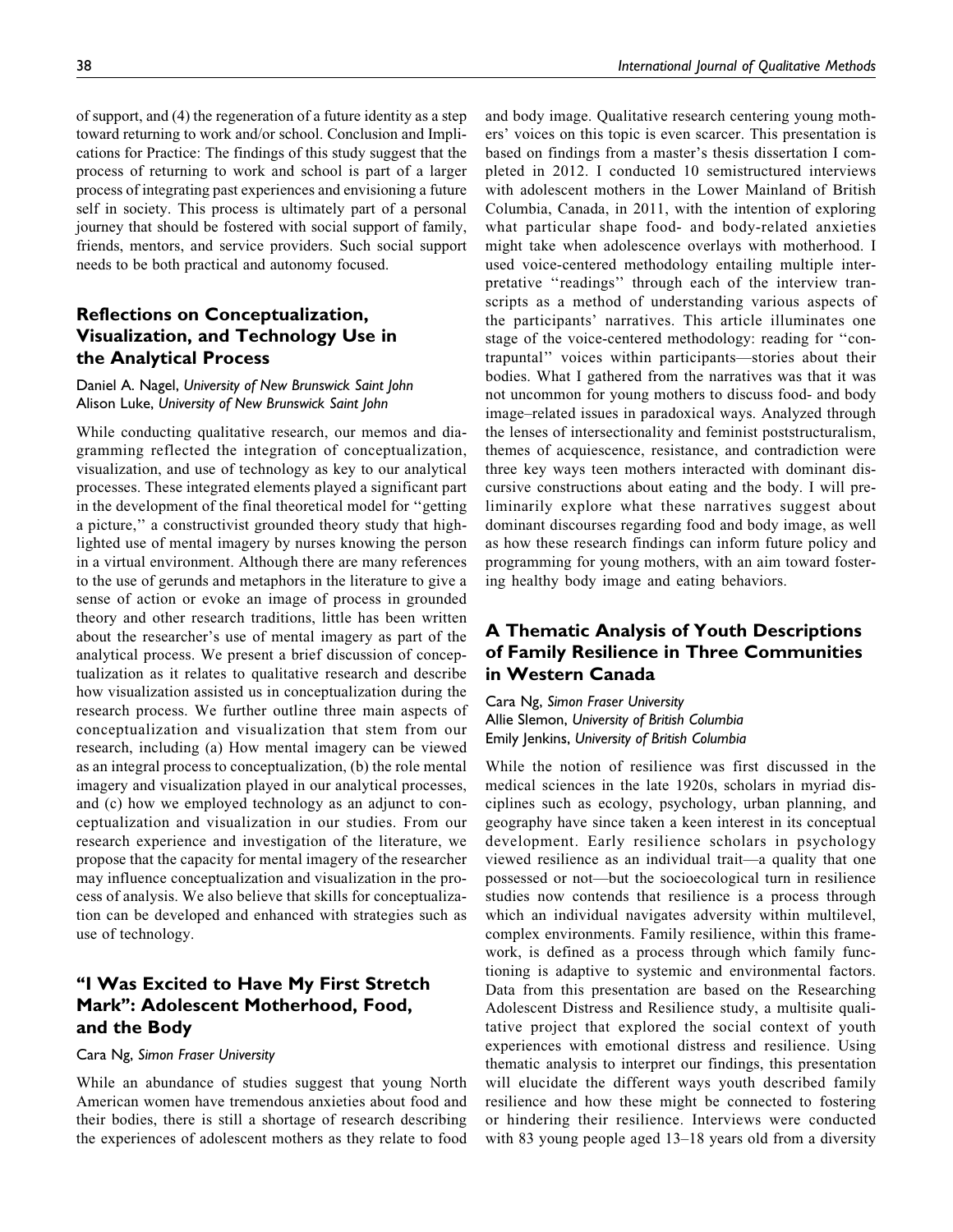of ethnoracial backgrounds in three distinct communities across British Columbia, Canada, from 2012 to 2013. We will conclude by looking at ways these findings might inform policies, programming, and practices that can help enhance experiences with resilience for youth both within and beyond the family context.

## Learning on the Go: Conducting Participatory Action Research on Restrictive Measures in Long-Term Residential Care

Alistair Niemeijer, University of Humanistic Studies Nienke Bekkema, VU University Clasien de Schipper, University of Amsterdam Brenda Frederiks

Recent reports show that use of restrictive (social, physical, and pharmacological) measures (RMs) is still a current theme in long-term residential care (LTC) and serious cause for concern, as service providers struggle with identifying potential risks and consequences. Professional caregivers including nurses (assistants) and support workers hold a key role in the (non)application of RM in the daily care of their clients and have valuable knowledge on dilemmas concerning the use of RM. Nevertheless, their role and perspectives in research on RM have so far been limited, which are partly caused by the fact that the application of RM is often considered a complex and contentious topic. A research approach that might be well suited to addressing complex and sensitive issues in LTC is participatory action research (PAR), as it adapts to local needs, delivering a tailored and collaborative approach to improving local practice. This presentation describes our (ongoing) PAR study in five LTC facilities in the Netherlands, whereby within each facility we formed a research team with eight caregivers and two to four researchers from the university. Even though we were all relatively experienced (qualitative) researchers, none of us had any prior experience with conducting a PAR study. This initially meant ''learning on the go,'' and although this lack of experience did result in several stumble blocks, which we will reflect upon, it also meant having a fresh perspective on both the merits of PAR and our understanding of RM itself.

## When Is  $N = 1$  a Collective Experience? Patient Experience, Membership, and Qualitative Methodologies in Health Care

## Alistair R. Niemeijer, University of Humanistic Studies Merel Visse, University of Humanistic Studies

Even though in health-care policy and practices, patient experience is considered to be ''the new heart of healthcare leadership," it is questionable whether singular experience(s) can truly represent a collective experience of affected persons. Trends toward public accountability and patient empowerment tend to highlight the importance of patient involvement by creating structural approaches to their inclusion, whereby patients are seen as members of a collective or peer group. However, not everybody wants to belong or be explicitly included in a specific (peer) group, the membership of which is considered by many as unfavorable. Furthermore, such ''partnership in participation'' is neither conceptualized nor operationalized. How then can we democratize the representational sphere of collective patient or client experience in health-care policy and practices (i.e., peer groups), without overlooking the particular experiences of individuals, which are potentially in tension with dominant discourse (cf. Neumann, 1996). In other words, how can particularity be acknowledged as an important entry point for including alterity in representation of voices in policy and research? This presentation aims to explore how methodologies (such as auto- and duo-ethnography, phenomenology, and narrative approaches) of (vulnerable) singular and insiders' perspectives on experiencing living with illness and disability might provide such an entry point. Rather than trying to ''capture'' these perspectives or experiences, which could lead to ''malconstructions'' (cf. Lincoln & Guba, 1989) of people's perspectives, we argue for an interactive, responsive, and relational approach to partnerships. This presentation is ultimately a critical endeavor to see whether and how particular experiential knowledge can be viewed as representational in the context of health-care partnerships and credible collective experience of affected persons.

## Macrocognition in the Health-Care-Built Environment (m-HCBE): A Focused Ethnographic Study of ''Neighborhoods'' in a Pediatric Intensive Care Unit

Susan O'Hara, Clemson University Emily Patterson, The Ohio State University Jim Fackler, Johns Hopkins University Hospital

The three objectives of this research were to (1) describe a way to understand macrocognitive interactions, whether formal or informal, and learn where on a pediatric intensive care unit (PICU) these interactions occurred; (2) use the space syntax constructs of openness, connectivity, and visibility to describe challenges and facilitators of macrocognition; and (3) use those constructs to explicate influences on macrocognition to analyze the health care built environment (HCBE). Background: Macrocognition offers a whole system approach to develop new knowledge between interprofessional team members in complex industries such as health care. The effect of the HCBE on those functions has not been directly studied, although macrocognitive functions have been analyzed in multiple health-care settings. ''Macrocognition in the health care built environment'' (m-HCBE), a theoretical framework, addresses this relationship. Method: Observation and focus groups were conducted. Distance matrices and isovist field view analyses were created using architectural drawing files. This institutional review board–approved focused ethnographic study was conducted in a U.S. East Coast academic medical center.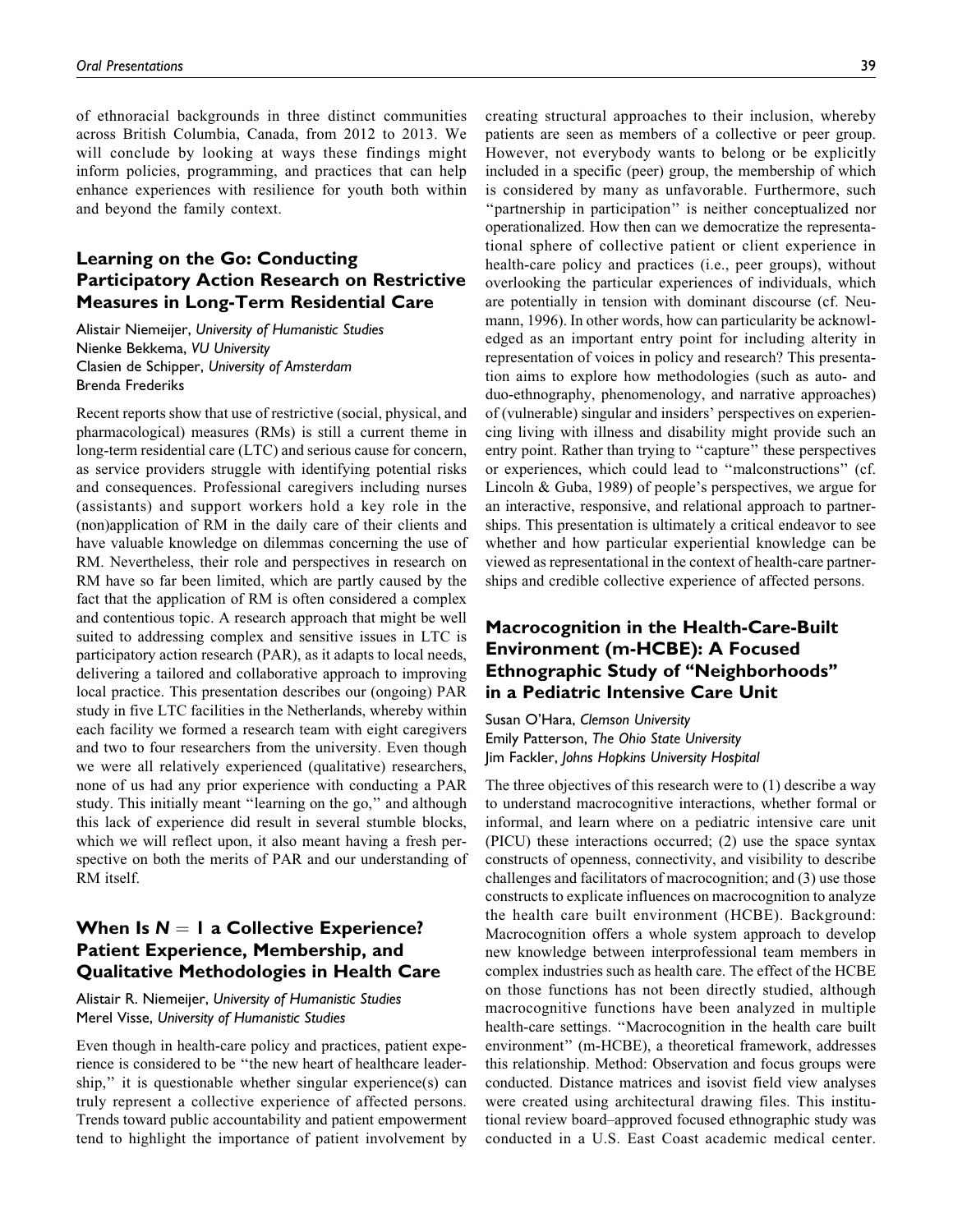Sample: Interprofessional team member participants were recruited for both observation and focus groups using maximum variation sampling. Data Collection Procedures: For 10 days, on the day shift, ethnographic field notes were manually recorded of unit observations in three PICU locations: corridors, support spaces, and outside patient rooms. Interprofessional team members were observed, and four focus groups were conducted. Panoramic photographs from each nurses' station were taken, and floor plans (architectural data files) were obtained. Analytic Approach: Ethnographic nonparticipatory field notes, verbatim transcribed audio recordings, panoramic photographs, distance matrices, and isovist (360 degree) field views were calculated (MS Word, Excel, and preliminary analysis using NVIVO). Directed content analysis, iteratively performed in three stages, allowed initial coding, comparisons, and addition of new emergent themes. Results: In this PICU, ''neighborhood'' configurations comprised of ''corners,'' which provide the greatest visibility between key functional spaces, offer the optimal opportunity for informal macrocognitive interactions. Conclusions: In the health-care built environment, the complex link between space syntax constructs and macrocognitive interactions was demonstrated with this study. When considering renovating existing spaces or designing new spaces, the m-HCBE theory can provide guidance to incorporate configurations that provide the greatest opportunity for informal and formal macrocognitive interactions to improve patient safety and quality.

# Co-Creation of a Community-Derived Elders Mentoring Program for Pregnant Cree Women and Their Partners: The ENRICH First Nations Study

Richard T. Oster, University of Alberta Ellen L. Toth, University of Alberta; Rhonda C. Bell, the ENRICH First Nations Community Advisory Committee, University of Alberta

Responding to concerns over perinatal health risks and adverse outcomes, a community-based participatory research (CBPR) partnership was established in collaboration with a large Cree community in Alberta, a neighboring primary care network, and university-based researchers. Following the direction of community members, considerable efforts were devoted to in-depth community engagement to build and enhance relationships and trust, to hear from community members, and to grasp the context in which pregnant women live. A Community Advisory Committee was subsequently established that identified an urgent need to address the lack of access to cultural and social support within the perinatal clinical setting. In response, a community-derived Elders Mentoring Program for pregnant women and their partners was conceived and implemented. The Program was piloted in Fall 2015, expanded in Spring 2016, and is ongoing. Elders engage with parents-to-be within the waiting area by striking up conversations, offering support, handing out Program flyers, providing healthy snacks and

beverages, conducting cultural activities and displays, and initiating draws for free traditional moss bag infant carriers. Those seeking additional elder support have the option of speaking privately in a separate room. The Program is currently being evaluated qualitatively, based on the principles of CBPR and utilization-focused evaluation. Initial findings suggest the Program builds off community strengths to provide a much needed platform for mutual learning leading to enhanced support networks for parents-to-be, a sense of fulfillment and enjoyment among Elders, and improved cultural understanding and sensitivity for clinic staff.

# A Qualitative Study Into the Difficulties Faced by Indigenous Groups in Developing Countries When Accessing Health Care: A Case Study in Nicaragua

#### Andrew Papworth, University College London

A number of studies have investigated the utilization element of health-care access for Indigenous peoples, but most of this research has been conducted with Indigenous populations based in developed countries, principally Australia, the United States, and Canada. The research presented in this article is an attempt to begin addressing this imbalance and is based on a case study of the Rama who live on the Caribbean Coast of Nicaragua. It represents the first time access to health for this Indigenous group has been investigated. Research data come from one focus group and 31 semistructured interviews with both Rama individuals and non-Rama health professionals, conducted between May and June 2016. The article will first outline the present condition of health care on the Caribbean Coast, encapsulating both Western and traditional medicine facilities. The article will then describe the difficulties many Rama face with financial decision-making and explore how this affects their ability to access health care. Finally, it will briefly outline individual case studies to describe the structural barriers to health care that exist for the Rama. These are many and complex and include a lack of reliable health information, a shortage of Rama health professionals, poor retention rates for non-Rama staff, and the high price and low availability of medicines. The article will conclude by highlighting the heterogeneity of Rama health-care experiences and through drawing on the cultural safety and health inequality literatures by outlining potential solutions.

# Falling in Love and/or "A Pain in the Ass": A Qualitative Study of Medication Adherence in First Episode Psychosis

Matthew Isaac Peters, Douglas Mental Health University Institute Katherine A Steger, Douglas Mental Health University Institute Manuela Ferrari, Douglas Mental Health University Institute Srividya Iyer, Douglas Mental Health University Institute

Medication adherence, taking medications as recommended, affects the success of psychosis treatment. Quantitative studies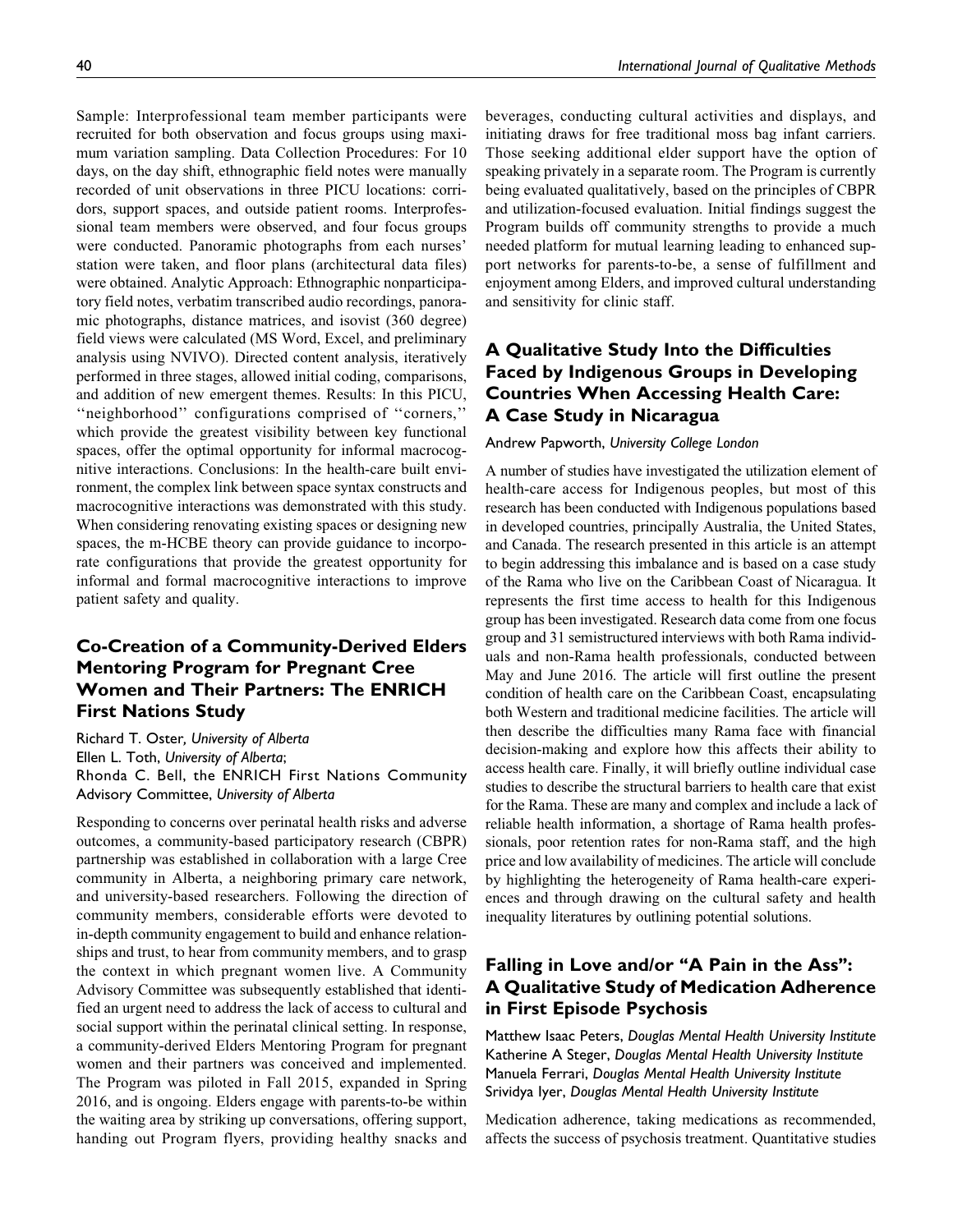have found a number of factors that affect adherence including implicit attitudes toward medication. The experiences of patients taking medication have, however, only just begun to be examined qualitatively and patients' attitudes toward medication, as well as what shapes these, are still under studied. This embedded case study explores medication adherence of patients at an early intervention program for psychosis, Prevention and Early Intervention Program for Psychosis-Montreal. Five clients' journeys are used as embedded units within this case study. Prior to receiving treatment, attitudes toward treatment seemed to be affected by their own past experience or that of their families' with medication and/or chronic illness. Families' attitudes toward mental health and medications were more important than significant others' or friends'. Changes in medication, experiences with different treatment models and clinicians, and periods of nonadherence all influenced participants' attitudes toward medication. All participants reported periods of nonadherence and most reported a fear of relapse and further hospitalization as a motivation for continuing adherence, though side effects presented a significant deterrent to adherence. This study's findings can improve clinicians understanding of the implicit attitudes which influence clients' medication adherence. The use of an embedded case study design allowed us to uncover the conditions which determine medication adherence and how context shaped these attitudes.

## An Early Integrated Palliative Care Approach for Patients With Idiopathic Pulmonary Fibrosis: Experiences of Bereaved Family **Caregivers**

#### Charlotte Pooler, University of Alberta

Idiopathic pulmonary fibrosis is an incurable lung disease, with an unpredictable and potentially rapid trajectory. Both patients and caregivers experience a distressing and high symptom burden. Palliative care is recommended but rarely utilized, and most patients die in hospital. A narrative approach was used to explore bereaved family caregivers' experiences and perceptions of an early integrated palliative care approach implemented at a multidisciplinary interstitial lung disease clinic. Eight participants shared their stories in open-ended interviews. Thematic and content analysis was used, and their stories reconstructed. There were five major themes: having a terminal disease, planning goals and wishes for care, living life and creating memories, feeling strain and responsibility, and nearing the end. Participants started with moments of recognizing the disease as terminal. They were enabled to know and support patients' goals and wishes and have quality of life and meaning in the time remaining. Caregivers expressed needs for additional support services and respite. They felt prepared and supported when death was near. Alleviation of both fear and symptom distress was integrated across themes. These bereaved caregivers advocated for an early palliative care approach in and through their stories. They did not express distress or anxiety related to relationship strain or symptom burden as described in the literature. Collaboration and close communication among patients, caregivers, respirologists, and home care staff were essential for perceived quality of life, death and dying, and bereavement. Practice and policy considerations for an early integrated palliative care approach are of importance for this population.

## The Role of Qualitative Research in Intervention Development to Improve Nurse-to-Nurse Shift Handoff Communication

Charlene Pope, VA Medical Center Ralph H. Johnson, VA Medical Center Boyd Davis, University of North Carolina M. Peggy Hays, University of Alabama

The World Health Organization identifies communication during patient handoffs as a leading cause of patient safety sentinel events. Although a standardized approach to handoff communication is recommended, a structured approach may not change habituated communication practices. Most evidence of end of shift handoffs involves physicians, leaving nurse-to-nurse handoff communication less often investigated directly. This mixed-methods study examined the communication interactions between professional nurses during end-of-shift handoffs on in-patient units in one U.S. Veterans Affairs medical center. Relational coordination theory serves as an effective means to classify and explain the behaviors of health-care professionals during a cycle communication that characterizes relationships in this type of speech event. To bridge the gap between practice and nursing practice change, 36 nurse shift handoffs in three medical-surgical units at one hospital site were recorded, transcribed, and coded, using the type of discourse analysis called interactional sociolinguistics. The World Bank's Human Development Network provided a framework used to identify quality for performance improvement. Discourse patterns associated with positioning, engagement, and social identities were compared to scores from a standardized tool, the Handoff CEX, applied to recordings by two raters. Results were integrated to create a matrix of areas for improvement, proximal objectives, potential project activities in response, context determinants to be addressed, and an implementation plan, structured by response to qualitative findings. Follow-up nursing feedback from focus groups reflecting on anonymous transcript excerpts provided final benchmarks for intervention mapping of a training intervention for nurses to be tested in a future study.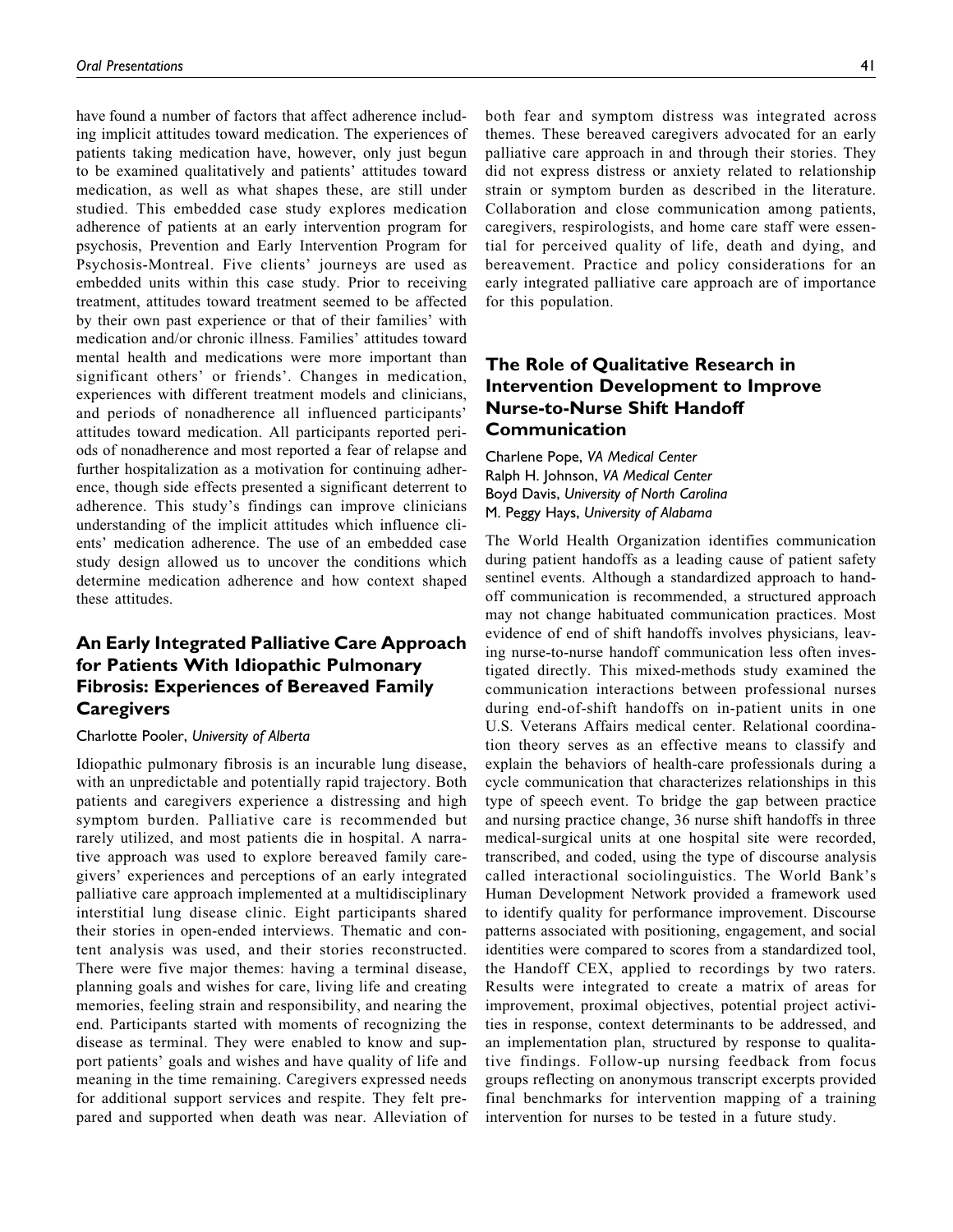## Who Should Be Responsible for Supporting Individuals With Mental Health Problems? Perspectives of Multiple Stakeholders

Megan Pope, Douglas Mental Health University Institute Shruthi Venkataraman, Douglas Mental Health University Institute Ashok Malla, Douglas Mental Health University Institute Srividya N. Iyer, Douglas Mental Health University Institute

Individuals with mental health problems, particularly those with serious mental illnesses like first-episode psychosis (FEP), have many inadequately met support needs. Relevant stakeholders' perceptions of who should be responsible for meeting these needs remain unexplored; yet varying perceptions could contribute to unmet needs within this group. We sought to explore the views of youth with FEP, their families, treatment providers, and mental health policy/decision makers as to who should be responsible for supporting individuals with mental health problems and to discover what responsibilities they assign to these parties. Using a qualitative descriptive design, focus groups were conducted with youth with FEP, families, and treatment providers from an early psychosis intervention program in Montreal, Quebec. Individual interviews were conducted with mental health policy/decision makers. Transcripts were analyzed thematically. Participants assigned a range of responsibilities to individuals with mental health problems, stakeholders in the immediate and extended social networks of these individuals (e.g., families), macrolevel stakeholders with influence (e.g., government), and society as a whole. The need for greater sharing of responsibilities among stakeholders and perceived failings of the health-care system also emerged as important themes. Participants largely agreed on the roles and responsibilities of key stakeholder groups, suggesting that health-care system failings may be more likely contributors to unmet support needs than varying perceptions. Our findings also suggest that various stakeholder groups with different levels of influence can and should collectively assume certain responsibilities. The implications of this study for shaping mental health policy, services, and future research will be discussed.

# Improving Health and Community Well-Being With Big Data in the UK: Citizens in the Driving Seat?

Carol Porteous, University of Manchester Mary Tully, University of Manchester Sarah Cunningham-Burley, University of Edinburgh Mhairi Aitken, University of Edinburgh

The UK has a programme of funded ''big data'' research initiatives (Farr Institute, Administrative Data Research Network and Connected Health Cities). While focused on using routinely collected data from health and public authorities to improve health and social well-being, these initiatives are not without challenges. The ''big data'' used by the research initiatives are largely used without consent. Recent highly publicized controversies relating to such data uses have resulted in the need to understand publics' perceptions and preferences to try and pursue research that proceeds in ways which reflect public interests. This presentation reports from a program of qualitative research including citizens' juries, deliberative workshops, and panels, which have involved publics and citizens to explore the acceptability and public interest of using routinely collected data in research. It is clear that while some citizens may be reticent about their data being so used, our evidence suggests that publics may be supportive and indeed may even be a driving force of this research. In bringing the tensions in understandings to the fore, our research highlights the importance of understanding public perspectives in order to facilitate the pursuit of publicly beneficial research. Through meaningful involvement of publics and citizens in qualitative research in health and social informatics, we can demonstrate the importance in securing the role of the publics in order to pursue ethically and socially relevant research which realizes public benefit for citizens.

## Overcoming the Difficulties of Inclusion of Linguistic Minorities in Qualitative Health Research: Lessons From Occupational Health

Stephanie Premji, Institute for Work and Health Agnieszka Kosny, Institute for Work & Health Basak Yanar, Institute for Work and Health Momtaz Begum, Access Alliance Dina Al-Khooly, University of Waterloo

Canada is increasingly multilingual. Currently, one in five Canadians report a nonofficial language as mother tongue, and this proportion is projected to rise to one in three over the next two decades. Individuals with a nonofficial language as mother tongue fall along a wide continuum of verbal and written skills in the official languages, allowing them to function effectively or ineffectively, based on skills and context. This language proficiency, or lack thereof, is an important social determinant of health. Yet linguistic minorities are largely absent from qualitative health studies, in part because of the practical difficulties associated with their inclusion. Drawing on multiple qualitative research projects conducted by the authors in the field of occupational health in Toronto and Montreal, we discuss the difficulties of inclusion of this population at different stages of the research process and propose practical strategies to overcome them. Namely, we discuss challenges and strategies related to the research question, study design, recruitment, data collection, analysis, dissemination, and ethics, including issues of informed voluntary consent and the fair distribution of benefits and burdens. We further address the funding challenges associated with research involving this hard-to-reach and hard-to-study population and discuss the role of funders and publishers in advancing the goal of fairness and equity in health research in general and occupational health research in particular. This presentation is linked to the one submitted by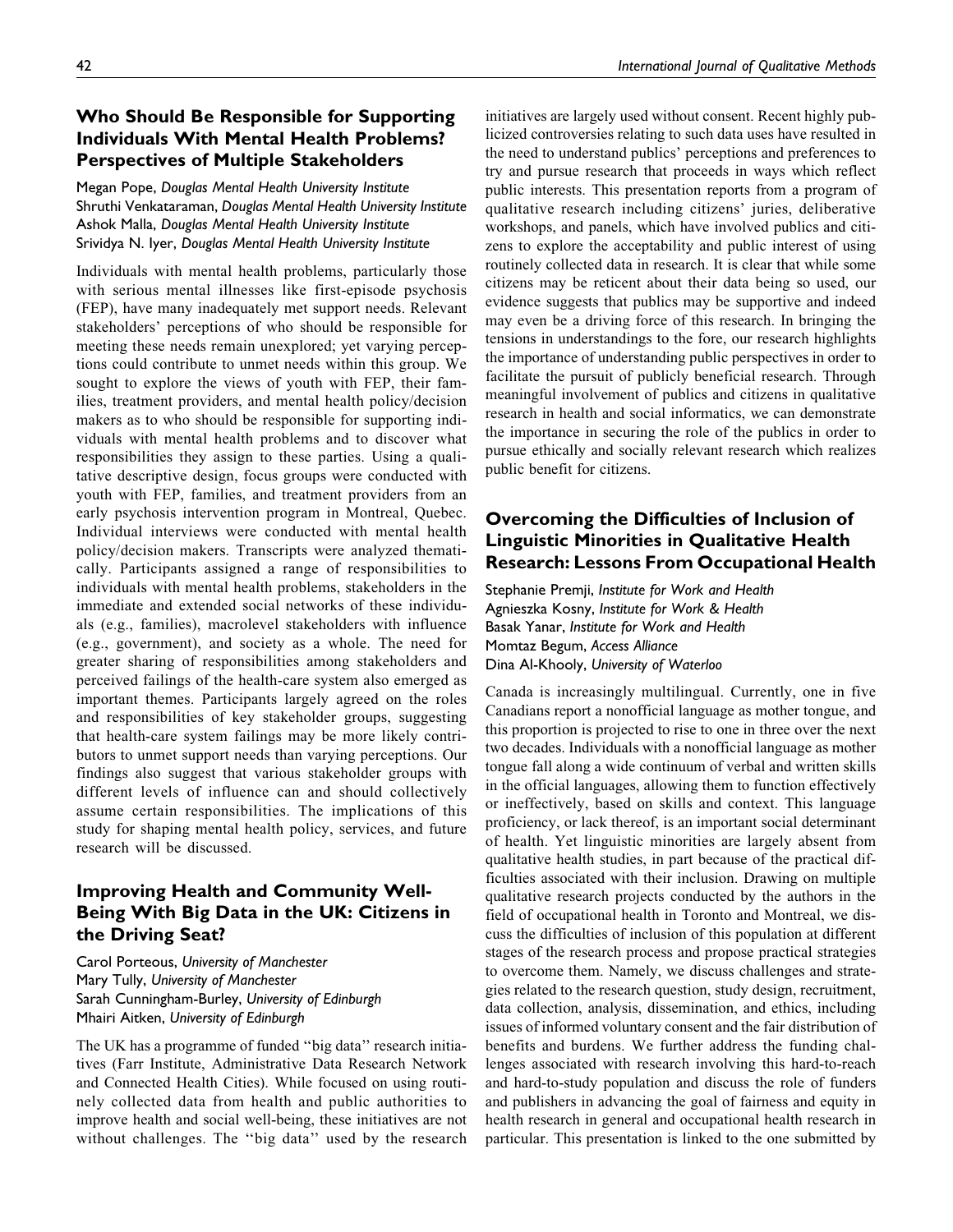Dr. Kosny: ''Implications of exclusion: immigrant, work, and health research.''

## Creating a New Work Reality: A Meta-Ethnography of Research Exploring Multiple Sclerosis and Employment

Rebecca Purc-Stephenson, University of Alberta Hailey Smith, University of Alberta Jessica Dostie, University of Alberta

Multiple sclerosis (MS) is a chronic, disabling disease of the central nervous system that is often diagnosed between the ages of 15 and 50 years. Symptoms range from mobility impairments and fatigue to neurocognitive impairments of verbal fluency, information processing speed, and memory. These symptoms can seriously disrupt the working lives of persons with a multiple sclerosis (PwMS), who now may be limited in the work they can do, may require workplace accommodations, or experience discrimination. Our goal was to understand how PwMS experience employment after diagnosis and to use this information to build a conceptual model that describes what they need to sustain employment. We searched published studies on MS and employment from six electronic databases (1980–2017) and bibliographical reviews using a combination of keywords related to MS, employment, and qualitative research. Our search yielded 274 articles, and after applying the inclusion criteria, 13 studies were retained. Two reviewers independently reviewed, critically appraised, and extracted concepts from each study in chronological order. Using a meta-ethnographic process, we identified 10 themes highlighting the common issues experienced by PwMS. Using these themes, a process model was developed that illustrates how an MS diagnosis triggers a work-specific identity change and then motivates an individual to create a new work reality for themselves. This new work reality is facilitated by social support, workplace accommodations, disclosure, and symptoms management. This study provides a framework to help rehabilitation specialists, employers, and researchers understand what PwMS may need to sustain meaningful employment outcomes.

# Challenging Narratives of Loss: Constructing the End-of-life Experiences of People With Advanced Dementia

#### Gloria Puurveen, University of British Columbia

Current research that examines end-of-life (EOL) care for people with advanced dementia is predominated by a biomedical discourse that constructs a storyline along narratives of loss, deterioration, and decline of the body, which obscures relational and spiritual elements of the dying experience. If we accept that the EOL is more than an experience of a deteriorating body, then research must take a holistic perspective and offer a counternarrative that attends to the depth of human experience. This article presents findings from ethnographic

case study research exploring how nursing home-care staff and family understood the needs and experiences of two women with advanced dementia nearing the EOL. Indepth interviews with 23 staff (nursing, management, and allied health) and two family members, over 500 hr of participant observation, and 30 hr of video observation were conducted in one nursing home. Informed by a dialogical perspective, thematic analyses revealed that while carestaff's and family's reflections were ungirded by a storyline of deterioration, their narratives foregrounded an ethical commitment toward the residents that went beyond the boundaries of fulfilling instrumental tasks and caring for the dying body. Care staff and family sought to nurture their relationship with the residents; through a deep understanding of the residents, they acknowledged the residents' personhood; and they skillfully provided empathetic and responsive person-centered EOL care while negotiating structural barriers (e.g., workload). These findings have important implications for practice and education of care providers and have important implications for challenging the dominant discourse of dementia as loss.

## Identifying a Potential Solution for Overweight Urban and Rural Military **Reservists**

Courtney M. Queen, Texas Tech University Health Sciences Center

Lex Hurley, Texas Tech University Health Sciences Center

Learning Objectives: Identify perceived barriers to weight loss and maintenance in Marine Corps Reserves Members. Discuss statements from focus groups with Reserve Marines on the Body Composition Program. Background: United States Marine Corps (USMC) reservists are volunteer and only present on a military base one weekend per month. If any reservist falls outside of military weight/height standards, they can be assigned to probationary Body Composition Program (BCP) and face military discharge if sufficient weight loss is not achieved. A lieutenant in charge of a USMC unit contacted investigators to determine potential solutions and reduce dropout of reservists. Design and Method: A mixed-methods investigation was conducted by distributing a qualitative survey instrument to the entire reserves unit ( $n = 78$ ) and gathering overweight BCP ( $n = 18$ ) members for an hour-long guided focus group to determine such constructs as perceived barriers and facilitators to weight loss, perceived social support, and self-efficacy. Relevant areas of surveys and transcripts were conducted under the lens of the health belief model, transtheoretical model, and social ecological models for BCP members. Results: While there were no significant differences in survey results between overweight and nonoverweight reservists, the focus group revealed BCP reservists' perceived barriers include: frequently struggling with working multiple part-time jobs and overnight shifts, binge eating, and an overreliance on prepared foods from fast-food venues and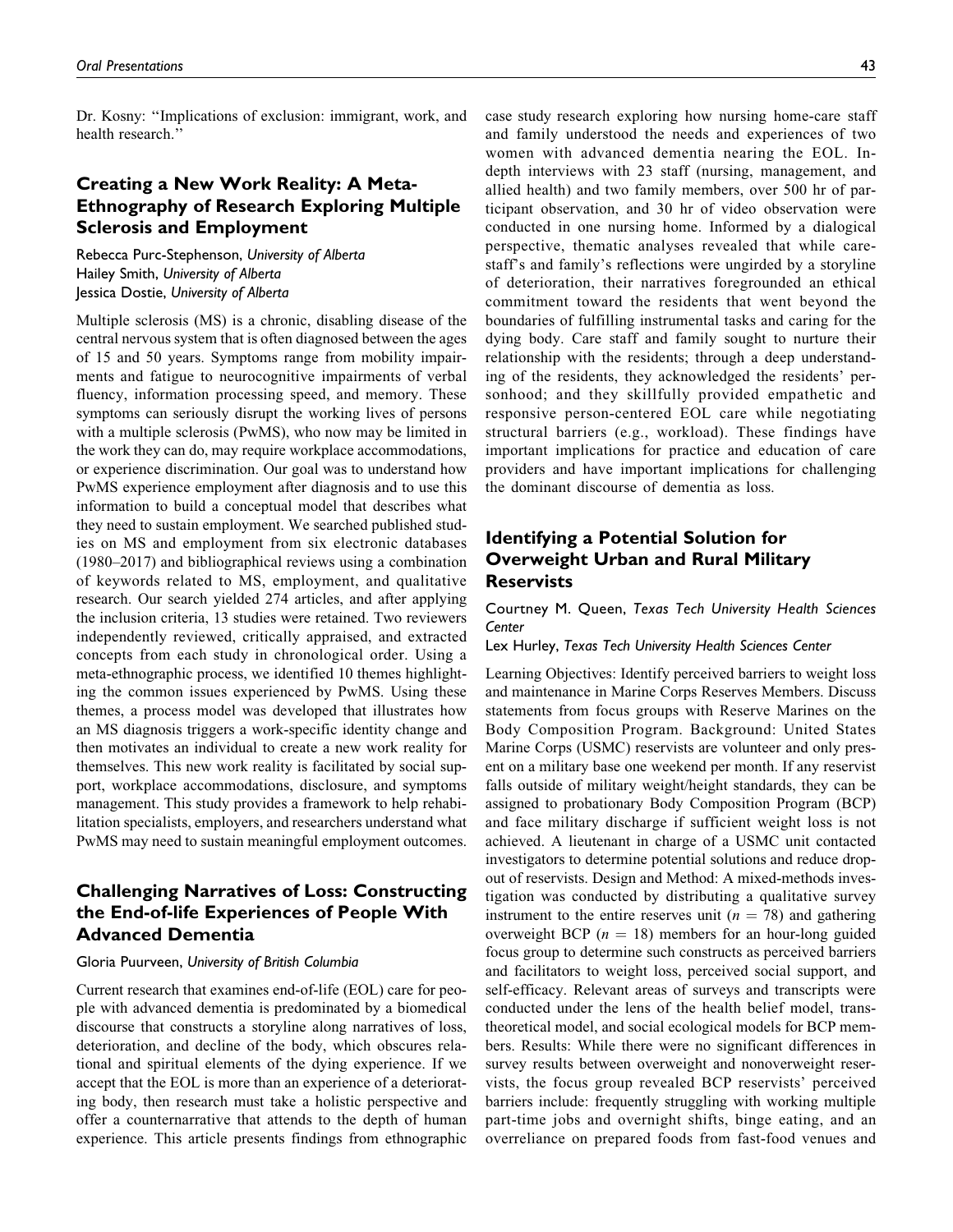convenience stores due to perceived time constraints. Participants vigorously pursued increasing their physical activity by neglecting sleep and often exhibiting low self-efficacy for increasing nutritional quality of diets due to lack of health knowledge. Social support for BCP members was low, as all lived isolated from other reservists, often in rural areas, and with nonmilitary housemates. All BCP members specified declining motivation over time, yet viewed their overweight as self-centric and resigned to independently solve their problem in isolation. Conclusions: Investigators proposed an extended duration mobile health intervention with a group chat to connect both urban and rural reservists and address low scores of social support and isolation. Further, to address low scores of self-efficacy for increasing nutritional quality, investigators will deliver tailored health messages promoting beneficial health behaviors as well as information to increase participants' health knowledge.

# Collision of Worlds—The Lived Experience of Nurses Who Care for Family Who Are Chronically Ill: A Heideggerian Approach

Loretto Quinney, Central Queensland University Trudy Dwyer, Central Queensland University Ysanne Chapman, Independent Scholar

When a person with chronic illness is admitted to hospital, they often have a family member to support them during exacerbations of the disease. When the person is also a registered nurse, the ally becomes doubly equipped; providing professional knowledge together with personal understanding that enables the gathering of resources and contacts so that care provision can be optimized and individualized. Previous literature about carers for the chronically ill is dominated by discussion around the burden of caring, and considerable investigation of this aspect has been published in social, political, and industrial arenas. Additionally, there is growing recognition that partnerships with consumers are essential to the improvement of health-care design and delivery. However, there is a gap in our understanding of the contribution that carers make to seamless care provision for the chronically ill as they move through acute health-care systems. Registered nurses who care for a family member with chronic illness are in an unparalleled position to critique and contribute to health care. Nurses who are family carers have experienced exposure to the health-care system from professional and personal perspectives, and the extensive knowledge that is built from these involvements has not previously been explored. This presentation examines the findings from a hermeneutic phenomenological study involving 15 registered nurses from two states of Australia. Conversational interviews were used to enable participants to share their experiences of ''being'' a carer for a family member during acute exacerbations of chronic illness. The analysis used Heideggerian phenomenology to identify three overarching themes of personal, professional, and practical understanding to illuminate the lived experience of being a nurse with an ongoing responsibility to care for a chronically ill family member.

## "It Works, But It's Difficult": Patients' Experiences and Perspectives of Treatments for Obstructive Sleep Apnea

Tamara Rader, Canadian Agency for Drugs and Technologies in **Health** 

Sarah Garland, Canadian Agency for Drugs and Technologies in **Health** 

Obstructive sleep apnea (OSA) is a sleep disorder in which breathing repeatedly stops and starts when the throat muscles relax. If left untreated, OSA can lead to cardiovascular problems, motor vehicle accidents, and difficulties with work or family life. Almost 3% of Canadians have OSA; however, guidance concerning the optimal use of treatments for OSA, which includes weight loss, oral appliances, continuous positive airway pressure (CPAP), or surgery, is needed. To inform the development of pan-Canadian recommendations on the optimal use of OSA treatments, a systematic review of qualitative studies was undertaken in 2016 to describe the treatment experiences and perspectives of adult patients and their bed partners. Thirty-two qualitative studies were included, and two analytic themes were derived from a thematic analysis of the studies. Patient factors that influence OSA treatment are individualized and contextual. People consider the trade-off between the benefits of OSA treatment versus their discomfort with the intervention. For some patients, feelings of discomfort were enough of a deterrent that therapy was discontinued. For others, the physical, mental, and social benefits were motivation to continue, and discomfort decreased as patients became accustomed to the device. For those using CPAP, the sense of embarrassment and perceived unattractiveness while using the device might be a reason for discontinuation. Patient experiences of treatment are multifaceted, involving not only their own experience but the experience of their partner. Decisions regarding treatment may be made within the context of their relationship. Gender and socioeconomic factors also influence treatment experiences.

## Construction of Rape Cyborgs in a Digital Post-Human World in Dhaka

#### Laila Rahman, University of Toronto

According to Haraway, a cyborg is not born but generated from an infusion of human and technology. In this project, using Haraway's cyborg concept, I invoke a new identity of "rape cyborgs," who inscribe their rape acts in videos of their own making. This inquiry has been invited by a media outburst against two affluent men's recording of their raping of two females at gun point in a high-end hotel in Dhaka. Their act of recording the rape incident indicates these men's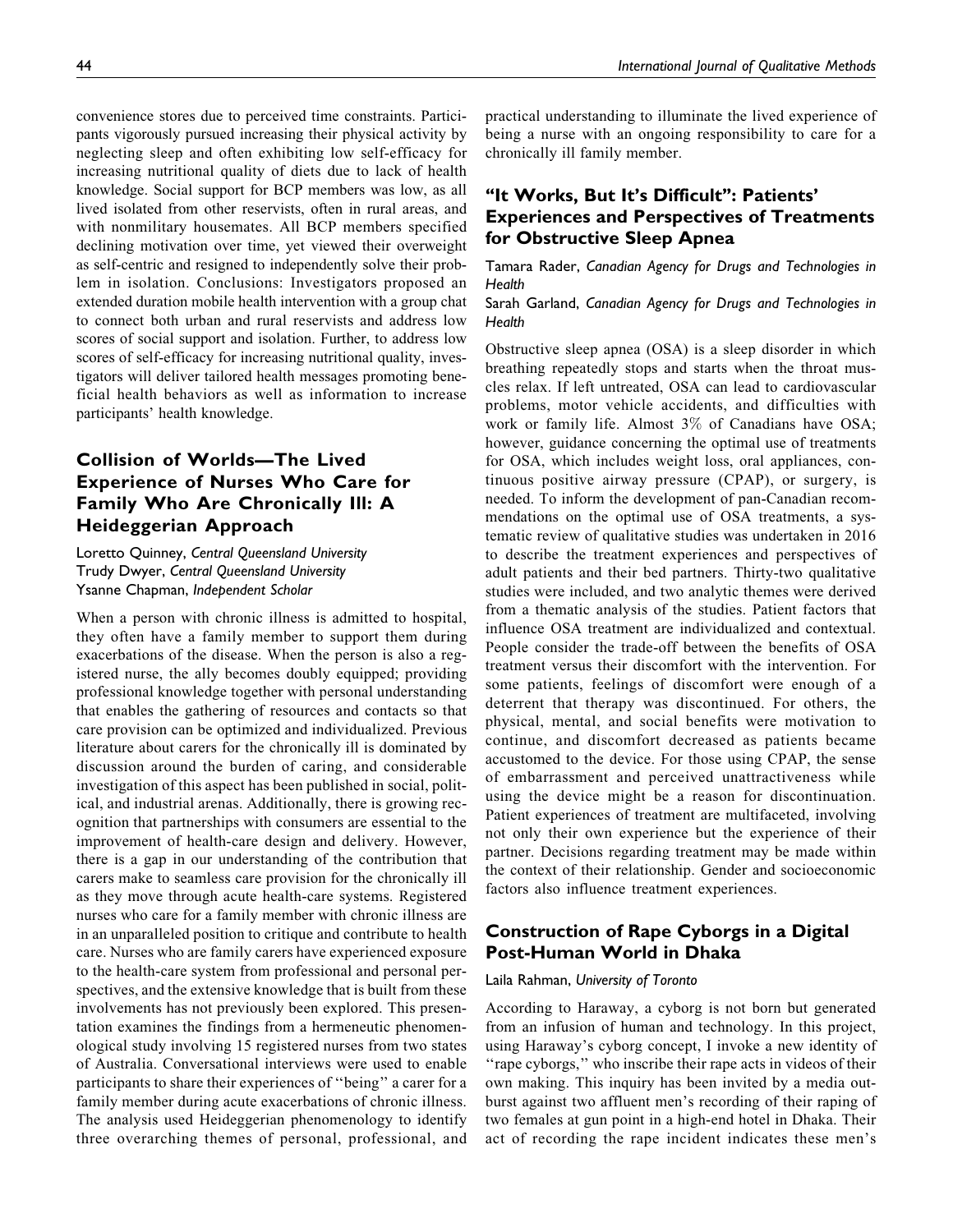fetishizing over the digitization of rapes in which they construct themselves in control of their victims by way of using another technology as an extension of their manhood, a gun. The technologies of money and social capital are also embedded in their cyborg identities. Despite the presence of other technologies, I argue that their use of digital media ultimately takes these men to their posthuman world and creates them as rape cyborgs. As the story unfolds, these men wanted to wield indefinite control over their victims with a threat to circulate their rape videos on social media. Little did they know that their victims would resist as survivors and bring their story of resistance into the public domain. A postcolonial feminist discourse analysis of 107 online news reports indicates the fluidity of representation of these men from mere human rapists to rape cyborgs and of these women from the "other" to the other which, in turn, put their identities in flux between victims and survivors.

# ''Drinking the Kool-Aid,'' ''Selling Seats,'' and ''Cones of Silence'': Engaging Diverging Perspectives in a Focused Ethnography of the Implementation of a Provincial Suicide Prevention Initiative

Patti Ranahan, University of Victoria Jennifer White, University of Victoria

In response to increasing rates of deaths by suicide, the province of British Columbia funded the implementation of a standardized suicide prevention gatekeeper training initiative with the aim of training 20,000 citizens between 2015 and 2018. Implementation processes of population health initiatives are complex and messy and often involve adaptations and compromises in order to meet local community needs and competing demands. Further, the distinct perspectives, differing levels of investment, and creative endeavors of multiple stakeholders in such large initiatives can remain in the shadows of measured achievements toward the end goal of training several thousand citizens. In this micro-oral presentation, the researchers offer insights into designing an ethnographic research approach that works to meaningfully engage stakeholder participants at varying levels of experience, participation, and investment in health initiatives. A relational constructivist framework is used to analyze data derived from interviews with policy makers, provincial and regional decision makers, and representatives from community organizations with vested interests in suicide prevention, gatekeeper trainers, and workshop participants, along with document analysis and field/participant observations. Description of this analytical framework will be offered using an example of our analysis of initial data, in which "drinking the Kool-Aid," "selling seats," and "cones of silence" were explanations of early relational realities that are (re)constructing the realities and relations in the implementation process.

## Exploring Long-Term Patient Satisfaction With Total Knee Arthroplasty

## Ellen Randall, University of British Columbia Laurie J. Goldsmith, Simon Fraser University Stirling Bryan, University of British Columbia

Total knee arthroscopy (TKA) is the highest volume joint replacement surgery in Canada, yet studies find that 15–20% of patients are not satisfied post-TKA. Policy makers, clinicians, and researchers, therefore, need to advance their understanding of TKA patient satisfaction. Given the implant is designed to deliver long-lasting benefits, identifying factors affecting long-term satisfaction will build on the current knowledge base and offers the possibility of uncovering service transformation opportunities. Using a patient-centered care lens and grounded theory, we explored factors associated with long-term patient satisfaction following primary TKA surgery. Twenty-seven patients were interviewed, 3–4 years following surgery. Purposeful sampling was undertaken from a cohort of patients who had completed a TKA satisfaction survey administered at 3 years postsurgery. Key sampling characteristics included sex, region, self-rated satisfaction, and pain and function scores. Patients who were not satisfied were oversampled. Semistructured interviews were analyzed to identify key categories and their relationships. Adaptation to the knee replacement and its role in one's life over the years following surgery emerged as the central category. Variation in adaptation was evident within subcategories including (1) easy assimilation of an implant that brought full symptom relief and renewed functionality, (2) willing acceptance of improvement, despite less than perfect outcomes, and (3) de-emphasis on the TKA within a broader context of more pressing life circumstances and health issues, and (4) an ongoing central focus on the TKA because of severe unresolved knee-related issues. This presentation will characterize the concept of adaptation and elaborate on its supporting themes.

## Insights From Researching Ethnic, Sexual, and Gender Minority Youth: Ethical Concerns Regarding Qualitative Research With Vulnerable Populations

Jishian Ravinthiran, McGill Department of Psychiatry Srividya Iyer, McGill Department of Psychiatry Lucie Nadeau, McGill Department of Psychiatry

A proposal to explore the struggles of Asian Immigrant Lesbian, Gay, Bisexual, Trans and Queer (LGBTQ) youth and associated barriers to social support and mental health service use underwent an institutional review process and numerous ethical concerns arose. Some of these concerns derived specifically from the use of a qualitative methodology with a vulnerable population for whom parental consent could not be feasibly attained. Insights that will be disseminated to other researchers in this presentation include a forewarning of the challenges that may arise during the ethical review of qualitative research proposals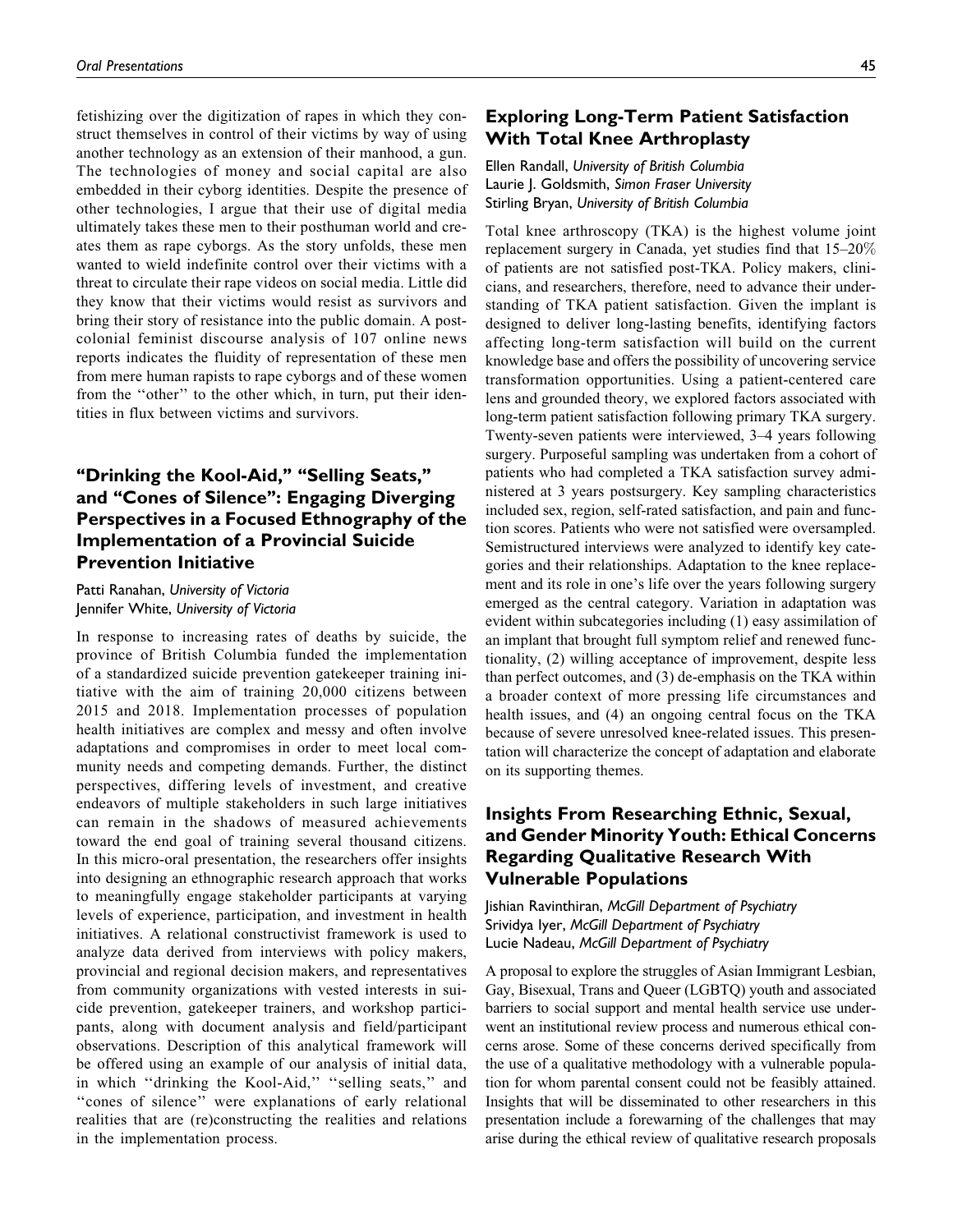regarding vulnerable youth; for example, how qualitative interviewing methodologies may be perceived to possess greater inherent risks relative to the impersonal nature of quantitative measures. By implication, this can preclude critical qualitative research as, in the Canadian context, legislation imposes stringent restrictions regarding acceptable risks in conducting research with minors. Crucially, this presentation will inform other researchers of alternative safeguards and the logistics of their implementation, thus mitigating these concerns related to risk. This presentation is also intended to draw attention to the central lesson of this process: How science, though intended to benefit individuals equitably, can propagate harm by categorically excluding certain perspectives from research seeking to inform the development of evidence-based services, namely, the perspectives of vulnerable youths who need competent services. In spreading awareness of these issues and pragmatic solutions to researchers and institutional review board members alike, we hope to aid in ensuring research does not fail those most in need of its benefits.

# From Romance to Violence: An Interview Study of Female Highschool Seniors With a Long Trajectory of Dating Aggression

Patricia M. Reeves, University of Georgia Pamela Orpinas, University of Georgia

Healthy teens is a mixed-methods, longitudinal study of teen dating violence (TDV), funded by the Centers for Disease Control and Prevention, that followed a cohort of 657 students in Northeast Georgia from 6th to 12th grade. Every spring, students completed a survey about physical and psychological violence (victimization and perpetration). We identified students who consistently reported high levels of TDV across the 7 years. Because extant research reveals females are more likely to report interpersonal violence, we invited 12 females (8 Black and 4 White; randomly sampled and racially representative of the student population) to participate in 60- to 90-min individual interviews. The purpose of the study was to understand the process of dating violence, how it starts, develops, and ends, among female high school seniors who have a long trajectory of dating aggression. Data, analyzed using the constant comparative method, revealed the following process: The romance, short in duration, is characterized by euphoric emotions, caring behaviors, and frequent communication (multiple times a day). A period of transition, variable in length, follows where relationship dissatisfaction surfaces and signs of conflict emerge. Growing dissatisfaction provides fertile ground for jealously, which spawns accusations of infidelity (peers play a prominent role) and controlling behaviors. This intensely emotional time is followed by disequilibrium, which manifests as loss of independence, loss of control, and loss of trust. Subsequently, violence ensues and is followed by regret (mainly) and shame (to a lesser degree). These findings, depicted in a detailed model, would be of interest to a multidisciplinary audience.

## Methodological and Ethical Issues in Conducting Focus Groups With Adolescents

## Patricia M. Reeves, University of Georgia

Collecting complementary data in a mixed-methods study presents methodological and ethical challenges that are important to consider during the design of a research study. These challenges were illuminated during the collection of focus group data in Healthy Teens, a mixed-methods, longitudinal study of social competence development and dating violence in a cohort of 657 high school students who attended eight high schools in Northeast Georgia. Healthy Teens is a follow-up study of the Georgia students who, during middle school, participated in GREAT Schools and Families, a multisite (four U.S. states) violence prevention program. Both studies were funded by the Centers for Disease Control and Prevention. The Healthy Teens research team conducted 44 focus groups. Each focus group included 6– 10 students, randomly selected within gender groups, and lasted 45–60 min. Participants were randomly selected to enhance generalizability of the findings to the larger population of students. This sampling strategy, however, highlighted methodological concerns that would be viewed as limitations of the study. Chief among them is that in failing to consider how certain factors (e.g., racial/ethnic composition of the group) can influence the candor of participants, random sampling may limit the collection of information-rich data. Randomly sampling may pose an even greater concern when the sample comes from a vulnerable population (e.g., minors), and the topic for discussion is considered sensitive (e.g., dating violence). Concurrent with methodological issues are ethical concerns as well (e.g., possibility of including both the victim and perpetrator in a focus group).

## In This Together: Relational Accountability and Meaningful Research and Dissemination With Youth

Jenny Reich, Eskasoni Mental Health Services Linda Liebenberg, Dalhousie University Mallery Denny, Eskasoni Mental Health Services

This presentation will explore what it means to engage youth in meaningful dissemination of research findings. To do so, the authors a group of academic researchers and community service providers will consider their experience working together with youth collaborators, aged 14–18 years, on the Spaces and Places research project, a participatory visual methods research program that took place in Eskasoni, a Mi'kmaq community in rural Nova Scotia, Canada. Over the course of the project, we developed a strong sense of relational accountability. Reflecting on our experiences, we believe that this is central to the development of a dissemination process that is meaningful and engaging. To reflect on youth perspectives and experiences of the project's dissemination process, we used a participatory action research technique—the Socratic Wheel—to examine six factors that contribute to a meaningful dissemination process: the degree to which the project is relationship building, strengthening,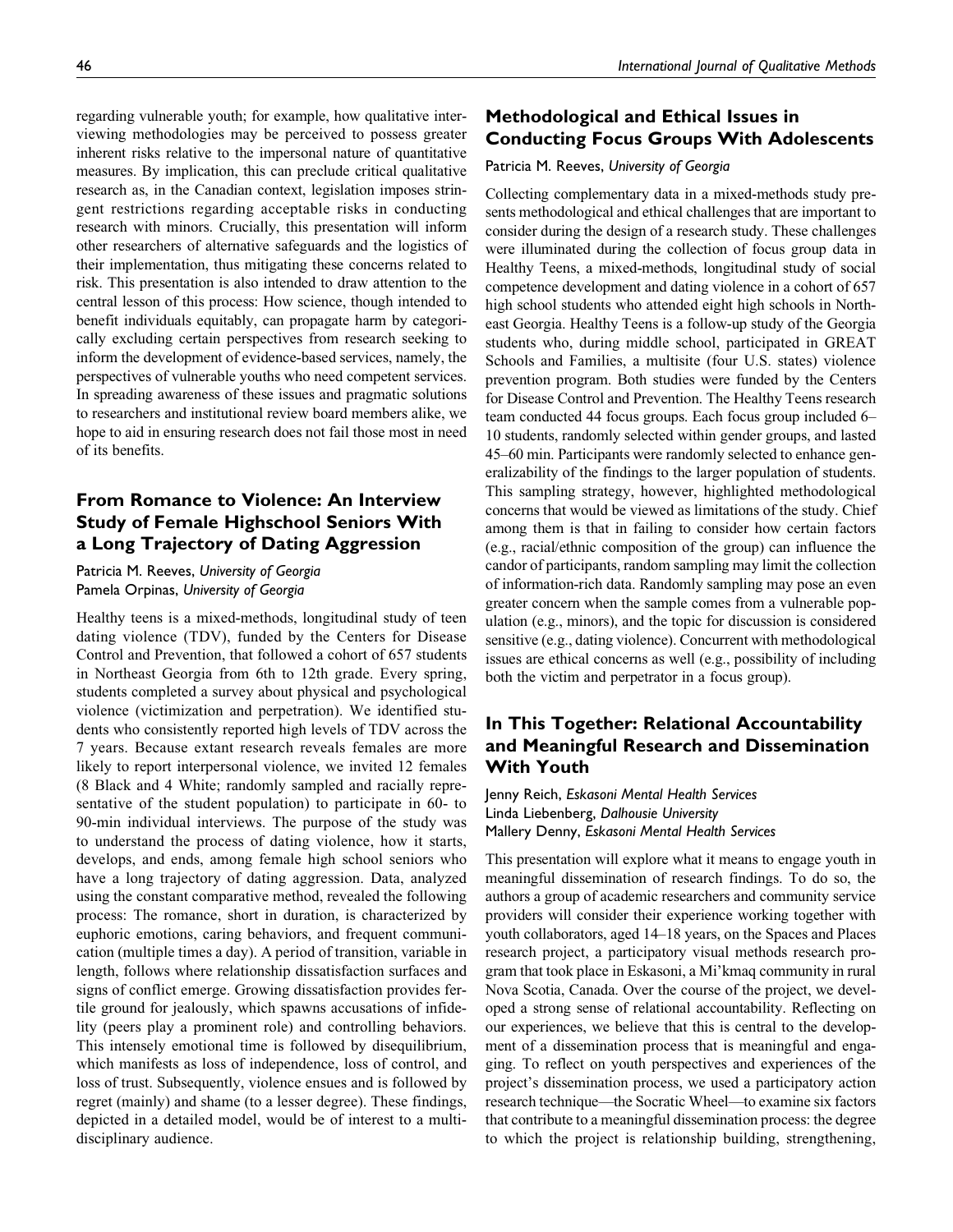rewarding, able to reach our intended audience, provides opportunities moving forward, balances structure with flexibility, and allows youth to have a sense of ownership over their work.

## Barriers and Facilitators to Use of a Maternal Newborn Audit and Feedback System in Ontario: A Case Study Comparison

Jessica Reszel, Better Outcomes Registry & Network (BORN) Ontario Holly Ockenden, Better Outcomes Registry & Network (BORN) Ontario

Sandra Dunn, Better Outcomes Registry & Network (BORN) Ontario

As part of a study examining the effectiveness of an electronic audit and feedback system (Maternal Newborn Dashboard [MND]) to improve maternal–newborn care practices and outcomes, we conducted a case study comparison of a diverse group of hospitals in Ontario. Our goal was to improve our understanding of factors that explain variability in performance post-MND implementation. A purposeful sample of diverse hospitals with varying success improving rates on MND key performance indicators (KPIs) was identified. Obstetrical director/ managers were contacted to invite sites to participate in a  $1-2$ day visit by the research team. Site visits comprised (i) interviews/focus groups using a semistructured interview guide with nurses, physicians, leadership, and key personnel involved in clinical change processes and (ii) observations and document review. Interviews/focus groups were audio recorded and transcribed verbatim. Qualitative content analysis was used to code and categorize the data. Between June and November 2016, we visited 13 maternal–newborn hospitals and spoke with 107 individuals. Numerous factors contributed to the varying success of sites in facilitating practice change on KPIs. Hospitals successful in making changes on KPIs described facilitators including (i) useful features of the MND, (ii) trusting the evidence, and (iii) positive team characteristics. Hospitals with less change on the KPIs described barriers including (i) lack of alignment between KPIs and organizational priorities, (ii) lack of resources to implement changes, and (iii) challenges using/understanding the MND. These identified barriers and facilitators will inform strategies to improve the design and use of the MND, facilitating evidence-based maternal–newborn care.

# Barriers to Cervical Cancer Screening Faced by South-Asian Muslim Immigrant Women in Calgary: A Qualitative Study

Syeda Kinza Rizvi, University of Calgary Rebecca Malhi, University of Calgary Marilynne A. Hebert, University of Calgary Bejoy Thomas, University of Calgary James A. Dickinson, University of Calgary

South Asian immigrant women are less likely to participate in cervical cancer screening compared to other immigrants and nonimmigrants. Many of this subpopulation are Muslims. Understanding their ideas and needs may enable development of programs and services, so they can benefit from screening and reduce the effects of cervical cancer. We interviewed a sample of South Asian Muslim immigrant women in Calgary to identify the barriers that prevent them from having a Papanicolaou test. Snowball sampling was used to recruit South Asian Muslim immigrant women in Calgary, who had not been screened or infrequently screened for cervical cancer. We conducted qualitative, semistructured, in-depth interviews. Data were analyzed using thematic analysis. Eighteen women were interviewed: The majority (66%) had never had a Pap test. Barriers to cervical screening were divided into three categories: health-care provider, health-care system, and personal barriers. Provider and system barriers included lack of communication by health-care providers, limited access to female physicians, miscommunication by health-care system, and transport. Personal barriers included lack of knowledge about cervical cancer and screening, views and beliefs about cervical screening, including previous painful Pap tests, role of family and language. Strategies are needed at the system and provider level to promote cervical cancer screening. More skilled female physicians, increasing knowledge about cervical screening, providing resources such as transport, and screening reminders that explain the disease and procedure in detail could potentially increase screening practices among South Asian Muslim immigrant women.

## Swimming Upstream: Building Qualitative Methods in a Quantitative Environment

## Pamela Rothpletz-Puglia, Rutgers University

Health science researchers and funding institutions are increasingly recognizing the importance of patient and stakeholder engagement for understanding why and how an intervention can be successfully implemented. Health researchers predominately trained in the quantitative paradigm are finally acknowledging the importance of qualitative methods for formative research, patient-centered outcomes research, implementation science, and in mixed-methods projects. This endorsement of qualitative methods in health research is both exciting and welcomed. However, building qualitative research skills with health researchers primarily familiar with quantitative methods can be challenging. This Golden Nugget presentation will include the context and temporality of lessons learned from facilitating interprofessional health sciences faculty and student projects that incorporated qualitative methods. Several examples of projects with qualitative methods will illustrate methodological compromise, training and adoption strategies, accelerators and detractors for adoption, assimilation gaps, and future plans for increasing successful adoption of qualitative methodology into health research and curriculum.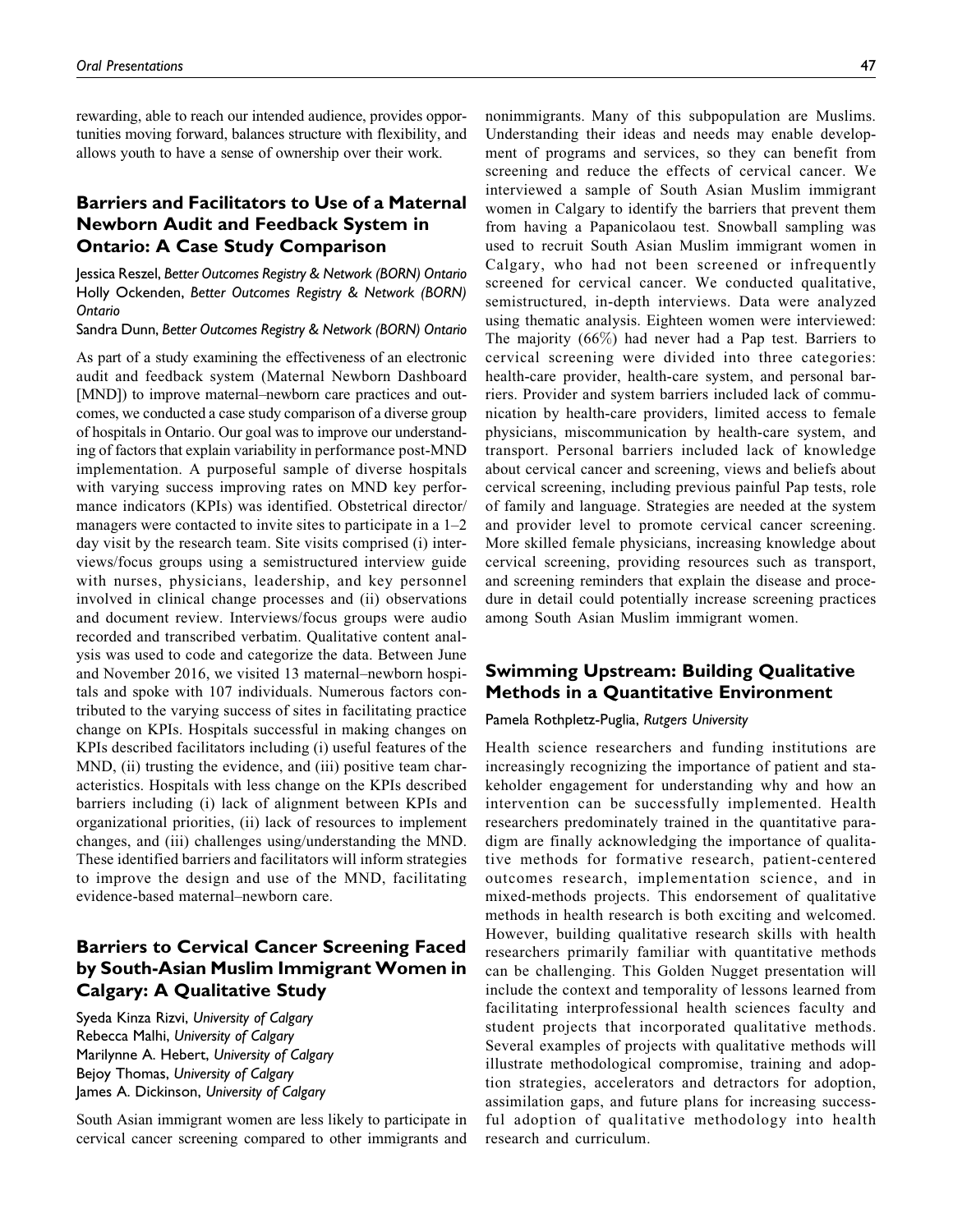# Stakeholders Deliberative Panel Contributions Toward Refining a Protein-Energy Wasting Model for Research in Chronic Kidney Disease

Pamela Rothpletz-Puglia, Rutgers University Emily Peters, State University of New Jersey Laura Byham-Gray, State University of New Jersey

The International Society for Renal Nutrition and Metabolism formulated a model that theorizes etiological factors which may negatively impact nutritional status. This protein energy wasting (PEW) model is based on a comprehensive synthesis of available research but does not integrate the patient's perspective. Since this PEW model informs research development, we sought to engage stakeholders, patients living with Stage 5 chronic kidney disease (CKD) on maintenance hemodialysis (MHD), and health-care providers caring for patients with CKD, in panel discussions to deliberate the specific factors that are stronger determinants of PEW. Deliberative methods and the Patient-Centered Outcomes Research Institute engagement rubric and principles provided the framework and underpinnings that guided the stakeholder engagement. The stakeholder engagement included three deliberative panel discussions with patients living with CKD and three deliberative panel discussions with health-care providers caring for patients living with CKD. At the first meetings, stakeholders in both deliberative panel groups were provided with a blank PEW model. Every meeting resulted in a PEW model product that participants deliberated on through collective problem-solving. The PEW model was consecutively built upon and refined through deliberative problem-solving at each meeting, and a final stakeholder planning meetings are scheduled to present the outcome of this evidence prioritization planning phase. Since stakeholder-engaged research is becoming more commonplace and is recognized as desirable in study design, this presentation will focus on the deliberative methods used for the stakeholder engagement process.

# Experience Level and End-of-Life Conversations: Barriers Encountered by Nephrologists and Nephrology Fellows

Jennifer St. Clair Russell, Duke University Andrea Oliverio, University of Michigan Amber Paulus, Virginia Commonwealth University

Not all treatments are appropriate for all individuals with kidney failure. Studies suggest conversations surrounding end-of-life decisions occur too late in the disease process or not at all. We sought to identify perceived barriers to end-of-life discussions among nephrologists and nephrology fellows to determine whether barriers differ by experience level. We conducted semistructured telephone interviews

with seven U.S. community-based nephrologists and seven nephrology fellows. Interviews were recorded and transcribed. Transcripts were coded by the principal investigator, a nephrology fellow, and a nurse, identifying major themes. The team met to review results, discuss discrepancies, and reach final consensus. Consistent themes emerged within each group, indicating thematic saturation. Barriers spanned multiple domains (i.e., personal, interpersonal, and system) with most consistent across both populations, regardless of experience level. For example, personal barriers included a ''lack of a script'' to use with patients. Interpersonal barriers focused on relationships with patients and families as well as other providers. The length of time treating a patient, either too short or a long-term relationship, was cited as a considerable barrier among both groups. Lack of time as well as a lack of privacy within dialysis facilities was cited as system barriers. Fellows faced unique barriers related to their position as trainees, such as lack of support from attending physicians. Further exploration is necessary to determine whether certain barriers are more profound based on experience level. Such findings can inform the development of targeted interventions by experience level (i.e., medical school training or continuing medical education).

## Rigor in the Research Process: A Bicultural Researcher's Experience of Data Collection and Analysis in Arabic

## Jordana Salma, University of Alberta

Researchers continue to engage in research activities with ethnically and linguistically diverse populations in the Western context to identify and address health inequities. This has drawn attention to the need for methodologically sound tools to ensure rigorous research processes and outcomes across linguistic and cultural mediums. This presentation will highlight considerations for data collection and analysis using the experience of an interpretive descriptive study on the health of Arab immigrant women. Sixteen women participated in semistructured interviews and completed health questionnaires in the Arabic language. Transcription and data analysis commenced in Arabic, with final translation of themes and exemplars into English. Languages are embedded within a cultural and historical conceptual universe; the use of a particular language influences the meaning making processes in research. Differences in function and expectations around language, especially, impact qualitative research approaches that depend on interviews as a primary data source. This presentation identifies lessons learnt from the perspective of a bicultural researcher focused on ensuring rigor, while acknowledging the messiness and complexity of capturing language and cultural nuances in the research process.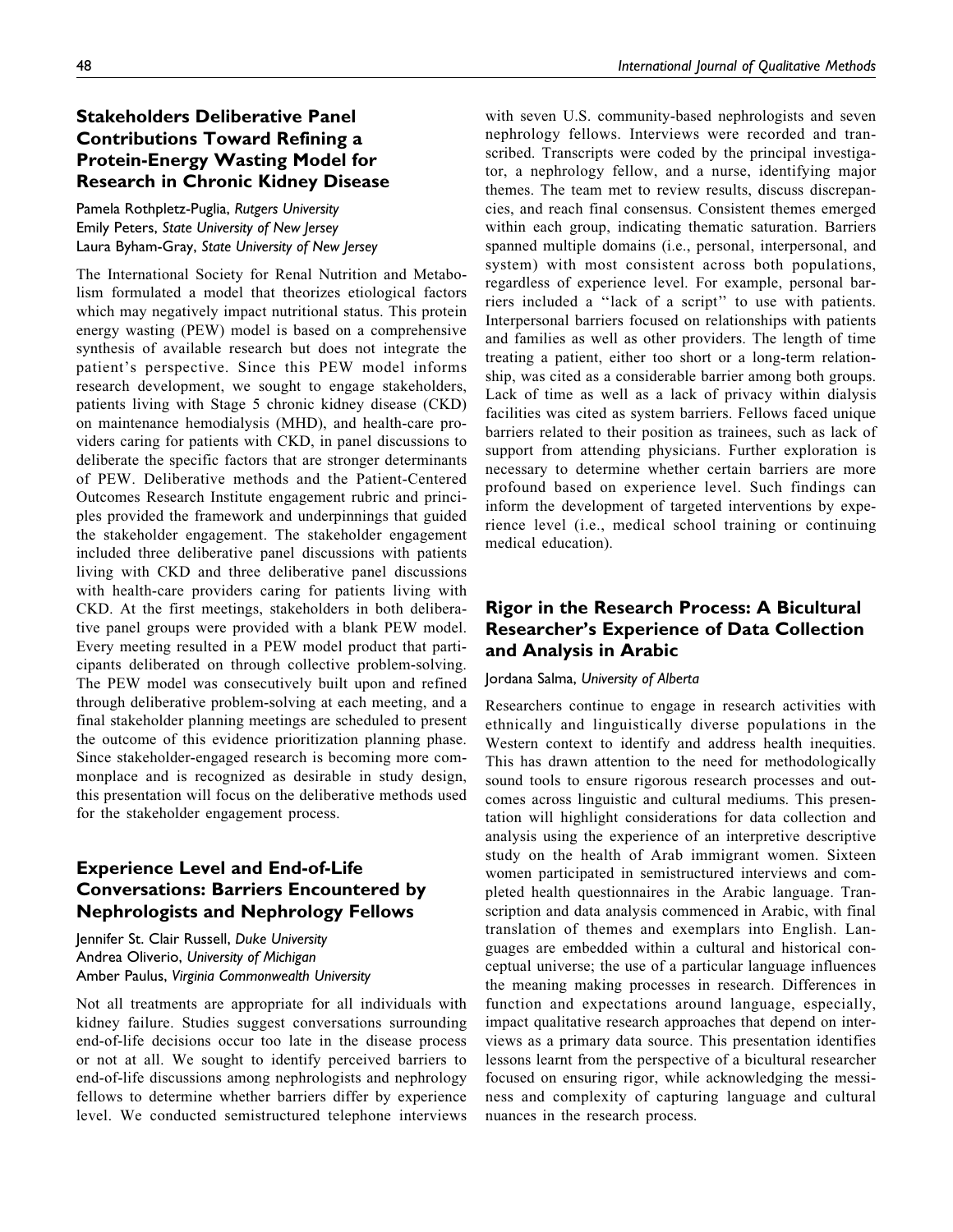# Qualitative Work Nested in Larger Clinical Trials: The Problem and Potential Bonus of Concurrent Recruitment

Elizabeth Sanderman, Flinders University Sheryl de Lacey, Flinders University

In 2011, I began work as a research associate for a qualitative study nested in a randomized controlled trial of acupuncture to improve birth outcomes for women undergoing in-vitro fertilization (IVF) treatment. The trial involved IVF patients from different clinical sites around Australia and New Zealand. The qualitative study used in-depth interviews to explore what participants experienced when they had acupuncture done and how they thought acupuncture might help them. For the Gold Nugget presentation, we will share our experience with concurrent recruitment. For this presentation, we are defining concurrent recruitment as recruitment of one participant or group of participants to two related but different studies at the same time. Concurrent recruitment makes sense and may be necessary when clinical trials are accompanied by a qualitative study due to the complicated logistics of fitting a qualitative research piece within the confines of a trial which is usually happening in the presence of a sometimes complex medical condition or treatment. We will highlight potential pitfalls of concurrent recruitment that we discovered during the course of this study including overwhelming participants in the recruitment phase of the study(ies), having too many potential participants, and recruiting the wrong participants. However, due to a large sample size, concurrent recruitment contributed significantly to the study by resulting in a robust sample. From the experience of this study, concurrent recruitment for a qualitative study nested within a clinical trial can be successful, but researchers may need to seek out a large sample size to help overcome potential pitfalls.

## A Decade of Engagement With Individuals as Well as Parents of Children With Rare Conditions: Reflections on Practice, Research, Actions, and Outcomes

## Caroline Sanders, University of Northern British Columbia

The privilege of working as a children's nurse was brought into focus following relocation. Involving parents and young people as voices of experience within models of engagement has always felt like a natural approach to guide clinical care and research. Between 2004 and 2016, three studies and one European workshop were completed using a range of research or engagement methods; narrative enquiry, interpretive phenomenological analysis, ethnography, and intersectionality. Throughout this journey, engagement with families, youth, support groups and advocates has been a cornerstone in being able to work together looking at understanding (as best we can) the needs, hopes, and challenges people face when living with rare conditions of sex development differences or intersex. Engagement is pivotal in thinking about change since we are reminded that research takes time to translate to practice. Being positioned within a space whereby all involved were part of the journey was a privilege. By facilitating conversations to inform research design, establishing advisory groups and youth and parents as researchers, directed how information could be shared "real time." Creativity often stemmed from participants, as they liberated their talents and found new degrees of confidence. The aim of this presentation is to consider engagement through a lens of collaboration, narrowing in on aspects of success as well as failure, and thinking ''with time'' as a concept of engagement in how we work together in future public engagement.

# How Do We Engage and Listen to People's Perspectives on Everyday Lives, Future Hopes Across Countries and Social Groups?

Caroline Sanders, Living with CAH Group Joanne Hall, Living with CAH Group Arianne Dessens, Erasmus Medical Center Faisal Ahmed, Developmental Endocrinology Research Group

Feeling connected often means providing opportunity for engagement in an effort to understand others' experiences. For individuals who experience a condition that affects sex development disharmony associated with health interventions, social discourse, inequity, and inequality exist. Despite a shift in care and dialogue, the knowledge and evidence surrounding interventions and outcome is varied. In such contexts, the voices that could help us to steer future research priorities can be marginalized. Our aim, as part of the COST Action BM1303 DSDnet supported by COST (European Cooperation in Science and Technology), was to engage with individuals or parents of children with these rare conditions as well as support groups to listen, learn, and ask: what now?

Consensus around a workshop engagement approach that gave the significant voice around health and experience and policy to participants (individuals and parents) was formulated with leadership from a support group lead. A variety of people attended the social network meeting and the facilitated workshop. People from nine different European Union countries attended. Professionals were positioned to be unobtrusive, to listen, and when, invited ask questions. Respectful engagement allowed for a safe space to be created that allowed for open, honest, and at times difficult narratives to be shared and heard. Future research inquiry was explored, participants confidently questioned existing research streams, and raised awareness of areas that were still unknown or uncertain.

Overall, the workshop evaluated positively and the model can easily be repeated in other contexts and settings.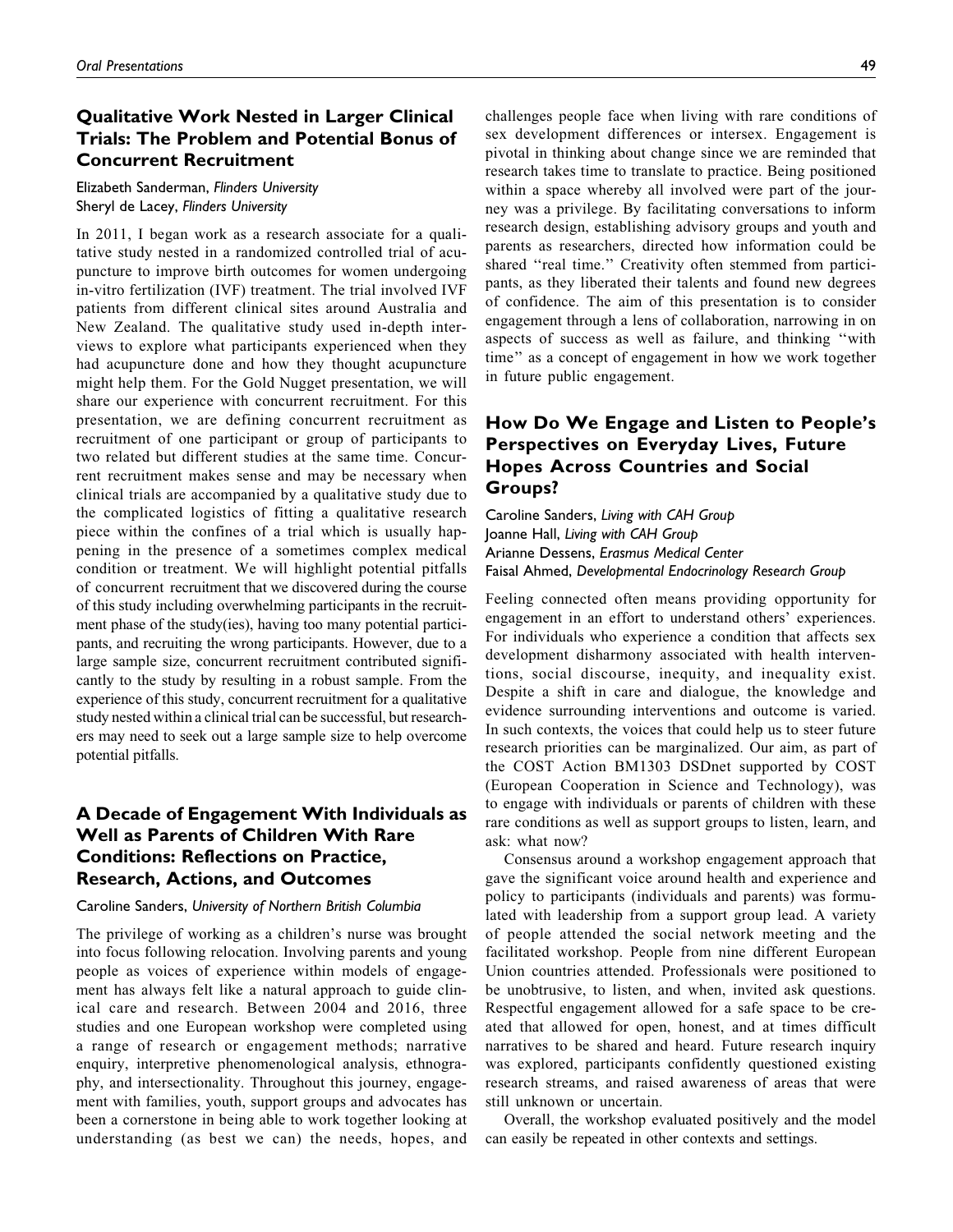Life Discussions

# 50 International Journal of Qualitative Methods

# "Talking About Dying Is So Difficult": Nurse Practitioner Students' Reflections on End-of-

# Craig R. Sellers, University of Rochester School of Nursing Lynne Massaro, University of Rochester School of Nursing

Nurse practitioners (NPs) are increasingly called upon to have discussions about advanced care planning (ACP) with patients and their families in diverse health-care settings. ACP includes discussions as well as helping patients complete written documentation of their wishes for end-of-life (EOL) care. Health-care proxy or durable power of attorney for health-care forms and living wills are routine mechanisms for documenting these wishes. Documents such as the Medical/Physician Orders for Life-Sustaining Treatments are also used to document wishes for patients with serious illness who might die within a year. Three years ago, after revision of three NP specialty programs to meet national population and role objectives, our state education department approved the addition of new gerontology content to our primary care and acute care programs. One component of the gerontology curriculum focuses on ACP in accordance with the End-of-Life Nursing Education Consortium recommendations. In the final semester of the programs, students participate in a didactic module on ACP. As an assessment of learning for this module, students complete ACP documents for themselves, and then, taking on the NP role, they talk with and help one other person complete the forms. Students then complete a reflection paper describing their experience of ACP planning for themselves and another individual.

Using qualitative descriptive analysis, we describe how NP students learn to talk about advance care planning. Based on student reflections ( $n = 50$ ), our findings suggest that students highly value this exercise as it helps increase their confidence in having future ACP discussions.

# Male Involvement in Illness Recognition, Decision Making, and Care-Seeking for Maternal and Newborn Complications: A Qualitative Study in Jigawa State, Northern Nigeria

Vandana Sharma, Abdul Latif Jameel Poverty Action Lab Nadège Giroux, Paris School of Economics Jessica Leight, Williams College

Maternal and newborn mortality continue to be major challenges in Nigeria, especially in the north where levels are highest. We conducted 40illness narratives between June and November 2015 to explore the process and sequence of symptom recognition, decision-making, and care-seeking among families experiencing maternal and neonatal illness and deaths in Jigawa State, Northern Nigeria. Given the central role that men play in Nigeria in household decision-making, 10 in-depth interviews were conducted with husbands to understand their knowledge and perceptions related to maternal and newborn complications as well as their roles in birth. Men were aware of dangerous symptoms in pregnant woman and newborns as well as the high rate of maternal and neonatal mortality. However, the majority of men did not discuss symptoms with their wives and were not directly involved in the prenatal visits or the delivery processes, considering these a woman's domain. Key differences in recognition of complications, decision making, and care-seeking patterns between maternal and newborn illness and death cases were also identified. Compared to the maternal cases, much less care-seeking was reported for newborns, especially in cases that ended in death. Husbands played the lead role in decision-making for maternal death and neonatal illness cases, while female relatives and traditional birth attendants led decision-making around Post-partnum hospitalziation (PPH), and mothers were the principal decision makers in neonatal deaths. We argue that interventions in this setting need to be more inclusive of males and other family members and take into account differences between maternal and newborn recognition and care-seeking.

# "It'd Be Easier If She'd Died": Researching and Reporting "Taboo" Issues

## Pat Sikes, University of Sheffield Mel Hall, Manchester Metropolitan University

In the UK context where the emphasis is (quite rightly) on living well with dementia, on positivity and enabling approaches, it can be difficult for researchers to investigate and report negative experiences of both those with dementia and of their family members. Failing to represent perceptions and experiences as they are lived, however, does a serious disservice to the research endeavor and can prevent policy and service development and positive change. This presentation draws on stories told by twenty-two, 6- to 30-year-old participants in an Alzheimer's Society (UK) Funded project that took a narrative and auto/biographical approach to investigate the perceptions and experiences of children and young people who have a parent with young onset dementia. Sometimes the stories were not easy to hear, especially when they challenged dominant master narratives around dementia. When these stories were reported in the national media, there was some vociferous criticism. Having asked the young people to share how life was for them, the researchers felt ethically bound to respect and disseminate their accounts. Researching and representing "taboo" and sensitive topics and views raise a myriad of issues that will be explored here.

# To Have a C-Section or Not: Understanding Planned C-Section Decision-Making Experiences of Migrant and Canadian-Born Women

Priatharsini (Tharsini) Sivananthajothy, University of Alberta Zubia Mumtaz, University of Alberta

Caesarean sections (C-sections) can be lifesaving surgical interventions; however, they place women at higher risk of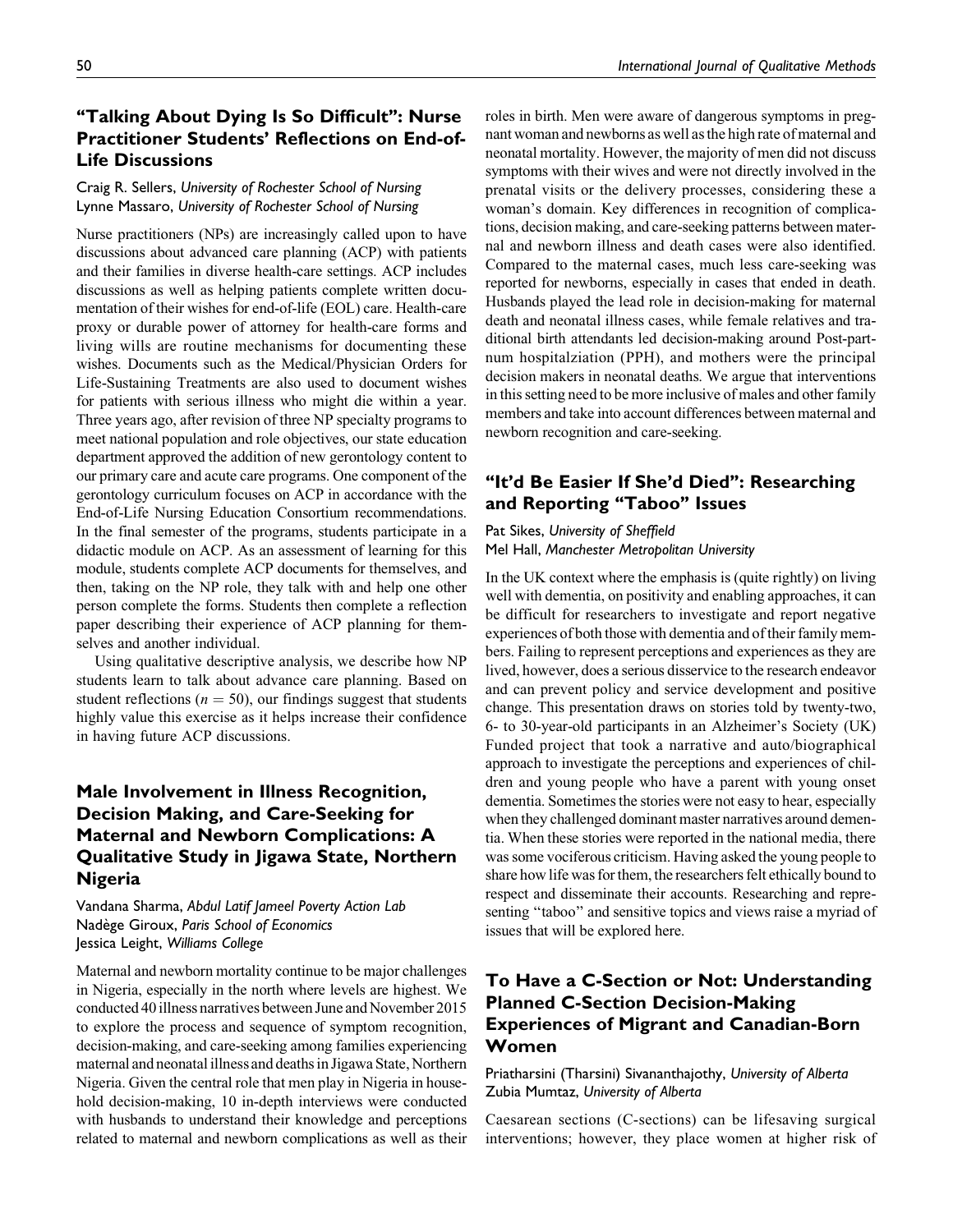immediate complications. C-section rates are higher in migrant women highlighting an area of concern. Current literature shows women to have highly contributed to elective C-section decisions, and therefore women may be playing a large role in planned C-section decisions. However, research specific to migrant women's experiences of planned C-sections remains limited. Given this, the present study aimed to explore how decisions to have planned C-sections are made within the experiences of migrant women and whether their experiences differ from that of Canadian-born women. A qualitative study using a focused ethnographic approach was conducted at a teaching hospital in Edmonton from March 2015 to January 2016. Women who had a higher risk of undergoing a C-section, both migrant women who immigrated to Canada after 2004  $(N = 36)$  and Canadian-born women  $(N = 18)$ , were included. Data were collected through observation of prenatal appointments and postpartum in-depth interviews. Written informed consent was obtained from all participants, and ethics approval was received from the University of Alberta. Our findings reveal women, both migrants and Canadian-born, were the primary decisions makers for most planned C-sections. While both groups' decisions were based on medical and experiential factors, social factors such as lack of family support had a larger effect on migrant women's decisions. Our findings suggest there is a need to address social factors, which affect migrant women and their maternal health experiences in order to reduce inequities.

# Power and Knowledge: Understanding How Migrant Women and Canadian-Born Women Participate in Obstetrical Decision-Making

Priatharsini (Tharsini) Sivananthajothy, University of Alberta School of Public Health

Zubia Mumtaz, University of Alberta School of Public Health

Research in Canada shows migrant women to have higher rates of C-sections compared to Canadian-born women. Communication barriers including lack of ability to negotiate have been cited as potential contributing factors. However, the complexities of patient participation in decision-making have not been well explored in migrants, especially in the context of labor and delivery. The present study aims to understand migrant women's ability to make decisions during labor and delivery including C-section decisions and how they differ from the experiences of Canadian-born women. A focused ethnography was conducted at a hospital in Edmonton from March 2015 to January 2016. Migrant  $(N = 36)$  and Canadian-born women  $(N = 18)$  who had a higher risk of undergoing a C-section were included. Data were collected through observation of prenatal appointments, labor, and delivery and in-depth interviews. Written informed consent was obtained from participants, and ethics approval was

received from the University of Alberta. Participation experiences, including barriers faced, were found to be similar between both migrant and Canadian-born women. Power imbalances prevented both groups from participating in decision-making. These included authority of providers, lack of opportunity to participate, and limited sharing of information and communication barriers specific to migrant women. However, a group of migrant and Canadian-born women overcame these power imbalances due to privileged knowledge about patient rights and obstetrical interventions available. These findings suggest that participation differs due to the exclusivity of information on patient rights and care. These inequities may be based in socioeconomic class differences and need to be further explored.

## Youth Substance Use and Harm Reduction Strategies: A Cross-Site Analysis of Three **Communities**

Allie Slemon, University of British Columbia Emily Jenkins, University of British Columbia Rebecca Haines-Saah, University of Calgary

School and community approaches to youth substance use are predominantly informed by prevention- and abstinencebased frameworks, yet these approaches have been critiqued as unrelatable to youth and ineffective at reducing substance-related harms at the population level. Emergent harm reduction approaches to youth substance use have demonstrated efficacy in youth response and health outcomes, yet remain politically controversial and with a limited evidence base. Further, youth perspectives on harm reduction approaches to substance use are frequently absent from research and program development. Through the Researching Adolescent Distress and Resilience study, 83 qualitative interviews were conducted with young people across three communities—urban, suburban, and rural—in British Columbia, Canada. A cross-site analysis was undertaken to explore topics of substance use and harm reduction, a process which included identification of broad themes across the data, and subsequently subthemes within each site. Two themes were identified: youth context and experiences of use and strategies for substance use management. Within-site analysis demonstrated that youth developed and utilized ad hoc strategies for minimizing harms related to substance use that were situated in their geographical, sociocultural, and community contexts. Utilizing a novel crosssectional analytic approach contributed to the identification of the need for contextually-relevant harm reduction programming that is responsive to the lived realities of young people. The incorporation of youth perspectives on harm reduction is necessary for ensuring that substance use approaches avoid a one-size-fits-all model and are resonant with young people's experiences of substance use within their peer groups and communities.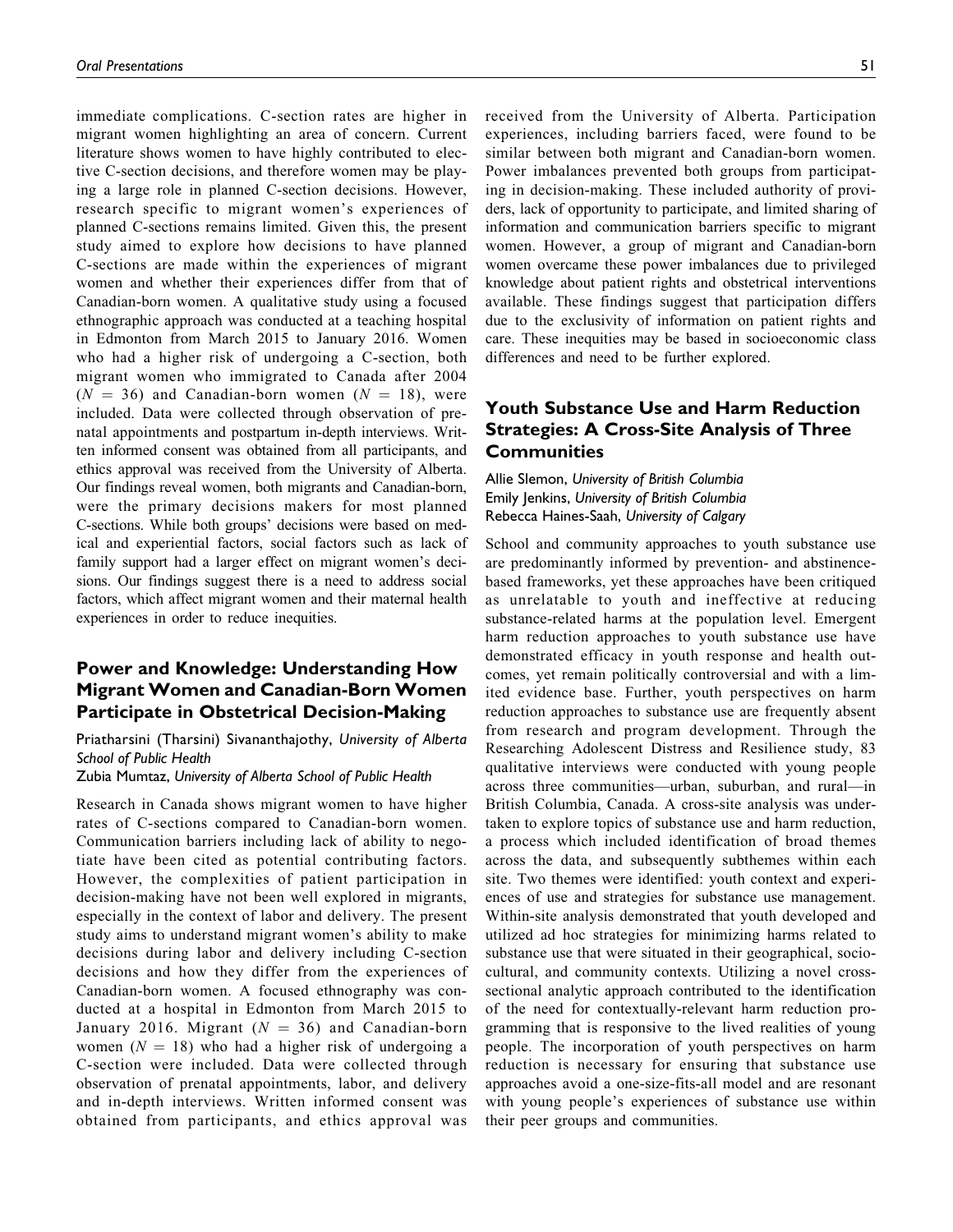# Resident Experiences Living in Designated Supportive Living in Alberta: What Is Working Well and What Can Be Improved?

#### Sonja Smith, Health Quality Council of Alberta

A primary strategy of the Health Quality Council of Alberta (HQCA) is to monitor the health-care system over time and enable comparison where appropriate to inform improvement. In 2017, the HQCA piloted an interview project that engaged 32 designated supportive living (DSL) residents in in-depth interviews to explore in greater detail their experiences with living in supportive living. This pilot project ran complementary to the 2016 HQCA Supportive Living Resident Experience Survey that captured 2,870 DSL residents' general experiences living in supportive living across Alberta by questionnaire. The purpose of the interview pilot project was to explore, firsthand, what residents felt were areas for improvement, and what they felt was working well at their own facility. Residents were recruited in Calgary and surrounding area from 10 facilities that scored highest and lowest based on a rating from the 2016 survey which asked residents to rate their facility from 0 (worst experience) to 10 (best experience). Facilities selected included rural and urban facilities as well as large and small. The results of these interviews will be used to identify and report on drivers of excellence and areas for improvement to stakeholders including residents, their families, facility staff, Alberta Health Services, and owners and operators of supportive living facilities in Alberta. Residents' recommendations for improvement can be used to inform practice and continuing care policy in Alberta. In addition, the results of these interviews will inform the questions that are asked in future iterations of HQCA surveys.

## Nursing Student Placement: Critically Examining Culturally Responsive Pedagogy

Oona St-Amant, Ryerson University Nisha Sutherland, Lakehead University

In recent years, the effects of globalization and greater cultural diversity among nursing students and the communities they serve has placed significant demand on traditionally Eurocentric nursing education programs to better integrate culturally focused content into curricula. In response to this demand, many nursing programs in Canada have either integrated or endorsed student placements in the Global South or Canada's northern communities. Although there exists important research that examines the ''study abroad'' experience in fields such as social work and international development, the majority of this research focuses on traditional international locations, particularly in the Global South. Using critical ethnography, this research examines the culture that shape nursing student placements internationally and in Canada's northern communities at two sites. The specific objectives are to (1) clarify how global and local knowledge are integrated alongside institutionalized knowledge in nursing curricula relevant to international and northern Canadian student placements; (2) identify what social processes shape the formation and negotiation of relationships among faculty, staff, students, and community partners, locally and abroad; (3) begin to clarify (a) what conditions support and strengthen the integration of local knowledge in nursing curricula and (b) what changes are needed in nursing education and program delivery to enhance the quality of student learning related to work with these communities. Although thisresearch focuses specifically on the field of nursing, the results will be important to numerous fields such as education and social work, in which research focuses on student placements with Canada's northern communities remains sparse.

# A Mixed-Methods Formative Evaluation Using Low-Income Adults' Experiences With a Smartphone-Based Nutrition Education Program

Sarah Stotz, The University of Georgia Jung Sun Lee, The University of Georgia Jori Hall, The University of Georgia

The purpose of this research is to conduct formative evaluation exploring participants' expectations and experience of an innovative smartphone-based eLearning nutrition education program, titled Food eTalk. Smartphone-based eLearning is a novel nutrition education program delivery method for low-income U.S. adults. We employed a constructivist, longitudinal, mixed-methods, case study approach including 16 focus groups (8 pre and 8 post with a total of 45 participants) and 54 individual interviews (with a total of 19 participants), self-reported demographic surveys, and website user tracking data. Participants ( $N = 64$ ) were recruited using maximum variation purposeful sampling from rural and urban areas in a Southern U.S. state. All participants were interviewed before and after they had access to Food eTalk. Interviews were analyzed using a constantcomparison coding technique to construct themes. Descriptive statistics were employed for demographic and user tracking data. Lack of motivation to engage in Food eTalk emerged as a formidable barrier. To enhance motivation, participants recommended Food eTalk should include very short lessons featuring interactive games and videos, relevant content such as recipes and tips to feed ''picky'' children, and extrinsic incentives such as food coupons to mitigate barriers to healthfully eating and increase engagement. Additionally, participants found the smartphone-based format of Food eTalk easy to navigate and better designed than anticipated. These findings suggest voluntary nutrition education eLearning programs need to be formatted to mimic typical smartphone use, include content deemed relevant by the priority audience, consider external incentives to increase engagement, and emphasize solutions to barriers to healthful eating.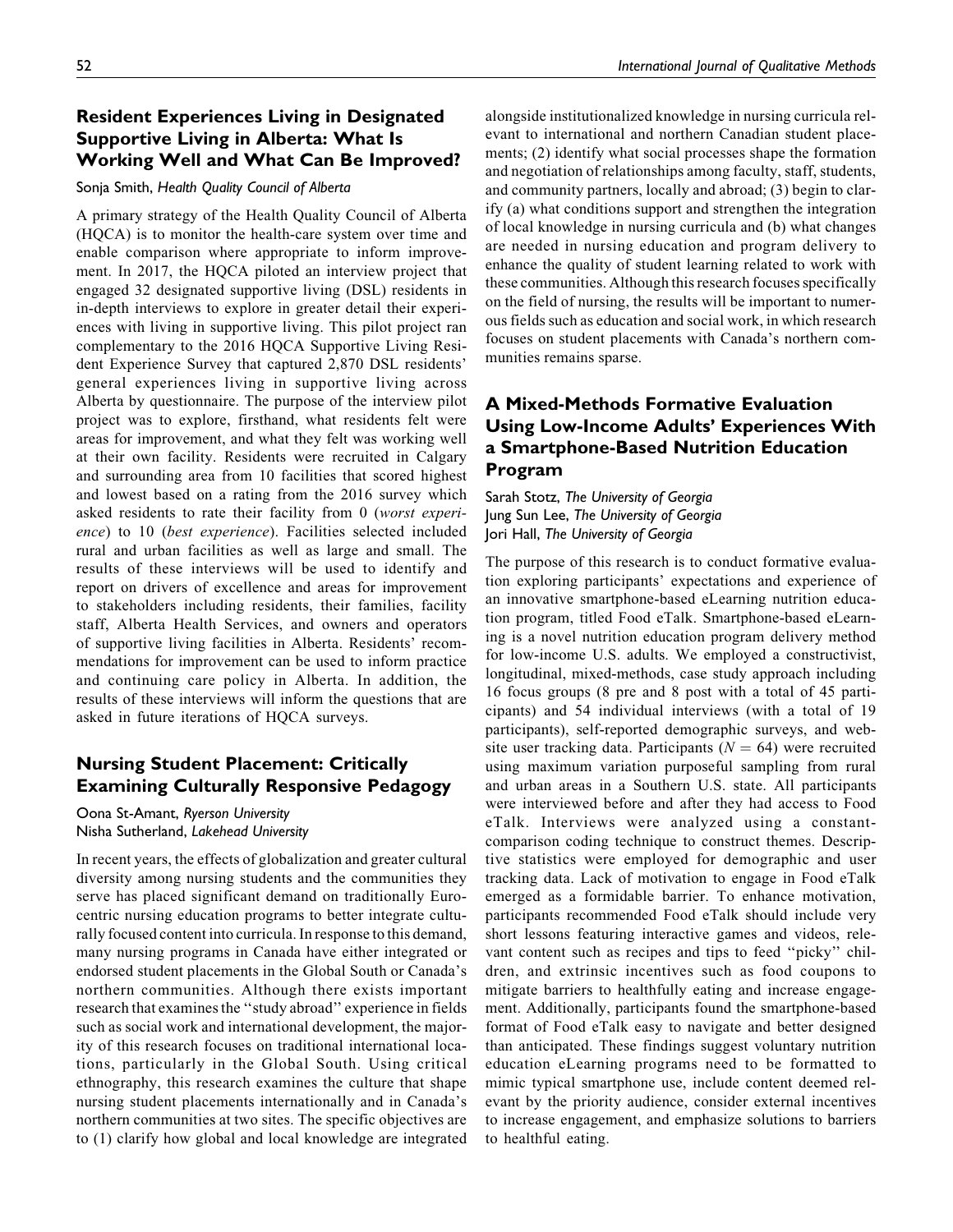## Re-Presentations of Life with Cancer: Difficulties of Containing Experience

#### Ulrich Teucher, University of Saskatchewan

Susan Gubar (2016) has noted that writing about life with cancer can perform therapeutic functions, reconstitutions of the self, and discoveries of multiple ways to live with the disease (pp. 2–5). In this article, I am tracing some cancer patients' multiple ways of representing life with cancer, whether through poetry, prose, art, and/or movies, as these patients encounter new developments in their illness, shifts in diagnoses, changes in therapies, metastases, new cancers, or cancer turning into chronic illness (e.g., Benedict 1989, 1993; Clifford 1996, 1998; Cousins 1979, 1989; Friebel 1994, 1996; Gubar 2012, 2016; Handler 1996, 2008; Harwell 1985, 1997; Hoek 1995, 1997; Lenker 1984, 1993; Lorde 1980, 1988; Lucas 2005, 2015; Sanders 1997, 1998; Servan-Schreiber 2007, 2011; Shapiro 1997, 2002; Wadler, 1992, 1997a, 1997b, 2005, 2013). Trying to give form, voice, and images to their experiences, artists' attempts at creating continuities invariably shift toward changes, for example, from gestures of power, attitude, and new appreciations of life, to more modest designs and disappointments (Lucas 2005, 2015), or from a master war narrative of positive attitudes and denial of death to changes (''yet again'') strung together in a collection of short stories that embrace minutiae of daily life, for now (Handler 1996, 2008). These multiple retellings and representations may function as metaphors of the difficulties to contain experience when living with cancer.

## In the Presence of Power: Social Context and Disclosure of Adverse Events by Medical Residents in Focus Groups

Kelly Thomson, University of Toronto Maitreya Coffey, University of Toronto

Focus group methodologies have historically been viewed as adequate for ''applied research'' but of questionable value for scholarly studies (Barbour & Kitzinger, 1999; Hollander, 1997; Kitzinger, 1994). Positivist researchers saw focus groups as an efficient but likely biased way to solicit individuals' views while constructivist researchers saw focus groups as largely contrived situations that did not reflect "real" social groups. However, with increasing attention to postessentialist, performative views of identities and "realities" (Goffman, 1959; West & Zimmerman, 1987), scholars have begun to see carefully designed focus group studies as valuable opportunities to examine social interactions. This article revisits a mixed-method study of residents' knowledge, attitudes, and experiences about disclosure of adverse events (Coffey et al., 2010). In this article, we focus on an intensive analysis of how social context shaped the interaction among residents and how

they discussed adverse events. Focus groups were conducted with three groups of pediatric residents. In an attempt to explore potential differences at varying levels of training, three focus groups were arranged: one each for first-year (R1s) and second-year (R2s) residents and a combined group for third- and fourth-year (R3/4) residents. Due to a scheduling conflict, two of the R4s attended the R2 group instead of the third as had been planned. We illustrate how the discussion of adverse events in the homogenous groups unfolded in quite similar ways, while the discussion of adverse events among second-year residents appeared to be stifled by the presence of senior residents. We discuss the implications for interpreting research findings and the opportunities focus groups offer for gaining greater insight into how social context affects social interaction.

# Precarious Lives: A Critical Examination of Homeless Youth Transitions to Independent **Housing**

Naomi Thulien,University of Toronto Denise Gastaldo, University of Toronto Elizabeth McCay, Ryerson University Stephen Hwang, University of Toronto

There have been only a handful of longitudinal studies designed to examine the trajectories of youth who exit homelessness. Moreover, none of these longitudinal studies were designed to exclusively examine the experiences of youth transitioning to independent housing, where youth pay market rent and are required to be more self-sufficient. The goal of this study was to produce an emic perspective on the experiences of formerly homeless youth as they transitioned into independent housing and attempted to achieve meaningful social integration. The study was guided by a Postcolonial Feminist theoretical framework alongside the World Health Organization Commission on Social Determinants of Health conceptual framework. A critical ethnography was utilized to reveal socioeconomic and political factors that shape the transition to independent housing and meaningful social integration. During 10 months of fieldwork, the lead author met every other week with nine formerly homeless youth who had recently moved into independent housing. Three key findings emerged: (1) Youth appeared ''successfully'' housed but lived in chronic precarity, (2) youth experienced a shift in identity and employed this as a self-preservation strategy, and (3) the process of independently maintaining housing undermined the youths' sense of mastery and control. Despite their remarkable agency, participants' lack of tangible and intangible resources meant they were housed in poverty and remained marginalized. We propose a new conceptual framework, highlighting the tangible and intangible resources needed by youth attempting the daunting task of transitioning off the streets.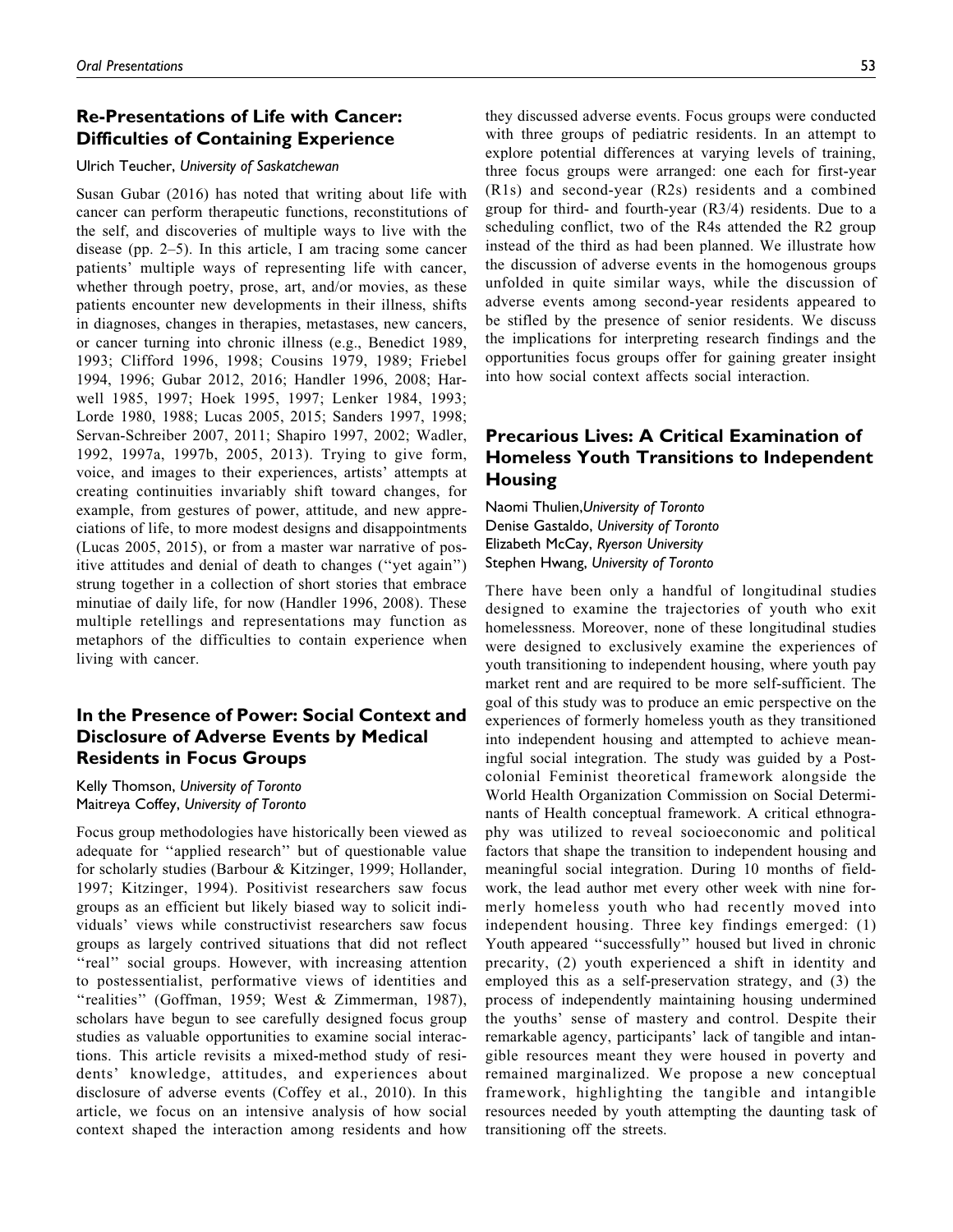# (M)Othering Within the Context of a Shelter: Prison and Refuge

## Stephanie Tomicic, University of Ottawa Denise Moreau, University of Ottawa Wendy Peterson, University of Ottawa

Single mothers and their children are the fastest growing subsection of the homeless population in Canada. Emergency shelters provide a response for women and their children who are experiencing a housing crisis due to domestic violence, or other precipitating factors that result in them becoming homeless. It is important for public health providers, service providers, and policy makers to understand the lived experience of mothering in a shelter in order to design services that effectively support optimal health and social outcomes for homeless mothers and their children. The objectives of the study were to gain critical insight into and to understand how women living in shelters "mother" their children. Using van Manen's interpretive phenomenological approach, semistructured interviews were conducted with 30 mothers living with their children in four shelters in a large urban center in Canada. The interviews were conducted in English, French, and with a cultural interpreter. Preliminary findings show that mothers and their children struggle while living in a shelter and that many mothers continue to suffer abuse through postseparation violence. What's All The Hype Around SPOR: Haven't Qualitative Researchers Always Engaged?

#### Virginia Vandall-Walker, Patient Engagement Platform, AbSPORU

It is well recognized that engaging patients and their families in health delivery decisions is key to providing good care. This impetus has recently spread to the inclusion of the patient voice in health research, with the focus shifted from participation as subjects, to engagement as partners across the various phases of health research. Following the 2011 release of the Canadian Strategy for Patient Oriented Research (SPOR) by the Canadian government through the Canadian Institute for Health Research (CIHR), a number of cross-Canada research networks and provincial support centers called SPOR Support for People and Patient-Oriented Research and Trials (SUPPORT) Units have been developed to provide the resources and supports necessary to build and sustain patient-oriented research across the country. Alberta was the first province in Canada to launch a SPOR SUPPORT Unit, comprised of seven platforms including a Patient Engagement (PE) platform, to promote the ''meaningful" engagement of patients and researchers in the conceptualization, design, execution, and translation of health research as well as in governance related to research initiatives and evaluation of PE in research. In this presentation, the spectrum of patient and researcher engagement in health research, developed with stakeholder input, is introduced. Real-world examples and lessons learned are discussed from both the researcher and patient perspectives. Challenges and benefits to engaging together in health research are explored and the imperative to evaluate PE activities in health research is emphasized.

## Mindfulness as a Tool for Reflexivity in Narrative Research

#### Pamela van der Riet, University of Newcastle

This conference presentation will argue for mindfulness as a tool for reflexivity and role in narrative research. Reflexivity is an important strategy to ensure trustworthiness and rigor of qualitative research. Through a process of reflexivity, we can gain awareness of own assumptions in our own writing that may well shape our research encounters and analysis. It has been pointed out that researchers should subject themselves to the same level of scrutiny that they direct toward their participants. Qualitative researchers need to look at what frames the way we see things and probe our own embodied responses. As narrative inquiry researchers we live in the midst of our participants' stories. We have an ethical responsibility to our participants to be mindful of how we coconstruct the narratives of our participants. Narrative inquiry is a relational and interpretive methodology with the researcher situating themselves in a relational way with their participants; often dancing in an out of involvement and coconstructing stories with participants. Mindfulness is an engagement in the present moment in a nonjudgmental way. Essentially, it is remembering to pay attention with care to our research encounters. There is emerging evidence that mindfulness meditation can cause neuroplastic changes in the structure and function of the brain so regulating attention emotion and self-awareness. The science of mindfulness will be explored in this presentation along with the benefits. Furthermore, there will be a short exercise on mindfulness to engage participants to be responsible and reflexive narrative researchers.

## On the Meaning of Premature Infants' Behavior

#### Michael van Manen, University of Alberta

As she examines Jon, his eyes open, casting darted looks. His body moves in sharp, wriggling twists. With each palpation of his abdomen he turns more flushed, arching his back. His breathing pauses momentarily only to quicken and then pause again. And as the exam continues, his face darkens in redness. His body and limbs become limp. Breathing pauses, and his eyes close. Redness becomes cyanosis as heart rate and saturations fall. What is expressed in the behavior of premature infants whose bodies arch, extremities shudder, and breathing pauses in response to stimulation? Drawing on behavioral observations of extremely premature infants admitted to neonatal intensive care, this study explores the phenomenon of disorganized behavior as described in the Synactive Theory of Development, the theoretical basis of the internationally recognized Newborn Developmental Care and Assessment Program. While we do not know whether, how, or what it is that these infants are actually experiencing, if we observe their behaviors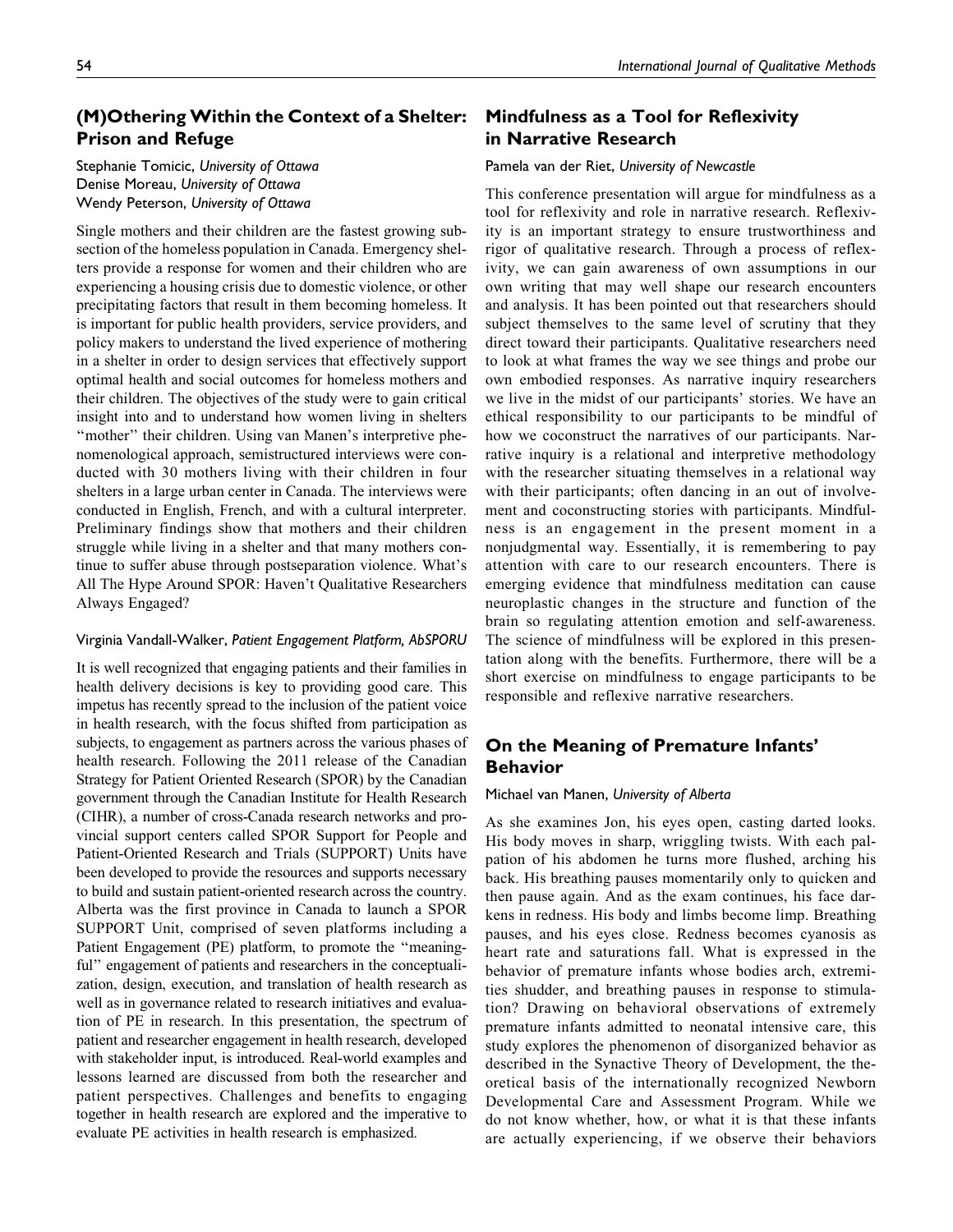pathically we may tentatively grasp their inceptual meanings. For the behavioral conceptualization of disorganized behavior, we may question whether there is order to the disorder as lacking contact, unsettling stimulation, and exposed bodiliness. Although we need to be careful that we do not submit to intersubjective sensitivities that are rooted in faulty empathic presumptions, from pathically wondering about the experiential life of premature infants, we may find care in compassion and understanding.

## The Creation of Program Evaluations for a Peer-to-Peer Mentorship Program: Challenges and Lessons Learned

Nicole Bownes, University of Alberta Rhea Van Raay, University of Alberta Natasha Wilson, University of Alberta

Evaluation is an essential component of any program to document progress, refine current practice, promote continuous development, and ensure the program is addressing its objectives. Using qualitative methods to do so is of particular use, as it allows for the description and analysis of specific experiences and more in-depth explanation of various program aspects. Program evaluation may be considered a method for engaging participants in research. With these considerations in mind, Mentor Us, a peer-to-peer mentorship program for graduate nursing students, has focused on developing and implementing program evaluations to determine and enhance program quality while increasing participation. As codirectors of the program, we hope to share some of our challenges and lessons learned over the past year with planning, developing, and implementing program evaluations. More specifically, we will share our experience engaging outside guidance and participation in the development stages, the process and reasoning for creating targeted evaluations for mentors, mentees, and nonmembers as well as the methods of dissemination to ensure sufficient response rates. Future directions, including the introduction of focus groups, will be considered. We hope to provide a unique perspective on some of the more commonly experienced issues in program evaluation.

## Children's Perceptions About Leaving Home: Accompanying Their Mothers to Domestic Violence Shelters

#### Anat Vass, The Hebrew University of Jerusalem

This study examines children's perceptions about leaving home, accompanying their mothers to domestic violence shelters. Abused mothers and their school-aged children who recently leaved domestic violence emergency shelters were assessed by individual interview. Interviews with 32 children between 8 and 12 years of age were analyzed using a thematic analysis method. As part of a larger qualitative study, a purposive sample of children that had been residing in four domestic

violence emergency shelters in Israel was interviewed about witnessing intimate partner violence before leaving home. Three main themes were identified: How children talked about abuse of their mother, described their own perceptions of violence, how children articulated the moment they had to leave home with their mothers, and how children acted at the moment they realized they had to leave and go to shelter. The findings of this research support the idea that children's perceptions and interpretations are important enough to understand, and it has clinical implication about intervention needed for those children. Findings are also important for further research in other issues that are missing in literature and are relevant to extent our knowledge of this topic issue.

## Health and Legal Literacy for Migrants: Social Justice and the Human Right to Health Care

Bilkis Vissandjée, Université de Montréal Wendy E. Short, Queen's University Karine Bates, Université de Montréal

Based on a critical analysis of literature, an overview of the challenges associated with delivering on the right to access quality health care for international migrants to industrialized countries will be provided. One of the questions refers to which group of professionals is best equipped to provide health and legal literacy services. Both rights and challenges are approached from a social justice perspective with the aim of identifying opportunities to promote greater health equity—that is, to go beyond the legal dictates enshrined in principles of equality, and target as an ethical imperative a situation where all migrants receive the assistance toward equitable access to health care. Viewing the topic from this perspective makes evident a gap in both research literature and policy. The narrative review identified that while health literacy is debated and enshrined as a policy objective, and consideration is given to improving legal literacy as a means of challenging social injustice in developing nations, no discussion has been identified that considers assisting migrants to gain legal literacy as a step toward achieving health literacy in lieu of improved health outcomes as well as leading to critical participation as members of their adoptive society. Increasing migrant health literacy, amalgamated with legal literacy, aids migrants to better access their human right to appropriate care, which in turn demonstrably assists in increasing social engagement, citizenship, and productivity. A debate is required to determine who is best placed to provide health and legal literacy services and how they should be resourced, trained, and equipped.

## Clinical Encounters in the Context of End-of-Life Care: The Ethics of Communication

Bilkis Vissandiée, Université de Montréal

Patrick Durivage, CIUSSS Centre Ouest de l'le de Montréal Isabelle Van Pevenage, CIUSSS Centre Ouest de l'le de Montréal

In Canada, as in most Western countries with significant rates of immigration, the proportion of people who are unable to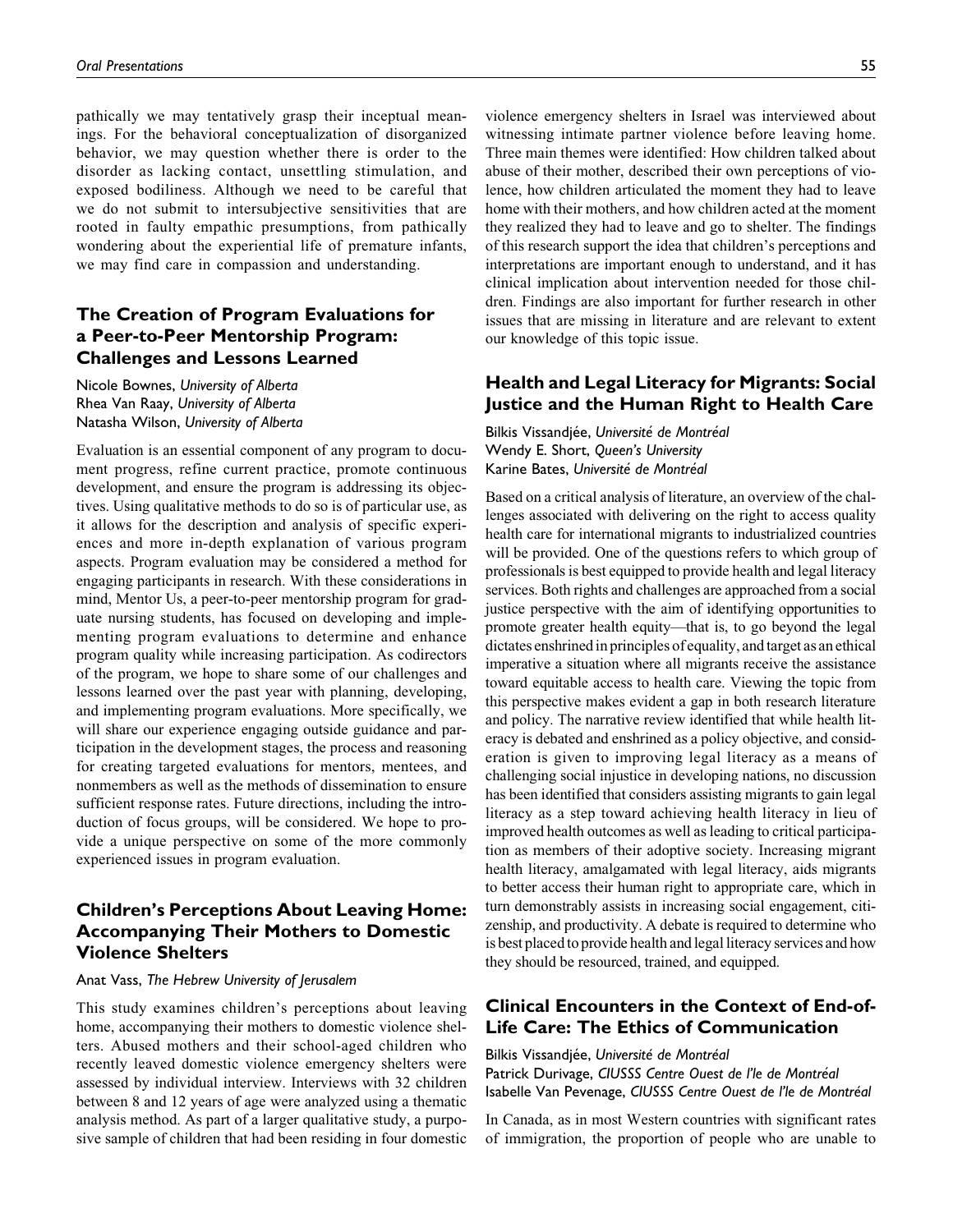adequately speak the local dominant language while interacting with services outside the home has increased tremendously over the past 70 years. Language is central toward understanding one's needs, especially those which may be tightly ingrained with a woman or man's personal identity. Language is also known to be the basic means through which emotions, complex thoughts, beliefs, and values are experienced and expressed. In a clinical context, language is a primary medium for providing quality care, while attending to ethical considerations such as ensuring the establishment of a trusting relationship so that consent for specific procedures is adequately obtained and that patient dignity is respected. Over the past few years, language barriers have been determined to be a prime obstacle to accessing and receiving adequate healthcare services. Such barriers, particularly in regard to primary and preventive care, have been associated with stressful situations for both users and caregivers and increased overall cost of care as illustrated by increased use of higher intensity services and inefficient clinical encounters. The latter have been associated to an increased risk of excessive and unnecessary interventions as well as an increased probability of clinical error. Greater risk of misdiagnosis, suboptimal pain management, and less effective management of chronic diseases such as diabetes and asthma have been reported. It has also been demonstrated that lower patient satisfaction in the presence of linguistic barriers leads to lower adherence to treatment, as health-care professionals may be less likely to do teaching or discuss preventive measures. Effective communication is therefore central to the provision of compassionate, highquality nursing care. In this backdrop, in Canada, an increasing number of women and men are achieving their wish to die in the familiar surroundings of their own homes, which means that providing high-quality, person-centered end-of-life care is likely to be an important part of the primary health care. Care at the end of life may present a number of trust building, legal, and ethical challenges within primary care practice. Given that language is a special vehicle for attending to ethical clinical norms such as informed consent, dignity, and respect, this presentation aims (1) to discuss the opportunity for an ethical primary care practice to consider selected challenges at the end of life and (2) to highlight the challenges in providing care in the context of end-of-life care with a conscious and sensitive approach to effective communication.

## Maternity 2.0: Participation in Social Media and Informational Habitus

## Maryline Vivion, Laval University

Maternity is influenced by many normative representations that are culturally specific. For many well-educated, wealthy parents in North America, children's needs are central and mothers' involvement and dedication are perceived as essential for their children's development. These norms and ideals pressure new mothers who need to make several decisions for the health of their children. In this normative context, where knowledge is

valued and crucial for ''informed'' decision-making, the Internet appears to be an unavoidable source of information for mothers. On social media websites, many parenting groups portray themselves as being essential resources to help mothers fulfill maternity requirements. Therefore, it is important to understand how the content seen on the Internet shapes mothers' attitudes and health decisions for their children. This communication is based on my PhD project that aims to explore the influence of mothers' participation in social media groups in the way they provide care to their children. The findings are based on an online ethnography which was carried out in 2015 on two social media groups for mothers. Nonparticipant and participant observations were conducted as well as 19 individual interviews with mothers. In this presentation, based on Bourdieu's concept of habitus, I will explore how information on the Internet has modified the informational habitus of mothers, especially through the emergence of ''virtual communities.'' I will demonstrate how mothers articulate the concept of informational habitus around three notions: their practices to get informed, the way they assess information credibility, and their reflexivity toward the information they consult.

# The Female Aging Body (FAB) Project: Understanding Perspectives on Health, Body Image, and the Aging Body to Inform Healthy Aging Policy

Pamela Ward, Centre for Nursing Studies Sue Ann Mandville-Anstey, Centre for Nursing Studies Erin Cameron, Memorial University of Newfoundland Alyssa Coombs, Memorial University of Newfoundland

There is a growing body of literature that focuses on how societal ideals of health and beauty are impacting health behaviors. The body has become the focus of much attention in recent years with many critical researchers suggesting that dominant discourses of health and beauty are driving negative health behaviors and promoting unrealistic body norms. While much of the body image literature has focused on children and young adults, less research has focused on older populations, despite evidence that only 12% of older women are satisfied with their body size (Runfola et al., 2013). In this presentation, we will provide an overview of the Female Aging Body Project, a two-phase poststructural feminist study designed to explore the impact of dominant health discourses in the lives of aging women. The intent is to better understand how the biomedical paradigm serves to shape views of the body and the utilization of health-care services and health promoting behaviors. We will report results from phase one which included focus groups and interviews with women over 60 years of age. We will also provide a discussion of phase two which consists of an interactive body image workshop that includes an educational component, an adapted physical activity, a body mapping activity, and media literacy discussions. We will highlight how this research is not only helping to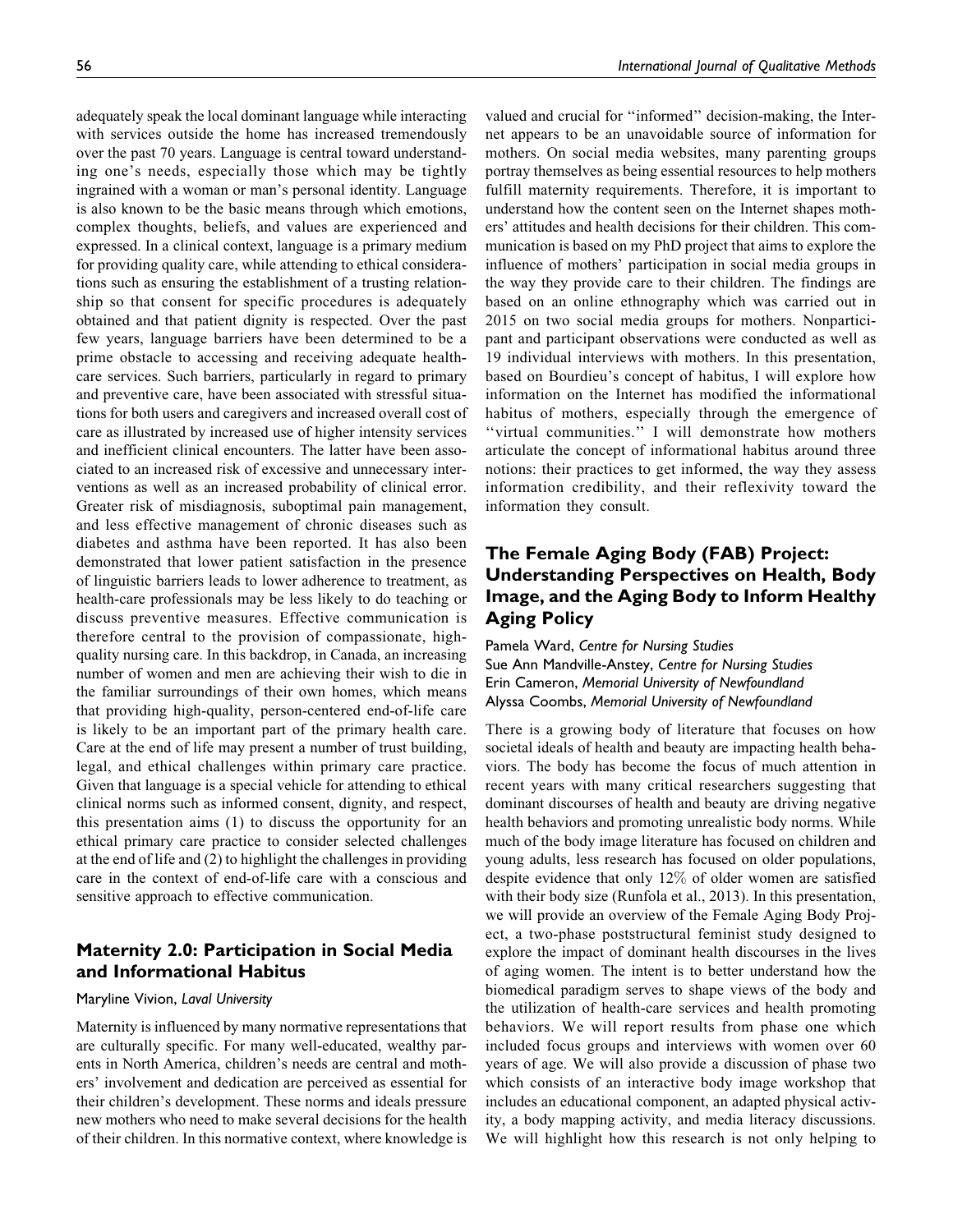inform aging-centered initiatives in Newfoundland and Labrador, but also how this work can function to inform health policy and practices related to aging populations on a broader scale.

## Rapid Review and Synthesis of Qualitative Evidence: A Search and Mapping Review of Existing Guidance and Examples

Laura Weeks, University of Sheffield Fiona Campbell, University of Sheffield Laura Weeks, CADTH Andrew Booth, University of Sheffield Andrea Smith, CADTH

Data from the Cochrane Qualitative and Implementation Methods Group register confirm that qualitative evidence syntheses are proliferating. Rapid qualitative evidence syntheses are likewise increasing due to an apparent policy imperative for person-centered health care and to ensure that patients' and caregivers' perspectives and experiences are central to health-care decisions. The need for rapidity requires either a substantial increase in resources or, more commonly, a compromise in rigor. Generic methods are developing for many types of rapid review, but we are not aware of published guidance for rapid qualitative evidence synthesis. In order to inform de novo guidance, we are conducting a systematic mapping review to identify existing guidance and published examples. We have searched Medline and CINAHL using medical subject headings and keywords related to ''rapid reviews'' and ''qualitative'' research and screened the 1,771 resultant citations independently in duplicate to identify relevant papers. We will summarize methodological papers and related guidance using a Search, AppraisaL, Synthesis, Analysis framework. We will summarize approaches used to abbreviate the synthesis process by authors of published examples. Our analysis and interpretation will focus on the implications of abbreviating various steps of the synthesis process. Overall, our review will identify the extent to which current guidance and practice offers a methodological evidence base to develop common expectations and methods for rapid qualitative evidence synthesis.

## Sequential Simulation Model Development

## Sharon Marie Weldon, Imperial College London

Sequential simulation (SqS) is a physical form of simulation that recreates care pathway trajectories rather than single episodes of care. Current physical simulation in health care focuses on specific tasks or particular teams and settings. However, the patient perspective is a journey through the care system and not an isolated component. To date, SqS has been used for a range of applications, including training multidisciplinary teams on end-of-life care, developing integrated care approaches, quality improvement projects, designing new models of care, evaluating new interventions, and improving care of the deteriorating patient in an acute setting,

to name but a few. Many applications are possible, and therefore the design process can be lengthy and complex. This article outlines an approach the author took over a 3-year period to generate a usable SqS model through empirical and theoretical data. The model draws on process, observational, survey, and evaluative data to generate an understanding of the key components that constitute the design process of an SqS. This approach resulted in an empirically and theoretically driven model that can be used and refined by others in the field of health-care simulation.

# Using a Variety of Research Methods and Angles to Understand a New Approach That Explores Health-Care Services

Sharon Marie Weldon, University of Greenwich Miranda Kronfli, Imperial College London Fernando Bello, Imperial College London Roger Kneebone, Imperial College London

Simulation is traditionally used for health-care professional training and assessment; however, its remit is much wider and new studies are emerging that highlight the breadth of opportunities it affords. We used simulation to engage professionals and patients in National Health Service (NHS) maternity services across a London borough. Six services were identified due to recognized disparities in care.

A form of simulation termed Sequential Simulation was used to recreate an expectant mother's 9-month care pathway, in order to engage staff and patients across sites in discussing strengths and challenges of their services. Due to this innovative approach to sharing learning in maternity care, several areas of research interest were identified. These included the engagement of health-care professionals and patients, the design of the simulation pathway, the perceived benefit of the simulation approach, the discussions generated in relation to the objectives of the project, the project process, sociocultural insights, and the educational opportunities that emerged. A range of methods and theories were used to investigate each angle including the mixing of methods where appropriate. This article discusses the array of research approaches used to understand this innovative form of engagement and quality improvement and generates a holistic understanding of sequential simulation's use in this setting. It argues the importance of a broad conceptualization when researching a complex intervention and illustrates how this can illuminate a complex area to best ensure benefit to others working in the field.

## Traversing (Dangerous) Narrative Terrain: Dialoguing With Stories of Mindfulness in Palliative Care Nursing

#### Lacie White, University of Ottawa

Nursing is relationally embodied and morally situated, where compassionately engaging with people through suffering,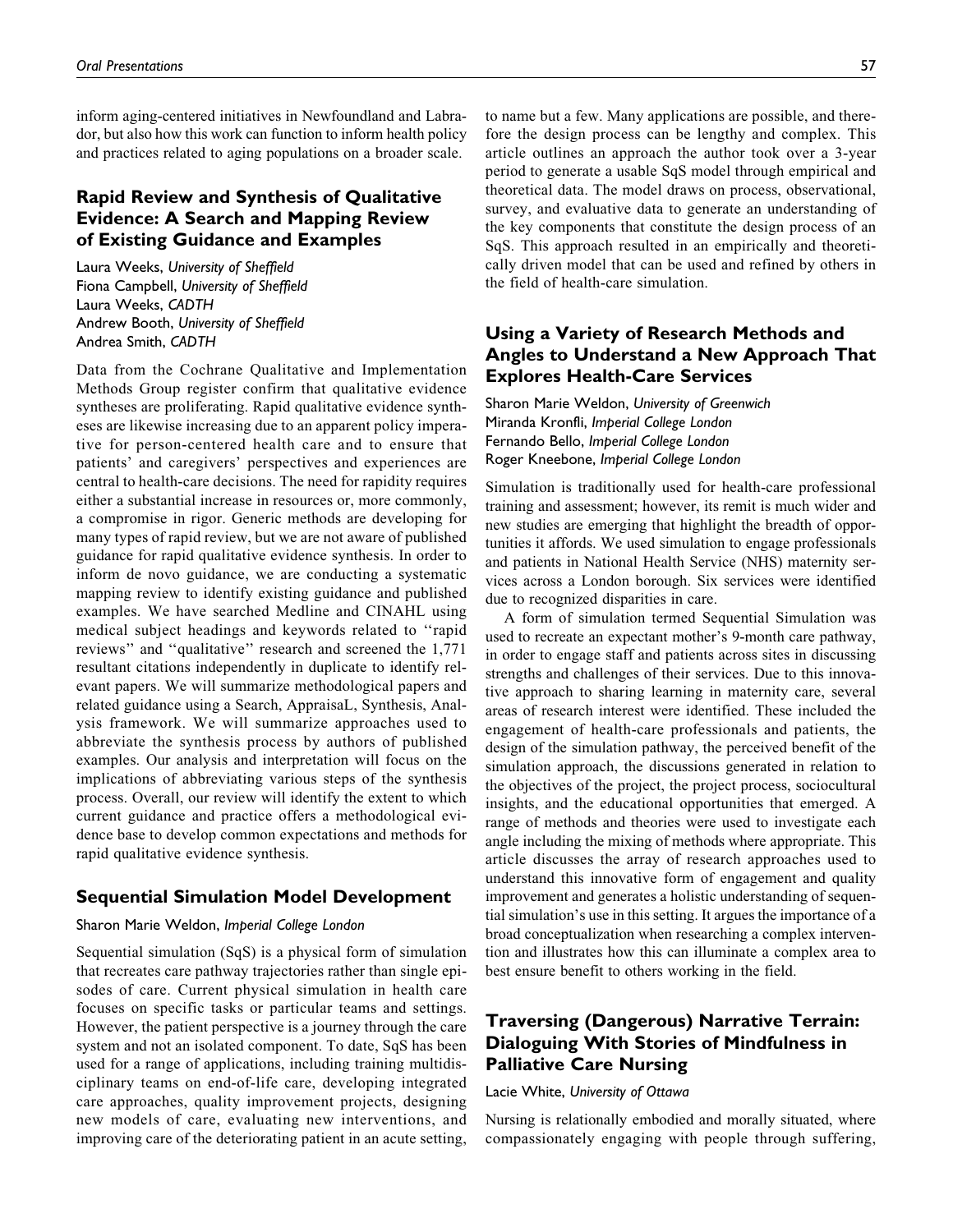existential distress, and disease is central. Navigating this shifting and uncertain terrain is complex, particularly when caring for people who are dying and their families. To further understanding of how nurses can cultivate capacities to skillfully care for themselves and others in their practice, methodological approaches in nursing that can undertake these complexities are needed. In qualitative health research, and specifically within narrative research, many analytic approaches treat stories as inert objects, dissecting them into parts; rendering socially and culturally embedded layers within them invisible. As a result, (con)texts and evocative tones and textures are silenced, leading to disembodied reports. In this presentation, I will discuss using dialogical narrative analysis, grounded in the work of sociologist Arthur Frank, to understand the relationally situated texts and voices of nine palliative care nurses who offered evocative storied experiences of being mindfully present (or not) in the midst of ''chaotic,'' ''shocking,'' and ''surprising'' moments with people at end of life. As stories beget stories, rather than thinking solely about stories as objects, I will reflect on the process of thinking, feeling, listening, and writing with stories, following them into spaces yet known. Challenges of traversing terrain where stories converged and diverged, and were "good," "dangerous," and sometimes both simultaneously, will be shared. Finally, the value of representing stories in research reports will be emphasized as a way to stimulate response and generate dialogue within palliative care nursing communities.

## Interprofessional Team Working and Person-Centered Care: How Can these Approaches Facilitate Patient Engagement in Care, Research, and Wider Social Discourse?

Erin Wilson, UNBC Caroline Sanders, UNBC

Interprofessional (IP) team working and the concept of patientor family-centered care are not new phenomena within the health and social care geography. How IP working transpires within primary care as well as secondary and tertiary settings to inform public engagement is critical as we shift toward a change of research priorities as considered in collaboration with public citizens. This presentation will bring together two different experiences of exploring IP teams across primary and secondary care from a region in Western Canada and a region in the Northwest UK. In reflecting on our experiences, we describe confluences as well as areas of divergence to examine potential trajectories that engagement may take over the coming decade. The reciprocal relationships that practitioners enact with patients occur in various spaces and places and influences opportunities for patient engagement. Yet, IP teams may be grounded in language or practices that are inaccessible to patients in role of expert patient or activist parent. Consideration of approaches that may foster meaningful public engagement deserve further attention. Current discourse of public engagement and leadership roles in IP teams is in transition.

Qualitative approaches may be well suited to examine what this means against a backdrop of social construction, funding models, and the need to liberate the talents of those we engage with.

## Older Adults' Health Information Wants and Information Provided for Cataract Surgery

#### Herlinda Zamora, University of Texas Health at San Antonio

Health-care systems worldwide are experiencing a historic change as people are living longer. Older adults tend to have unique and greater health information needs and wants than younger adults. Meeting the health information needs and wants of older adults is at the crux of the informed consent process, such as when they are asked to provide consent for surgery. Guided by the Health Information Wants (HIWs) framework, this qualitative descriptive study explored the preand postoperative HIWs and information provided for cataract surgery. Data collection consisted of one-on-one interviews conducted with 15 older adult participants. The older adults described their individual perspective regarding health information wanted and information provided before and after cataract surgery. Data were transcribed verbatim, analyzed, categorized, and themes were identified using an inductive approach. The following themes were identified: What information I wanted, what information was provided, and perceived discrepancy between information wanted and information provided. The findings suggested that the health information needs and HIWs of older adults are critical elements of the informed consent process and that older adults' perspectives and voices are important to meet their unique health information needs and wants the interprofessional health-care workforce can use the insights and knowledge provided by this research to meet the individual health information needs and wants of older adults before and after surgery, thus moving forward in engaging patients and promoting a patientcentered informed consent process.

# Spiritual Prosperity in Chinese Women With Breast Cancer: A Grounded Theory Approach

Jianxia Zhai, Monash University Melbourne Jennifer M. Newton, Monash University Beverley Copnell, Latrobe University

The aim of this research was to explore the experience of posttraumatic growth (PTG) in Chinese women with breast cancer. Constructivist grounded theory methodology was utilized to understand Chinese women's PTG experience. Chinese women ( $n = 24$ ) with breast cancer were recruited from a public, tertiary hospital in Shanghai, China. Data were collected via semistructured, audiotaped interviews from December 2016 to April 2017. Purposive sampling was used at the beginning of data collection and then guided by theoretical sampling. Memo writings were undertaken throughout the whole research process. One preliminary category has been